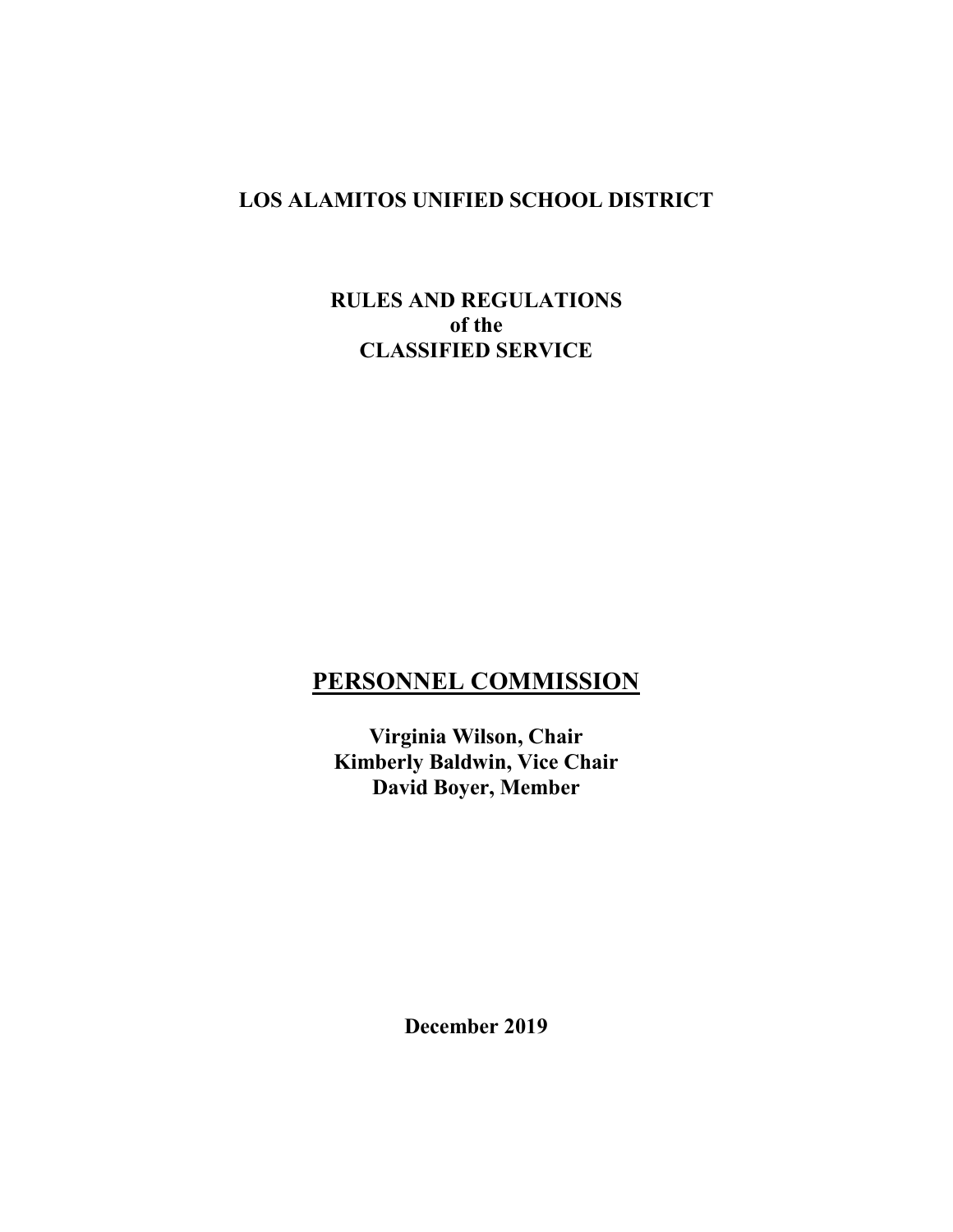# **TABLE OF CONTENTS**

|                                                                                                          |                                                                                                                                                                                                                                      | Page                                                                                                                                         | Responsible<br>Authority                                                                                                              |
|----------------------------------------------------------------------------------------------------------|--------------------------------------------------------------------------------------------------------------------------------------------------------------------------------------------------------------------------------------|----------------------------------------------------------------------------------------------------------------------------------------------|---------------------------------------------------------------------------------------------------------------------------------------|
|                                                                                                          | <b>Chapter 10: Definitions and Preliminary Statement</b>                                                                                                                                                                             |                                                                                                                                              |                                                                                                                                       |
| 10.100                                                                                                   | Definitions, General                                                                                                                                                                                                                 | $10 - 1 - 1$                                                                                                                                 |                                                                                                                                       |
| 10.200                                                                                                   | <b>Preliminary Statement</b>                                                                                                                                                                                                         | $10-2-1$                                                                                                                                     | B, C                                                                                                                                  |
| 10.200.1<br>10.200.2<br>10.200.3<br>10.200.4<br>10.200.5<br>10.200.6                                     | <b>Statutory Authority for These Rules</b><br>Amendment, Deletion or Addition to Rules<br>Interpretation and Application of Rules<br>Generic Terminology<br>Judicial Review<br>Distribution of Rules                                 | $10 - 2 - 1$<br>$10-2-1$<br>$10 - 2 - 1$<br>$10 - 2 - 2$<br>$10 - 2 - 2$<br>$10 - 2 - 2$                                                     | B, C<br>B, C<br>B, C<br>B, C<br>B, C<br>B, C                                                                                          |
|                                                                                                          | <b>Chapter 20: The Personnel Commission</b>                                                                                                                                                                                          |                                                                                                                                              |                                                                                                                                       |
| 20.100                                                                                                   | Organization of the Commission                                                                                                                                                                                                       |                                                                                                                                              |                                                                                                                                       |
| 20.100.1<br>20.100.2<br>20.100.3<br>20.100.4                                                             | Terms<br>Officers<br>Quorum and Majority<br>Appointment of Members                                                                                                                                                                   | $20 - 1 - 1$<br>$20 - 1 - 1$<br>$20 - 1 - 1$<br>$20 - 1 - 1$                                                                                 | $\mathbf C$<br>$\mathbf C$<br>$\overline{C}$<br>B, C                                                                                  |
| 20.200                                                                                                   | Notice of Meetings                                                                                                                                                                                                                   |                                                                                                                                              | $\mathcal{C}$                                                                                                                         |
| 20.200.1<br>20.200.2<br>20.200.3<br>20.200.4<br>20.200.5<br>20.200.6<br>20.200.7<br>20.200.8<br>20.200.9 | <b>Regular Meetings</b><br>Notice of Meetings and Changes<br><b>Special Meetings</b><br><b>Public Meetings</b><br><b>Closed Sessions</b><br><b>Agenda and Supporting Data</b><br>Minutes<br><b>Conduct of Meetings</b><br>Violations | $20 - 2 - 1$<br>$20 - 2 - 1$<br>$20 - 2 - 1$<br>$20 - 2 - 2$<br>$20 - 2 - 2$<br>$20 - 2 - 2$<br>$20 - 2 - 3$<br>$20 - 2 - 3$<br>$20 - 2 - 4$ | $\mathcal{C}$<br>$\mathbf C$<br>$\mathcal{C}$<br>$\mathbf C$<br>$\mathbf C$<br>$\mathbf C$<br>B, C<br>$\mathcal{C}$<br>$\overline{C}$ |
| 20.300                                                                                                   | <b>Commission Employees</b>                                                                                                                                                                                                          |                                                                                                                                              |                                                                                                                                       |
| 20.300.1<br>20.300.2                                                                                     | <b>Status of Commission Employees</b><br>General Duties of the Personnel Director                                                                                                                                                    | $20 - 3 - 1$<br>$20 - 3 - 1$                                                                                                                 | $\mathsf{C}$<br>$\mathbf C$                                                                                                           |
| 20.400                                                                                                   | <b>Miscellaneous Provisions</b>                                                                                                                                                                                                      |                                                                                                                                              |                                                                                                                                       |
| 20.400.1<br>20.400.2<br>20.400.3                                                                         | Communications<br>Budget<br><b>Annual Report</b>                                                                                                                                                                                     | $20 - 4 - 1$<br>$20 - 4 - 1$<br>$20 - 4 - 2$                                                                                                 | $\mathbf C$<br>$\mathbf C$<br>$\overline{C}$                                                                                          |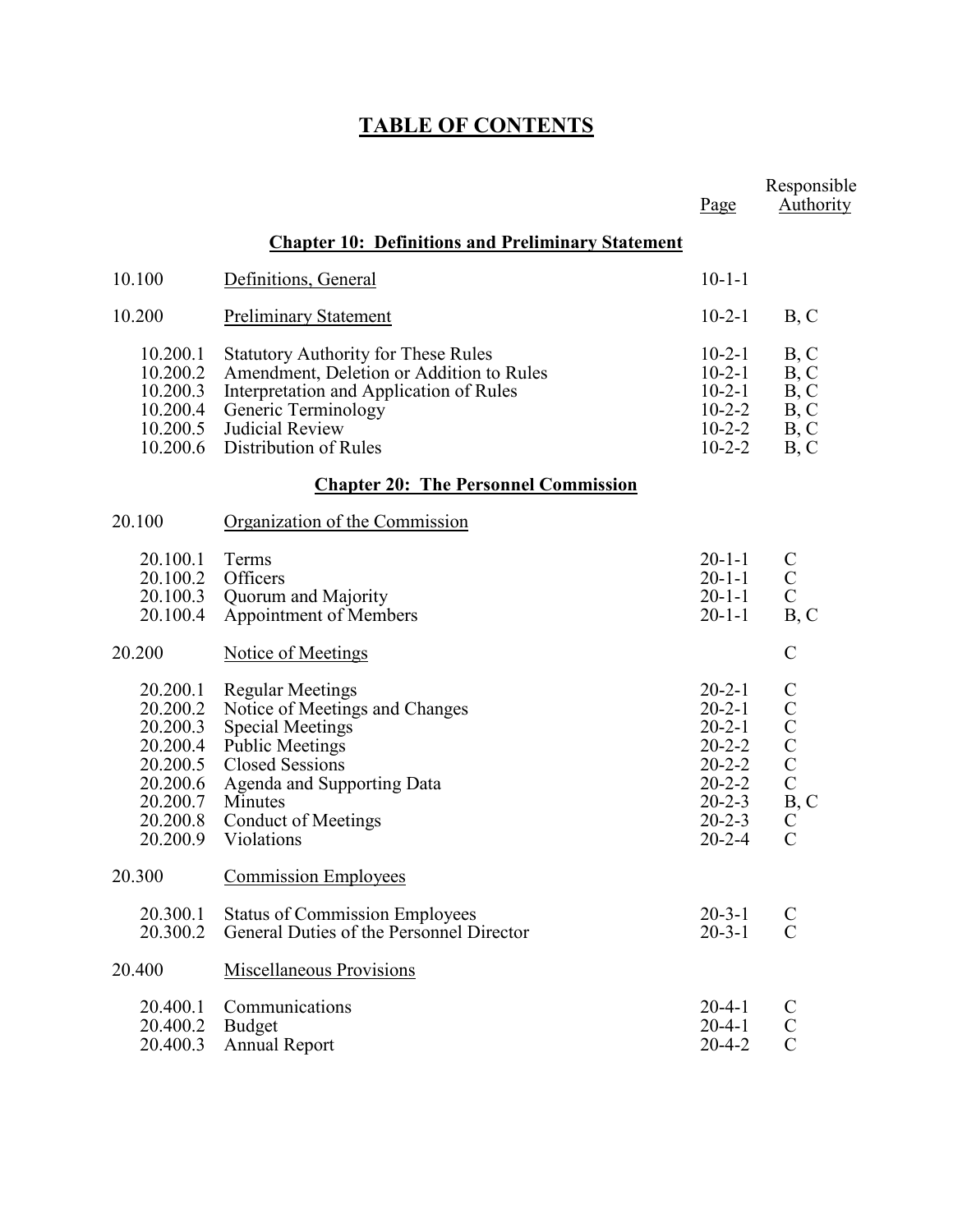|                                                                                                          |                                                                                                                                                                                                                                                                                                                                 | Page                                                                                                                                         | Responsible<br><b>Authority</b>                                                                                                |
|----------------------------------------------------------------------------------------------------------|---------------------------------------------------------------------------------------------------------------------------------------------------------------------------------------------------------------------------------------------------------------------------------------------------------------------------------|----------------------------------------------------------------------------------------------------------------------------------------------|--------------------------------------------------------------------------------------------------------------------------------|
|                                                                                                          | <b>Chapter 30: Position Classification Plan</b>                                                                                                                                                                                                                                                                                 |                                                                                                                                              |                                                                                                                                |
| 30.100                                                                                                   | The Classified Service                                                                                                                                                                                                                                                                                                          |                                                                                                                                              |                                                                                                                                |
| 30.100.1<br>30.100.2<br>30.100.3<br>30.100.4                                                             | Positions Included<br>Exemption from the Classified Service<br>"Part-Time" Defined<br><b>Effect of Exemption</b>                                                                                                                                                                                                                | $30-1-1$<br>$30-1-1$<br>$30 - 1 - 1$<br>$30 - 1 - 2$                                                                                         | $\mathsf{C}$<br>B, C<br>B<br>B                                                                                                 |
| 30.200                                                                                                   | <b>General Classification Rules</b>                                                                                                                                                                                                                                                                                             |                                                                                                                                              |                                                                                                                                |
| 30.200.1<br>30.200.2<br>30.200.3<br>30.200.4<br>30.200.5<br>30.200.6<br>30.200.7<br>30.200.8<br>30.200.9 | General Nature of the Classification Plan<br>Class Specifications<br>Interpretation of Class Specification<br>Allocation of Positions to Classes<br>Changes in Duties of Positions<br>Working Out of Classification<br><b>Review of Positions</b><br><b>Creation of New Positions</b><br><b>Classification of New Positions</b> | $30 - 2 - 1$<br>$30 - 2 - 1$<br>$30 - 2 - 2$<br>$30 - 2 - 3$<br>$30 - 2 - 3$<br>$30 - 2 - 3$<br>$30 - 2 - 4$<br>$30 - 2 - 5$<br>$30 - 2 - 5$ | $\mathbf C$<br>$\mathbf C$<br>$\begin{matrix} 0 \\ 0 \\ 0 \end{matrix}$<br>B, C<br>$\rm\thinspace C$ $\rm C$<br>$\overline{C}$ |
| 30.300                                                                                                   | Reclassification                                                                                                                                                                                                                                                                                                                |                                                                                                                                              |                                                                                                                                |
| 30.300.1<br>30.300.2<br>30.300.3<br>30.300.4                                                             | Requests for Study<br><b>Effective Date of Reclassification</b><br>Effects on Incumbents<br>Reemployment List for Displaced Incumbents                                                                                                                                                                                          | $30-3-1$<br>$30 - 3 - 1$<br>$30 - 3 - 1$<br>$30 - 3 - 3$                                                                                     | $\mathbf C$<br>$\mathbf C$<br>$\mathbf C$<br>$\overline{C}$                                                                    |
|                                                                                                          | <b>Chapter 40: Application and Examination</b>                                                                                                                                                                                                                                                                                  |                                                                                                                                              |                                                                                                                                |
| 40.100                                                                                                   | <b>Application for Employment</b>                                                                                                                                                                                                                                                                                               |                                                                                                                                              |                                                                                                                                |
| 40.100.1<br>40.100.2<br>40.100.3<br>40.100.4<br>40.100.5<br>40.100.6<br>40.100.7                         | Filling application<br>General Qualifications for Applicants<br>Elimination of Unfit Applicants, Candidates and Eligibles<br>Rejection and Appeal from Rejection<br>Action When Rejection is Not Sustained<br>Veteran's Preference<br>Applicants' Names Not Made Public                                                         | $40 - 1 - 1$<br>$40 - 1 - 1$<br>$40 - 1 - 3$<br>$40 - 1 - 4$<br>$40 - 1 - 5$<br>$40 - 1 - 5$<br>$40 - 1 - 6$                                 | $\mathbf C$<br>$\mathbf C$<br>$\mathcal{C}$<br>$\mathsf{C}$<br>$\mathsf{C}$<br>$\mathcal{C}$<br>$\mathcal{C}$                  |
| 40.200                                                                                                   | Examinations                                                                                                                                                                                                                                                                                                                    |                                                                                                                                              |                                                                                                                                |
| 40.200.1<br>40.200.2<br>40.200.3<br>40.200.4<br>40.200.5<br>40.200.6<br>40.200.7                         | Examinations<br>Continuous Examinations<br>When Held<br>Who May Compete<br>Notice of Examination<br><b>Character of Examinations</b><br><b>Examination Procedures</b>                                                                                                                                                           | $40 - 2 - 1$<br>$40 - 2 - 2$<br>$40 - 2 - 2$<br>$40 - 2 - 3$<br>$40 - 2 - 4$<br>$40 - 2 - 4$<br>$40 - 2 - 4$                                 | $\mathbf C$<br>$\mathcal{C}$<br>C<br>C<br>C<br>C<br>$\overline{C}$                                                             |
|                                                                                                          |                                                                                                                                                                                                                                                                                                                                 |                                                                                                                                              |                                                                                                                                |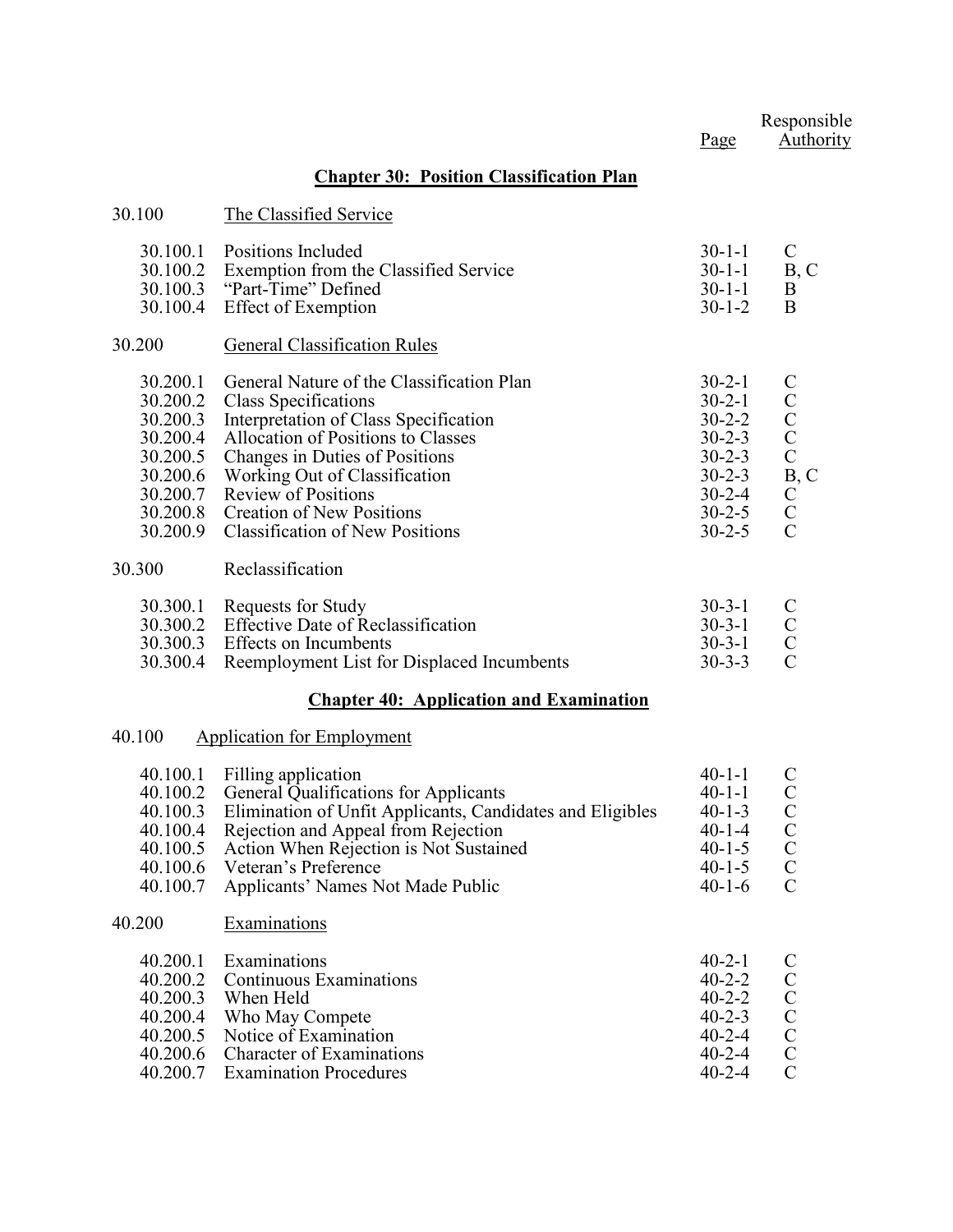|                                                                                              |                                                                                                                                                                                                                                                                                                                                                                                                                                               | Page                                                                                                                                                                             | Responsible<br><b>Authority</b>                                                                                                                                                                      |
|----------------------------------------------------------------------------------------------|-----------------------------------------------------------------------------------------------------------------------------------------------------------------------------------------------------------------------------------------------------------------------------------------------------------------------------------------------------------------------------------------------------------------------------------------------|----------------------------------------------------------------------------------------------------------------------------------------------------------------------------------|------------------------------------------------------------------------------------------------------------------------------------------------------------------------------------------------------|
| 40.200.16 Penalties                                                                          | 40.200.8 Examination Weighting<br>40.200.9 Rating Required<br>40.200.10 Examination Papers<br>40.200.11 Qualifications Appraisal Interview (Oral Examination)<br>40.200.12 Seniority Credit - Promotional Exam<br>40.200.13 Ties in Examination Scores<br>40.200.14 Notice of Final Score<br>40.200.15 Review of Examination                                                                                                                  | $40 - 2 - 5$<br>$40 - 2 - 6$<br>$40 - 2 - 6$<br>$40 - 2 - 6$<br>$40 - 2 - 6$<br>$40 - 2 - 7$<br>$40 - 2 - 7$<br>$40 - 2 - 7$<br>$40 - 2 - 7$                                     | $\mathbf C$<br>$\mathcal{C}$<br>C<br>C<br>C<br>C<br>C<br>C<br>$\overline{C}$                                                                                                                         |
| 40.300                                                                                       | <b>New Employee Clearances</b>                                                                                                                                                                                                                                                                                                                                                                                                                |                                                                                                                                                                                  |                                                                                                                                                                                                      |
| 40.300.1<br>40.300.2                                                                         | <b>Physical Examinations</b><br>Criminal Records Check                                                                                                                                                                                                                                                                                                                                                                                        | $40 - 3 - 1$<br>$40 - 3 - 3$                                                                                                                                                     | B, C<br>B, C                                                                                                                                                                                         |
|                                                                                              | <b>Chapter 50: Employment Lists</b>                                                                                                                                                                                                                                                                                                                                                                                                           |                                                                                                                                                                                  |                                                                                                                                                                                                      |
| 50.100                                                                                       | <b>Eligibility Lists</b>                                                                                                                                                                                                                                                                                                                                                                                                                      |                                                                                                                                                                                  |                                                                                                                                                                                                      |
| 50.100.1<br>50.100.2<br>50.100.3<br>50.100.4<br>50.100.5<br>50.100.6                         | Establishment and Life of Eligibility Lists<br>Reemployment Lists<br><b>Termination of Eligibility Lists</b><br><b>Consolidation of Eligibility Lists</b><br><b>Eligibility After Appointment</b><br>Removal of Names from Eligibility Lists                                                                                                                                                                                                  | $50-1-1$<br>$50 - 1 - 1$<br>$50 - 1 - 2$<br>$50 - 1 - 2$<br>$50 - 1 - 3$<br>$50 - 1 - 3$                                                                                         | $\mathsf{C}$<br>$\begin{smallmatrix} & C\ C\ C\ C\end{smallmatrix}$<br>$\overline{C}$                                                                                                                |
| 50.200                                                                                       | <b>Certification from Employment Lists</b>                                                                                                                                                                                                                                                                                                                                                                                                    |                                                                                                                                                                                  |                                                                                                                                                                                                      |
| 50.200.1<br>50.200.2<br>50.200.3<br>50.200.4<br>50.200.5<br>50.200.6<br>50.200.7<br>50.200.8 | Order of Precedence<br>Dual Certification<br>Procedure When Fewer Than Three Names Remain<br>Other Sources of Eligibility<br>Procedure of Certification and Appointment<br>Waivers of Certification<br>Refusals of Appointment<br>Certification from List fro Another Class<br>50.200.8.1 Reduction in Eligibility<br>50.200.9 Withholding Names from Certification<br>50.200.10 Restoration to Certification<br>50-200.11 Duties of Eligible | $50-2-1$<br>$50-2-1$<br>$50 - 2 - 2$<br>$50 - 2 - 2$<br>$50 - 2 - 3$<br>$50 - 2 - 4$<br>$50 - 2 - 4$<br>$50 - 2 - 4$<br>$50 - 2 - 5$<br>$50 - 2 - 5$<br>$50-2-6$<br>$50 - 2 - 6$ | $\mathsf{C}$<br>$\mathbf C$<br>$\begin{array}{c} \text{C} \\ \text{C} \\ \text{C} \end{array}$<br>$\mathcal{C}$<br>$\begin{array}{c} \text{C} \\ \text{C} \\ \text{C} \end{array}$<br>$\overline{C}$ |
| 50.300                                                                                       | Appointments                                                                                                                                                                                                                                                                                                                                                                                                                                  |                                                                                                                                                                                  |                                                                                                                                                                                                      |
| 50.300.1<br>50.300.2<br>50.300.3<br>50.300.4<br>50.300.5<br>50.300.6<br>50.300.7             | Types of Appointments<br><b>Limited Term Appointments</b><br><b>Provisional Appointments</b><br><b>Emergency Appointments</b><br><b>Restricted Appointments</b><br><b>Summer Session Appointments</b><br><b>Conditional Provisional Appointments</b>                                                                                                                                                                                          | $50-3-1$<br>$50 - 3 - 2$<br>$50 - 3 - 2$<br>$50 - 3 - 3$<br>$50 - 3 - 4$<br>$50 - 3 - 5$<br>$50 - 3 - 5$                                                                         | B, C<br>B, C<br>B, C<br>B, C<br>B, C<br>B, C<br>B, C                                                                                                                                                 |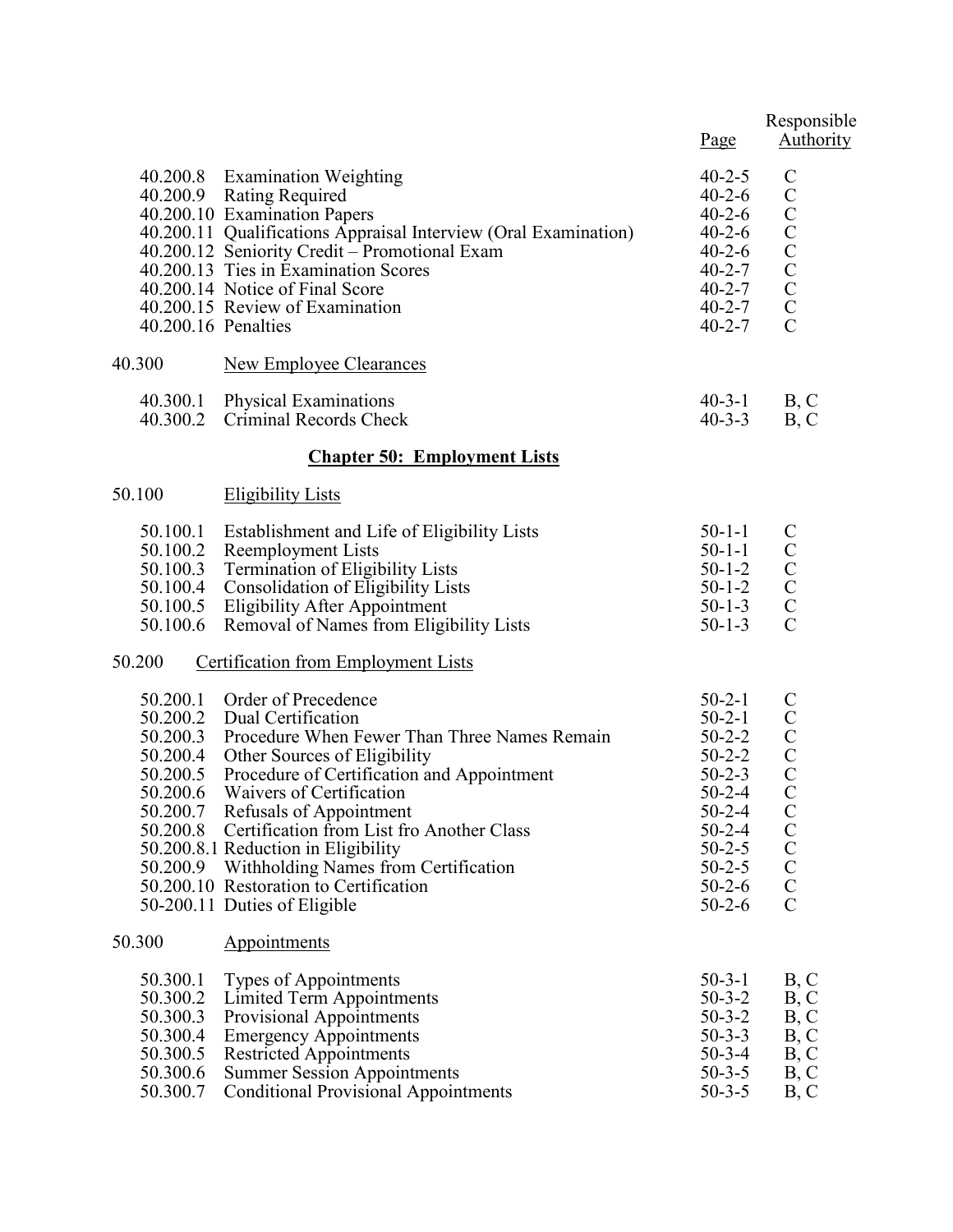Responsible Page Authority

#### **Chapter 60: Employment Status – Hours Evaluation, Leaves, Disciplinary Action**

| 60.100                                                             | Probationary Period                                                                                                                                                                   |                                                                              |                                                              |
|--------------------------------------------------------------------|---------------------------------------------------------------------------------------------------------------------------------------------------------------------------------------|------------------------------------------------------------------------------|--------------------------------------------------------------|
| 60.100.1<br>60.100.2                                               | Duration of Probation<br><b>Rights of Probationary Employees</b>                                                                                                                      | $60 - 1 - 1$<br>$60 - 1 - 1$                                                 | $\mathcal{C}$<br>$\mathcal{C}$                               |
| 60.200                                                             | Changes in Position and Class                                                                                                                                                         |                                                                              |                                                              |
| 60.200.1<br>60.200.2<br>60.200.3<br>60.200.4                       | Transfer<br>Demotions<br>Restorations and Reemployment<br>Changes in Assigned Time                                                                                                    | $60 - 2 - 1$<br>$60 - 2 - 2$<br>$60 - 2 - 3$<br>$60 - 2 - 4$                 | $\mathbf C$<br>$\overline{C}$<br>B, C<br>$\mathsf{C}$        |
| 60.300<br>60.300.1<br>60.300.2<br>60.300.3                         | <b>Assignments of Handicapped Employees</b><br>General Policy<br>Reassignments<br><b>Effect of Refusal by Employee</b>                                                                | $60 - 3 - 1$<br>$60 - 3 - 1$<br>$60 - 3 - 1$                                 | B, C<br>$\mathbf C$<br>B, C                                  |
| 60.400<br>60.400.1<br>60.400.2<br>60.400.3<br>60.400.4<br>60.400.5 | Performance Evaluations<br>When Evaluations Are To Be Made<br><b>Who Makes Evaluations</b><br>Procedure To Be Followed<br>Appeals<br>Evaluation of the Director, Classified Personnel | $60-4-1$<br>$60-4-1$<br>$60 - 4 - 1$<br>$60 - 4 - 2$<br>$60 - 4 - 2$         | $\mathbf C$<br>$\mathbf C$<br>$\mathbf C$<br>B, C<br>C       |
| 60.500<br>60.500.1<br>60.500.2                                     | Leaves of Absence<br>Leaves of Absence for Bargaining Unit Members<br>Leaves of Absence for Unrepresented Classified Employees                                                        | $60 - 5 - 1$<br>$60 - 5 - 3$                                                 | B<br>$\bf{B}$                                                |
| 60.600                                                             | Layoff                                                                                                                                                                                |                                                                              |                                                              |
| 60.600.1<br>60.600.2<br>60.600.3                                   | Procedure Regarding Layoff<br>Limited-Term Positions<br>Notice                                                                                                                        | $60 - 6 - 1$<br>$60 - 6 - 1$<br>$60 - 6 - 1$                                 | $\mathbf C$<br>$\mathcal{C}$<br>B, C                         |
| 60.700                                                             | Resignation                                                                                                                                                                           | $60 - 7 - 1$                                                                 | $\mathcal{C}$                                                |
| 60.800                                                             | Disciplinary Action and Appeal                                                                                                                                                        |                                                                              |                                                              |
| 60.800.1<br>60.800.2<br>60.800.3<br>60.800.4<br>60.800.5           | Causes for Suspension, Demotion, Dismissal<br>Procedure for Disciplinary Action<br>Appeal<br><b>Hearing Procedure</b><br><b>Effect of Action</b>                                      | $60 - 8 - 1$<br>$60 - 8 - 2$<br>$60 - 8 - 4$<br>$60 - 8 - 5$<br>$60 - 8 - 7$ | B, C<br>B, C<br>$\mathbf C$<br>$\mathbf C$<br>$\overline{C}$ |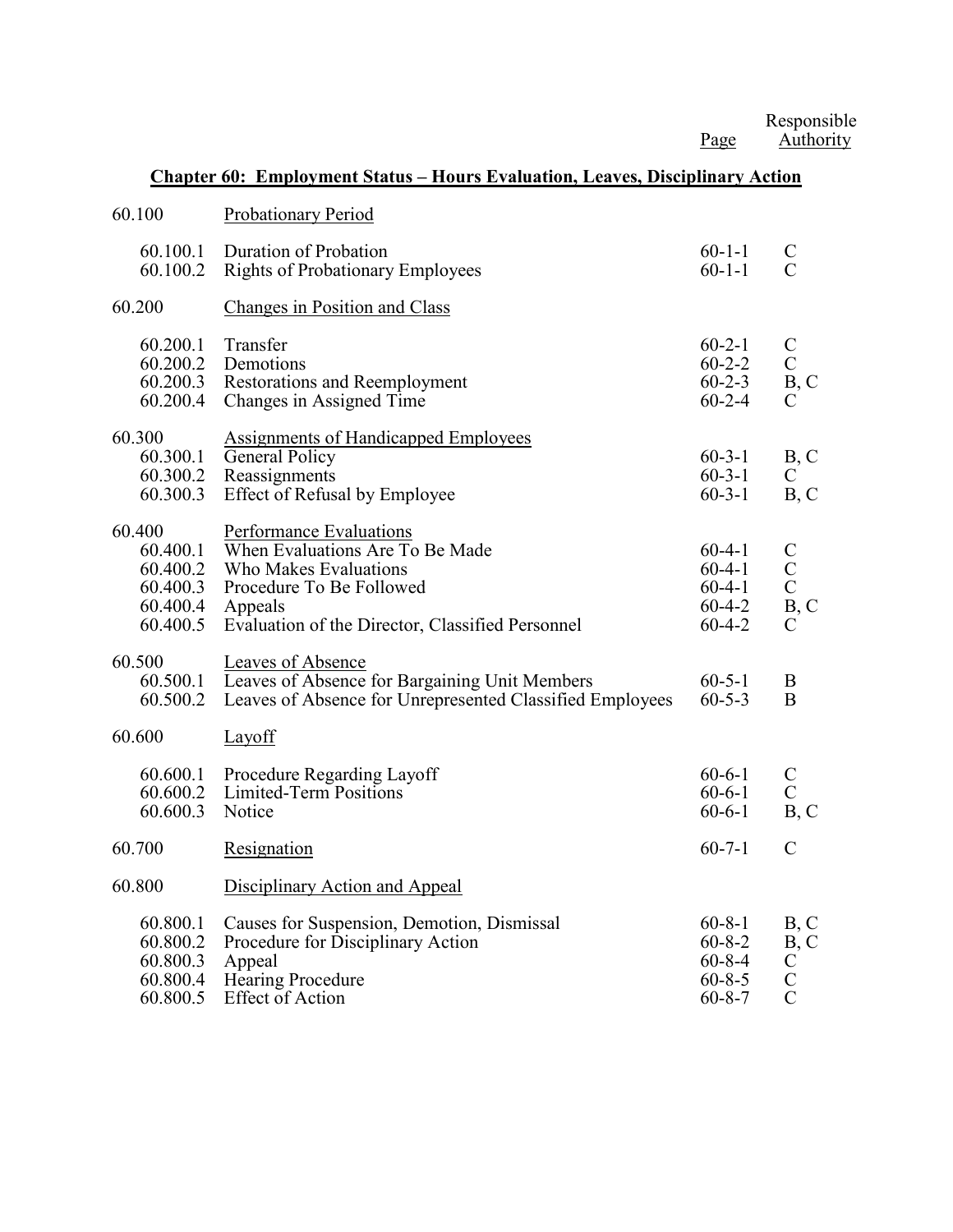|                                                                      |                                                                                                                                                                                 | Page                                                                                         | Responsible<br>Authority               |
|----------------------------------------------------------------------|---------------------------------------------------------------------------------------------------------------------------------------------------------------------------------|----------------------------------------------------------------------------------------------|----------------------------------------|
|                                                                      | <b>Chapter 70: Hours, Wage, and Salary Provisions</b>                                                                                                                           |                                                                                              |                                        |
| 70.100                                                               | Work Periods and Overtime                                                                                                                                                       |                                                                                              |                                        |
| 70.100.1<br>70.100.2<br>70.100.3<br>70.100.4<br>70.100.5             | Workday and Workweek<br>Overtime Defined<br>Compensation for Overtime<br>Classifications Exempt from Overtime<br>Lunch Periods and Rest Periods                                 | $70 - 1 - 1$<br>$70-1-1$<br>$70-1-1$<br>$70 - 1 - 2$<br>$70 - 1 - 2$                         | B<br>B<br>B<br>B<br>B                  |
| 70.200                                                               | <b>Application of Salary Schedule</b>                                                                                                                                           |                                                                                              |                                        |
| 70.200.1<br>70.200.2<br>70.200.3<br>70.200.5                         | Initial Placement<br><b>Step Advancement</b><br>Promotions<br>70.200.4 Placement After Leave of Absence<br><b>Placement When Demoted</b>                                        | $70 - 2 - 1$<br>$70 - 2 - 1$<br>$70 - 2 - 3$<br>$70 - 2 - 4$<br>$70 - 2 - 4$                 | B<br>$\boldsymbol{B}$<br>B<br>B<br>B   |
| 70.300<br>70.300.1<br>70.300.2<br>70.300.3                           | Holiday Pay<br>Eligibility<br>School Holidays<br>Paid Holidays                                                                                                                  | $70 - 3 - 1$<br>$70 - 3 - 1$<br>$70 - 3 - 1$                                                 | B<br>B<br>B                            |
| 70.400<br>70.400.1<br>70.400.2<br>70.400.3                           | Payrolls<br>Official Roster<br>Payroll Audit<br>Error in Payment of Salary or Wages                                                                                             | $70-4-1$<br>$70-4-1$<br>$70-4-1$                                                             | $\mathcal{C}$<br>$\mathcal{C}$<br>B, C |
|                                                                      | <b>Chapter 80: Grievance-Relations and Political Activity</b>                                                                                                                   |                                                                                              |                                        |
| 80.100                                                               | Procedure for the Adjustment of Grievances of Classified Personnel                                                                                                              |                                                                                              |                                        |
| 80.100.1<br>80.100.2                                                 | Purpose of the Adjustment Procedure<br>Steps in the Adjustment Procedure                                                                                                        | $80 - 1 - 1$<br>$80 - 1 - 2$                                                                 | B<br>B                                 |
| 80.200                                                               | <b>Employer-Employee Relations</b>                                                                                                                                              |                                                                                              |                                        |
| 80.200.1<br>80.200.2<br>80.200.3                                     | <b>General Provisions</b><br><b>Board Rules</b><br>Unlawful to Strike or Engage in Other Concerted                                                                              | $80 - 2 - 1$<br>$80 - 2 - 1$                                                                 | B<br>B                                 |
|                                                                      | <b>Labor Activities</b>                                                                                                                                                         | $80 - 2 - 1$                                                                                 | B                                      |
| 80.300                                                               | <b>Political Activity</b>                                                                                                                                                       |                                                                                              |                                        |
| 80.300.1<br>80.300.2<br>80.300.3<br>80.300.4<br>80.300.5<br>80.300.6 | <b>Political Activity Freedom</b><br>Cause for Disciplinary Action<br>Personal Candidacy<br>Leave of Absence for Political Activity<br>Election to a Political Office<br>Intent | $80 - 3 - 1$<br>$80 - 3 - 1$<br>$80 - 3 - 1$<br>$80 - 3 - 1$<br>$80 - 3 - 2$<br>$80 - 3 - 2$ | B<br>B<br>B<br>B<br>B<br>B             |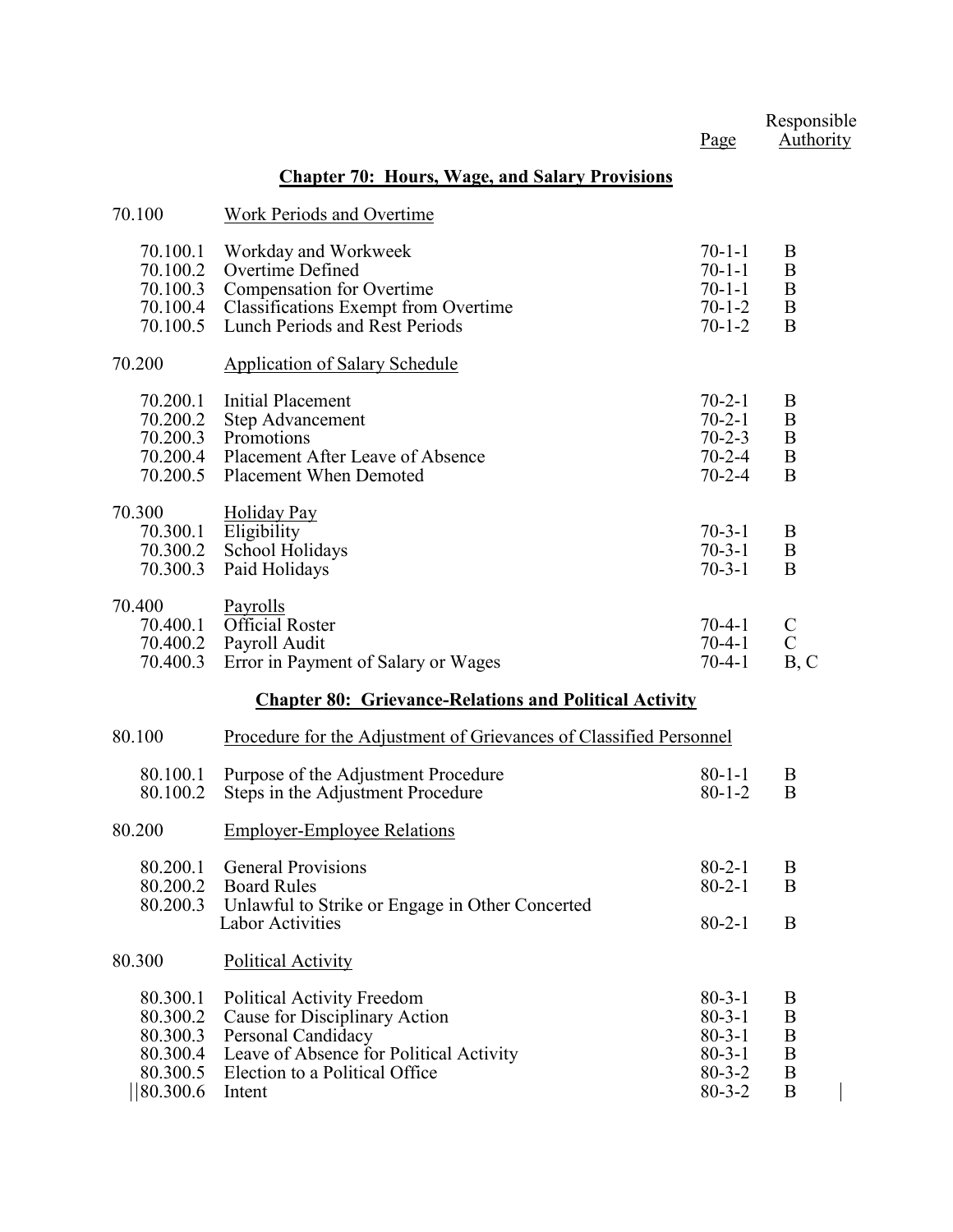| 1              | <b>CHAPTER 10</b>                                                                          |
|----------------|--------------------------------------------------------------------------------------------|
| $\overline{2}$ |                                                                                            |
| 3              | DEFINITIONS AND PRELIMINARY STATEMENT                                                      |
| $\overline{4}$ |                                                                                            |
| 5              | 10.100 Definitions, General                                                                |
| 6              | Code sections cited are from the California Education Code unless otherwise indicated.     |
| 7              | Interpretation of words and phrases occurring in these rules or sections shall have the    |
| 8              | following meanings:                                                                        |
| 9              | <b>ACCELERATED HIRING RATE:</b> When the Personnel Director determines that                |
| 10             | conditions in the labor market preclude hiring employees at the base rate for a class, the |
| 11             | Superintendent may authorize recruitment at a higher rate.                                 |
| 12             | ACT: Refers to Education Code sections 45240 - 45320, inclusive.                           |
| 13             | ALLOCATION: The official placing of a position in a given class and/or the                 |
| 14             | assignment of a class to a particular range on the salary schedule.                        |
| 15             | ANNIVERSARY DATE: The date assigned to regular employees as the basis for                  |
| 16             | annual earned step advancement. It is the first day of the month in which the employee     |
| 17             | is employed in a class if he is compensated for one-half or more of the working days of    |
| 18             | that month, otherwise, it is the first day of the following month.                         |
| 19             | <b>APPLICANT:</b> A person who has filed an official application for employment.           |
| 20             | APPOINTMENT: The official act of the appointing power to approve the employment            |
| 21             | of a person.                                                                               |
| 22             | BOARD: The Board of Education of the Los Alamitos Unified School District.                 |
| 23             | CANDIDATE: A person who has successfully completed one or more portions of an              |
| 24             | examination.                                                                               |
| 25             | <b>CERTIFICATED SERVICE:</b> All positions and employees required by law to possess        |
| 26             | credentials issued by the California Commission on Teacher Credentialing.                  |
| 27             | CERTIFICATION: The submission by the Commission of the names of eligibles from             |
| 28             | an appropriate eligibility list or from some other source of eligibility prior to the      |
| 29             | approval of the appointing power.                                                          |
| 30             |                                                                                            |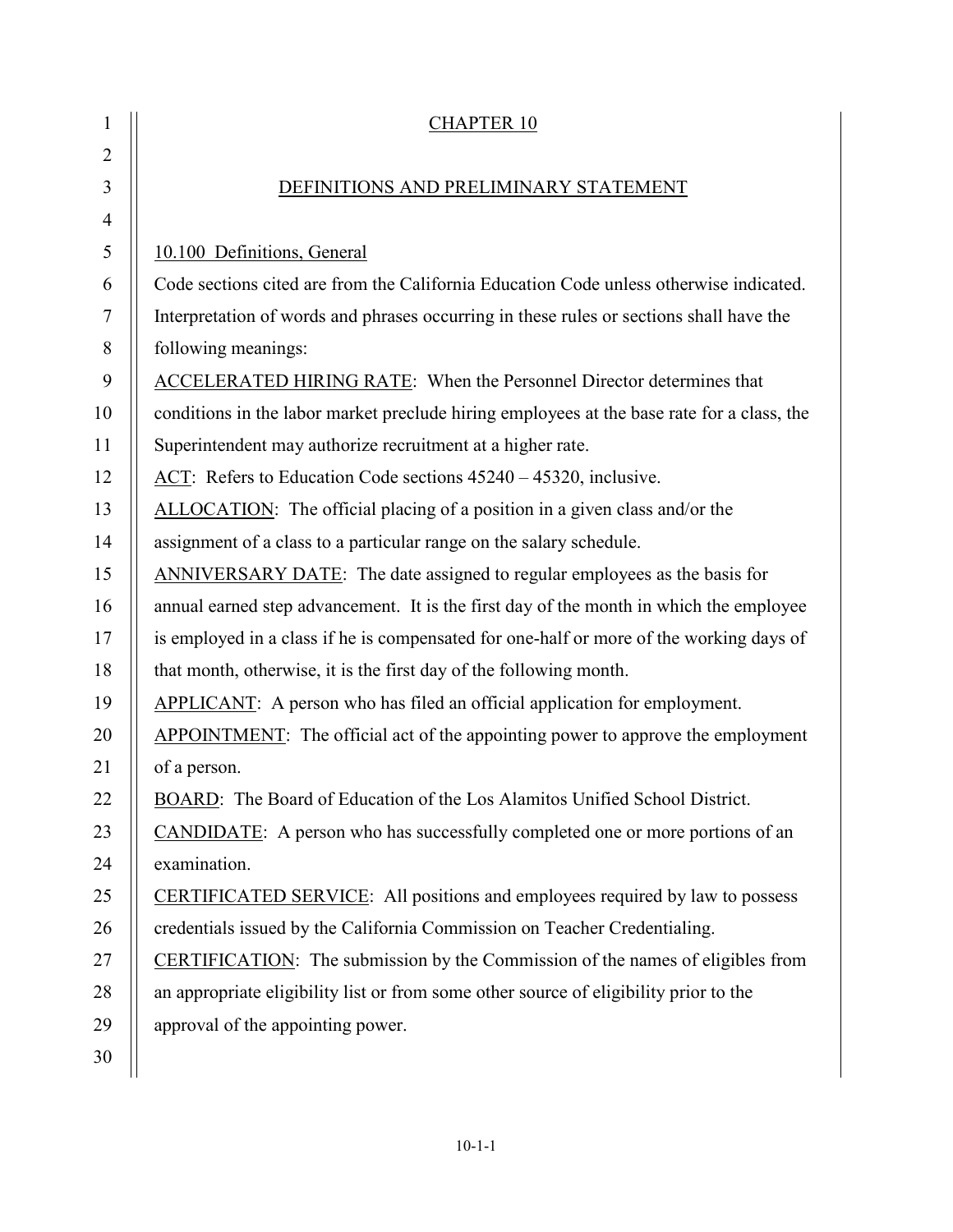| $\mathbf{1}$   | CLASSIFICATION: A group of positions sufficiently similar in duties and                  |
|----------------|------------------------------------------------------------------------------------------|
| $\overline{2}$ | responsibilities that the same descriptive title may be used to designate each position  |
| 3              | allocated to the class; substantially the same requirements of education, experience,    |
| $\overline{4}$ | knowledge, and ability are demanded of incumbents; substantially the same tests of       |
| 5              | fitness may be used in choosing qualified appointees; and the same salary range may be   |
| 6              | applied with equity.                                                                     |
| 7              | CLASS SPECIFICATION: A written description of the duties and responsibilities of         |
| 8              | positions in the class illustrated by examples of typical tasks and of the employment    |
| 9              | standards for positions in the class.                                                    |
| 10             | CLASS TITLE: A definite descriptive title or name applied to a class and to all          |
| 11             | positions of the class.                                                                  |
| 12             | CLASSIFIED SERVICE: All positions in the District's service to which the Act             |
| 13             | applies and which are not exempt from the Act. See Rule 30.100.                          |
| 14             | COMMISSION: The Personnel Commission established under the Act for the Los               |
| 15             | Alamitos Unified School District.                                                        |
| 16             | CONFIDENTIAL EMPLOYEE: An employee who is required to develop or present                 |
| 17             | management positions with respect to employer-employee relations or whose duties         |
| 18             | normally require access to confidential information that is used to contribute           |
| 19             | significantly to the development of management positions. (Government Code section       |
| 20             | 3540.1)                                                                                  |
| 21             | CONTINUOUS EXAMINATION: A method of recruiting applicants in which the last              |
| 22             | day for filing applications is not specified and examinations are conducted as the needs |
| 23             | of the service require.                                                                  |
| 24             | <b>DEMOTION:</b> A change in assignment of an employee from a position in one class to a |
| 25             | position in another class that is allocated to a salary range with a lower maximum rate. |
| 26             | <b>DISCHARGE</b> or <b>DISMISSAL</b> : Involuntary separation from service for cause.    |
| 27             | DISTRICT: The Los Alamitos Unified School District of Orange County, California.         |
| 28             | <b>ELIGIBLE:</b> Adjective: Legally qualified to be appointed. Noun: A person whose      |
| 29             | name appears on an eligibility list.                                                     |
| 30             |                                                                                          |
|                |                                                                                          |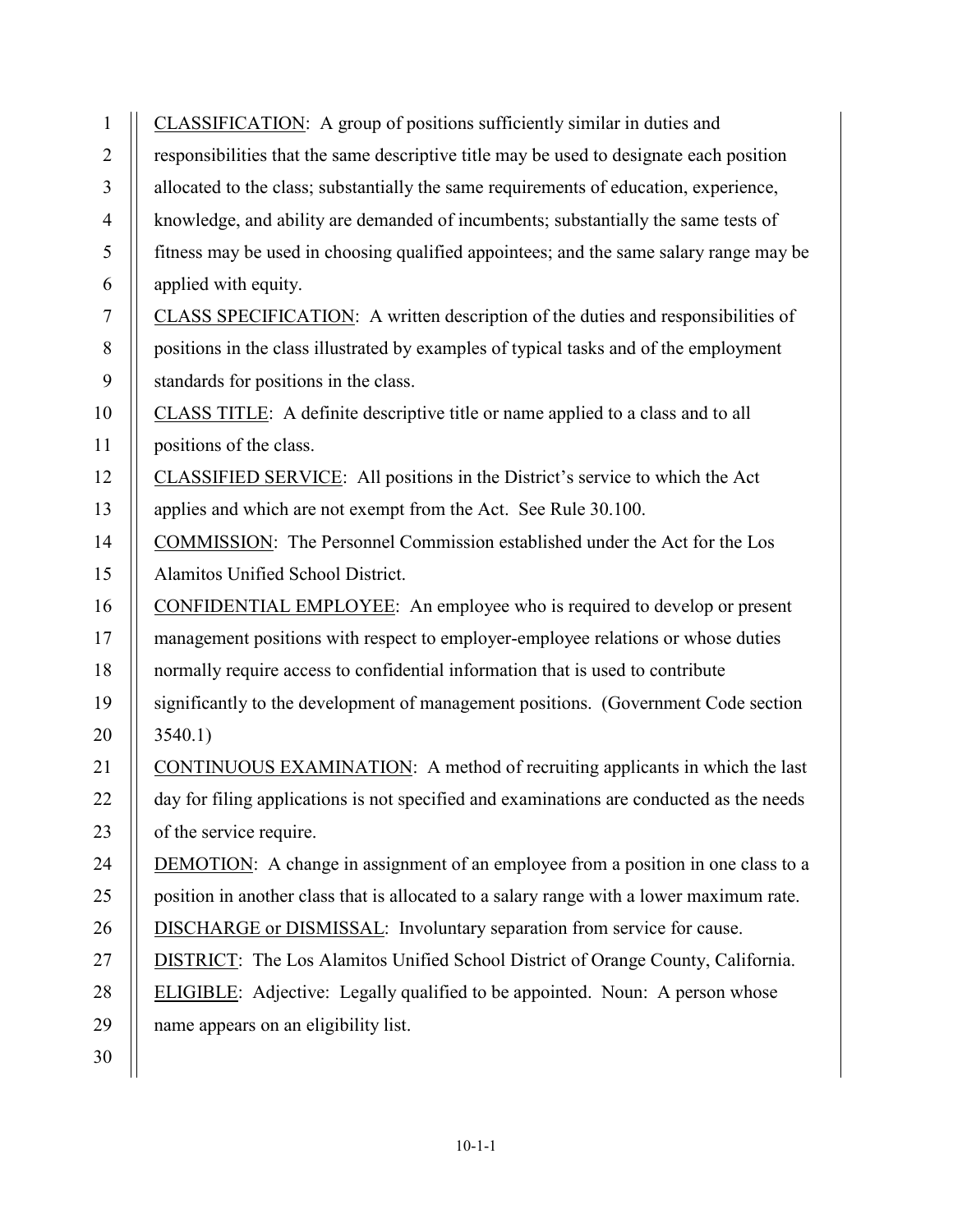| $\mathbf{1}$   | ELIGIBILITY LIST: A list of the names of persons who have qualified in a                          |
|----------------|---------------------------------------------------------------------------------------------------|
| $\overline{2}$ | competitive examination.                                                                          |
| 3              | <b>EMERGENCY APPOINTMENT:</b> An appointment for a period not to exceed 15                        |
| $\overline{4}$ | working days to prevent the stoppage of public business when persons on eligibility               |
| 5              | lists are not immediately available.                                                              |
| 6              | <b>EMPLOYEE:</b> A person who is legally an incumbent of a position or who is on                  |
| $\tau$         | authorized leave of absence.                                                                      |
| $8\,$          | <b>EMPLOYMENT</b> (LIST): A list of names from which certification may be made.                   |
| 9              | Includes eligibility lists, reemployment list, and lists of persons who wish to transfer,         |
| 10             | demote, be reinstated or reemployed after resignation, or be restored after voluntary             |
| 11             | demotion or reduction to limited-term status.                                                     |
| 12             | <b>EXAMINATION:</b> Any process used to determine the fitness and qualifications of               |
| 13             | applicants.                                                                                       |
| 14             | FULL TIME: An assignment of at least 87 <sup>1</sup> / <sub>2</sub> percent of 40 hours per week. |
| 15             | <b>GOVERNING BOARD:</b> The Board of Education of the Los Alamitos Unified School                 |
| 16             | District.                                                                                         |
| 17             | GROUP: A number of classes related in duties and responsibilities, as set forth in the            |
| 18             | list of classes promulgated by the Personnel Commission.                                          |
| 19             | IMMEDIATE FAMILY: Mother, father, grandmother, grandfather, or a grandchild of                    |
| 20             | the employee or of the spouse of the employee, and the spouse, son, son-in-law,                   |
| 21             | daughter, daughter-in-law, brother or sister of the employee, or of the spouse of the             |
| 22             | employee, or any relative who has been living in the immediate household of the                   |
| 23             | employee.                                                                                         |
| 24             | LAYOFF: Separation from a permanent position because of lack of work or lack of                   |
| 25             | funds, or because the position has been abolished or reclassified.                                |
| 26             | LIMITED TERM OR TEMPORARY APPOINTMENT: A term used in the Education                               |
| 27             | Code to designate appointment for periods not to exceed six months, or employment of              |
| 28             | a temporary employee during the authorized absence of a permanent employee.                       |
| 29             |                                                                                                   |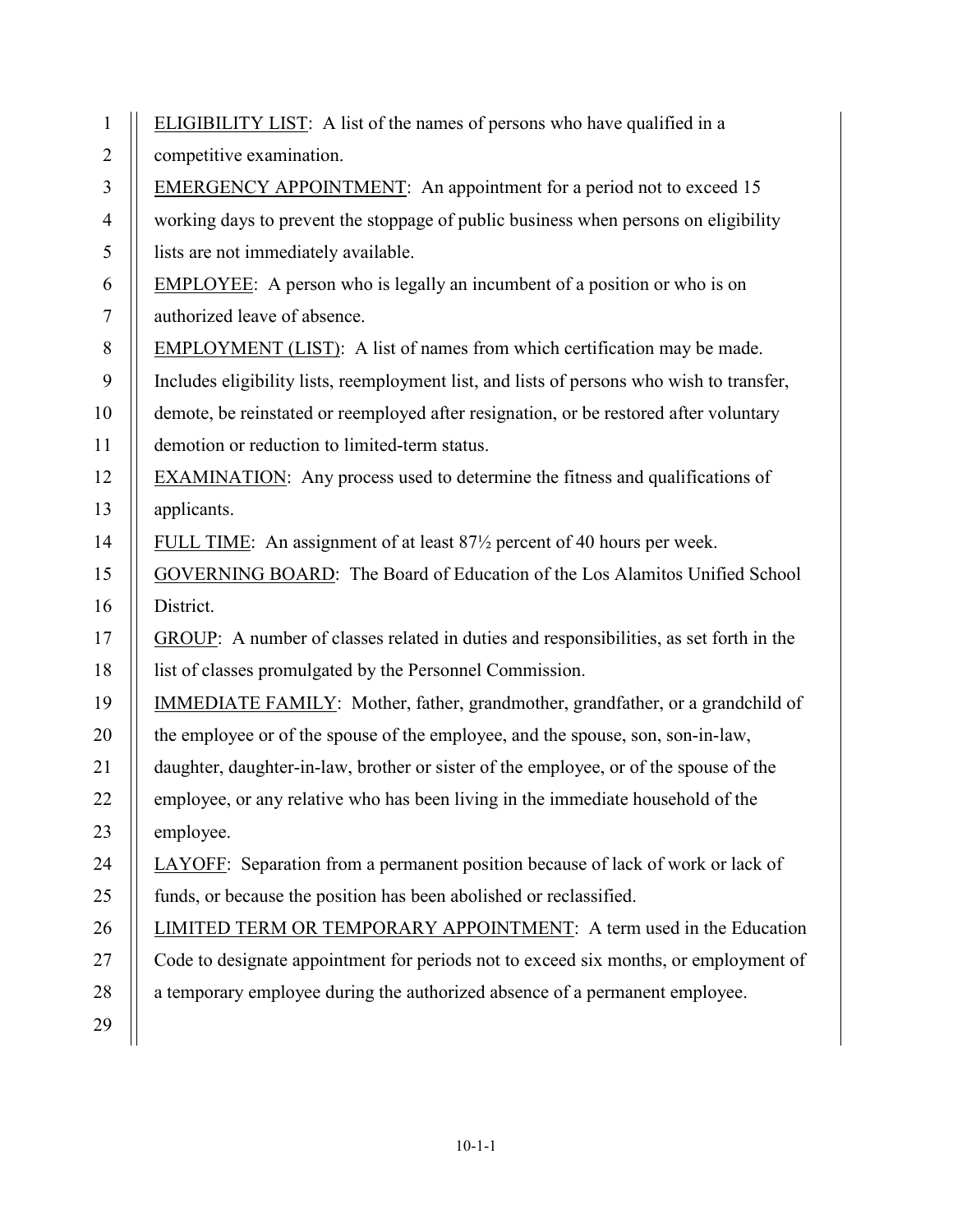| $\mathbf{1}$   | <b>LIMITED TERM EMPLOYEE:</b> An employee who is serving in a provisional                                     |
|----------------|---------------------------------------------------------------------------------------------------------------|
| $\overline{2}$ | appointment, or as a substitute for a regular employee, or in a position established for a                    |
| $\overline{3}$ | limited period of less than six months.                                                                       |
| $\overline{4}$ | LONGEVITY DATE: The date on which an employee starts his/her continuous                                       |
| 5              | permanent employment with the District. This date is used to determine longevity                              |
| 6              | advancement under Section 70.200.2E. Also known as Permanency Date.                                           |
| $\overline{7}$ | LEAVE OF ABSENCE: An approved paid or unpaid absence from duty for a                                          |
| 8              | prescribed period of time.                                                                                    |
| 9              | MERIT EVALUATION DATE: The date upon which an employee is granted an                                          |
| 10             | earned salary increment. This is the first day of the pay period next following                               |
| 11             | completion of the required period of service.                                                                 |
| 12             | OFFICIAL BODY: Board of Education or Personnel Commission                                                     |
| 13             | <b>OPEN ELIGIBILITY LIST:</b> An eligibility list established by an examination of                            |
| 14             | applicants not employed or having reemployment rights.                                                        |
| 15             | <b>OPEN EXAMINATION:</b> A competitive examination in which a qualified person may                            |
| 16             | participate whether or not the person is a current employee.                                                  |
| 17             | <b>PART-TIME ASSIGNMENTS:</b> Assignments of less than 87 <sup>1</sup> / <sub>2</sub> percent of 40 hours per |
| 18             | week.                                                                                                         |
| 19             | PERMANENCY DATE: See Longevity Date                                                                           |
| 20             | PERMANENT EMPLOYEE: An employee who is lawfully retained in his/her position                                  |
| 21             | after the completion of a probationary period.                                                                |
| 22             | <b>POSITION:</b> A group of duties and responsibilities requiring the full or part-time                       |
| 23             | employment of one person on a permanent or limited-term basis. A position can only                            |
| 24             | be established by the action of the Board of Education.                                                       |
| 25             | PROBATIONARY PERIOD: The trial period of six months or in specified instances,                                |
| 26             | one year immediately following an original or promotional appointment to a permanent                          |
| 27             | position from an eligibility list.                                                                            |
| 28             |                                                                                                               |
| 29             |                                                                                                               |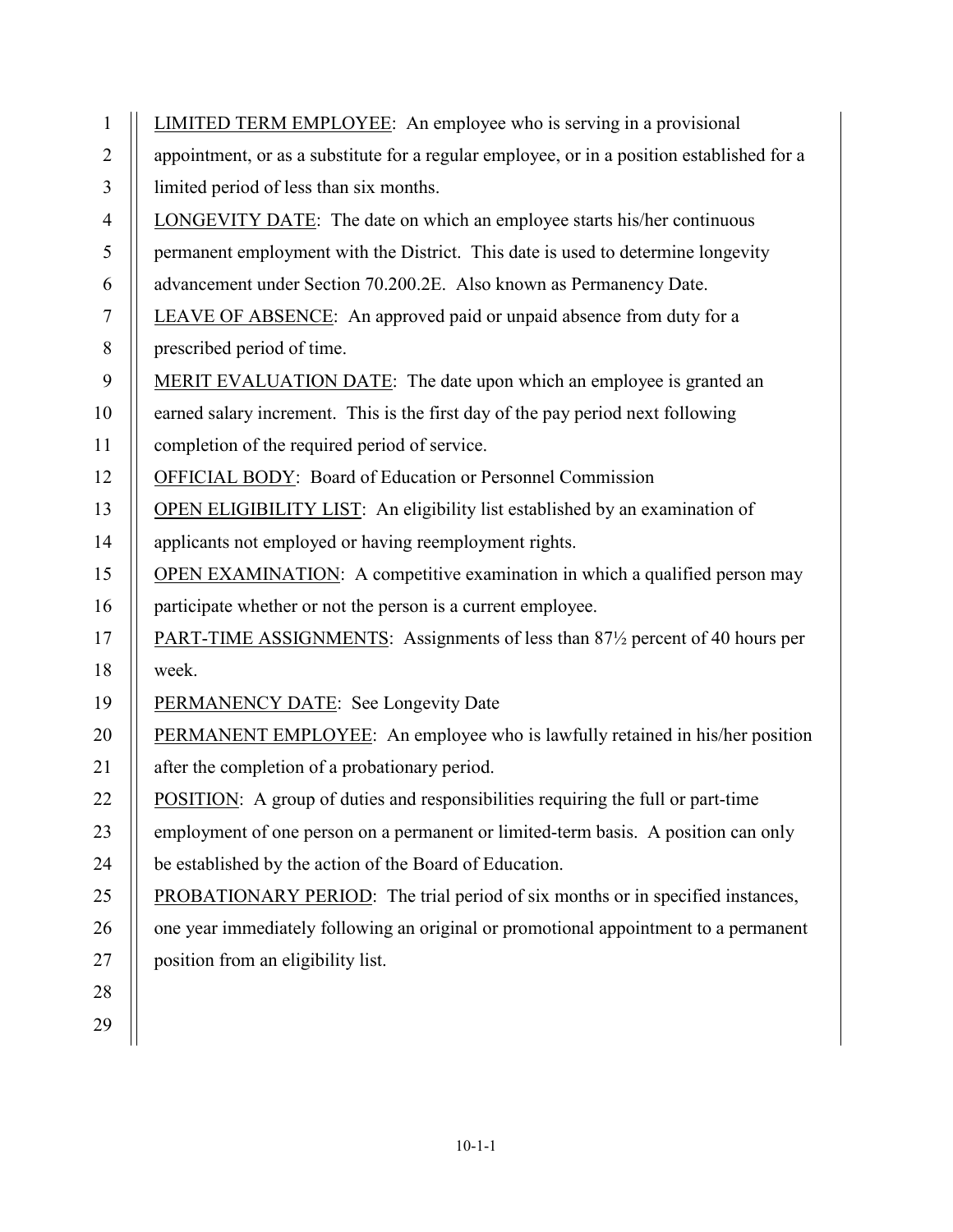| $\mathbf{1}$   | PROVISIONAL APPOINTMENT: A temporary appointment to a permanent or                          |
|----------------|---------------------------------------------------------------------------------------------|
| $\overline{2}$ | limited-term position made in the absence of an appropriate eligibility list, not to        |
| 3              | exceed 90 working days except in specified circumstances.                                   |
| $\overline{4}$ | <b>PROVISIONAL EMPLOYEE:</b> A person occupying a position pending the                      |
| 5              | establishment of an appropriate employment list.                                            |
| 6              | PROMOTION: A change in the assignment of an employee from a position in one                 |
| $\tau$         | class to a position in another class with a higher maximum salary rate.                     |
| 8              | <b>PROMOTIONAL LIST:</b> An employment list resulting from an examination limited to        |
| 9              | employees in the District.                                                                  |
| 10             | QUALIFICATION APPRAISAL INTERVIEW (QAI): The Oral Board rating portion                      |
| 11             | of an examination.                                                                          |
| 12             | RECLASSIFICATION: The reassignment of a position from one class to another                  |
| 13             | because of significant change in the duties, responsibilities, or employment standards.     |
| 14             | REEMPLOYMENT: Reassignment to duty of an employee who has been laid off or a                |
| 15             | former employee to a lower level class than that from which he had resigned.                |
| 16             | REEMPLOYMENT LIST: A list of names of persons who have been laid off or                     |
| 17             | voluntarily demoted from permanent positions by reason of lack of work, lack of funds,      |
| 18             | or abolishment or reclassification of position, or other reason specified in these rules,   |
| 19             | and who are eligible to reemployment without examination in their former class,             |
| 20             | arranged in order of their right to reemployment.                                           |
| 21             | REINSTATEMENT: A reappointment without examination after resignation to a                   |
| 22             | position in the employee's former class.                                                    |
| 23             | <b>REGULAR EMPLOYEE:</b> A classified employee who has probationary or permanent            |
| 24             | status.                                                                                     |
| 25             | REQUIRED PERIOD OF SERVICE: Six months or 130 days after initial appointment                |
| 26             | or promotion, whichever is later, unless a one-year period has been established for the     |
| 27             | position. (This is the period that establishes eligibility for step increases and refers to |
| 28             | the definition "MERIT EVALUATION DATE.")                                                    |
| 29             |                                                                                             |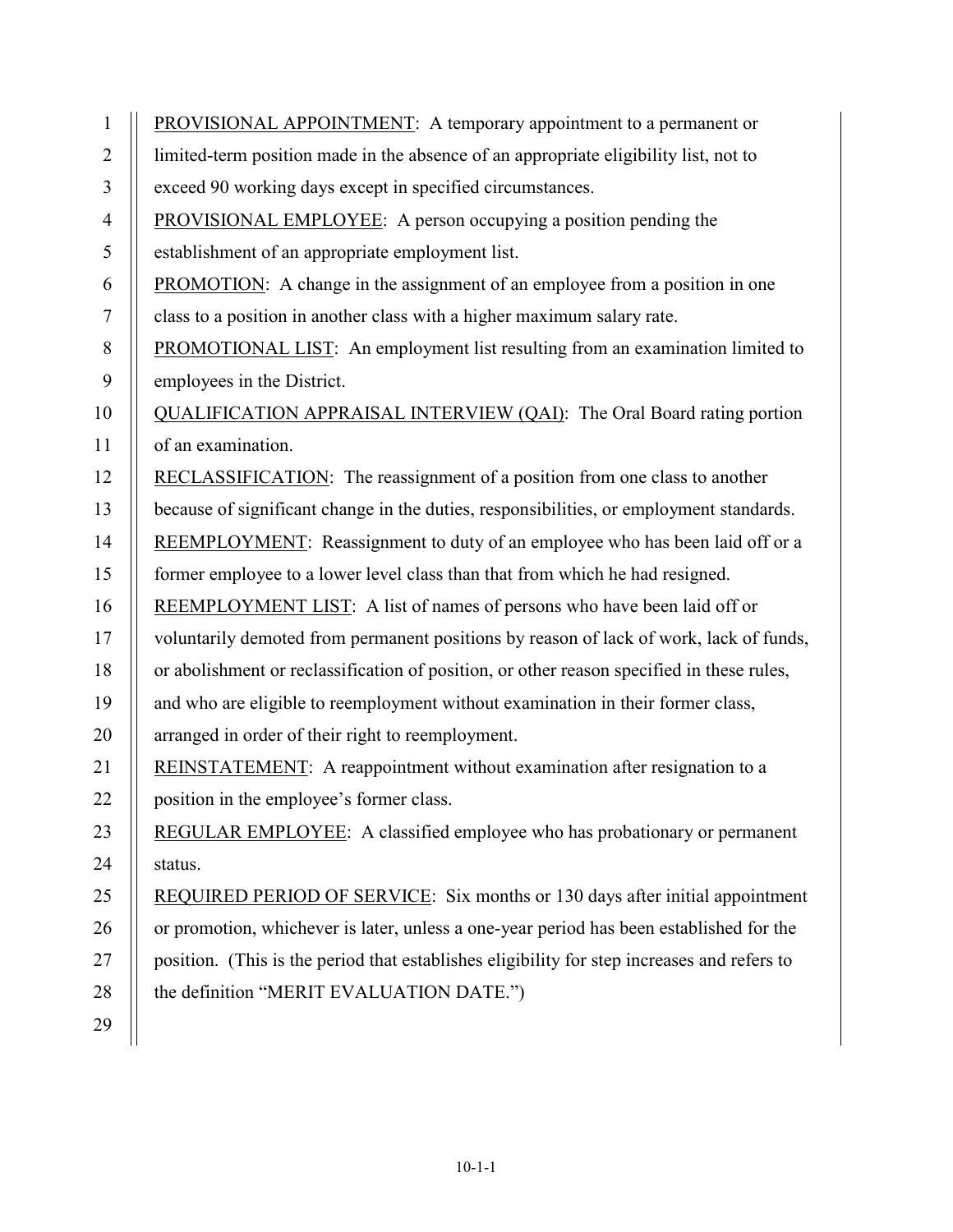| $\mathbf{1}$   | RESTORATION: Includes "reemployment and reinstatement" (see above). The                   |
|----------------|-------------------------------------------------------------------------------------------|
| $\overline{2}$ | reassignment of an employee who had demoted to his/her former class or to a related       |
| 3              | class.                                                                                    |
| $\overline{4}$ | SALARY RANGE: The range consisting of the minimum and maximum salary rates                |
| 5              | for a classification. A salary range normally consists of 5 salary steps.                 |
| 6              | SALARY RATE: The specific gross salary amount paid at a step within a salary range.       |
| $\tau$         | SALARY STEP: One of the consecutive levels of salary rate within a monthly or             |
| 8              | hourly salary range.                                                                      |
| 9              | SEPARATION: The official act of the appointing authority which ends an individual's       |
| 10             | employment with the District. Includes a resignation, retirement, layoff, dismissal, and  |
| 11             | failure to return to work upon the expiration of all leaves of absence.                   |
| 12             | SERIES OR JOB FAMILY: A number of closely related classes which constitute an             |
| 13             | occupational hierarchy.                                                                   |
| 14             | SENIORITY: Total hours in paid status in a classification and/or with the District.       |
| 15             | STATUS: Tenure which is acquired in a classification by reason of examination,            |
| 16             | certification from an eligibility list, election or appointment by the appointing power,  |
| 17             | and the successful completion of the probationary period.                                 |
| 18             | SUPERVISORY POSITION: Classes listed in collective bargaining agreement.                  |
| 19             | SUSPENSION: An enforced absence of an employee without pay for disciplinary               |
| 20             | purposes or pending investigation of charges made against an employee.                    |
| 21             | <b>TRANSFER:</b> The reassignment of an employee without examination from one position    |
| 22             | to another position in the same class or to a position in a similar or related class with |
| 23             | the same salary range.                                                                    |
| 24             | UNCLASSIFIED SERVICE: All positions and employees not in the classified or                |
| 25             | certificated service; i.e., those exempt by law. See Rule 30.100.                         |
| 26             | WAIVER: The voluntary relinquishment by an eligible of the right to consideration for     |
| 27             | appointment from an eligibility list.                                                     |
| 28             | WORKING DAYS: Any day, excepting weekends, legal and local school holidays,               |
| 29             | and winter or spring break.                                                               |
| 30             |                                                                                           |
| 31             |                                                                                           |
|                |                                                                                           |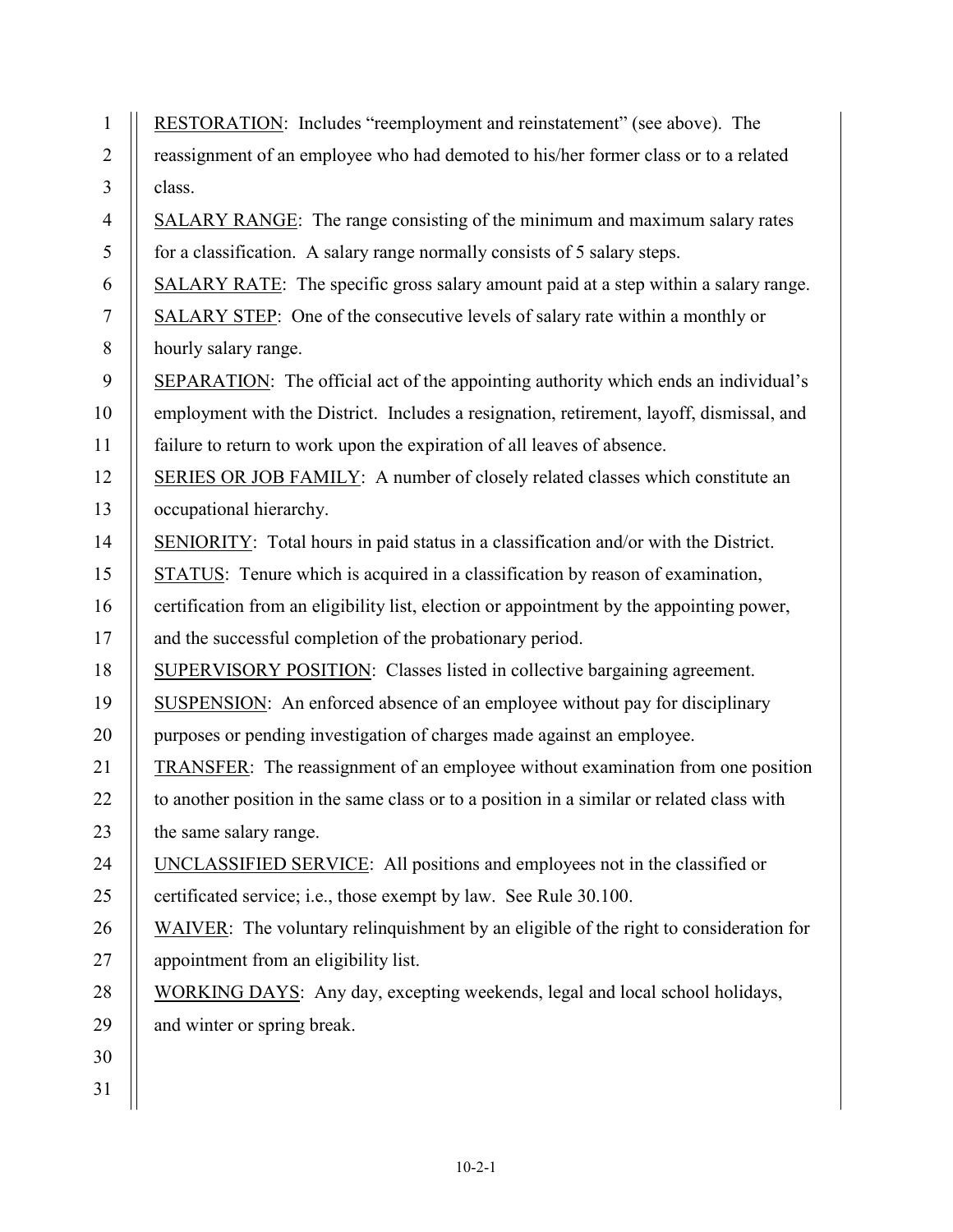| 1              | 10.200 Preliminary Statement |                                                                            |
|----------------|------------------------------|----------------------------------------------------------------------------|
| $\overline{2}$ | 10.200.1                     | Statutory Authority for These Rules (45260, 45261)                         |
| 3              |                              | The rules contained herein are established pursuant to the authority of    |
| $\overline{4}$ |                              | the Personnel Commission under Education Code Sections 45260,              |
| 5              |                              | 45261 and other provisions governing the Merit System Act in the           |
| 6              |                              | Education Code and by the Board of Education.                              |
| 7              | 10.200.2                     | Amendment, Deletion or Addition to Rules (45260, 45261)                    |
| 8              |                              | A. All proposals, from any source, to amend, delete or add to these        |
| 9              |                              | rules will be considered a "first reading" at the meeting in which         |
| 10             |                              | they are first presented. They will not, unless a critical emergency       |
| 11             |                              | exists, be acted upon at that meeting.                                     |
| 12             |                              | B. At the "first reading" a date will be set for action on the proposal.   |
| 13             |                              | The Personnel Director and/or the Business Manager will refer the          |
| 14             |                              | proposal to interested persons or organizations for comment and            |
| 15             |                              | recommendation.                                                            |
| 16             |                              | C. Insofar as possible, interested parties shall submit their reactions to |
| 17             |                              | proposals in writing on or before the stipulated agenda deadline           |
| 18             |                              | date and shall have the right to present reactions orally at the           |
| 19             |                              | appropriate meeting.                                                       |
| 20             | 10.200.3                     | <b>Interpretation and Application of Rules</b>                             |
| 21             |                              | The Board of Education and the Personnel Commission recognize that         |
| 22             |                              | no set of rules can contemplate all possible combinations of               |
| 23             |                              | circumstances affecting particular cases. These rules are to be applied    |
| 24             |                              | with consideration of their intent; however, specific, applicable          |
| 25             |                              | provisions of the rules shall not be waived, ignored, or superseded        |
| 26             |                              | because of the special circumstances of particular cases. The Board        |
| 27             |                              | and Commission are open to responsible suggestions to amend the            |
| 28             |                              | rules with prospective application; however, no rule amendment shall       |
| 29             |                              | have retroactive applicability.                                            |
| 30             |                              |                                                                            |
| 31             |                              |                                                                            |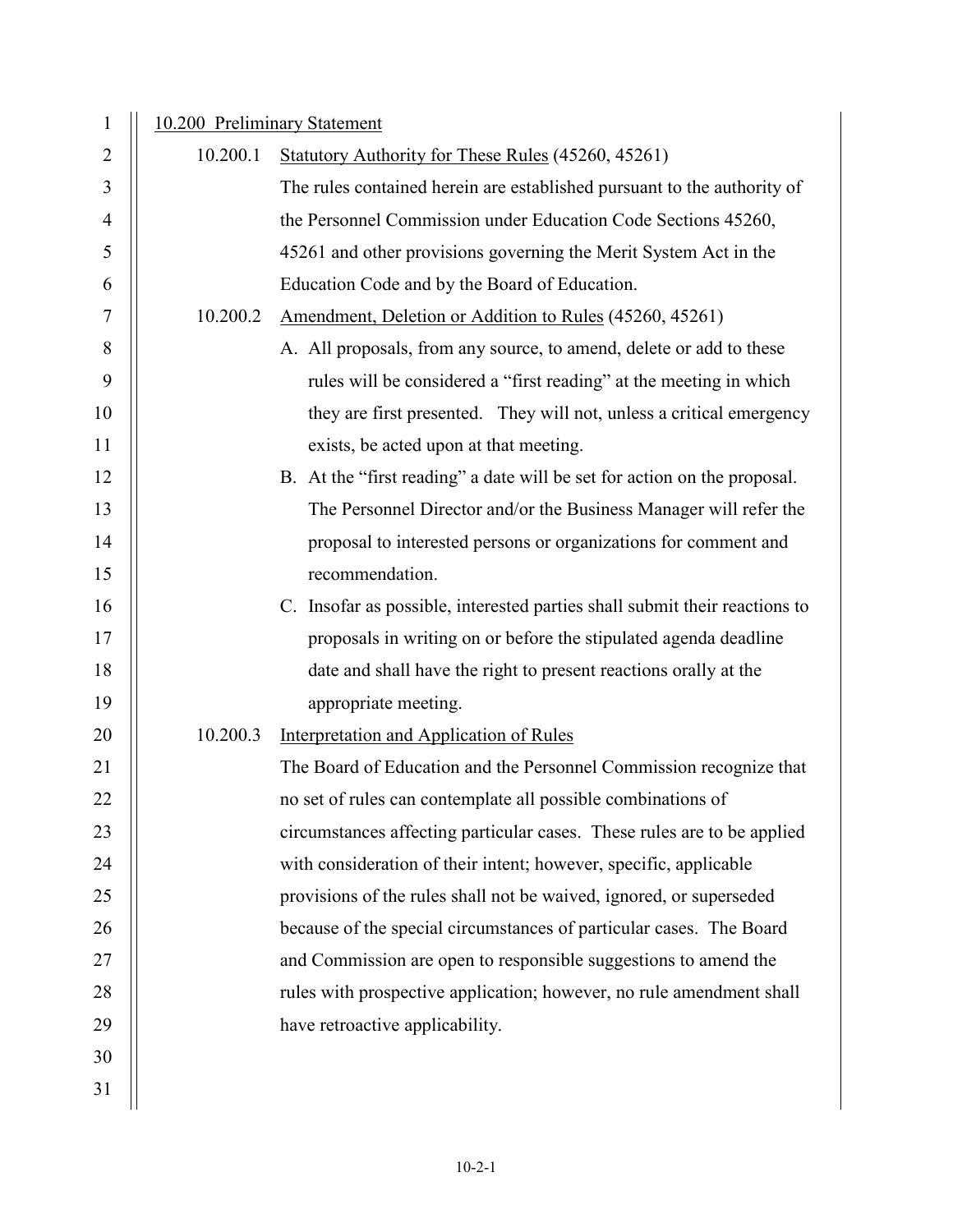| $\mathbf{1}$     | 10.200.4 | <b>Generic Terminology</b>                                               |
|------------------|----------|--------------------------------------------------------------------------|
| $\sqrt{2}$       |          | As used in these rules, the term "his" refers to the feminine as well as |
| $\mathfrak{Z}$   |          | the masculine. Singular terms shall be construed to include the plural,  |
| $\overline{4}$   |          | and plural terms shall be construed to include the singular.             |
| 5                | 10.200.5 | <b>Judicial Review</b>                                                   |
| 6                |          | If judicial review or a change in law invalidates any portion of these   |
| $\boldsymbol{7}$ |          | rules, such finding or amendment shall not affect the validity of other  |
| $8\,$            |          | rules or provisions.                                                     |
| 9                | 10.200.6 | Distribution of Rules                                                    |
| 10               |          | As required by the Education Code, a copy of these Rules and             |
| 11               |          | Regulations will be available at each site. Notice of changes will be    |
| 12               |          | furnished each employee by posting on approved bulletin boards.          |
| 13               |          |                                                                          |
| 14               |          |                                                                          |
| 15               |          |                                                                          |
| 16               |          |                                                                          |
| 17               |          |                                                                          |
| 18               |          |                                                                          |
| 19               |          |                                                                          |
| 20               |          |                                                                          |
| 21               |          |                                                                          |
| 22               |          |                                                                          |
| 23               |          |                                                                          |
| 24               |          |                                                                          |
| $25\,$           |          |                                                                          |
| $26\,$           |          |                                                                          |
| $27\,$           |          |                                                                          |
| 28               |          |                                                                          |
| 29               |          |                                                                          |
| $30\,$           |          |                                                                          |
| 31               |          |                                                                          |
|                  |          |                                                                          |
| 32               |          |                                                                          |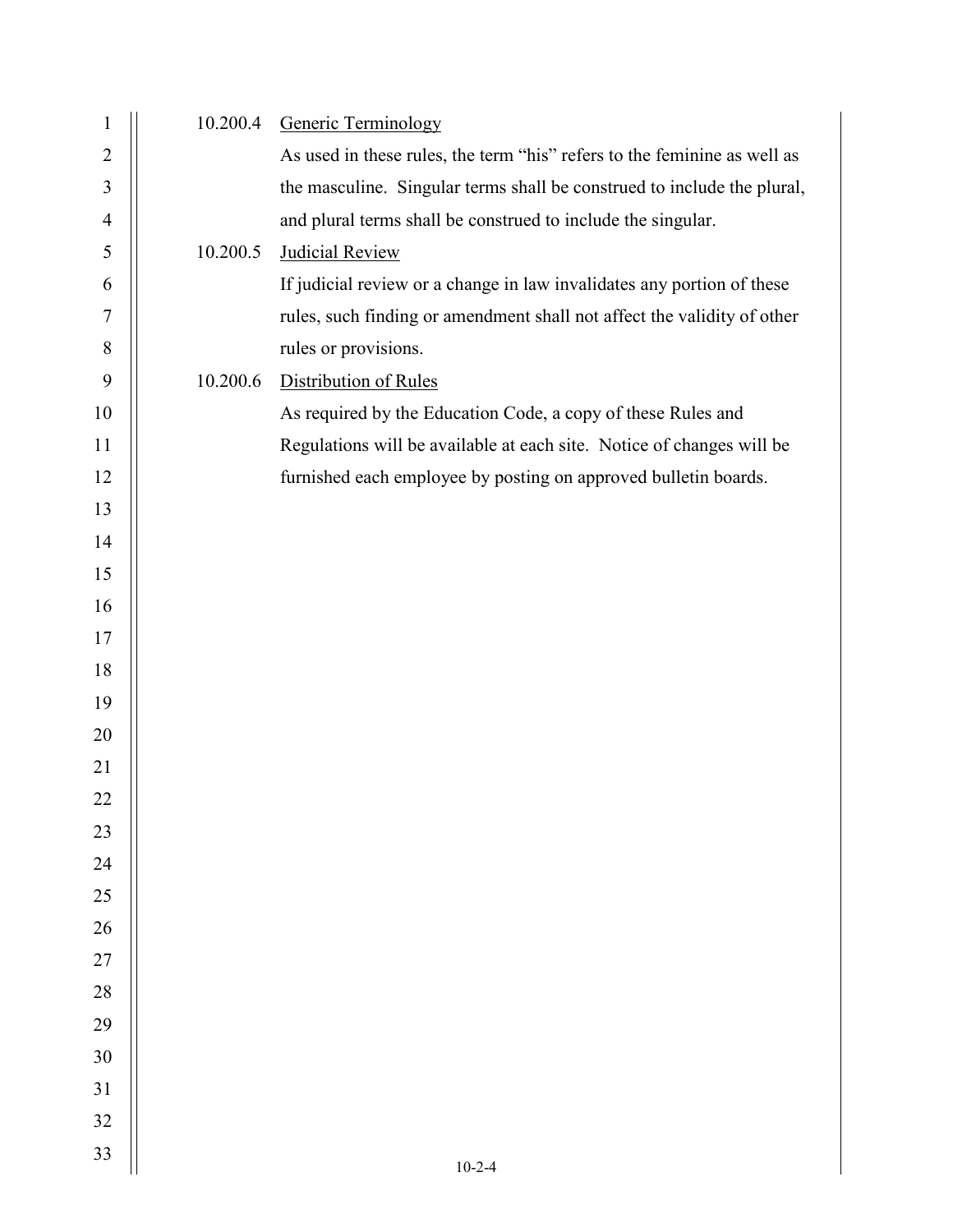| 1              | <b>CHAPTER 20</b>                                                             |  |  |
|----------------|-------------------------------------------------------------------------------|--|--|
| $\overline{2}$ |                                                                               |  |  |
| 3              | THE PERSONNEL COMMISSION                                                      |  |  |
| 4              |                                                                               |  |  |
| 5              | 20.100 Organization of Commission                                             |  |  |
| 6              | 20.100.1<br>Term(s) of Office and General Selection Procedures (45244, 45245, |  |  |
| 7              | 45246 and 45247)                                                              |  |  |
| 8              | The Personnel Commission is composed of three members who reside              |  |  |
| 9              | in the Los Alamitos Unified School District, and are "known adherents"        |  |  |
| 10             | to the principle of the merit system." One member of the Commission           |  |  |
| 11             | is appointed by the Governing Board, one member is appointed by the           |  |  |
| 12             | classified employee organization which represents the largest number          |  |  |
| 13             | of the District's classified employees, and the third member is               |  |  |
| 14             | appointed by the other two (2) members of the Commission.                     |  |  |
| 15             | A. Eligibility for Commission                                                 |  |  |
| 16             | To be eligible for appointment or reappointment to the                        |  |  |
| 17             | Commission, a candidate must have all of the following                        |  |  |
| 18             | qualifications:                                                               |  |  |
| 19             | 1. Must be a registered voter.                                                |  |  |
| 20             | Must be a resident of the school district.<br>$2_{-}$                         |  |  |
| 21             | Must be a known adherent to the principle of the Merit<br>3.                  |  |  |
| 22             | System.                                                                       |  |  |
| 23             | A Personnel Commissioner may not be:                                          |  |  |
| 24             | An employee of the same school district.<br>1.                                |  |  |
| 25             | A board member of the Governing Board of the same<br>2.                       |  |  |
| 26             | school district or a board member of education for the same                   |  |  |
| 27             | county.                                                                       |  |  |
| 28             |                                                                               |  |  |
| 29             |                                                                               |  |  |
| 30             |                                                                               |  |  |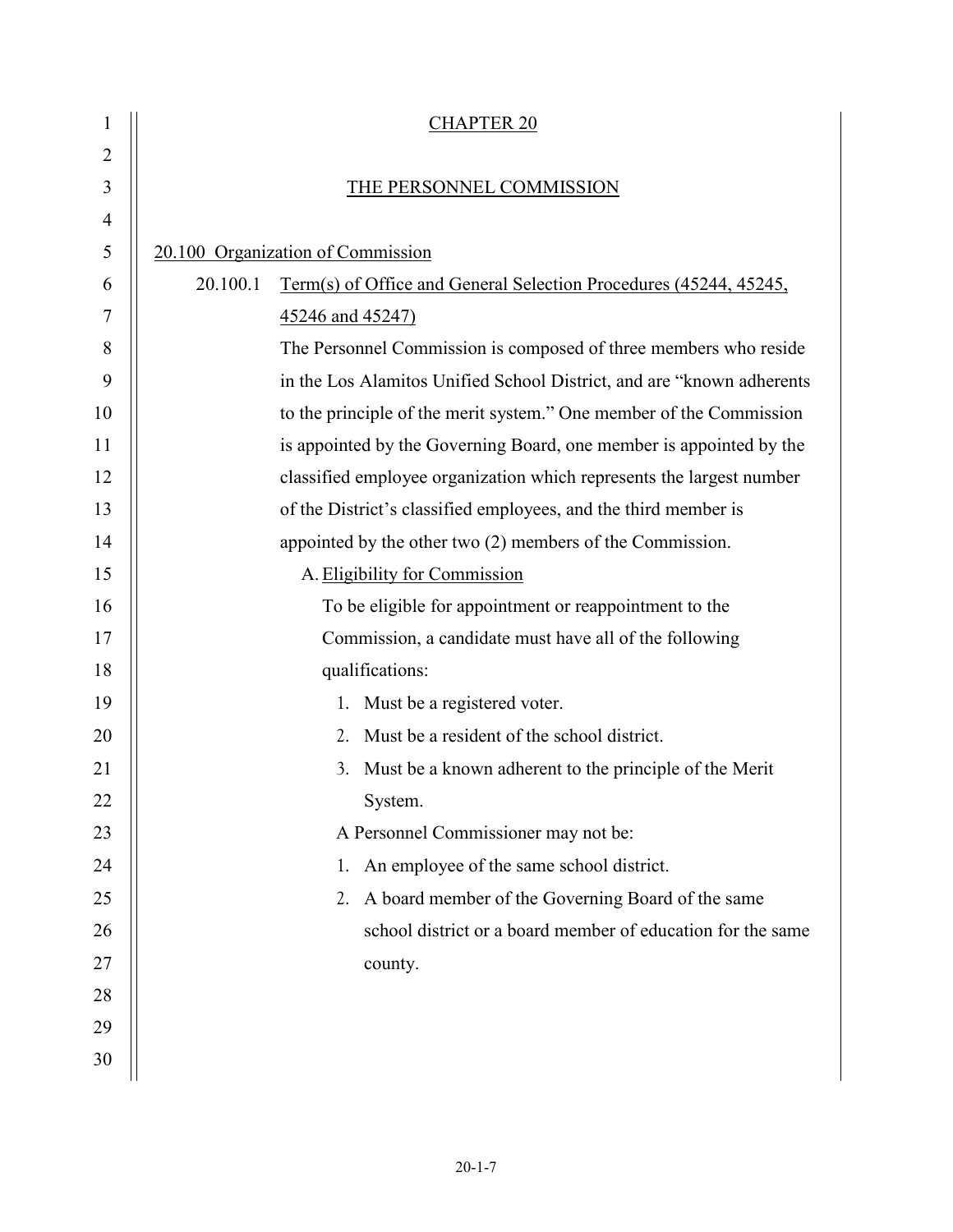| 1              | B. Definition of Known Adherent to the Principles of Merit System       |
|----------------|-------------------------------------------------------------------------|
| 2              | As used in this chapter, "known adherent to the principle of the        |
| 3              | merit system," with respect to a new appointee, shall mean a            |
| $\overline{4}$ | person who by the nature of his/her prior public or private             |
| 5              | service has given evidence that he/she supports the concept of          |
| 6              | continuance in employment, in-service promotional                       |
| 7              | opportunities, and other related matters on the basis of merit and      |
| 8              | fitness. As used in this chapter, "known adherent to the principle      |
| 9              | of the merit system," with respect to a candidate for                   |
| 10             | reappointment, shall mean a commissioner who has clearly                |
| 11             | demonstrated through meeting attendance and actions that he/she         |
| 12             | does, in fact, support the merit system and its operation.              |
| 13             | C. Term of Office                                                       |
| 14             | By law, the term of office for each of the Commissioners is for a       |
| 15             | three $(3)$ year period and expires at noon on December 1st of the      |
| 16             | third year. The terms of office have been scheduled so that the         |
| 17             | term of office of not more than one $(1)$ commissioner expires          |
| 18             | each December 1st.                                                      |
| 19             | 20.100.2<br>Specific Appointment Procedures (45244-45248)               |
| 20             | On or about September 1st of each year, the Personnel Director shall    |
| 21             | notify the Governing Board and the recognized classified employee       |
| 22             | organization(s) of the name and home address of the Commissioner        |
| 23             | whose term will be expiring, and whether or not that Commissioner       |
| 24             | will accept reappointment for another three-year term. The notification |
| 25             | will also provide the name of the appointing authority and the          |
| 26             | procedures to be followed in filling the upcoming vacancy.              |
| 27             |                                                                         |
| 28             |                                                                         |
| 29             |                                                                         |
| 30             |                                                                         |
| 31             |                                                                         |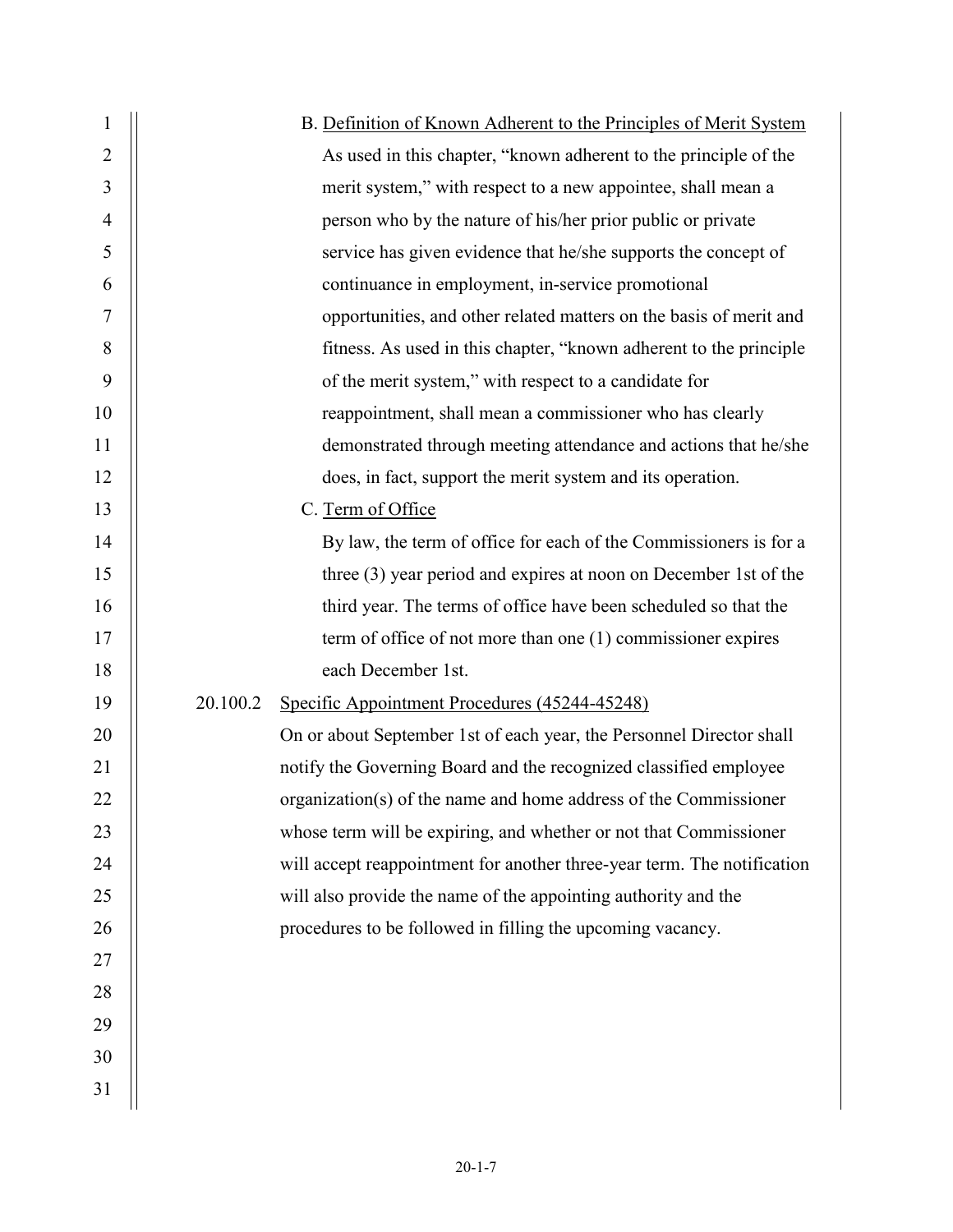| 1              | A. The Governing Board's Appointment                              |
|----------------|-------------------------------------------------------------------|
| $\overline{2}$ | By September 30th, the Governing Board shall publicly             |
| 3              | announce the name of the person it intends to appoint or          |
| 4              | reappoint. At a board meeting to be held after September 30 and   |
| 5              | within 45 days of the date of the Board publicly announcing its   |
| 6              | candidate, the Board shall hold a public hearing to provide the   |
| 7              | public, employees, and employee organizations the opportunity     |
| 8              | to express their views on the qualifications of the person        |
| 9              | recommended by the Governing Board for appointment. The           |
| 10             | Governing Board at that time may make its appointment or may      |
| 11             | make a substitute appointment or recommendation without           |
| 12             | further notification or public hearing.                           |
| 13             | B. The Classified Employees' Organization Appointment             |
| 14             | By September 15th, the classified employee organization having    |
| 15             | authority to nominate the classified employees' appointee to the  |
| 16             | Commission, shall publicly submit the name of the person it       |
| 17             | wishes to appoint to the Commission. At a board meeting to be     |
| 18             | held after 30 and within 45 days of the date the employees'       |
| 19             | nominee was submitted to the Board, the Board shall hold a        |
| 20             | public hearing to provide the public, employees, District         |
| 21             | administration, and employee organizations the opportunity to     |
| 22             | express their views on the qualifications of the person nominated |
| 23             | by the classified employee organization for appointment. The      |
| 24             | Board shall appoint the nominee, unless the classified employee   |
| 25             | organization voluntarily withdraws the name of the nominee and    |
| 26             | submits the name of a new nominee. In the latter case, the Board  |
| 27             | shall then appoint the new nominee.                               |
| 28             |                                                                   |
| 29             |                                                                   |
| 30             |                                                                   |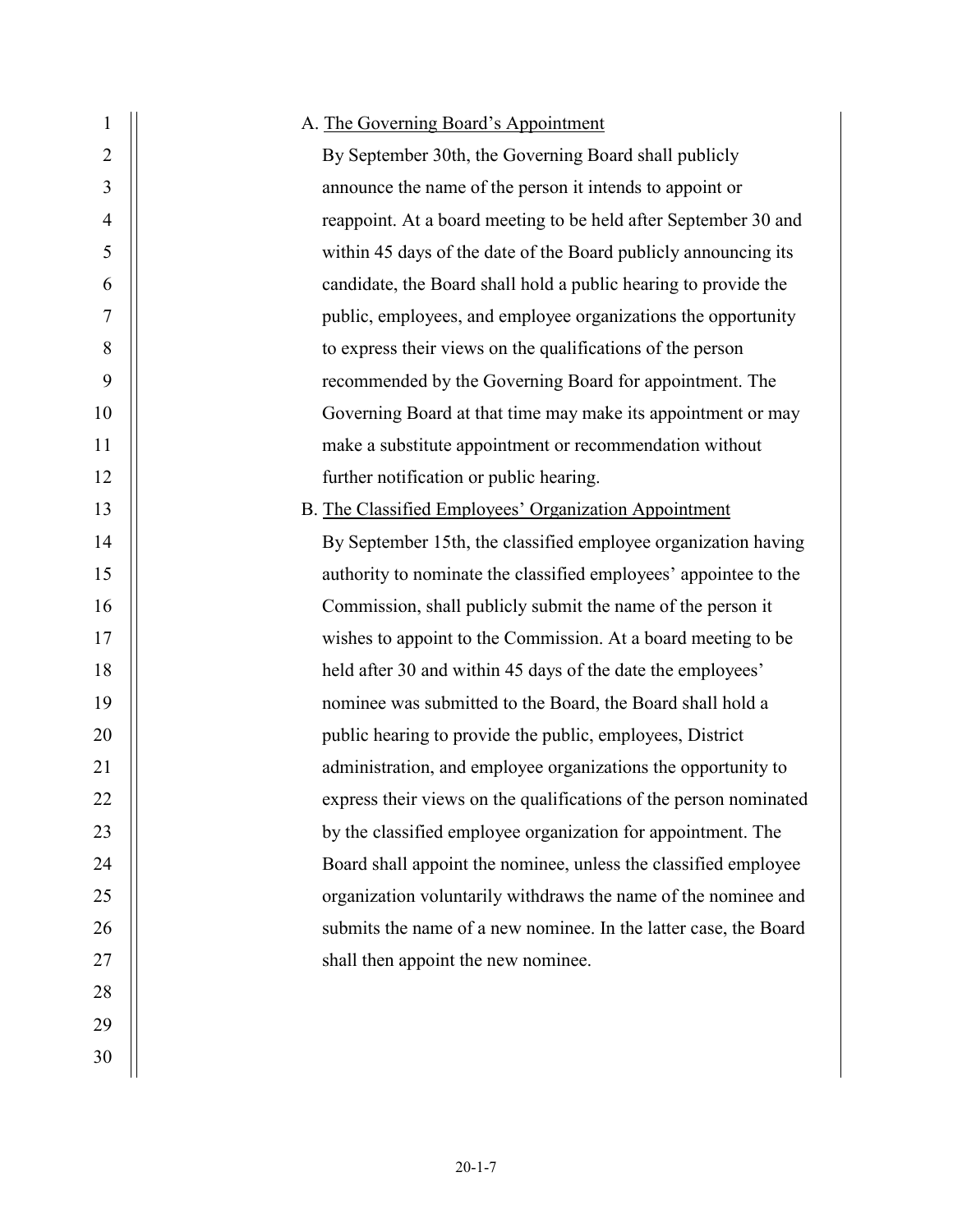| $\mathbf{1}$   | 1. If the Board and the classified employees' organization are    |
|----------------|-------------------------------------------------------------------|
| $\overline{2}$ | unable to agree upon a nominee (because the Board has made        |
| 3              | a legitimate claim as to the lack of mandated qualifications of   |
| $\overline{4}$ | the nominee), or the classified employee organization has         |
| 5              | refused to submit a nominee by September 30th, the                |
| 6              | Executive Office of the State Personnel Board shall, within       |
| 7              | thirty (30) days, make the necessary appointment.                 |
| 8              | 2. In the event that a vacancy is created on the Personnel        |
| 9              | Commission because of the classified employees'                   |
| 10             | organization's failure to agree upon a nominee, the               |
| 11             | Governing Board, upon the recommendation of the Personnel         |
| 12             | Director, may make an emergency appointment until such            |
| 13             | time as a permanent appointment can be made, but not              |
| 14             | exceed sixty (60) days.                                           |
| 15             | C. The Commissioners' Appointment                                 |
| 16             | By September 30th, the appointee of the Governing Board and       |
| 17             | appointee of the classified employees' organization (or           |
| 18             | appointee of the Executive Officer of the State Personnel Board   |
| 19             | if that is the situation) shall publicly announce the name of the |
| 20             | person they intend to appoint or reappoint. At a Personnel        |
| 21             | Commission meeting to be held after 30 and within 45 days of      |
| 22             | the date the Commission publicly announced its candidate, the     |
| 23             | Commission shall hold a public hearing to provide the public,     |
| 24             | employees, employee organizations, and members of the             |
| 25             | Governing Board the opportunity to express their views on the     |
| 26             | qualifications of the person recommended by the Commission        |
| 27             | for appointment. The Commission at that time may make its         |
| 28             | appointment or may make a substitute appointment or               |
| 29             | recommendation without further notification or public hearing.    |
| 30             |                                                                   |
|                |                                                                   |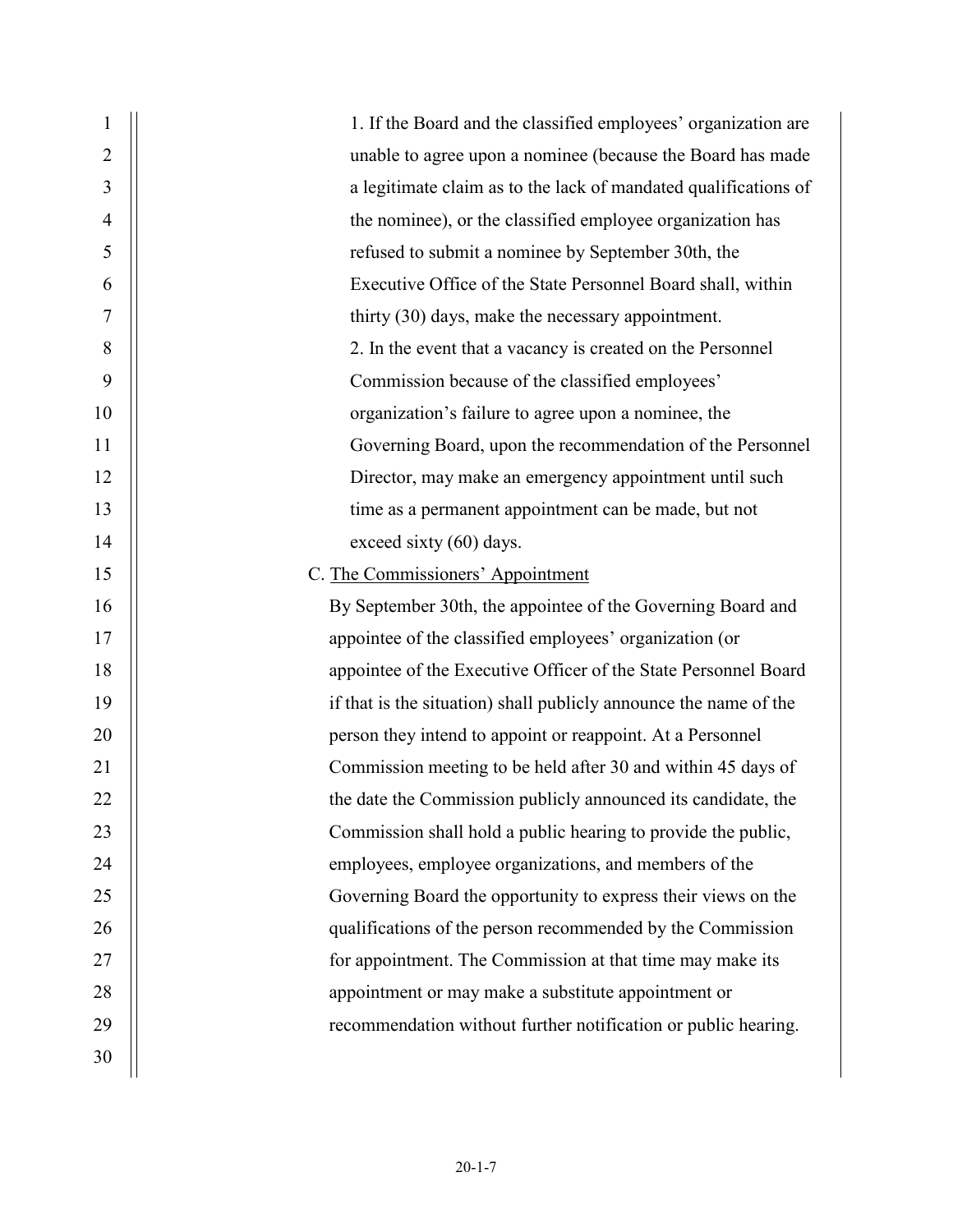| 1  |          | 1. In the event that a vacancy would otherwise exist on the            |
|----|----------|------------------------------------------------------------------------|
| 2  |          | Personnel Commission as of December 1st because of the                 |
| 3  |          | failure of the Commission to take action on a new                      |
| 4  |          | appointment, the commissioners' prior appointee shall                  |
| 5  |          | continue in office and to function as a member of the                  |
| 6  |          | District's Personnel Commission until such time as the                 |
| 7  |          | Commissioners take the necessary action(s) to appoint a                |
| 8  |          | qualified successor and that person is prepared to assume the          |
| 9  |          | duties and responsibilities of the position. If the reason for         |
| 10 |          | the lack of appointment is an inability to agree upon a joint          |
| 11 |          | appointee, the appointment shall be made by the Executive              |
| 12 |          | Office of the State Personnel Board if no agreement is                 |
| 13 |          | reached by December 15th.                                              |
| 14 | 20.100.3 | Filling of Vacancies During Term of Office (45244-45248, 45260)        |
| 15 |          | In the event that a vacancy occurs during the term of office of any of |
| 16 |          | the Commissioners, a new appointee shall be selected by the original   |
| 17 |          | appointing authority to complete the unexpired term in accordance      |
| 18 |          | with the procedures noted below. The Personnel Director shall          |
| 19 |          | immediately notify the other Commissioners, the Governing Board,       |
| 20 |          | and the recognized classified employee organization(s) of the name of  |
| 21 |          | the Commissioner, the effective date of the vacancy, the duration of   |
| 22 |          | the unexpired term, the name of the appointing authority, and the      |
| 23 |          | procedures to be followed in filling the vacancy.                      |
| 24 |          | A. The Governing Board's Appointment                                   |
| 25 |          | Within 15 days of notification of the vacancy, the Governing           |
| 26 |          | Board shall publicly announce the name of the person it intends        |
| 27 |          | to appoint to fill the unexpired term. At a board meeting to be        |
| 28 |          | held after 30 and within 45 days of the date the Board publicly        |
| 29 |          |                                                                        |
| 30 |          |                                                                        |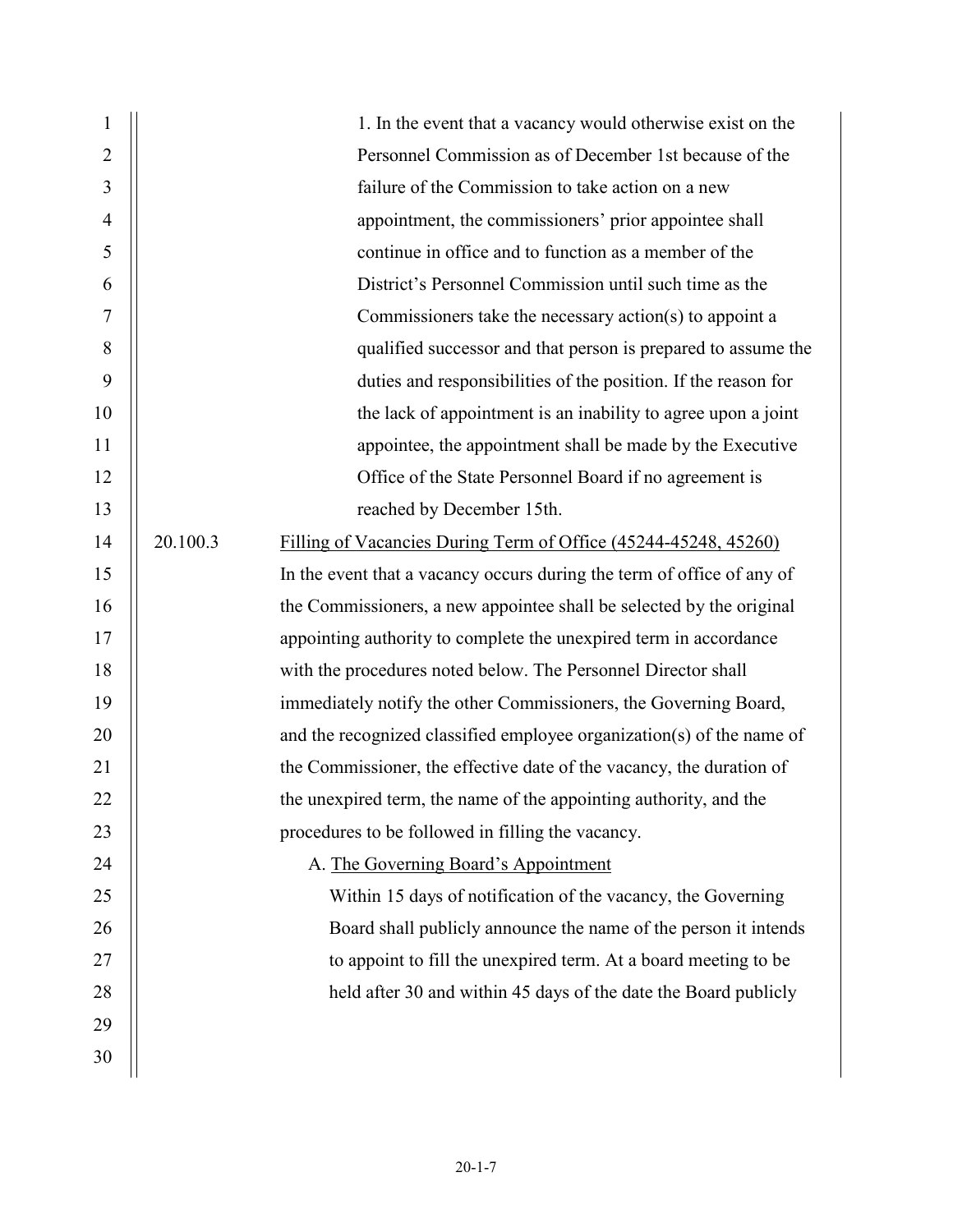| $\overline{2}$<br>to provide the public, employees, and employee organizations<br>3<br>the opportunity to express their views on the qualifications of<br>4<br>the person recommended by the Governing Board for<br>5<br>appointment. The Board at that time may make its appointment<br>or may make a substitute appointment or recommendation<br>6<br>$\boldsymbol{7}$<br>without further notification or public hearing.<br>$8\,$<br>B. The Classified Employees' Organization Appointment<br>9<br>Within 15 days of notification of the vacancy, the classified<br>10<br>employee organization having authority to nominate the<br>classified employees' appointee to the Commission shall<br>11<br>12<br>publicly submit the name of the person it wishes to appoint to<br>13<br>the Commission to fill the unexpired term. At a board meeting<br>14<br>to be held after 30 and within 45 days of the date the<br>employees' organization nominee was submitted to the Board,<br>15<br>the Board shall hold a public hearing to provide the public,<br>16<br>employees, District administration and employee organizations<br>17<br>the opportunity to express their views on the qualifications of<br>18<br>19<br>the person nominated by the classified employee organization<br>20<br>for appointment. The Board shall appoint the nominee, unless<br>21<br>the classified employees' organization voluntarily withdraws<br>the name of the nominee and submits the name of a new<br>22<br>23<br>24<br>nominee.<br>25<br>1. If the Board and the classified employees' organization<br>are unable to agree upon a nominee because the board has<br>26<br>27<br>made a legitimate claim as to the lack of mandated<br>qualifications of the nominee, or the classified employees'<br>28<br>29<br>30 | $\mathbf{1}$ | announced its candidate, the Board shall hold a public hearing    |
|------------------------------------------------------------------------------------------------------------------------------------------------------------------------------------------------------------------------------------------------------------------------------------------------------------------------------------------------------------------------------------------------------------------------------------------------------------------------------------------------------------------------------------------------------------------------------------------------------------------------------------------------------------------------------------------------------------------------------------------------------------------------------------------------------------------------------------------------------------------------------------------------------------------------------------------------------------------------------------------------------------------------------------------------------------------------------------------------------------------------------------------------------------------------------------------------------------------------------------------------------------------------------------------------------------------------------------------------------------------------------------------------------------------------------------------------------------------------------------------------------------------------------------------------------------------------------------------------------------------------------------------------------------------------------------------------------------------------------------------------------------------------------------------------------------|--------------|-------------------------------------------------------------------|
|                                                                                                                                                                                                                                                                                                                                                                                                                                                                                                                                                                                                                                                                                                                                                                                                                                                                                                                                                                                                                                                                                                                                                                                                                                                                                                                                                                                                                                                                                                                                                                                                                                                                                                                                                                                                            |              |                                                                   |
|                                                                                                                                                                                                                                                                                                                                                                                                                                                                                                                                                                                                                                                                                                                                                                                                                                                                                                                                                                                                                                                                                                                                                                                                                                                                                                                                                                                                                                                                                                                                                                                                                                                                                                                                                                                                            |              |                                                                   |
|                                                                                                                                                                                                                                                                                                                                                                                                                                                                                                                                                                                                                                                                                                                                                                                                                                                                                                                                                                                                                                                                                                                                                                                                                                                                                                                                                                                                                                                                                                                                                                                                                                                                                                                                                                                                            |              |                                                                   |
|                                                                                                                                                                                                                                                                                                                                                                                                                                                                                                                                                                                                                                                                                                                                                                                                                                                                                                                                                                                                                                                                                                                                                                                                                                                                                                                                                                                                                                                                                                                                                                                                                                                                                                                                                                                                            |              |                                                                   |
|                                                                                                                                                                                                                                                                                                                                                                                                                                                                                                                                                                                                                                                                                                                                                                                                                                                                                                                                                                                                                                                                                                                                                                                                                                                                                                                                                                                                                                                                                                                                                                                                                                                                                                                                                                                                            |              |                                                                   |
|                                                                                                                                                                                                                                                                                                                                                                                                                                                                                                                                                                                                                                                                                                                                                                                                                                                                                                                                                                                                                                                                                                                                                                                                                                                                                                                                                                                                                                                                                                                                                                                                                                                                                                                                                                                                            |              |                                                                   |
|                                                                                                                                                                                                                                                                                                                                                                                                                                                                                                                                                                                                                                                                                                                                                                                                                                                                                                                                                                                                                                                                                                                                                                                                                                                                                                                                                                                                                                                                                                                                                                                                                                                                                                                                                                                                            |              |                                                                   |
|                                                                                                                                                                                                                                                                                                                                                                                                                                                                                                                                                                                                                                                                                                                                                                                                                                                                                                                                                                                                                                                                                                                                                                                                                                                                                                                                                                                                                                                                                                                                                                                                                                                                                                                                                                                                            |              |                                                                   |
|                                                                                                                                                                                                                                                                                                                                                                                                                                                                                                                                                                                                                                                                                                                                                                                                                                                                                                                                                                                                                                                                                                                                                                                                                                                                                                                                                                                                                                                                                                                                                                                                                                                                                                                                                                                                            |              |                                                                   |
|                                                                                                                                                                                                                                                                                                                                                                                                                                                                                                                                                                                                                                                                                                                                                                                                                                                                                                                                                                                                                                                                                                                                                                                                                                                                                                                                                                                                                                                                                                                                                                                                                                                                                                                                                                                                            |              |                                                                   |
|                                                                                                                                                                                                                                                                                                                                                                                                                                                                                                                                                                                                                                                                                                                                                                                                                                                                                                                                                                                                                                                                                                                                                                                                                                                                                                                                                                                                                                                                                                                                                                                                                                                                                                                                                                                                            |              |                                                                   |
|                                                                                                                                                                                                                                                                                                                                                                                                                                                                                                                                                                                                                                                                                                                                                                                                                                                                                                                                                                                                                                                                                                                                                                                                                                                                                                                                                                                                                                                                                                                                                                                                                                                                                                                                                                                                            |              |                                                                   |
|                                                                                                                                                                                                                                                                                                                                                                                                                                                                                                                                                                                                                                                                                                                                                                                                                                                                                                                                                                                                                                                                                                                                                                                                                                                                                                                                                                                                                                                                                                                                                                                                                                                                                                                                                                                                            |              |                                                                   |
|                                                                                                                                                                                                                                                                                                                                                                                                                                                                                                                                                                                                                                                                                                                                                                                                                                                                                                                                                                                                                                                                                                                                                                                                                                                                                                                                                                                                                                                                                                                                                                                                                                                                                                                                                                                                            |              |                                                                   |
|                                                                                                                                                                                                                                                                                                                                                                                                                                                                                                                                                                                                                                                                                                                                                                                                                                                                                                                                                                                                                                                                                                                                                                                                                                                                                                                                                                                                                                                                                                                                                                                                                                                                                                                                                                                                            |              |                                                                   |
|                                                                                                                                                                                                                                                                                                                                                                                                                                                                                                                                                                                                                                                                                                                                                                                                                                                                                                                                                                                                                                                                                                                                                                                                                                                                                                                                                                                                                                                                                                                                                                                                                                                                                                                                                                                                            |              |                                                                   |
|                                                                                                                                                                                                                                                                                                                                                                                                                                                                                                                                                                                                                                                                                                                                                                                                                                                                                                                                                                                                                                                                                                                                                                                                                                                                                                                                                                                                                                                                                                                                                                                                                                                                                                                                                                                                            |              |                                                                   |
|                                                                                                                                                                                                                                                                                                                                                                                                                                                                                                                                                                                                                                                                                                                                                                                                                                                                                                                                                                                                                                                                                                                                                                                                                                                                                                                                                                                                                                                                                                                                                                                                                                                                                                                                                                                                            |              |                                                                   |
|                                                                                                                                                                                                                                                                                                                                                                                                                                                                                                                                                                                                                                                                                                                                                                                                                                                                                                                                                                                                                                                                                                                                                                                                                                                                                                                                                                                                                                                                                                                                                                                                                                                                                                                                                                                                            |              |                                                                   |
|                                                                                                                                                                                                                                                                                                                                                                                                                                                                                                                                                                                                                                                                                                                                                                                                                                                                                                                                                                                                                                                                                                                                                                                                                                                                                                                                                                                                                                                                                                                                                                                                                                                                                                                                                                                                            |              |                                                                   |
|                                                                                                                                                                                                                                                                                                                                                                                                                                                                                                                                                                                                                                                                                                                                                                                                                                                                                                                                                                                                                                                                                                                                                                                                                                                                                                                                                                                                                                                                                                                                                                                                                                                                                                                                                                                                            |              |                                                                   |
|                                                                                                                                                                                                                                                                                                                                                                                                                                                                                                                                                                                                                                                                                                                                                                                                                                                                                                                                                                                                                                                                                                                                                                                                                                                                                                                                                                                                                                                                                                                                                                                                                                                                                                                                                                                                            |              | nominee. In the latter case, the Board shall then appoint the new |
|                                                                                                                                                                                                                                                                                                                                                                                                                                                                                                                                                                                                                                                                                                                                                                                                                                                                                                                                                                                                                                                                                                                                                                                                                                                                                                                                                                                                                                                                                                                                                                                                                                                                                                                                                                                                            |              |                                                                   |
|                                                                                                                                                                                                                                                                                                                                                                                                                                                                                                                                                                                                                                                                                                                                                                                                                                                                                                                                                                                                                                                                                                                                                                                                                                                                                                                                                                                                                                                                                                                                                                                                                                                                                                                                                                                                            |              |                                                                   |
|                                                                                                                                                                                                                                                                                                                                                                                                                                                                                                                                                                                                                                                                                                                                                                                                                                                                                                                                                                                                                                                                                                                                                                                                                                                                                                                                                                                                                                                                                                                                                                                                                                                                                                                                                                                                            |              |                                                                   |
|                                                                                                                                                                                                                                                                                                                                                                                                                                                                                                                                                                                                                                                                                                                                                                                                                                                                                                                                                                                                                                                                                                                                                                                                                                                                                                                                                                                                                                                                                                                                                                                                                                                                                                                                                                                                            |              |                                                                   |
|                                                                                                                                                                                                                                                                                                                                                                                                                                                                                                                                                                                                                                                                                                                                                                                                                                                                                                                                                                                                                                                                                                                                                                                                                                                                                                                                                                                                                                                                                                                                                                                                                                                                                                                                                                                                            |              |                                                                   |
|                                                                                                                                                                                                                                                                                                                                                                                                                                                                                                                                                                                                                                                                                                                                                                                                                                                                                                                                                                                                                                                                                                                                                                                                                                                                                                                                                                                                                                                                                                                                                                                                                                                                                                                                                                                                            |              |                                                                   |
|                                                                                                                                                                                                                                                                                                                                                                                                                                                                                                                                                                                                                                                                                                                                                                                                                                                                                                                                                                                                                                                                                                                                                                                                                                                                                                                                                                                                                                                                                                                                                                                                                                                                                                                                                                                                            |              |                                                                   |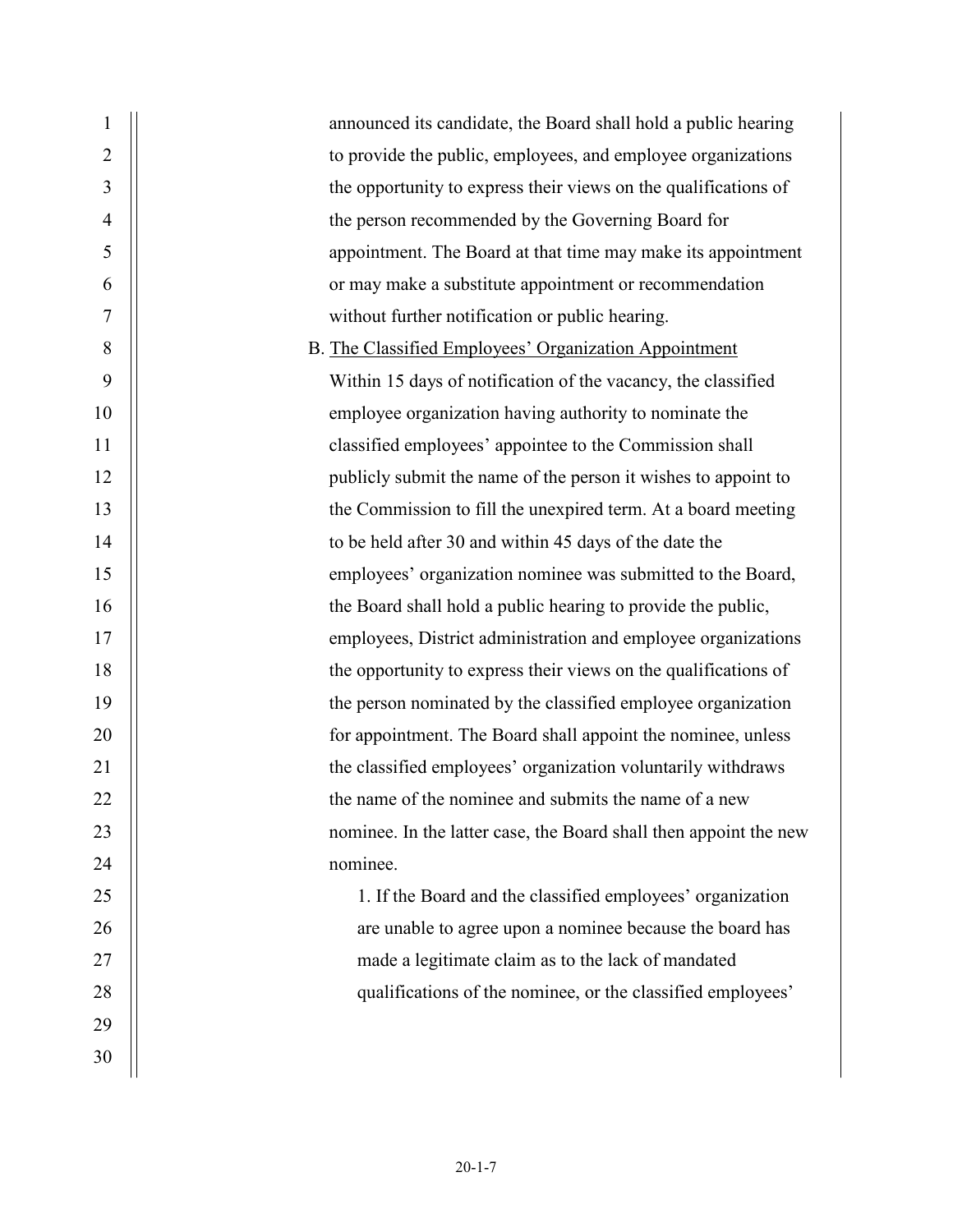| 1              | organization has refused to submit a nominee within 30 days          |
|----------------|----------------------------------------------------------------------|
| 2              | of notification of the vacancy, the Executive Officer of the         |
| 3              | State Personnel Board shall, within thirty (30) days, make           |
| $\overline{4}$ | the necessary appointment.                                           |
| 5              | 2. In the event that the vacancy goes unfilled because of the        |
| 6              | classified employees' organization's failure to agree upon a         |
| 7              | nominee, the Board Trustees, upon the recommendation of              |
| 8              | the Personnel Director, may make an emergency                        |
| 9              | appointment until such time as a permanent appointment can           |
| 10             | be made, but not to exceed sixty (60) days.                          |
| 11             | C. The Commissioners' Appointment                                    |
| 12             | Within 15 days of notification of the vacancy, the appointee of      |
| 13             | the Governing Board and the appointee of the classified              |
| 14             | employees' organization (or the appointee of the Executive           |
| 15             | Officer of the State Personnel Board if that is the situation) shall |
| 16             | publicly announce the name of the person they intend to appoint      |
| 17             | to fill the vacancy. At a Personnel Commission meeting to be         |
| 18             | held after 30 and within 45 days of the date the Commission          |
| 19             | publicly announced its candidate, the Commission shall hold a        |
| 20             | public hearing to provide the public, employees, employee            |
| 21             | organization and members of the Governing Board the                  |
| 22             | opportunity to express their views on the qualifications of the      |
| 23             | person recommended by the Commission for appointment. The            |
| 24             | Commission at that time may make its appointment or may              |
| 25             | make a substitute appointment or recommendation without              |
| 26             | further notification or public hearing.                              |
| 27             |                                                                      |
| 28             |                                                                      |
| 29             |                                                                      |
| 30             |                                                                      |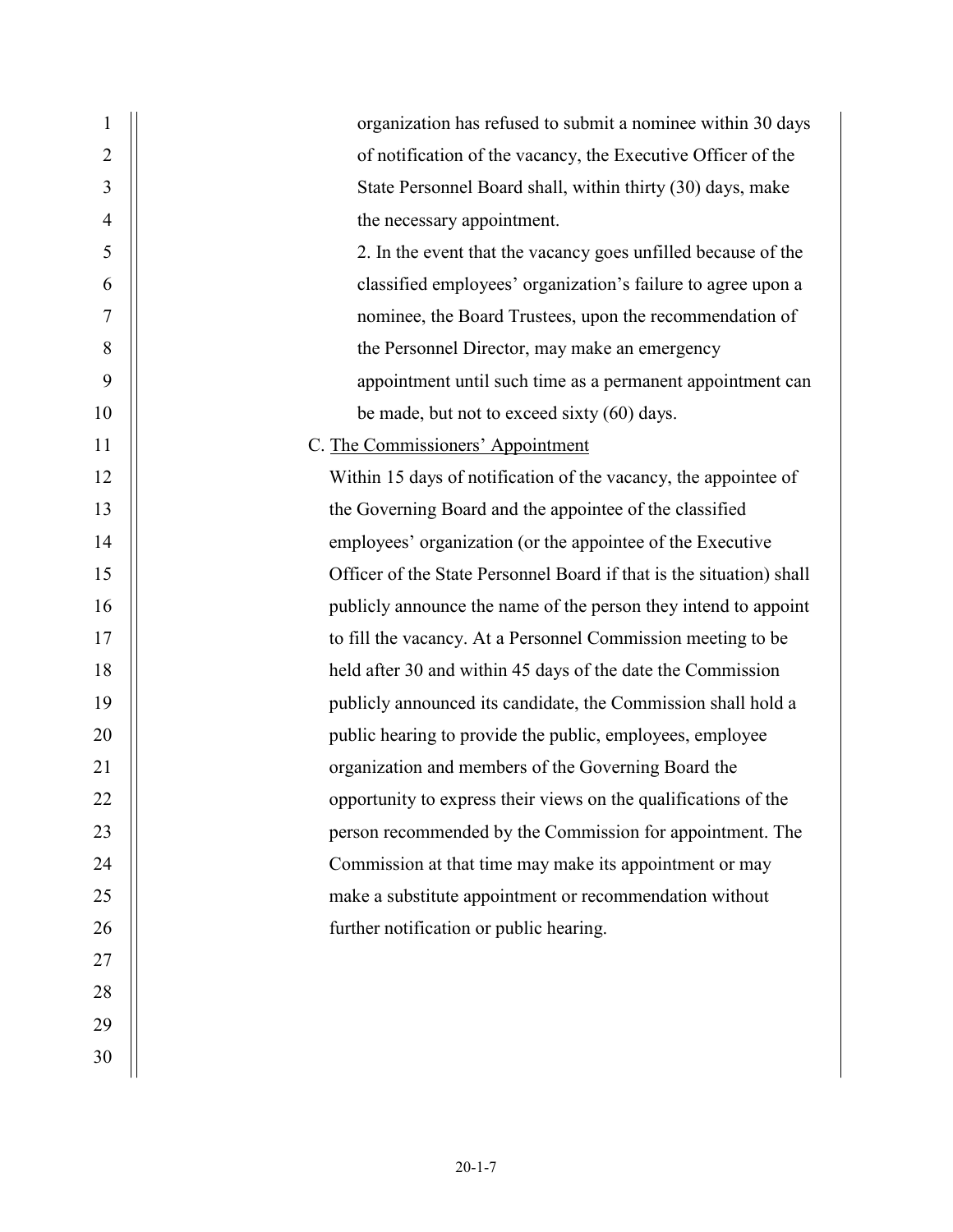| 1              |          | 1. If the Commissioners are unable to agree upon a joint               |
|----------------|----------|------------------------------------------------------------------------|
| 2              |          | appointment within 45 days after the notification of the               |
| 3              |          | vacancy, the appointment to fill the unexpired term shall be           |
| $\overline{4}$ |          | made by the Executive Officer of the State Personnel Board.            |
| 5              | 20.100.4 | Emergency Appointment of Commissioners (45244, 45248, 45260 and        |
| 6              |          | 45261)                                                                 |
| 7              |          | Notwithstanding these rules, the Governing Board at the request of the |
| 8              |          | Personnel Director shall declare that an emergency exists and shall    |
| 9              |          | make an interim appointment to fill a vacancy or vacancies to ensure   |
| 10             |          | the continuance of the functions of the Personnel Commission. An       |
| 11             |          | interim appointment shall terminate on the date the notification of    |
| 12             |          | permanent appointment is received by the appointee.                    |
| 13             |          | A. An interim employee must meet the requirements of Section           |
| 14             |          | 45244 of the Education Code and Rule 2.100.1 and be free of the        |
| 15             |          | restrictions contained therein.                                        |
| 16             |          | B. An interim appointment in no event shall be valid for more than     |
| 17             |          | 60 calendar days.                                                      |
| 18             | 20.100.5 | Officers (45260 and 45261)                                             |
| 19             |          | At its first regularly scheduled meeting in December of each year, the |
| 20             |          | Commission shall elect one of its members to serve as Chairperson      |
| 21             |          | and another of its members to serve as Vice-Chairperson for a period   |
| 22             |          | of one (1) year or until such time their successors are duly elected.  |
| 23             | 20.100.6 | Quorum and Majority Vote (45260 and 45261)                             |
| 24             |          | Two members of the Commission shall constitute a quorum for any        |
| 25             |          | regular or special meeting of the Personnel Commission. The            |
| 26             |          | affirmative vote of at least two (2) members of the Commission is      |
| 27             |          | required to carry any motion or action.                                |
| 28             |          |                                                                        |
| 29             |          |                                                                        |
| 30             |          |                                                                        |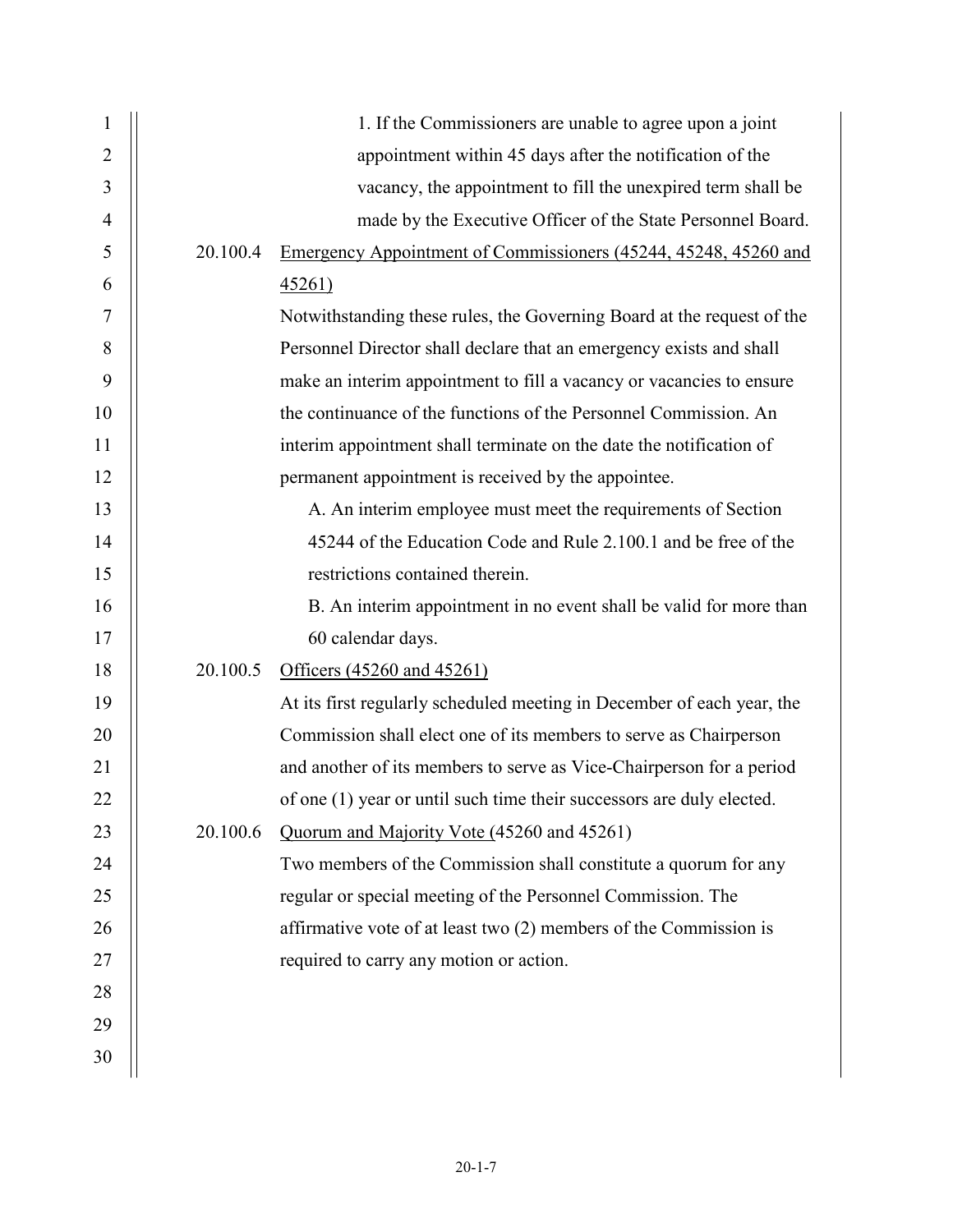| $\mathbf{1}$   | 20.100.7 | Events Causing Vacancy Before Expiration of Term (45244, 45245,       |
|----------------|----------|-----------------------------------------------------------------------|
| $\overline{2}$ |          | 45246, and 45247)                                                     |
| 3              |          | Personnel Commissioners shall be expected to attend all regular and   |
| $\overline{4}$ |          | special meetings of the Personnel Commission. If a member is unable   |
| 5              |          | to attend a scheduled meeting, the member shall contact the Personnel |
| 6              |          | Director to inform the Commission of the expected absence. A          |
| 7              |          | member of the Personnel Commission shall be deemed to have vacated    |
| 8              |          | the seat of the Commission on the happening of any of the following   |
| 9              |          | events before the expiration of the prescribed term:                  |
| 10             |          | A. The death of the commissioner.                                     |
| 11             |          | B. A decision pursuant to a legal proceeding declaring that the       |
| 12             |          | commissioner is physically or mentally incapacitated due to           |
| 13             |          | disease, illness, or accident and that there is reasonable cause to   |
| 14             |          | believe the commissioner will not be able to perform the duties of    |
| 15             |          | the office for the remainder of the term.                             |
| 16             |          | C. The Commissioner's resignation.                                    |
| 17             |          | D. The Commissioner's removal from office by a court of               |
| 18             |          | competent jurisdiction.                                               |
| 19             |          | E. The Commissioner ceasing to meet all of the legal requirements     |
| 20             |          | to continue to be a Commissioner as outlined in Rule 2.100.1.         |
| 21             |          | F. The Commissioner ceasing to discharge the duties of the office     |
| 22             |          | for a period of three consecutive months, except when prevented       |
| 23             |          | by sickness.                                                          |
| 24             |          | G. The Commissioner's absence exceeding four (4) total regular        |
| 25             |          | meetings in a calendar year, except when prevented by sickness.       |
| 26             |          | H. The Commissioner's conviction of a felony or of any offense        |
| 27             |          | involving a violation of the official duties of a Commissioner as     |
| 28             |          | required by these rules and/or the law. A Commissioner shall be       |
| 29             |          |                                                                       |
| 30             |          |                                                                       |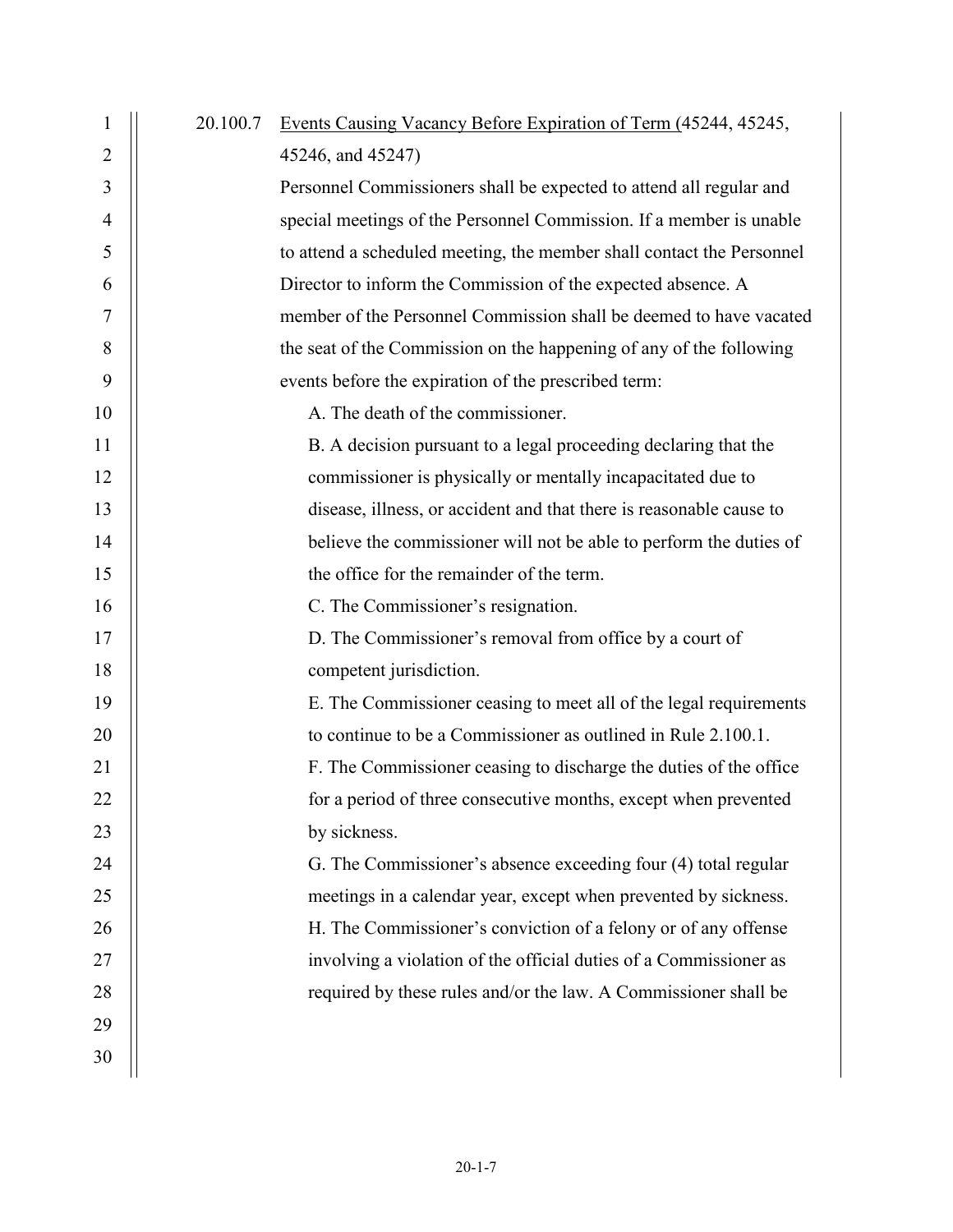| $\mathbf{1}$   | deemed to have been convicted under this rule when trial court |
|----------------|----------------------------------------------------------------|
| $\sqrt{2}$     | judgment is entered.                                           |
| $\mathfrak{Z}$ | I. The decision of a competent tribunal declaring void the     |
| $\overline{4}$ | Commissioner's appointment.                                    |
| $\sqrt{5}$     |                                                                |
| 6              | Section 20.100 Revised 10/8/2014                               |
| $\tau$         |                                                                |
| $\, 8$         |                                                                |
| 9              |                                                                |
| $10\,$         |                                                                |
| $11\,$         |                                                                |
| 12             |                                                                |
| 13             |                                                                |
| 14             |                                                                |
| 15             |                                                                |
| 16             |                                                                |
| $17\,$         |                                                                |
| $18\,$         |                                                                |
| 19             |                                                                |
| 20             |                                                                |
| 21             |                                                                |
| 22             |                                                                |
| 23             |                                                                |
| 24             |                                                                |
| 25             |                                                                |
| 26             |                                                                |
| $27\,$         |                                                                |
| 28             |                                                                |
| 29             |                                                                |
| 30             |                                                                |
| 31             |                                                                |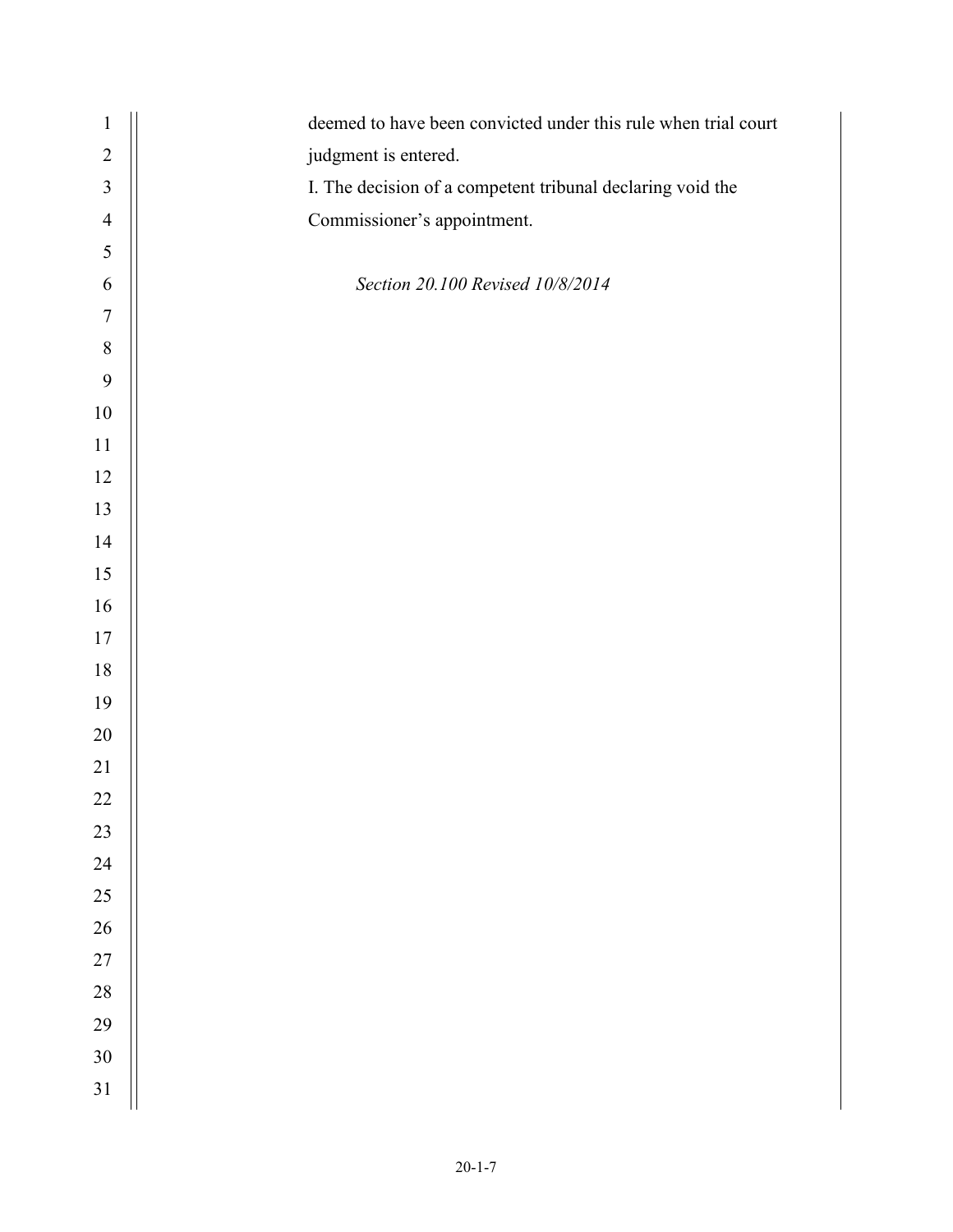| $\overline{2}$<br>Regular Meetings (California Government Code [GC] Section 54954)<br>20.200.1<br>3<br>Subject to cancellation or proper change, the Commission shall meet<br>$\overline{4}$<br>on the second Wednesday of each month at the time designated on the<br>5<br>posted agenda, at the District Office Board Room. When the regular<br>6<br>meeting date falls on a holiday, the Commission shall meet on the next<br>succeeding business day. In cases of emergency, the Commission may<br>7<br>$\,8\,$<br>meet at some other time and/or place.<br>9<br>20.200.2<br>Notice of Meetings and Changes (GC 54955)<br>10<br>The Commission may adjourn any regular or adjourned meeting to a<br>11<br>time and place specified in the order of adjournment. When an order<br>12<br>of adjournment of a regular or adjourned meeting fails to state the hour<br>13<br>at which the adjourned meeting is to be held, it shall be held at the<br>14<br>hour designated for regular meetings.<br>15<br>Special Meetings (GC 54956)<br>20.200.3<br>16<br>Special meetings may be called at any time by the Chairman and shall<br>17<br>be called upon written request of any two members. Written notice<br>18<br>shall be delivered personally or by mail to each member of the<br>19<br>Commission and to the Superintendent's Office. Notice must also be<br>given to each of the following who have filed written requests for such<br>20<br>notice: each local newspaper of general circulation, radio or television<br>21<br>station and recognized employee or other organization. Such notice<br>22<br>23<br>must be delivered personally or by mail at least 24 hours before the<br>24<br>time of such meeting as specified in the notice. A copy of the notice<br>25<br>shall be posted on the Commission's official bulletin board. The order<br>shall specify the time and place of the special meeting and business to<br>26<br>27<br>be transacted. No other business shall be considered at such meeting<br>28<br>by the Commission. | $\mathbf{1}$ | 20.200 Notice of Meetings |  |  |
|--------------------------------------------------------------------------------------------------------------------------------------------------------------------------------------------------------------------------------------------------------------------------------------------------------------------------------------------------------------------------------------------------------------------------------------------------------------------------------------------------------------------------------------------------------------------------------------------------------------------------------------------------------------------------------------------------------------------------------------------------------------------------------------------------------------------------------------------------------------------------------------------------------------------------------------------------------------------------------------------------------------------------------------------------------------------------------------------------------------------------------------------------------------------------------------------------------------------------------------------------------------------------------------------------------------------------------------------------------------------------------------------------------------------------------------------------------------------------------------------------------------------------------------------------------------------------------------------------------------------------------------------------------------------------------------------------------------------------------------------------------------------------------------------------------------------------------------------------------------------------------------------------------------------------------------------------------------------------------------------------------------------------------------------------------|--------------|---------------------------|--|--|
|                                                                                                                                                                                                                                                                                                                                                                                                                                                                                                                                                                                                                                                                                                                                                                                                                                                                                                                                                                                                                                                                                                                                                                                                                                                                                                                                                                                                                                                                                                                                                                                                                                                                                                                                                                                                                                                                                                                                                                                                                                                        |              |                           |  |  |
|                                                                                                                                                                                                                                                                                                                                                                                                                                                                                                                                                                                                                                                                                                                                                                                                                                                                                                                                                                                                                                                                                                                                                                                                                                                                                                                                                                                                                                                                                                                                                                                                                                                                                                                                                                                                                                                                                                                                                                                                                                                        |              |                           |  |  |
|                                                                                                                                                                                                                                                                                                                                                                                                                                                                                                                                                                                                                                                                                                                                                                                                                                                                                                                                                                                                                                                                                                                                                                                                                                                                                                                                                                                                                                                                                                                                                                                                                                                                                                                                                                                                                                                                                                                                                                                                                                                        |              |                           |  |  |
|                                                                                                                                                                                                                                                                                                                                                                                                                                                                                                                                                                                                                                                                                                                                                                                                                                                                                                                                                                                                                                                                                                                                                                                                                                                                                                                                                                                                                                                                                                                                                                                                                                                                                                                                                                                                                                                                                                                                                                                                                                                        |              |                           |  |  |
|                                                                                                                                                                                                                                                                                                                                                                                                                                                                                                                                                                                                                                                                                                                                                                                                                                                                                                                                                                                                                                                                                                                                                                                                                                                                                                                                                                                                                                                                                                                                                                                                                                                                                                                                                                                                                                                                                                                                                                                                                                                        |              |                           |  |  |
|                                                                                                                                                                                                                                                                                                                                                                                                                                                                                                                                                                                                                                                                                                                                                                                                                                                                                                                                                                                                                                                                                                                                                                                                                                                                                                                                                                                                                                                                                                                                                                                                                                                                                                                                                                                                                                                                                                                                                                                                                                                        |              |                           |  |  |
|                                                                                                                                                                                                                                                                                                                                                                                                                                                                                                                                                                                                                                                                                                                                                                                                                                                                                                                                                                                                                                                                                                                                                                                                                                                                                                                                                                                                                                                                                                                                                                                                                                                                                                                                                                                                                                                                                                                                                                                                                                                        |              |                           |  |  |
|                                                                                                                                                                                                                                                                                                                                                                                                                                                                                                                                                                                                                                                                                                                                                                                                                                                                                                                                                                                                                                                                                                                                                                                                                                                                                                                                                                                                                                                                                                                                                                                                                                                                                                                                                                                                                                                                                                                                                                                                                                                        |              |                           |  |  |
|                                                                                                                                                                                                                                                                                                                                                                                                                                                                                                                                                                                                                                                                                                                                                                                                                                                                                                                                                                                                                                                                                                                                                                                                                                                                                                                                                                                                                                                                                                                                                                                                                                                                                                                                                                                                                                                                                                                                                                                                                                                        |              |                           |  |  |
|                                                                                                                                                                                                                                                                                                                                                                                                                                                                                                                                                                                                                                                                                                                                                                                                                                                                                                                                                                                                                                                                                                                                                                                                                                                                                                                                                                                                                                                                                                                                                                                                                                                                                                                                                                                                                                                                                                                                                                                                                                                        |              |                           |  |  |
|                                                                                                                                                                                                                                                                                                                                                                                                                                                                                                                                                                                                                                                                                                                                                                                                                                                                                                                                                                                                                                                                                                                                                                                                                                                                                                                                                                                                                                                                                                                                                                                                                                                                                                                                                                                                                                                                                                                                                                                                                                                        |              |                           |  |  |
|                                                                                                                                                                                                                                                                                                                                                                                                                                                                                                                                                                                                                                                                                                                                                                                                                                                                                                                                                                                                                                                                                                                                                                                                                                                                                                                                                                                                                                                                                                                                                                                                                                                                                                                                                                                                                                                                                                                                                                                                                                                        |              |                           |  |  |
|                                                                                                                                                                                                                                                                                                                                                                                                                                                                                                                                                                                                                                                                                                                                                                                                                                                                                                                                                                                                                                                                                                                                                                                                                                                                                                                                                                                                                                                                                                                                                                                                                                                                                                                                                                                                                                                                                                                                                                                                                                                        |              |                           |  |  |
|                                                                                                                                                                                                                                                                                                                                                                                                                                                                                                                                                                                                                                                                                                                                                                                                                                                                                                                                                                                                                                                                                                                                                                                                                                                                                                                                                                                                                                                                                                                                                                                                                                                                                                                                                                                                                                                                                                                                                                                                                                                        |              |                           |  |  |
|                                                                                                                                                                                                                                                                                                                                                                                                                                                                                                                                                                                                                                                                                                                                                                                                                                                                                                                                                                                                                                                                                                                                                                                                                                                                                                                                                                                                                                                                                                                                                                                                                                                                                                                                                                                                                                                                                                                                                                                                                                                        |              |                           |  |  |
|                                                                                                                                                                                                                                                                                                                                                                                                                                                                                                                                                                                                                                                                                                                                                                                                                                                                                                                                                                                                                                                                                                                                                                                                                                                                                                                                                                                                                                                                                                                                                                                                                                                                                                                                                                                                                                                                                                                                                                                                                                                        |              |                           |  |  |
|                                                                                                                                                                                                                                                                                                                                                                                                                                                                                                                                                                                                                                                                                                                                                                                                                                                                                                                                                                                                                                                                                                                                                                                                                                                                                                                                                                                                                                                                                                                                                                                                                                                                                                                                                                                                                                                                                                                                                                                                                                                        |              |                           |  |  |
|                                                                                                                                                                                                                                                                                                                                                                                                                                                                                                                                                                                                                                                                                                                                                                                                                                                                                                                                                                                                                                                                                                                                                                                                                                                                                                                                                                                                                                                                                                                                                                                                                                                                                                                                                                                                                                                                                                                                                                                                                                                        |              |                           |  |  |
|                                                                                                                                                                                                                                                                                                                                                                                                                                                                                                                                                                                                                                                                                                                                                                                                                                                                                                                                                                                                                                                                                                                                                                                                                                                                                                                                                                                                                                                                                                                                                                                                                                                                                                                                                                                                                                                                                                                                                                                                                                                        |              |                           |  |  |
|                                                                                                                                                                                                                                                                                                                                                                                                                                                                                                                                                                                                                                                                                                                                                                                                                                                                                                                                                                                                                                                                                                                                                                                                                                                                                                                                                                                                                                                                                                                                                                                                                                                                                                                                                                                                                                                                                                                                                                                                                                                        |              |                           |  |  |
|                                                                                                                                                                                                                                                                                                                                                                                                                                                                                                                                                                                                                                                                                                                                                                                                                                                                                                                                                                                                                                                                                                                                                                                                                                                                                                                                                                                                                                                                                                                                                                                                                                                                                                                                                                                                                                                                                                                                                                                                                                                        |              |                           |  |  |
|                                                                                                                                                                                                                                                                                                                                                                                                                                                                                                                                                                                                                                                                                                                                                                                                                                                                                                                                                                                                                                                                                                                                                                                                                                                                                                                                                                                                                                                                                                                                                                                                                                                                                                                                                                                                                                                                                                                                                                                                                                                        |              |                           |  |  |
|                                                                                                                                                                                                                                                                                                                                                                                                                                                                                                                                                                                                                                                                                                                                                                                                                                                                                                                                                                                                                                                                                                                                                                                                                                                                                                                                                                                                                                                                                                                                                                                                                                                                                                                                                                                                                                                                                                                                                                                                                                                        |              |                           |  |  |
|                                                                                                                                                                                                                                                                                                                                                                                                                                                                                                                                                                                                                                                                                                                                                                                                                                                                                                                                                                                                                                                                                                                                                                                                                                                                                                                                                                                                                                                                                                                                                                                                                                                                                                                                                                                                                                                                                                                                                                                                                                                        |              |                           |  |  |
|                                                                                                                                                                                                                                                                                                                                                                                                                                                                                                                                                                                                                                                                                                                                                                                                                                                                                                                                                                                                                                                                                                                                                                                                                                                                                                                                                                                                                                                                                                                                                                                                                                                                                                                                                                                                                                                                                                                                                                                                                                                        |              |                           |  |  |
|                                                                                                                                                                                                                                                                                                                                                                                                                                                                                                                                                                                                                                                                                                                                                                                                                                                                                                                                                                                                                                                                                                                                                                                                                                                                                                                                                                                                                                                                                                                                                                                                                                                                                                                                                                                                                                                                                                                                                                                                                                                        |              |                           |  |  |
|                                                                                                                                                                                                                                                                                                                                                                                                                                                                                                                                                                                                                                                                                                                                                                                                                                                                                                                                                                                                                                                                                                                                                                                                                                                                                                                                                                                                                                                                                                                                                                                                                                                                                                                                                                                                                                                                                                                                                                                                                                                        |              |                           |  |  |
| 29                                                                                                                                                                                                                                                                                                                                                                                                                                                                                                                                                                                                                                                                                                                                                                                                                                                                                                                                                                                                                                                                                                                                                                                                                                                                                                                                                                                                                                                                                                                                                                                                                                                                                                                                                                                                                                                                                                                                                                                                                                                     |              |                           |  |  |
| 30                                                                                                                                                                                                                                                                                                                                                                                                                                                                                                                                                                                                                                                                                                                                                                                                                                                                                                                                                                                                                                                                                                                                                                                                                                                                                                                                                                                                                                                                                                                                                                                                                                                                                                                                                                                                                                                                                                                                                                                                                                                     |              |                           |  |  |
| 31                                                                                                                                                                                                                                                                                                                                                                                                                                                                                                                                                                                                                                                                                                                                                                                                                                                                                                                                                                                                                                                                                                                                                                                                                                                                                                                                                                                                                                                                                                                                                                                                                                                                                                                                                                                                                                                                                                                                                                                                                                                     |              |                           |  |  |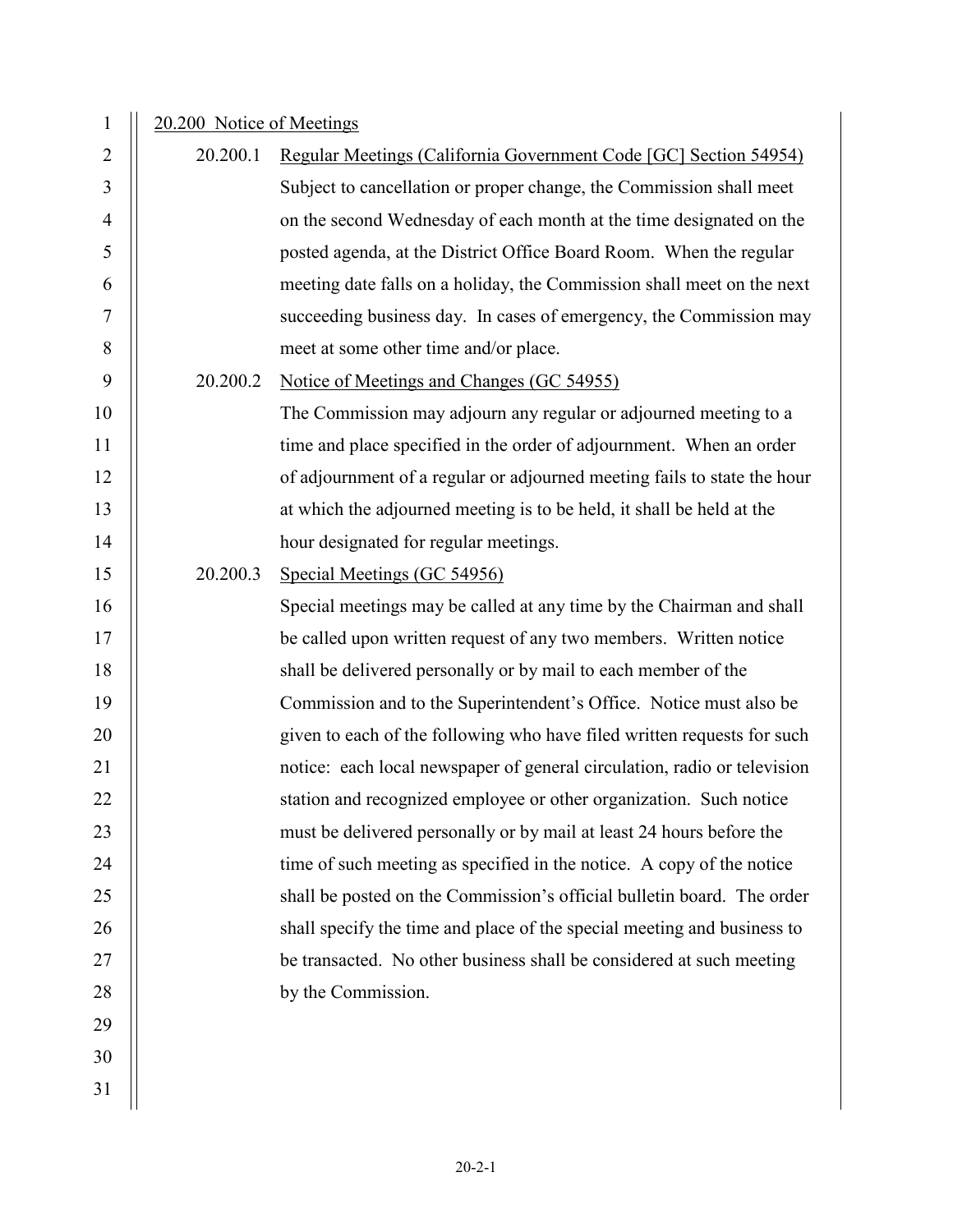| $\mathbf{1}$   | 20.200.4 | Public Meetings (GC 54953)                                               |
|----------------|----------|--------------------------------------------------------------------------|
| $\overline{2}$ |          | All regular and special meetings of the Commission shall be open and     |
| 3              |          | public, and all persons shall be permitted to attend any meetings of the |
| $\overline{4}$ |          | Commission, except as provided in Rule 20.200.5. This rule shall not     |
| 5              |          | be construed as permitting employees to be absent from duty to attend    |
| 6              |          | Commission meetings.                                                     |
| $\overline{7}$ | 20.200.5 | Closed Sessions (GC 54957.1)                                             |
| 8              |          | The Commission may hold closed sessions to consider the                  |
| 9              |          | employment or dismissal of any employee or to hear complaints or         |
| 10             |          | charges brought against such employee, unless such employee requests     |
| 11             |          | a public hearing. The Commission shall not consider any such matter      |
| 12             |          | in closed session relating to an employee unless the employee has been   |
| 13             |          | notified of his right to a public hearing and has declined the public    |
| 14             |          | hearing or properly failed to request same.                              |
| 15             | 20.200.6 | <b>Agenda and Supporting Data</b>                                        |
| 16             |          | A. At least 72 hours prior to every regular or 24 hours prior to every   |
| 17             |          | special Commission meeting, the agenda shall be provided to the          |
| 18             |          | designated representatives of all employee organizations                 |
| 19             |          | representing District classified employees and the Superintendent's      |
| 20             |          | Office. The agenda shall be posted on the bulletin board and at          |
| 21             |          | other places readily available to classified employees such as           |
| 22             |          | schools' bulletin board, Instructional Materials Center, District        |
| 23             |          | Office, Support Services Building, where district employees and          |
| 24             |          | members of the public may view it, and distributed to news media         |
| 25             |          | which have requested it. (Government Codes 54954.2 and 54956)            |
| 26             |          | B. Individual employees, employee organizations, and other               |
| 27             |          | interested parties may submit their written views on any matter          |
| 28             |          | before the Commission, except those matters listed in Rule               |
| 29             |          |                                                                          |
| 30             |          |                                                                          |
| 31             |          |                                                                          |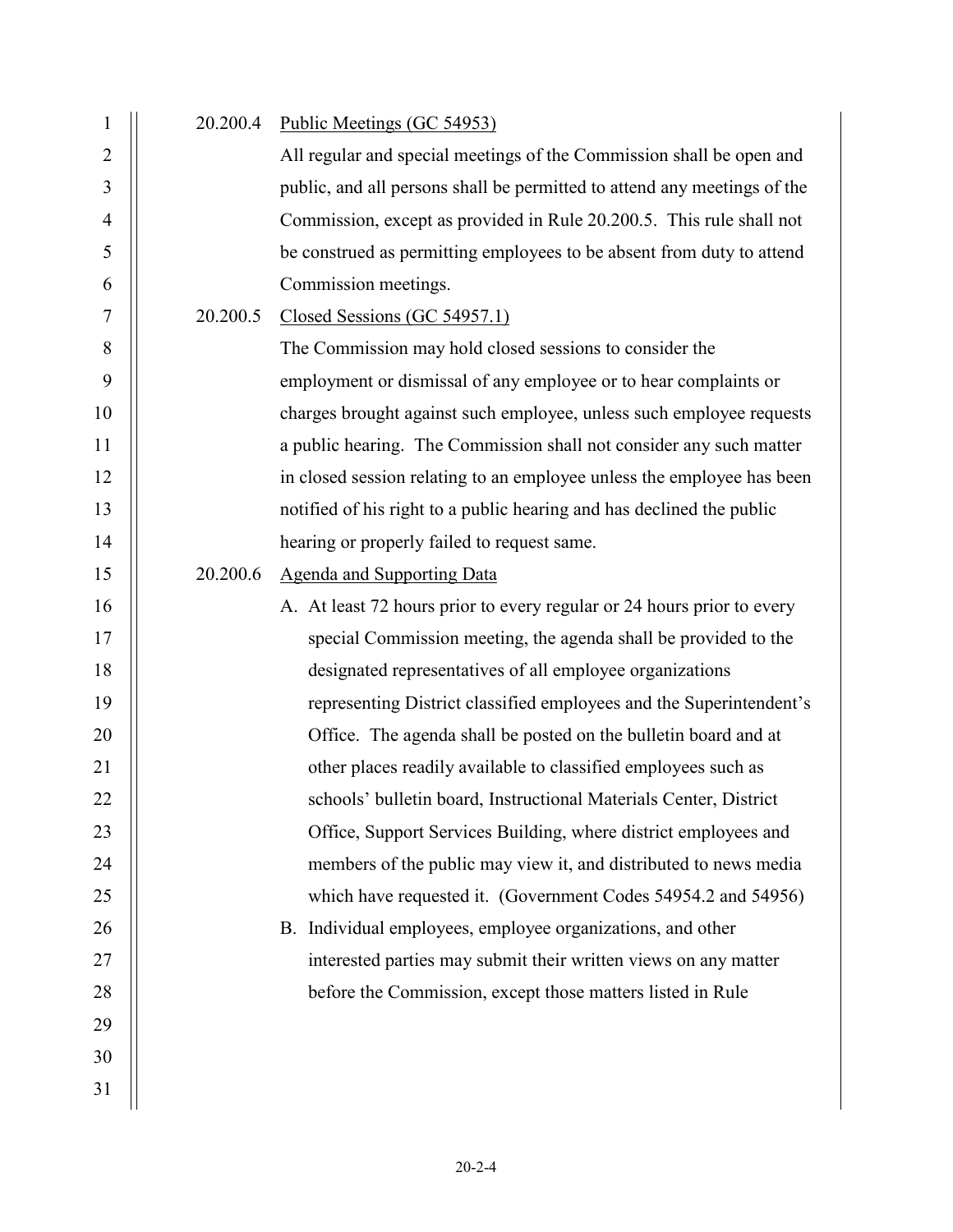| $\mathbf{1}$   |          | 20.200.5, and will be provided reasonable opportunity to present        |
|----------------|----------|-------------------------------------------------------------------------|
| $\overline{2}$ |          | their views orally. The Commission will consider their comments         |
| 3              |          | and recommendations prior to arriving at a course of action.            |
| $\overline{4}$ |          | C. At its regular meetings, the Commission may hear and briefly         |
| 5              |          | respond to statements or questions posed by persons exercising          |
| 6              |          | their testimonial rights. No action shall be taken on any item not      |
| $\overline{7}$ |          | appearing on the posted agenda at regular or special meetings           |
| 8              |          | unless the item qualified for emergency action. The agenda must         |
| 9              |          | contain a brief general description of each item of business.           |
| 10             |          | (Government Codes 54954.2, 54954.3, and 54956.5)                        |
| 11             | 20.200.7 | Minutes                                                                 |
| 12             |          | The Personnel Director shall record in the minutes, the time and place  |
| 13             |          | of each meeting, and names of the Commissioners present, all official   |
| 14             |          | acts of the Commission, and the votes of the Commissioners. A           |
| 15             |          | Commissioner may request that his/her dissent or approval, and the      |
| 16             |          | reasons therefore, be recorded. The minutes shall be written and        |
| 17             |          | presented for correction and approval at the next regular meeting. The  |
| 18             |          | minutes or a true copy thereof shall be open to public inspection.      |
| 19             |          | Copies of the official minutes shall be distributed to recognized       |
| 20             |          | employee organization representatives who have requested them and       |
| 21             |          | to the Superintendent's Office.                                         |
| 22             |          | 20.200.8 Conduct of Meetings                                            |
| 23             |          | Except where otherwise specified in these rules or at law, all meetings |
| 24             |          | will be conducted in accordance with Roberts Rules of Order.            |
| 25             | 20.200.9 | Violations                                                              |
| 26             |          | Any interested person may seek a judicial determination that an action  |
| 27             |          | taken by the Personnel Commission in violation of the public meeting    |
| 28             |          | or agenda posting requirements is null and void. The written demand     |
| 29             |          |                                                                         |
| 30             |          |                                                                         |
| 31             |          |                                                                         |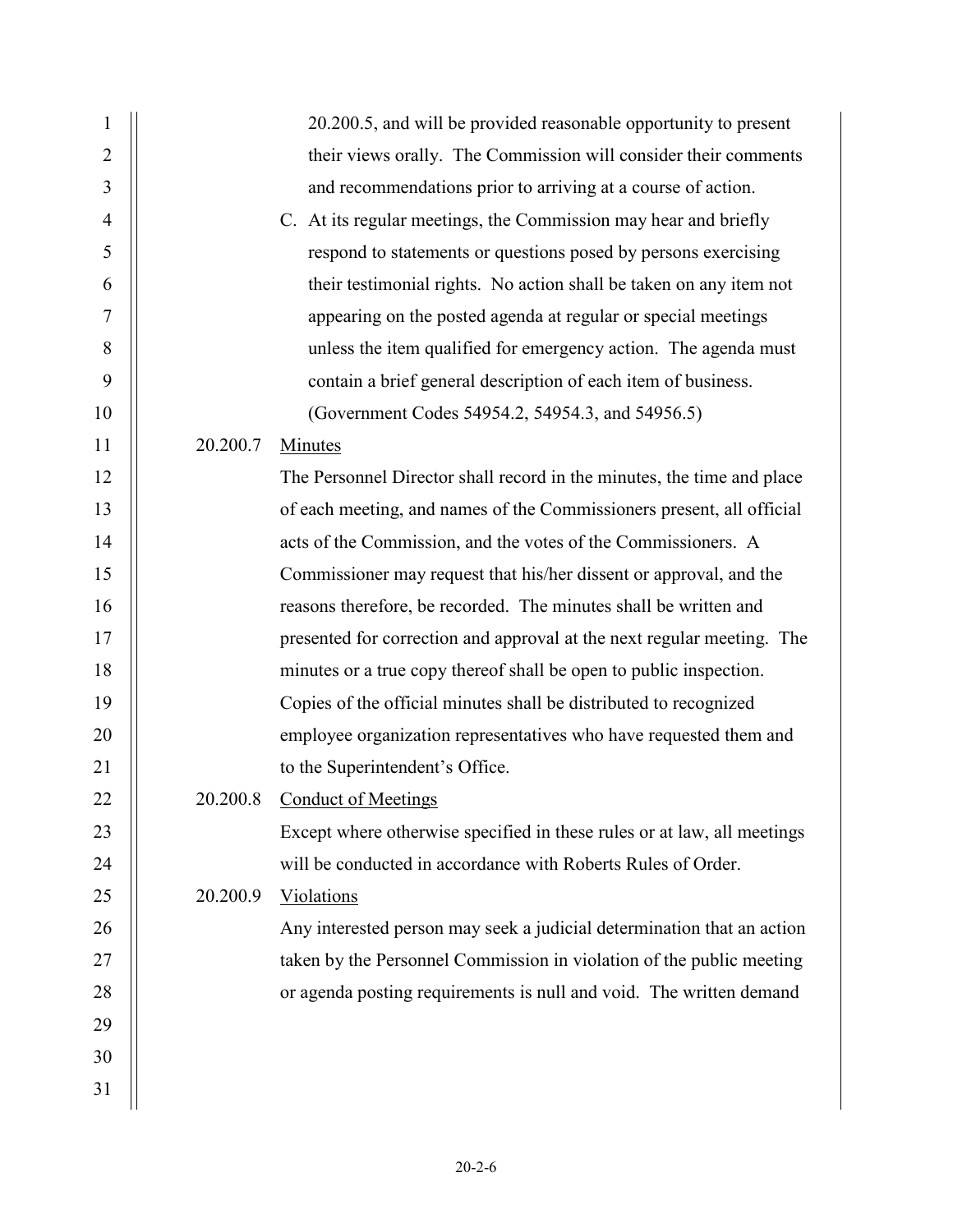| the action was taken in an open session but in violation of Section<br>$\overline{2}$<br>3<br>54954.2, in which case the written demand shall be made within 30<br>days from the date the action was taken. If the Personnel Commission<br>$\overline{4}$<br>takes no curative action within 30 days of receipt of the demand, the<br>5<br>interested person must file suit within the earlier of: (1) 15 days after<br>6<br>7<br>the expiration of the 30-day period; or $(2)$ 15 days after receipt of<br>8<br>written notice from the Personnel Commission of its decision to cure,<br>9<br>or not to cure, the challenged action. Notwithstanding the foregoing,<br>10<br>an action of the Personnel Commission cannot be determined to be<br>11<br>null and void if: (1) the action was taken in substantial compliance<br>12<br>with the Ralph M. Brown Act (GC 54950 et seq.); (2) the action was<br>13<br>taken in connection with the issuance of an evidence of indebtedness;<br>14<br>(3) the action taken gave rise to a contractual obligation upon which a<br>15<br>party has, in good faith, and without notice of a challenge to the<br>16<br>validity of the action, detrimentally relied; or (4) the action was taken<br>17<br>in connection with the collection of any tax. (Government Code<br>18<br>54960.1)<br>19<br>20<br>21<br>22<br>23<br>24<br>25<br>26<br>27<br>28<br>29<br>30<br>31<br>32 | $\mathbf{1}$ | shall be made within 90 days from the date the action was taken unless |
|-----------------------------------------------------------------------------------------------------------------------------------------------------------------------------------------------------------------------------------------------------------------------------------------------------------------------------------------------------------------------------------------------------------------------------------------------------------------------------------------------------------------------------------------------------------------------------------------------------------------------------------------------------------------------------------------------------------------------------------------------------------------------------------------------------------------------------------------------------------------------------------------------------------------------------------------------------------------------------------------------------------------------------------------------------------------------------------------------------------------------------------------------------------------------------------------------------------------------------------------------------------------------------------------------------------------------------------------------------------------------------------------------------------------------|--------------|------------------------------------------------------------------------|
|                                                                                                                                                                                                                                                                                                                                                                                                                                                                                                                                                                                                                                                                                                                                                                                                                                                                                                                                                                                                                                                                                                                                                                                                                                                                                                                                                                                                                       |              |                                                                        |
|                                                                                                                                                                                                                                                                                                                                                                                                                                                                                                                                                                                                                                                                                                                                                                                                                                                                                                                                                                                                                                                                                                                                                                                                                                                                                                                                                                                                                       |              |                                                                        |
|                                                                                                                                                                                                                                                                                                                                                                                                                                                                                                                                                                                                                                                                                                                                                                                                                                                                                                                                                                                                                                                                                                                                                                                                                                                                                                                                                                                                                       |              |                                                                        |
|                                                                                                                                                                                                                                                                                                                                                                                                                                                                                                                                                                                                                                                                                                                                                                                                                                                                                                                                                                                                                                                                                                                                                                                                                                                                                                                                                                                                                       |              |                                                                        |
|                                                                                                                                                                                                                                                                                                                                                                                                                                                                                                                                                                                                                                                                                                                                                                                                                                                                                                                                                                                                                                                                                                                                                                                                                                                                                                                                                                                                                       |              |                                                                        |
|                                                                                                                                                                                                                                                                                                                                                                                                                                                                                                                                                                                                                                                                                                                                                                                                                                                                                                                                                                                                                                                                                                                                                                                                                                                                                                                                                                                                                       |              |                                                                        |
|                                                                                                                                                                                                                                                                                                                                                                                                                                                                                                                                                                                                                                                                                                                                                                                                                                                                                                                                                                                                                                                                                                                                                                                                                                                                                                                                                                                                                       |              |                                                                        |
|                                                                                                                                                                                                                                                                                                                                                                                                                                                                                                                                                                                                                                                                                                                                                                                                                                                                                                                                                                                                                                                                                                                                                                                                                                                                                                                                                                                                                       |              |                                                                        |
|                                                                                                                                                                                                                                                                                                                                                                                                                                                                                                                                                                                                                                                                                                                                                                                                                                                                                                                                                                                                                                                                                                                                                                                                                                                                                                                                                                                                                       |              |                                                                        |
|                                                                                                                                                                                                                                                                                                                                                                                                                                                                                                                                                                                                                                                                                                                                                                                                                                                                                                                                                                                                                                                                                                                                                                                                                                                                                                                                                                                                                       |              |                                                                        |
|                                                                                                                                                                                                                                                                                                                                                                                                                                                                                                                                                                                                                                                                                                                                                                                                                                                                                                                                                                                                                                                                                                                                                                                                                                                                                                                                                                                                                       |              |                                                                        |
|                                                                                                                                                                                                                                                                                                                                                                                                                                                                                                                                                                                                                                                                                                                                                                                                                                                                                                                                                                                                                                                                                                                                                                                                                                                                                                                                                                                                                       |              |                                                                        |
|                                                                                                                                                                                                                                                                                                                                                                                                                                                                                                                                                                                                                                                                                                                                                                                                                                                                                                                                                                                                                                                                                                                                                                                                                                                                                                                                                                                                                       |              |                                                                        |
|                                                                                                                                                                                                                                                                                                                                                                                                                                                                                                                                                                                                                                                                                                                                                                                                                                                                                                                                                                                                                                                                                                                                                                                                                                                                                                                                                                                                                       |              |                                                                        |
|                                                                                                                                                                                                                                                                                                                                                                                                                                                                                                                                                                                                                                                                                                                                                                                                                                                                                                                                                                                                                                                                                                                                                                                                                                                                                                                                                                                                                       |              |                                                                        |
|                                                                                                                                                                                                                                                                                                                                                                                                                                                                                                                                                                                                                                                                                                                                                                                                                                                                                                                                                                                                                                                                                                                                                                                                                                                                                                                                                                                                                       |              |                                                                        |
|                                                                                                                                                                                                                                                                                                                                                                                                                                                                                                                                                                                                                                                                                                                                                                                                                                                                                                                                                                                                                                                                                                                                                                                                                                                                                                                                                                                                                       |              |                                                                        |
|                                                                                                                                                                                                                                                                                                                                                                                                                                                                                                                                                                                                                                                                                                                                                                                                                                                                                                                                                                                                                                                                                                                                                                                                                                                                                                                                                                                                                       |              |                                                                        |
|                                                                                                                                                                                                                                                                                                                                                                                                                                                                                                                                                                                                                                                                                                                                                                                                                                                                                                                                                                                                                                                                                                                                                                                                                                                                                                                                                                                                                       |              |                                                                        |
|                                                                                                                                                                                                                                                                                                                                                                                                                                                                                                                                                                                                                                                                                                                                                                                                                                                                                                                                                                                                                                                                                                                                                                                                                                                                                                                                                                                                                       |              |                                                                        |
|                                                                                                                                                                                                                                                                                                                                                                                                                                                                                                                                                                                                                                                                                                                                                                                                                                                                                                                                                                                                                                                                                                                                                                                                                                                                                                                                                                                                                       |              |                                                                        |
|                                                                                                                                                                                                                                                                                                                                                                                                                                                                                                                                                                                                                                                                                                                                                                                                                                                                                                                                                                                                                                                                                                                                                                                                                                                                                                                                                                                                                       |              |                                                                        |
|                                                                                                                                                                                                                                                                                                                                                                                                                                                                                                                                                                                                                                                                                                                                                                                                                                                                                                                                                                                                                                                                                                                                                                                                                                                                                                                                                                                                                       |              |                                                                        |
|                                                                                                                                                                                                                                                                                                                                                                                                                                                                                                                                                                                                                                                                                                                                                                                                                                                                                                                                                                                                                                                                                                                                                                                                                                                                                                                                                                                                                       |              |                                                                        |
|                                                                                                                                                                                                                                                                                                                                                                                                                                                                                                                                                                                                                                                                                                                                                                                                                                                                                                                                                                                                                                                                                                                                                                                                                                                                                                                                                                                                                       |              |                                                                        |
|                                                                                                                                                                                                                                                                                                                                                                                                                                                                                                                                                                                                                                                                                                                                                                                                                                                                                                                                                                                                                                                                                                                                                                                                                                                                                                                                                                                                                       |              |                                                                        |
|                                                                                                                                                                                                                                                                                                                                                                                                                                                                                                                                                                                                                                                                                                                                                                                                                                                                                                                                                                                                                                                                                                                                                                                                                                                                                                                                                                                                                       |              |                                                                        |
|                                                                                                                                                                                                                                                                                                                                                                                                                                                                                                                                                                                                                                                                                                                                                                                                                                                                                                                                                                                                                                                                                                                                                                                                                                                                                                                                                                                                                       |              |                                                                        |
|                                                                                                                                                                                                                                                                                                                                                                                                                                                                                                                                                                                                                                                                                                                                                                                                                                                                                                                                                                                                                                                                                                                                                                                                                                                                                                                                                                                                                       |              |                                                                        |
|                                                                                                                                                                                                                                                                                                                                                                                                                                                                                                                                                                                                                                                                                                                                                                                                                                                                                                                                                                                                                                                                                                                                                                                                                                                                                                                                                                                                                       |              |                                                                        |
|                                                                                                                                                                                                                                                                                                                                                                                                                                                                                                                                                                                                                                                                                                                                                                                                                                                                                                                                                                                                                                                                                                                                                                                                                                                                                                                                                                                                                       |              |                                                                        |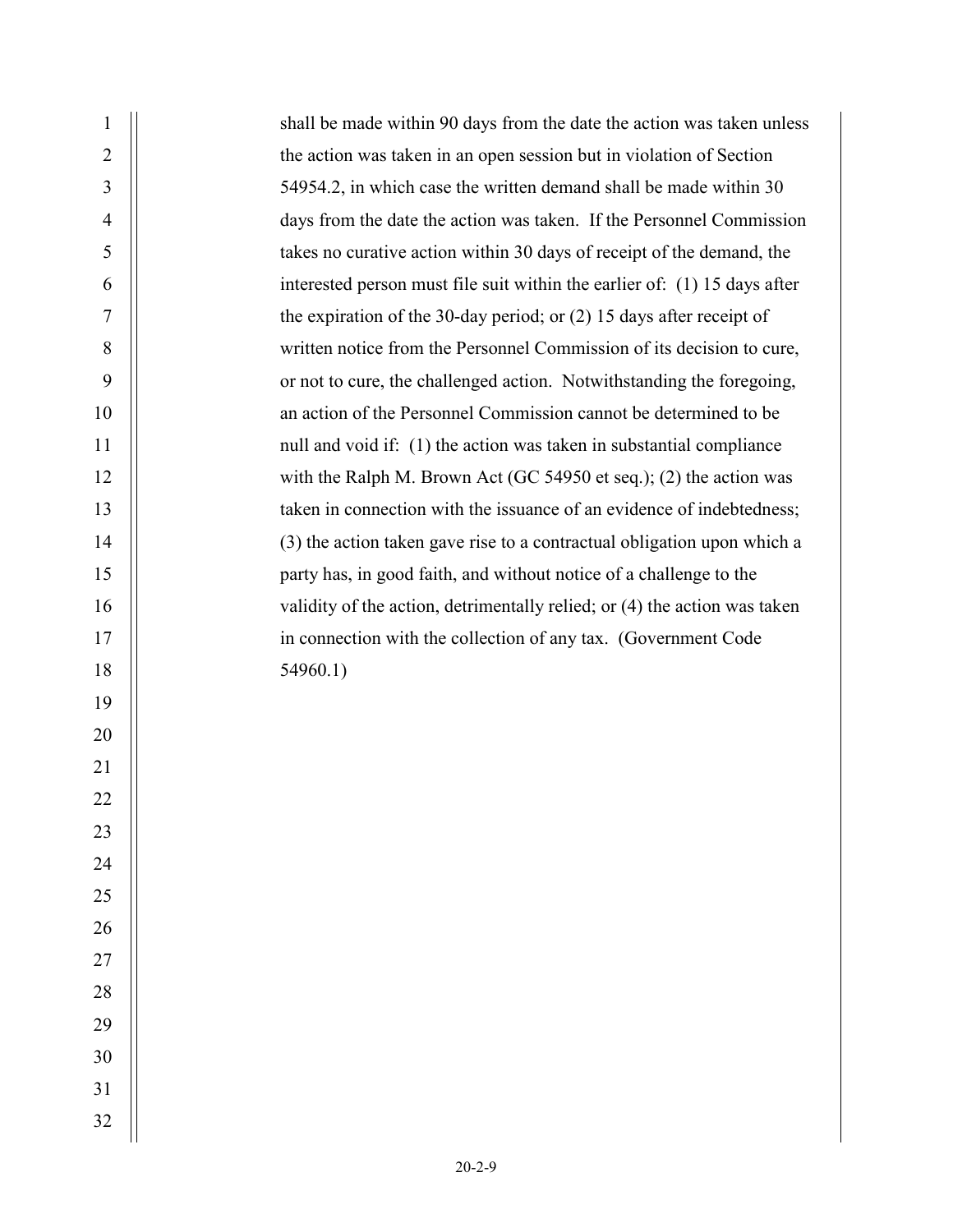| $\mathbf{1}$ |          | 20.300 Commission Employees                                             |
|--------------|----------|-------------------------------------------------------------------------|
| 2            | 20.300.1 | <b>Status of Commission Employees (45264)</b>                           |
| 3            |          | The Personnel Director and other persons required to carry out the      |
| 4            |          | responsibilities of the Commission shall be employees of the            |
| 5            |          | Personnel Commission. However, they shall be considered part of the     |
| 6            |          | classified service, and the rules, procedures, benefits, and burdens    |
| 7            |          | pertinent to the classified service shall apply to Commission           |
| 8            |          | employees.                                                              |
| 9            | 20.300.2 | General Duties of the Personnel Director (45266)                        |
| 10           |          | A. The Personnel Director shall perform all of the duties and carry out |
| 11           |          | all of the functions imposed upon him/her by law and these rules.       |
| 12           |          | He/she shall act as secretary to the Commission and shall issue and     |
| 13           |          | receive all notifications on its behalf. He/she shall direct and        |
| 14           |          | supervise the employees of the Commission and conduct                   |
| 15           |          | administrative transactions consistent with the law and necessary       |
| 16           |          | to the proper functioning of the office and staff of the Commission.    |
| 17           |          | B. The Personnel Director shall conduct classification, salary, and     |
| 18           |          | rules studies and shall make such other investigations as directed      |
| 19           |          | by the Commission or as he/she deems necessary to his/her               |
| 20           |          | responsibilities and may be designated as an "other representative"     |
| 21           |          | in accordance with Education Code Section 45312.                        |
| 22           |          |                                                                         |
| 23           |          |                                                                         |
| 24           |          |                                                                         |
| 25           |          |                                                                         |
| 26           |          |                                                                         |
| $27\,$       |          |                                                                         |
| 28           |          |                                                                         |
| 29           |          |                                                                         |
| 30           |          |                                                                         |
| 31           |          |                                                                         |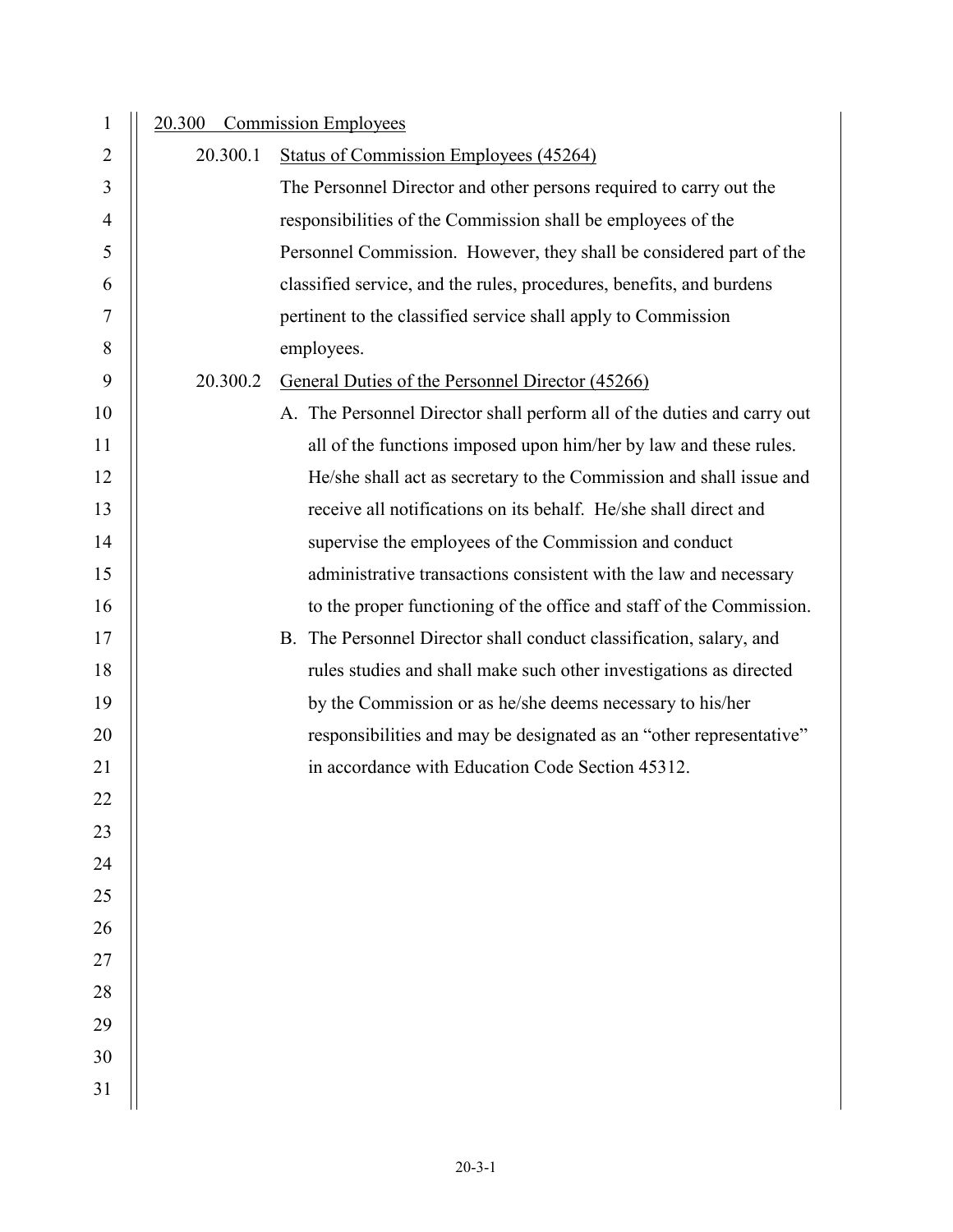| $\mathbf{1}$   |          | 20.400 Miscellaneous Provisions                                        |
|----------------|----------|------------------------------------------------------------------------|
| $\overline{2}$ | 20.400.1 | Communications (45260)                                                 |
| 3              |          | A. Communications and requests shall, insofar as practicable, be in    |
| 4              |          | writing. Communications and requests shall be acknowledged and         |
| 5              |          | replied to, noting official Commission action when appropriate.        |
| 6              |          | B. Individuals or groups who wish to present proposals for action by   |
| 7              |          | the commission shall be encouraged to present them to the              |
| 8              |          | Personnel Director for placement on the Commission agenda. It is       |
| 9              |          | against the policy of the Commission to take up proposals except       |
| 10             |          | at open meetings, although the Commission may designate one of         |
| 11             |          | its members to investigate a specific subject.                         |
| 12             | 20.400.2 | <b>Budget</b> (45253)                                                  |
| 13             |          | A. The Personnel Director shall prepare and submit to the              |
| 14             |          | Commission a proposed operating budget for the Commission for          |
| 15             |          | the next ensuing year. The budget shall be submitted no later than     |
| 16             |          | the first Commission meeting in April.                                 |
| 17             |          | B. The Commission shall designate one of its meetings in May at        |
| 18             |          | which a public hearing on its proposed budget will be held. At the     |
| 19             |          | time the Commission schedules the public hearing, it shall direct      |
| 20             |          | the Personnel Director to forward a copy of the proposed budget to     |
| 21             |          | the Board of Education and the Superintendent and notify the           |
| 22             |          | Board of the time, date and place of the public hearing. Board and     |
| 23             |          | Administration representatives shall be invited to attend the public   |
| 24             |          | hearings and present their views on the proposed budget.               |
| 25             |          | C. Prior to adoption of its budget, the Commission will hear and fully |
| 26             |          | consider all comments and suggestions that may be offered by           |
| 27             |          | District Administration, the Board, or other concerned persons or      |
| 28             |          | organizations. Efforts shall be made to resolve any difference that    |
| 29             |          | may exist between the Commission and the Board.                        |
| 30             |          |                                                                        |
| 31             |          |                                                                        |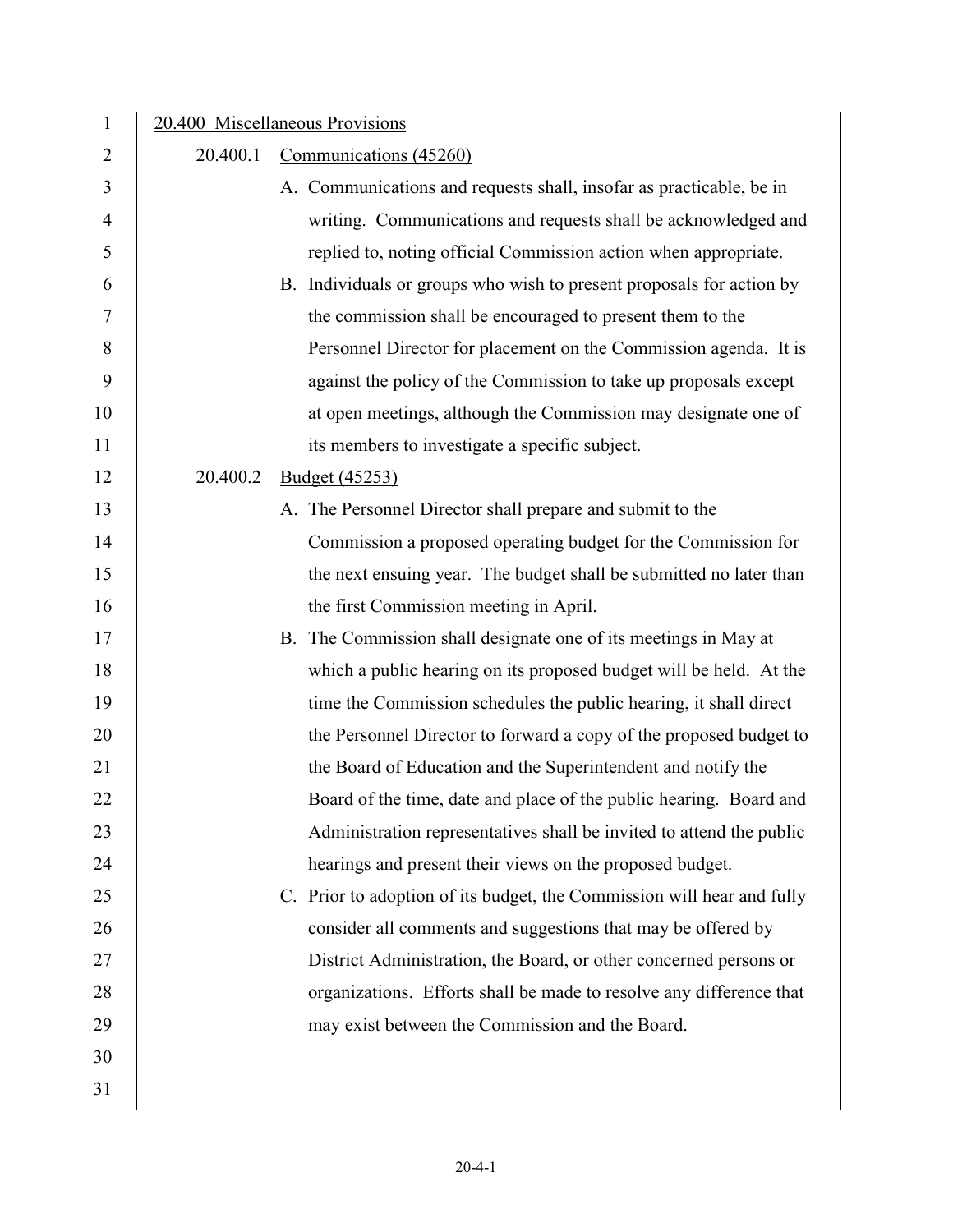| $\mathbf{1}$     | D. When approved, the Commission shall forward its proposed        |
|------------------|--------------------------------------------------------------------|
| $\overline{2}$   | budget to the county superintendent of schools for action.         |
| $\overline{3}$   | 20.400.3<br>Annual Report (45266)                                  |
| $\overline{4}$   | A. The Personnel Director shall prepare, as required by Education  |
| 5                | Section 45266, an annual report of Commission activities. When     |
| 6                | approved by the Commission, the annual report shall be submitted   |
| $\boldsymbol{7}$ | to the Board of Education.                                         |
| $8\,$            | B. The report shall be prepared for Commission approval in August. |
| 9                | The report shall cover Commission activities for the preceding     |
| 10               | months.                                                            |
| 11               |                                                                    |
| 12               |                                                                    |
| 13               |                                                                    |
| 14               |                                                                    |
| 15               |                                                                    |
| 16               |                                                                    |
| 17               |                                                                    |
| 18               |                                                                    |
| 19               |                                                                    |
| 20               |                                                                    |
| 21               |                                                                    |
| 22               |                                                                    |
| 23               |                                                                    |
| 24               |                                                                    |
| 25               |                                                                    |
| 26               |                                                                    |
| $27\,$           |                                                                    |
| $28\,$           |                                                                    |
| 29               |                                                                    |
| $30\,$           |                                                                    |
| 31               |                                                                    |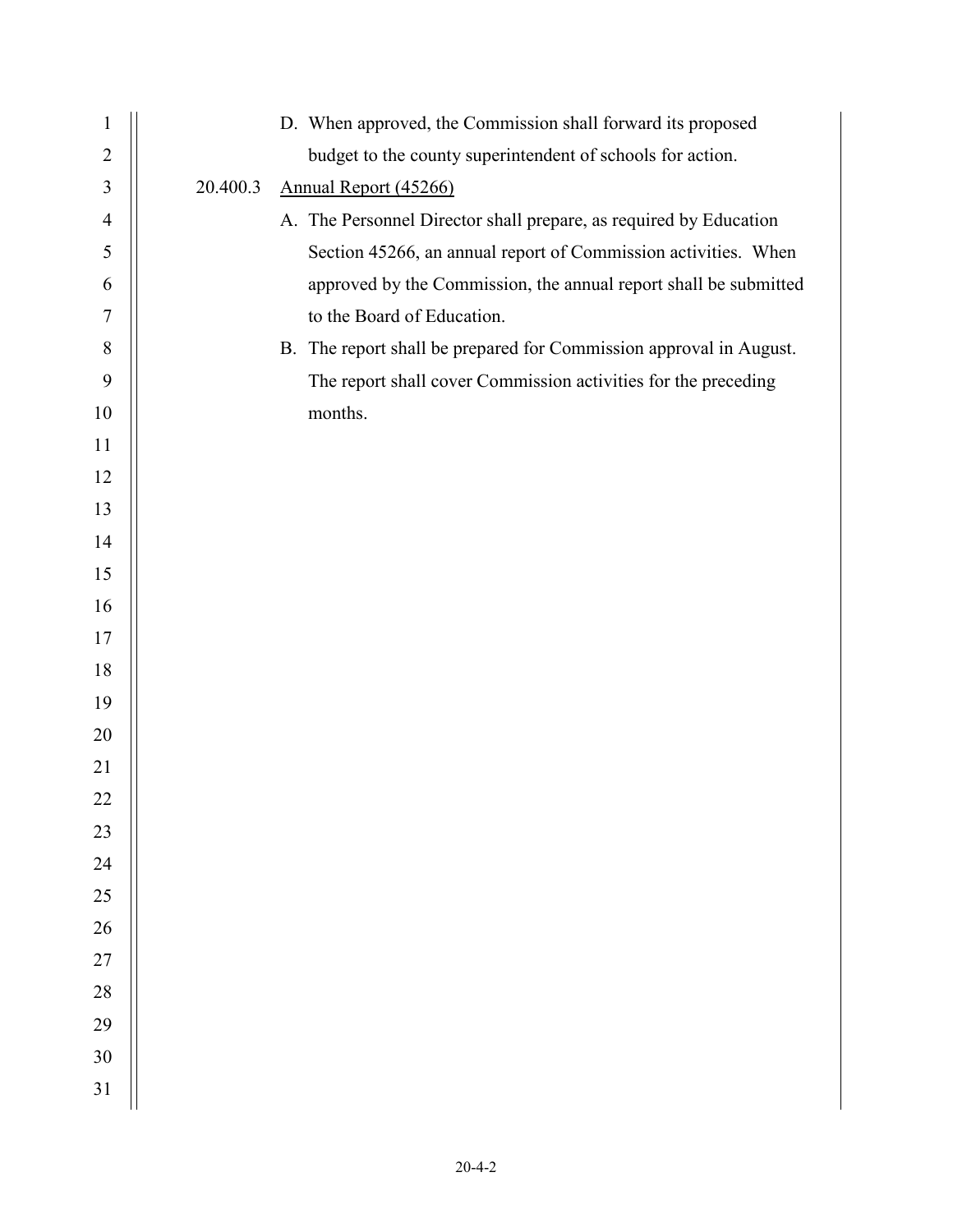| 1              |                               | <b>CHAPTER 30</b>                                                                     |  |  |
|----------------|-------------------------------|---------------------------------------------------------------------------------------|--|--|
| $\overline{2}$ |                               |                                                                                       |  |  |
| 3              |                               | POSITION CLASSIFICATION PLAN                                                          |  |  |
| 4              |                               |                                                                                       |  |  |
| 5              | 30.100 The Classified Service |                                                                                       |  |  |
| 6              | 30.100.1                      | Positions Included (45256)                                                            |  |  |
| 7              |                               | A. All positions established by the Governing Board which are not                     |  |  |
| 8              |                               | exempt from the classified service by law shall be a part of the                      |  |  |
| 9              |                               | classified service. All employees serving in classified positions                     |  |  |
| 10             |                               | shall be classified employees. The employees and positions shall                      |  |  |
| 11             |                               | be known as the classified service.                                                   |  |  |
| 12             |                               | B. No persons whose contribution consists solely in the rendition of                  |  |  |
| 13             |                               | individual personal services and whose employment does not come                       |  |  |
| 14             |                               | within the scope of the exemptions established in the law shall be                    |  |  |
| 15             |                               | employed outside the classified service.                                              |  |  |
| 16             | 30.100.2                      | Exemption from the Classified Service (45256)                                         |  |  |
| 17             |                               | Positions required by law to have certification qualifications, full-time             |  |  |
| 18             |                               | day students employed part-time, apprentices, and professional experts                |  |  |
| 19             |                               | employed on a temporary basis for a specific project by the Governing                 |  |  |
| 20             |                               | Board or by the Commission when so designated by the Commission,                      |  |  |
| 21             |                               | shall be exempt from the classified service. The Superintendent shall                 |  |  |
| 22             |                               | ensure that all such persons employed by the Board meet the                           |  |  |
| 23             |                               | requirements of Sections 40.100.3 and 80.400 of these Rules and                       |  |  |
| 24             |                               | Regulations.                                                                          |  |  |
| 25             | 30.100.3                      | "Part-Time" Defined (45256)                                                           |  |  |
| 26             |                               | A part-time position, for the purpose indicated in the exemption rule,                |  |  |
| 27             |                               | is one for which the assigned time, when computed on an hourly,                       |  |  |
| 28             |                               | daily, weekly, or monthly basis is less than 87 <sup>1</sup> /2 percent of the normal |  |  |
| 29             |                               | assigned workweek of 40 hours.                                                        |  |  |
| 30             |                               |                                                                                       |  |  |
| 31             |                               |                                                                                       |  |  |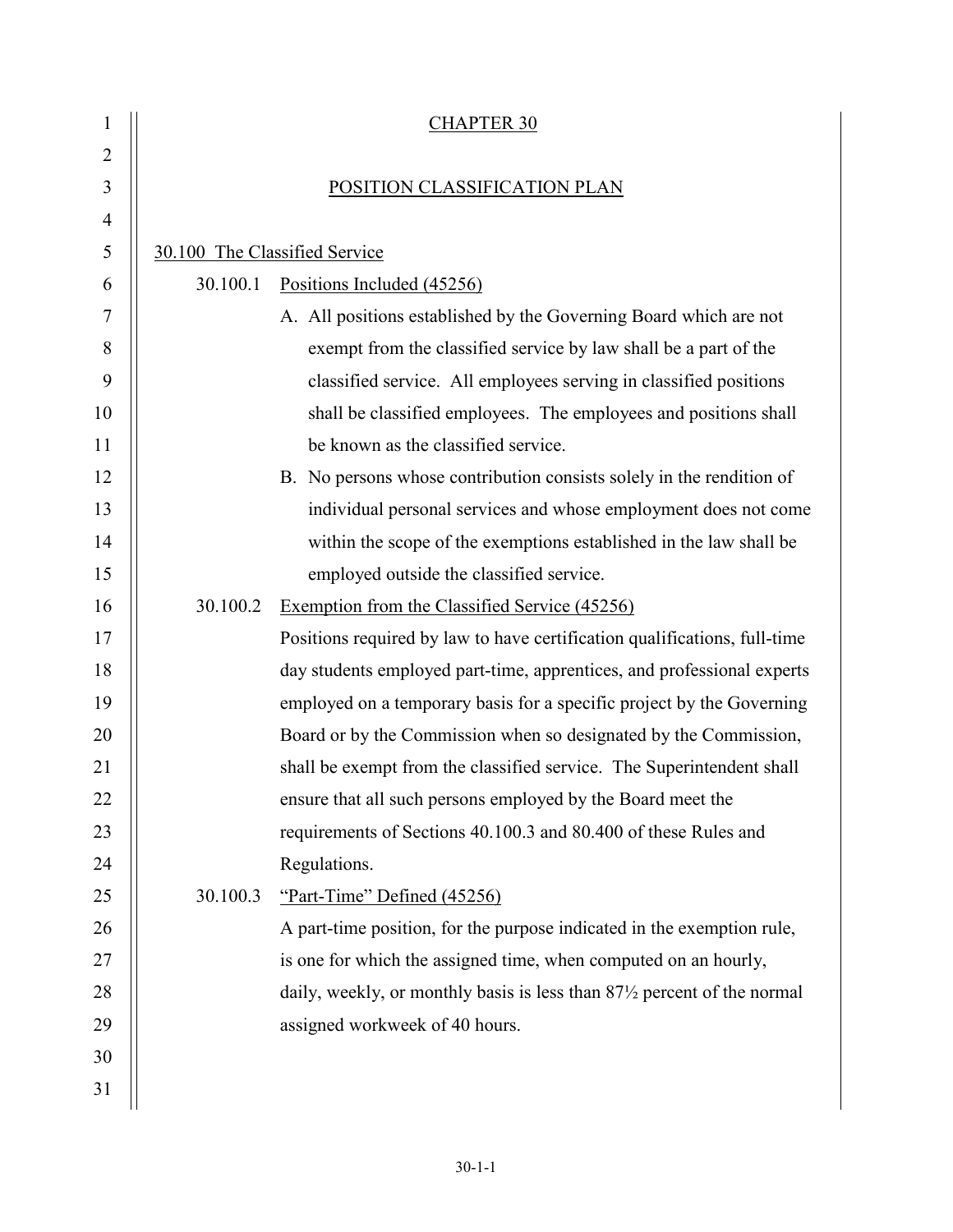| $\mathbf{1}$            | 30.100.4 | <b>Effect of Exemption</b>                                         |
|-------------------------|----------|--------------------------------------------------------------------|
| $\overline{c}$          |          | Any position or employee lawfully exempted from the classified     |
| $\overline{\mathbf{3}}$ |          | service shall be excluded from the benefits and burdens imposed by |
| $\overline{4}$          |          | these rules, except as provided by law or the Board of Education.  |
| 5                       |          |                                                                    |
| $\sqrt{6}$              |          |                                                                    |
| $\sqrt{ }$              |          |                                                                    |
| $\boldsymbol{8}$        |          |                                                                    |
| 9                       |          |                                                                    |
| $10\,$                  |          |                                                                    |
| $11\,$                  |          |                                                                    |
| 12                      |          |                                                                    |
| 13                      |          |                                                                    |
| 14                      |          |                                                                    |
| 15                      |          |                                                                    |
| $16\,$                  |          |                                                                    |
| 17                      |          |                                                                    |
| $18\,$                  |          |                                                                    |
| 19                      |          |                                                                    |
| $20\,$                  |          |                                                                    |
| 21                      |          |                                                                    |
| $22\,$                  |          |                                                                    |
| 23                      |          |                                                                    |
| 24                      |          |                                                                    |
| 25                      |          |                                                                    |
| 26                      |          |                                                                    |
| 27                      |          |                                                                    |
| 28                      |          |                                                                    |
| 29                      |          |                                                                    |
| 30                      |          |                                                                    |
| $31\,$                  |          |                                                                    |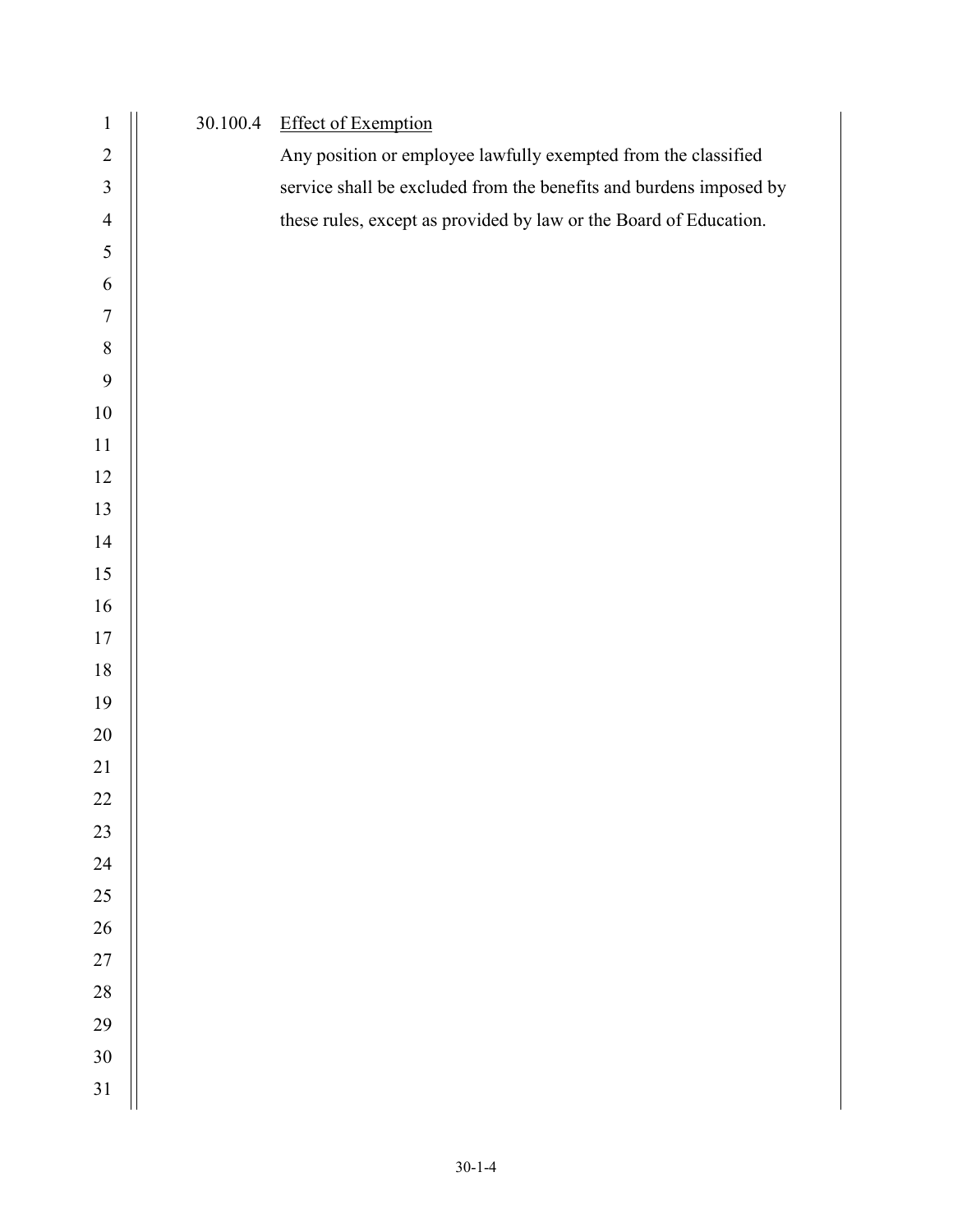| $\mathbf{1}$ |          | 30.200 General Classification Rules                                         |
|--------------|----------|-----------------------------------------------------------------------------|
| 2            | 30.200.1 | General Nature of the Classification Plan (45256)                           |
| 3            |          | The Personnel Commission shall establish and maintain a plan of             |
| 4            |          | classification for all positions in the classified service. Classes will be |
| 5            |          | placed in groups according to general occupational nature and, within       |
| 6            |          | groups, shall be listed in series by specific occupation. The plan shall    |
| 7            |          | be considered as "promotional classes", provided that the Personnel         |
| 8            |          | Commission shall decide, when it orders an examination, whether the         |
| 9            |          | examination shall be open, promotional, or a combination thereof.           |
| 10           |          | The list of classes shall contain designation of the salary rate or range   |
| 11           |          | applicable to each class.                                                   |
| 12           | 30.200.2 | Class Specifications (45256)                                                |
| 13           |          | For each class of positions, as initially established or subsequently       |
| 14           |          | approved by the Commission, there shall be established and                  |
| 15           |          | maintained a class specification, which shall include:                      |
| 16           |          | A. The official class title;                                                |
| 17           |          | B. A definition of the class, indicating the type of duties and             |
| 18           |          | responsibilities and placement within the organizational scheme;            |
| 19           |          | C. A statement of typical tasks to be performed by persons holding          |
| 20           |          | positions allocated to the class;                                           |
| 21           |          | D. A statement of the minimum qualifications for service in the class.      |
| 22           |          | The minimum qualifications may include education, experience,               |
| 23           |          | knowledge, skills, abilities, and personal and physical traits and          |
| 24           |          | characteristics;                                                            |
| 25           |          | E. A statement of distinguishing characteristics which differentiates       |
| 26           |          | the class from other related or similar classes; and                        |
| 27           |          | F. License or other special requirements for employment or service in       |
| 28           |          | the class.                                                                  |
| 29           |          |                                                                             |
| 30           |          |                                                                             |
| 31           |          |                                                                             |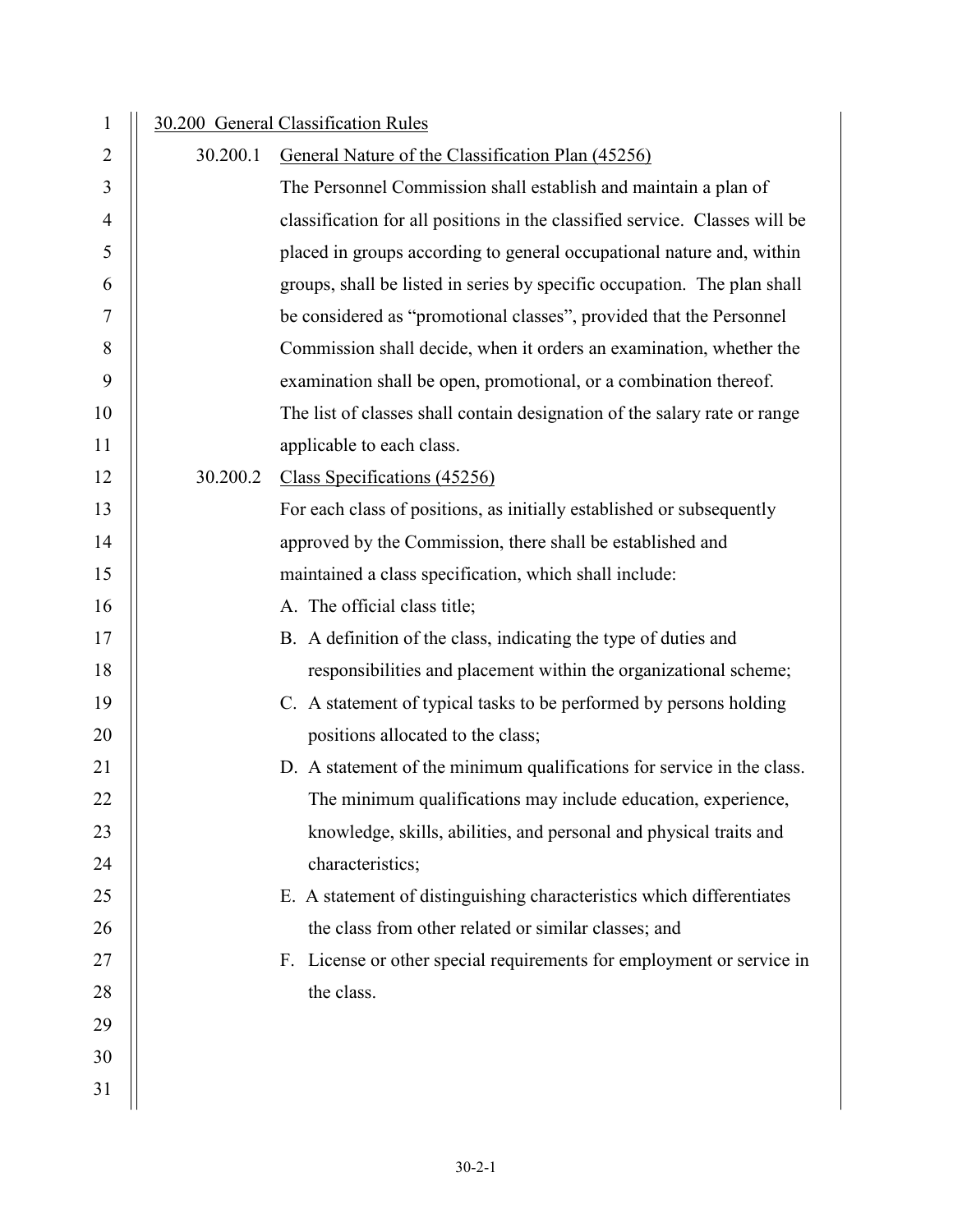| $\mathbf{1}$   | 30.200.3 | Interpretation of Class Specifications                                    |
|----------------|----------|---------------------------------------------------------------------------|
| $\overline{2}$ |          | The class specifications and their various parts are declared to have the |
| 3              |          | following force and effect:                                               |
| $\overline{4}$ |          | A. The definition and typical tasks are descriptive and explanatory       |
| 5              |          | only and not restrictive. They indicate the kinds of positions that       |
| 6              |          | should be allocated to the respective classes as determined by their      |
| 7              |          | duties, responsibilities, and qualification requirements, or other        |
| 8              |          | attributes as typical or descriptive of the class and does not exclude    |
| 9              |          | others not mentioned but of similar kind and/or quality as                |
| 10             |          | determined by the Personnel Commission.                                   |
| 11             |          | B. In determining the class to which any position shall be allocated,     |
| 12             |          | the specification for each class is considered as a whole.                |
| 13             |          | Consideration is given, not to isolated clauses, phrases, or words,       |
| 14             |          | apart from their context and from illustrative information in other       |
| 15             |          | parts of the specifications, but to the general duties,                   |
| 16             |          | responsibilities, specific tasks, and qualification requirements as       |
| 17             |          | affording a picture of the positions that the class includes.             |
| 18             |          | C. Each class specification is construed in its proper relationship to    |
| 19             |          | other specifications, particularly those of classes in the same series    |
| 20             |          | and group of classes, in such manner as to maintain a proper              |
| 21             |          | gradation in the series in which the class is located and proper          |
| 22             |          | differentiation within the group of classes.                              |
| 23             |          | D. Qualifications commonly required of the incumbents of all or           |
| 24             |          | many offices or positions, such as good physical condition;               |
| 25             |          | freedom from work-related disabling defects; communicable                 |
| 26             |          | diseases; ability and strength commensurate with the duties of the        |
| 27             |          | class; honesty; sobriety; and industry, even though not specifically      |
| 28             |          | mentioned in the specifications, are implied in the qualification         |
| 29             |          | requirements.                                                             |
| 30             |          |                                                                           |
| 31             |          |                                                                           |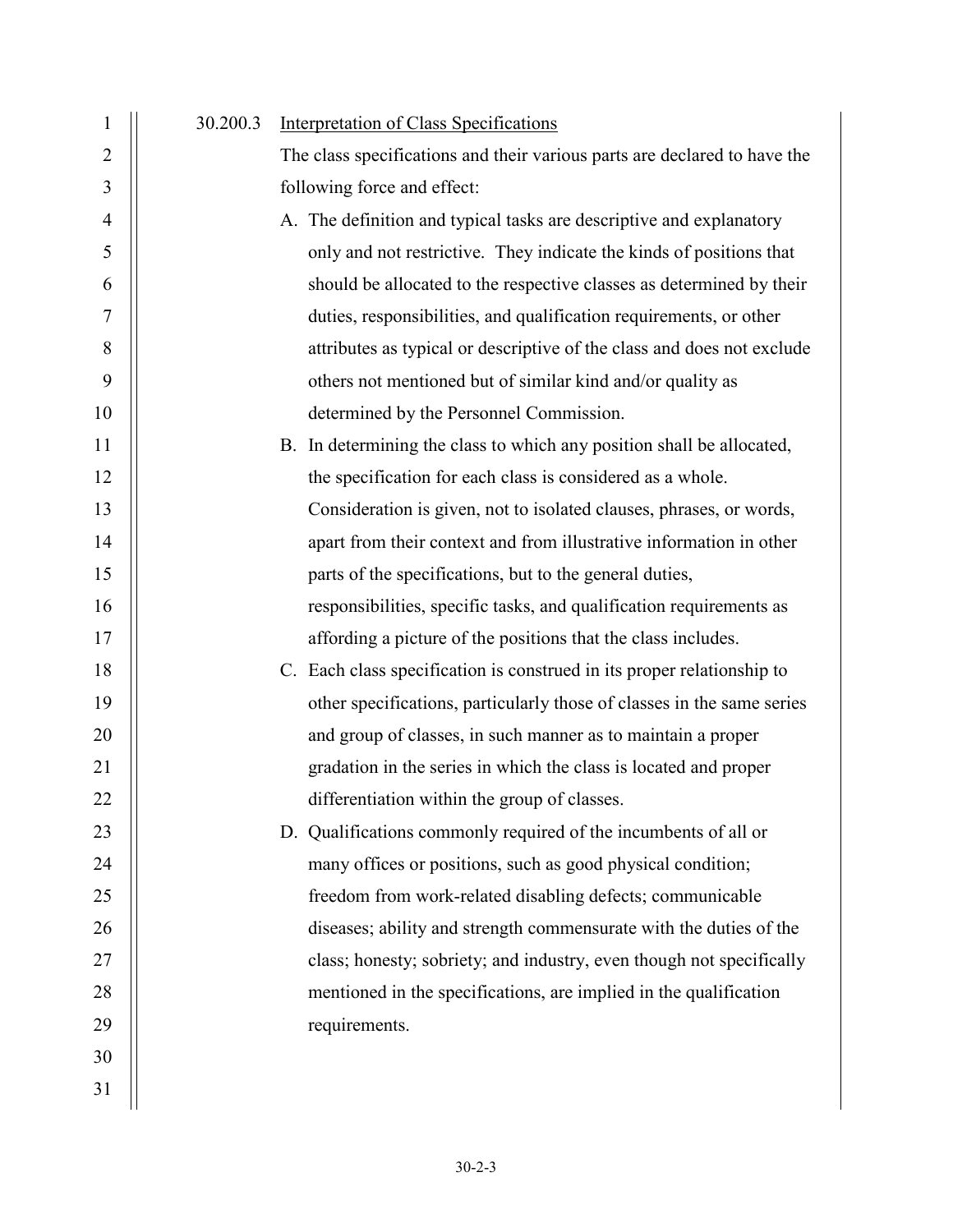| $\mathbf{1}$   |          | E. The statement of qualification requirements, when considered with     |
|----------------|----------|--------------------------------------------------------------------------|
| $\overline{2}$ |          | other parts of the specification, is to be used as a guide in the        |
| 3              |          | announcement and preparation of tests and the evaluation of the          |
| $\overline{4}$ |          | qualification of candidates seeking appointment to positions             |
| 5              |          | allocated to the class, but does not require a particular form or        |
| 6              |          | content of test or testing procedure.                                    |
| 7              | 30.200.4 | <b>Allocation of Positions to Classes</b>                                |
| 8              |          | All positions substantially similar as to the duties performed and the   |
| 9              |          | responsibilities exercised by the incumbents of such positions and as to |
| 10             |          | their qualification requirements shall be allocated to the same class.   |
| 11             | 30.200.5 | <b>Changes in Duties of Positions</b>                                    |
| 12             |          | Any substantial changes in the duties of existing positions where such   |
| 13             |          | changes affect at least 10% of the employee's time shall be promptly     |
| 14             |          | reported in writing by the appointing authority to the Personnel         |
| 15             |          | Director, who shall determine whether the positions should be            |
| 16             |          | allocated to different classes.                                          |
| 17             | 30.200.6 | Working Out of Classification (45110)                                    |
| 18             |          | Whenever a classified employee is required to perform duties other       |
| 19             |          | than those assigned by the Board, or reasonably related thereto, for a   |
| 20             |          | period of more than five days in a fifteen calendar day period, the fact |
| 21             |          | shall be reported immediately to the Personnel Director. The             |
| 22             |          | Personnel Director shall conduct, or cause to be conducted, an           |
| 23             |          | immediate investigation to determine the nature of the extraordinary     |
| 24             |          | duties assigned and shall notify the Personnel Commission and the        |
| 25             |          | appointing authority of his/her findings. If the Personnel Director      |
| 26             |          | finds that the extraordinary duties would be assigned normally to a      |
| 27             |          | class with higher salary range than that of the incumbent, he/she shall  |
| 28             |          | indicate in his/her notification the class to which such duties would be |
| 29             |          |                                                                          |
| 30             |          |                                                                          |
| 31             |          |                                                                          |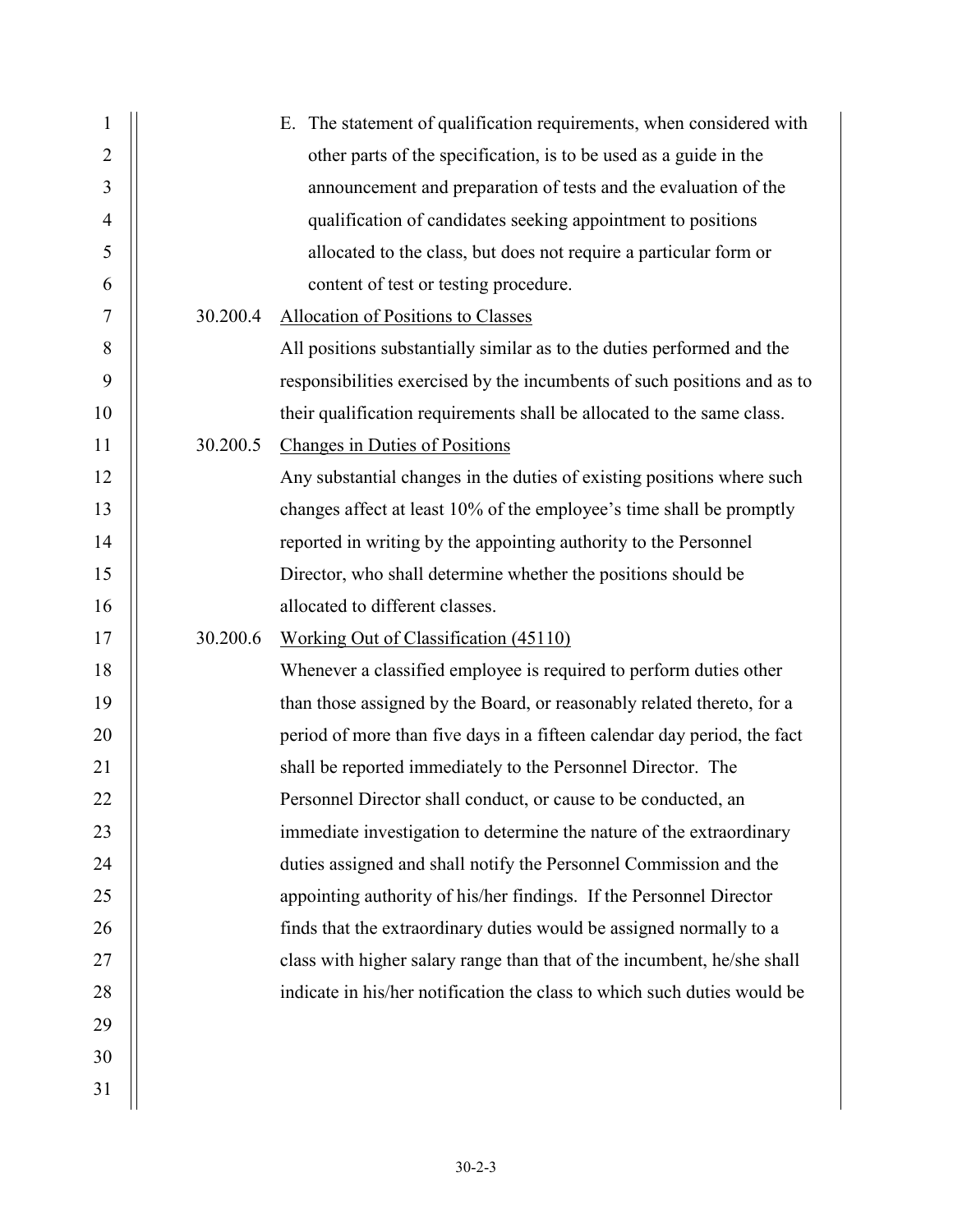| $\mathbf{1}$   |          | assigned normally and the salary to be paid by the Board to the             |
|----------------|----------|-----------------------------------------------------------------------------|
| $\overline{2}$ |          | incumbent as long as such duties are assigned. The provisions of            |
| 3              |          | Section 45110 of the Education Code which allow school districts to         |
| $\overline{4}$ |          | temporarily work employees outside of their normal duties will be           |
| 5              |          | applied only when normal appointment procedures are inefficient             |
| 6              |          | and/or impossible to follow. (The burden of proof of inefficient or         |
| $\overline{7}$ |          | impossible conditions shall be upon the appointing authority.)              |
| 8              |          | Nothing in this rule shall be construed as permitting an employee to        |
| 9              |          | refuse to perform duties legally assigned by competent authority. The       |
| 10             |          | decisions of the Personnel Director which are reached in the                |
| 11             |          | application of this rule may be appealed in accordance with Rule            |
| 12             |          | 80.100.1 by any of the parties involved in each particular case.            |
| 13             | 30.200.7 | <b>Review of Positions (45162, 45285)</b>                                   |
| 14             |          | The Personnel Director shall review the duties and responsibilities of      |
| 15             |          | the positions as necessary to determine their proper classification and     |
| 16             |          | shall cause all positions to be reviewed on a regular basis. If the         |
| 17             |          | Director finds that a position or positions should be reclassified, he/she  |
| 18             |          | shall advise the administration of his/her findings. If the                 |
| 19             |          | administration verifies the duties of the position or if the duties are not |
| 20             |          | revised to fit within the current classification, the Director shall report |
| 21             |          | his/her findings and recommendations to the Commission. He/she              |
| 22             |          | shall also report his/her findings in cases where his/her review            |
| 23             |          | indicates that no change in classification is necessary.                    |
| 24             | 30.200.8 | Creation of New Positions (45276)                                           |
| 25             |          | When the Board creates a new position, it shall direct Administration       |
| 26             |          | to inform the Personnel Director of the duties to be assigned to the        |
| 27             |          | position. The Board, or Administration acting for it, may recommend         |
| 28             |          | minimum educational and work experience qualification for the               |
| 29             |          |                                                                             |
| 30             |          |                                                                             |
| 31             |          |                                                                             |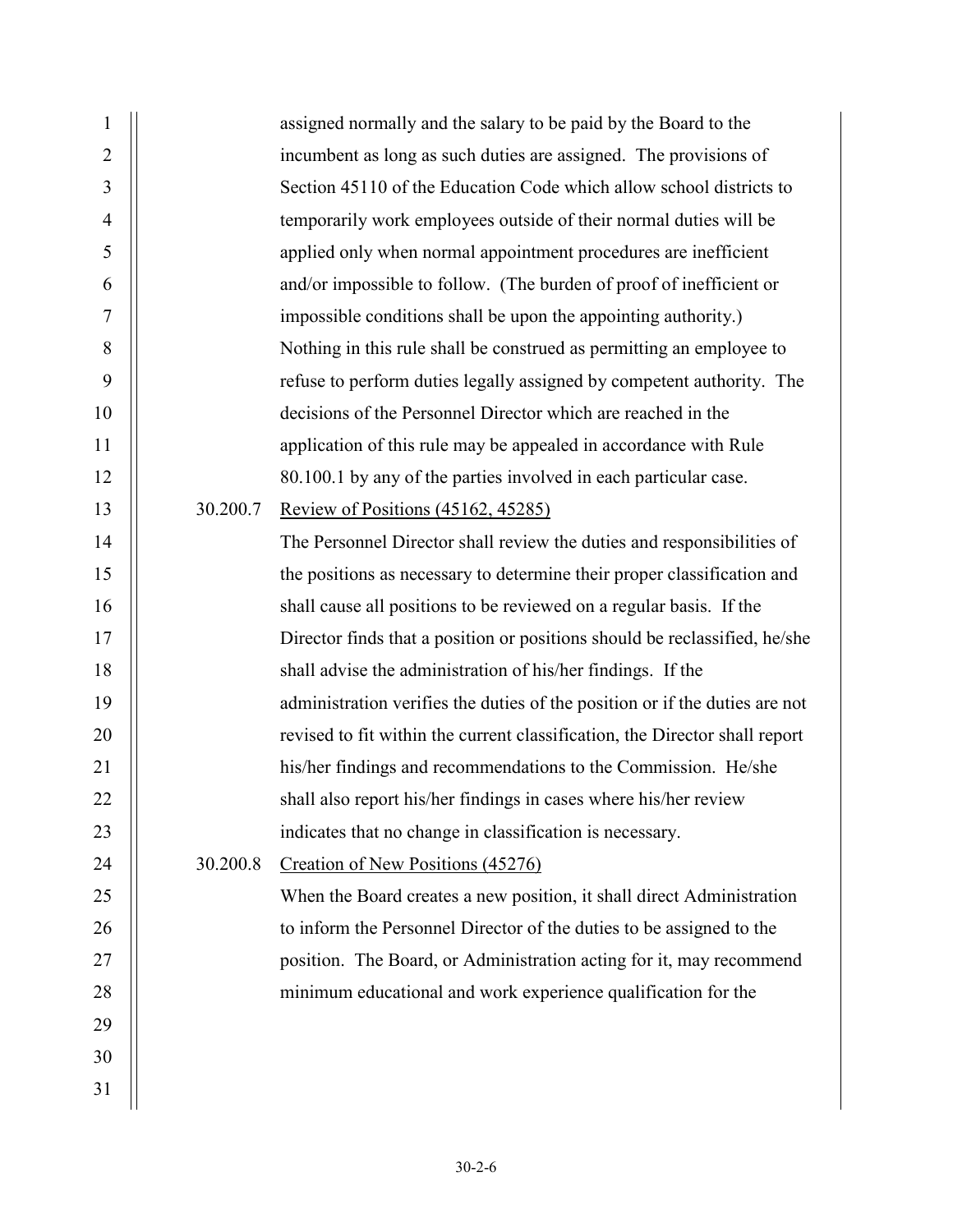| 1              |          | position. The Personnel Director shall prepare a position description,  |
|----------------|----------|-------------------------------------------------------------------------|
| $\overline{2}$ |          | recommend position classification, title, and salary placement to the   |
| $\mathfrak{Z}$ |          | Commission. The Commission shall consider the Personnel Director's      |
| $\overline{4}$ |          | recommendations and advise the Board of its action by furnishing a      |
| 5              |          | copy of its minutes.                                                    |
| 6              | 30.200.9 | <b>Classification of New Positions</b>                                  |
| $\tau$         |          | The Personnel Director has the authority to classify new positions      |
| $\, 8$         |          | established by the Board of Education if the position fits into an      |
| 9              |          | existing classification. The Personnel Commission shall be notified of  |
| 10             |          | such classification action at its next scheduled meeting. If the duties |
| 11             |          | of the new position do not fall within an existing classification, then |
| 12             |          | the Personnel Director will process this new position in accordance     |
| 13             |          | with Personnel Commission Rules and Regulations.                        |
| 14             |          |                                                                         |
| 15             |          |                                                                         |
| 16             |          |                                                                         |
| 17             |          |                                                                         |
| 18             |          |                                                                         |
| 19             |          |                                                                         |
| 20             |          |                                                                         |
| 21             |          |                                                                         |
| 22             |          |                                                                         |
| 23             |          |                                                                         |
| 24             |          |                                                                         |
| 25             |          |                                                                         |
| 26             |          |                                                                         |
| $27\,$         |          |                                                                         |
| 28             |          |                                                                         |
| 29             |          |                                                                         |
| 30             |          |                                                                         |
| 31             |          |                                                                         |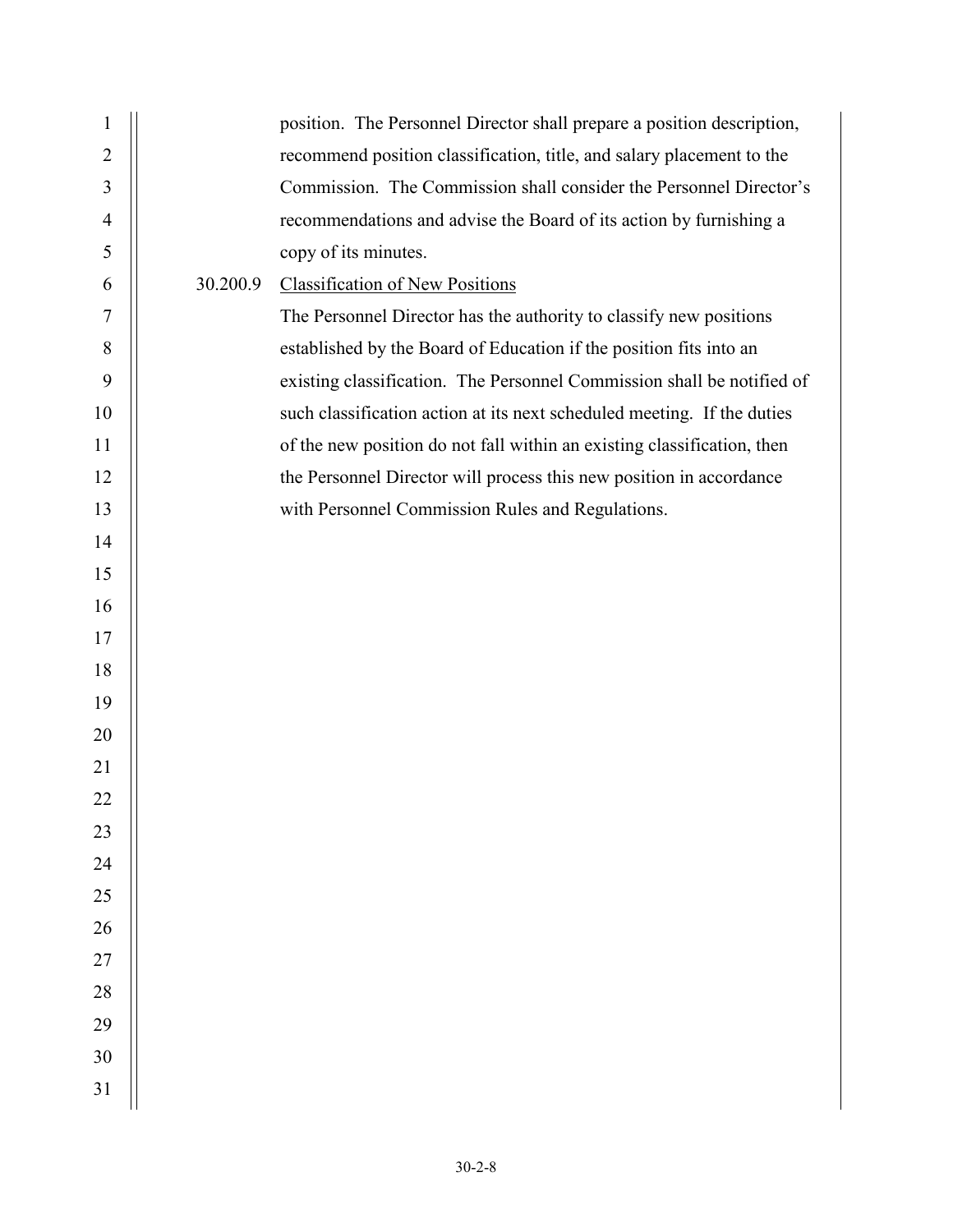| 1              | 30.300 Reclassification |                                                                          |
|----------------|-------------------------|--------------------------------------------------------------------------|
| 2              | 30.300.1                | <u>Requests for Study (45256, 45258)</u>                                 |
| 3              |                         | Requests for classification study of existing positions shall be         |
| $\overline{4}$ |                         | presented to the Personnel Director together with a statement of the     |
| 5              |                         | reasons for requesting study. Requests for study may be initiated by     |
| 6              |                         | the administration, with the approval of the Superintendent, or by       |
| $\tau$         |                         | employees with the knowledge of the supervisor and Superintendent or     |
| 8              |                         | employee organizations. Requests initiated by the administration shall   |
| 9              |                         | be accompanied by a statement of the current authorized duties of the    |
| 10             |                         | positions(s) and any prospective changes.                                |
| 11             | 30.300.2                | <b>Effective Date of Reclassification</b>                                |
| 12             |                         | Reclassification of a position shall become effective upon a date set by |
| 13             |                         | the Commission and shall not have retroactive effect. Effective dates    |
| 14             |                         | may be set sufficiently in the future to allow time for examinations to  |
| 15             |                         | be completed, but not for more than three months from the date on        |
| 16             |                         | which reclassification is approved by the Commission.                    |
| 17             | 30.300.3                | Effects on Incumbents (45285)                                            |
| 18             |                         | A. When positions or whole classes are reclassified upward, the rights   |
| 19             |                         | of incumbents are determined in accordance with Education Code           |
| 20             |                         | Section 45285. The basis for reclassification of positions must be       |
| 21             |                         | a gradual accretion of duties and not a sudden change occasioned         |
| 22             |                         | by a reorganization or the assignment of completely new duties           |
| 23             |                         | and responsibilities. Determinations as to gradual accretion will be     |
| 24             |                         | on the basis of guidelines provided by Personnel Commission              |
| 25             |                         | rules.                                                                   |
| 26             |                         |                                                                          |
| 27             |                         | When all positions in a class are classified to a class with a higher    |
| 28             |                         | salary range, incumbents of the positions who have been in the           |
| 29             |                         |                                                                          |
| 30             |                         |                                                                          |
| 31             |                         |                                                                          |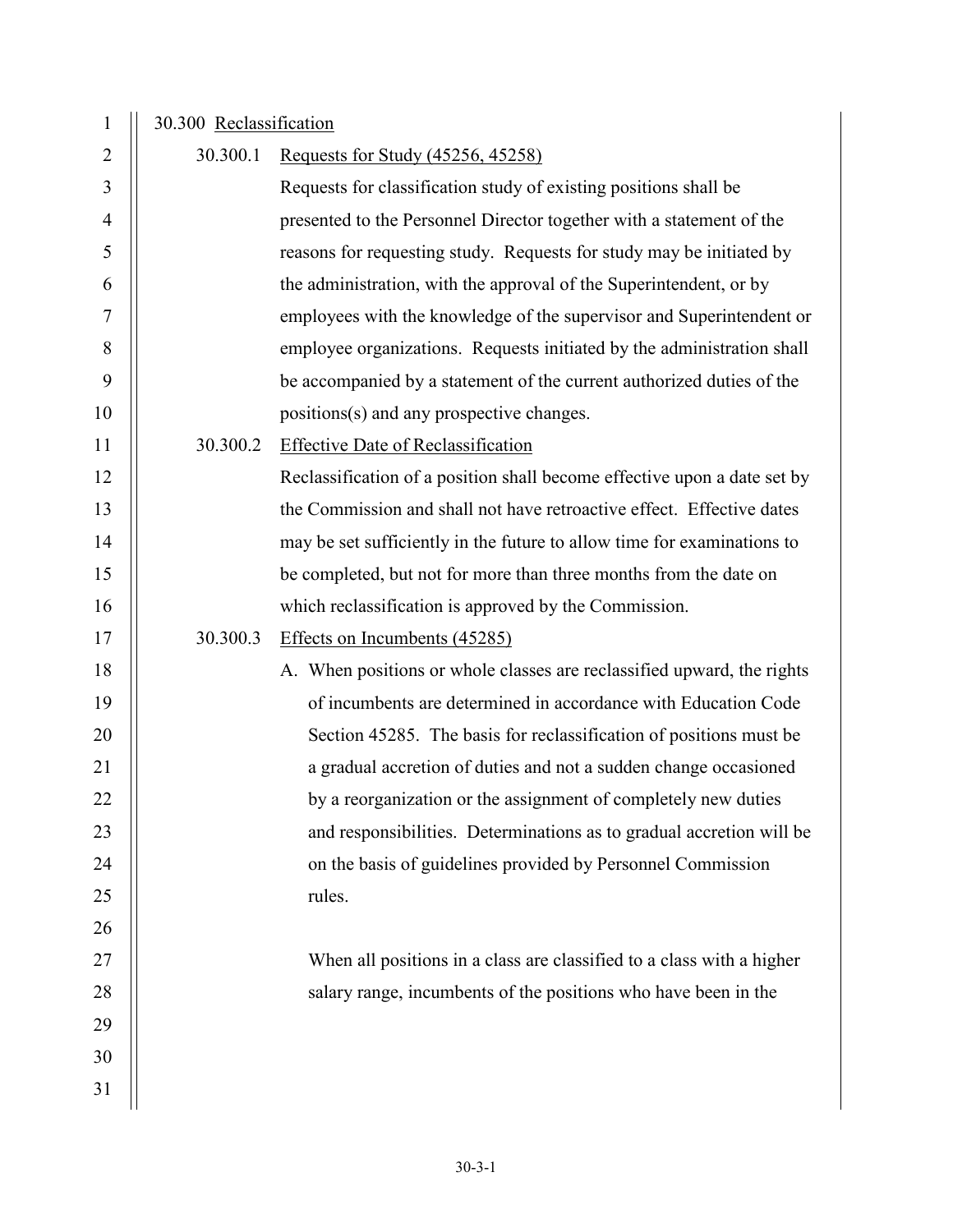| $\sqrt{2}$<br>class without further competitive examination provided the last<br>$\overline{3}$<br>$\overline{4}$<br>the Personnel Commission have each been satisfactory.<br>$\sqrt{5}$<br>6<br>Incumbents of the position who have been in the class less than<br>$\boldsymbol{7}$<br>two years and whose last two performance reports on file in the<br>$\,$ $\,$<br>office of the Personnel Commission are each satisfactory, will be<br>9<br>granted status in the higher class provided that their names must<br>10<br>have appeared on an appropriate eligibility list established within<br>11<br>two years of the effective date of the reclassification.<br>12<br>13<br>Appropriateness of eligibility lists shall be determined by the<br>14<br>15<br>class attained in the lower class.<br>16<br>17<br>18<br>19<br>with a higher salary range, an incumbent who has a continuous<br>20<br>employment record of two or more years in one or more of the<br>21<br>positions being reclassified will be granted status at the higher<br>lever without further competitive examination provided that the<br>22 |    | class for two or more years will be granted status in the higher       |
|------------------------------------------------------------------------------------------------------------------------------------------------------------------------------------------------------------------------------------------------------------------------------------------------------------------------------------------------------------------------------------------------------------------------------------------------------------------------------------------------------------------------------------------------------------------------------------------------------------------------------------------------------------------------------------------------------------------------------------------------------------------------------------------------------------------------------------------------------------------------------------------------------------------------------------------------------------------------------------------------------------------------------------------------------------------------------------------------------------------------|----|------------------------------------------------------------------------|
|                                                                                                                                                                                                                                                                                                                                                                                                                                                                                                                                                                                                                                                                                                                                                                                                                                                                                                                                                                                                                                                                                                                        |    |                                                                        |
|                                                                                                                                                                                                                                                                                                                                                                                                                                                                                                                                                                                                                                                                                                                                                                                                                                                                                                                                                                                                                                                                                                                        |    | two performance reports on the incumbents on file in the office of     |
|                                                                                                                                                                                                                                                                                                                                                                                                                                                                                                                                                                                                                                                                                                                                                                                                                                                                                                                                                                                                                                                                                                                        |    |                                                                        |
|                                                                                                                                                                                                                                                                                                                                                                                                                                                                                                                                                                                                                                                                                                                                                                                                                                                                                                                                                                                                                                                                                                                        |    |                                                                        |
|                                                                                                                                                                                                                                                                                                                                                                                                                                                                                                                                                                                                                                                                                                                                                                                                                                                                                                                                                                                                                                                                                                                        |    |                                                                        |
|                                                                                                                                                                                                                                                                                                                                                                                                                                                                                                                                                                                                                                                                                                                                                                                                                                                                                                                                                                                                                                                                                                                        |    |                                                                        |
|                                                                                                                                                                                                                                                                                                                                                                                                                                                                                                                                                                                                                                                                                                                                                                                                                                                                                                                                                                                                                                                                                                                        |    |                                                                        |
|                                                                                                                                                                                                                                                                                                                                                                                                                                                                                                                                                                                                                                                                                                                                                                                                                                                                                                                                                                                                                                                                                                                        |    |                                                                        |
|                                                                                                                                                                                                                                                                                                                                                                                                                                                                                                                                                                                                                                                                                                                                                                                                                                                                                                                                                                                                                                                                                                                        |    |                                                                        |
|                                                                                                                                                                                                                                                                                                                                                                                                                                                                                                                                                                                                                                                                                                                                                                                                                                                                                                                                                                                                                                                                                                                        |    |                                                                        |
|                                                                                                                                                                                                                                                                                                                                                                                                                                                                                                                                                                                                                                                                                                                                                                                                                                                                                                                                                                                                                                                                                                                        |    |                                                                        |
|                                                                                                                                                                                                                                                                                                                                                                                                                                                                                                                                                                                                                                                                                                                                                                                                                                                                                                                                                                                                                                                                                                                        |    |                                                                        |
|                                                                                                                                                                                                                                                                                                                                                                                                                                                                                                                                                                                                                                                                                                                                                                                                                                                                                                                                                                                                                                                                                                                        |    | Personnel Commission. Incumbents granted status pursuant to this       |
|                                                                                                                                                                                                                                                                                                                                                                                                                                                                                                                                                                                                                                                                                                                                                                                                                                                                                                                                                                                                                                                                                                                        |    | paragraph shall be granted all the rights and benefits in the higher   |
|                                                                                                                                                                                                                                                                                                                                                                                                                                                                                                                                                                                                                                                                                                                                                                                                                                                                                                                                                                                                                                                                                                                        |    |                                                                        |
|                                                                                                                                                                                                                                                                                                                                                                                                                                                                                                                                                                                                                                                                                                                                                                                                                                                                                                                                                                                                                                                                                                                        |    |                                                                        |
|                                                                                                                                                                                                                                                                                                                                                                                                                                                                                                                                                                                                                                                                                                                                                                                                                                                                                                                                                                                                                                                                                                                        |    | When a portion of the positions in a class are reclassified to a class |
|                                                                                                                                                                                                                                                                                                                                                                                                                                                                                                                                                                                                                                                                                                                                                                                                                                                                                                                                                                                                                                                                                                                        |    |                                                                        |
|                                                                                                                                                                                                                                                                                                                                                                                                                                                                                                                                                                                                                                                                                                                                                                                                                                                                                                                                                                                                                                                                                                                        |    |                                                                        |
|                                                                                                                                                                                                                                                                                                                                                                                                                                                                                                                                                                                                                                                                                                                                                                                                                                                                                                                                                                                                                                                                                                                        |    |                                                                        |
|                                                                                                                                                                                                                                                                                                                                                                                                                                                                                                                                                                                                                                                                                                                                                                                                                                                                                                                                                                                                                                                                                                                        |    |                                                                        |
|                                                                                                                                                                                                                                                                                                                                                                                                                                                                                                                                                                                                                                                                                                                                                                                                                                                                                                                                                                                                                                                                                                                        | 23 | last two reports of performance on file in the office of the           |
| Personnel Commission have each been satisfactory.<br>24                                                                                                                                                                                                                                                                                                                                                                                                                                                                                                                                                                                                                                                                                                                                                                                                                                                                                                                                                                                                                                                                |    |                                                                        |
| 25                                                                                                                                                                                                                                                                                                                                                                                                                                                                                                                                                                                                                                                                                                                                                                                                                                                                                                                                                                                                                                                                                                                     |    |                                                                        |
| 26<br>An incumbent who has a continuous employment record of less                                                                                                                                                                                                                                                                                                                                                                                                                                                                                                                                                                                                                                                                                                                                                                                                                                                                                                                                                                                                                                                      |    |                                                                        |
| 27<br>than two years in one or more of the positions being reclassified,                                                                                                                                                                                                                                                                                                                                                                                                                                                                                                                                                                                                                                                                                                                                                                                                                                                                                                                                                                                                                                               |    |                                                                        |
| 28                                                                                                                                                                                                                                                                                                                                                                                                                                                                                                                                                                                                                                                                                                                                                                                                                                                                                                                                                                                                                                                                                                                     |    | must receive an appointment from an appropriate eligibility list for   |
| 29                                                                                                                                                                                                                                                                                                                                                                                                                                                                                                                                                                                                                                                                                                                                                                                                                                                                                                                                                                                                                                                                                                                     |    |                                                                        |
| 30                                                                                                                                                                                                                                                                                                                                                                                                                                                                                                                                                                                                                                                                                                                                                                                                                                                                                                                                                                                                                                                                                                                     |    |                                                                        |
| 31                                                                                                                                                                                                                                                                                                                                                                                                                                                                                                                                                                                                                                                                                                                                                                                                                                                                                                                                                                                                                                                                                                                     |    |                                                                        |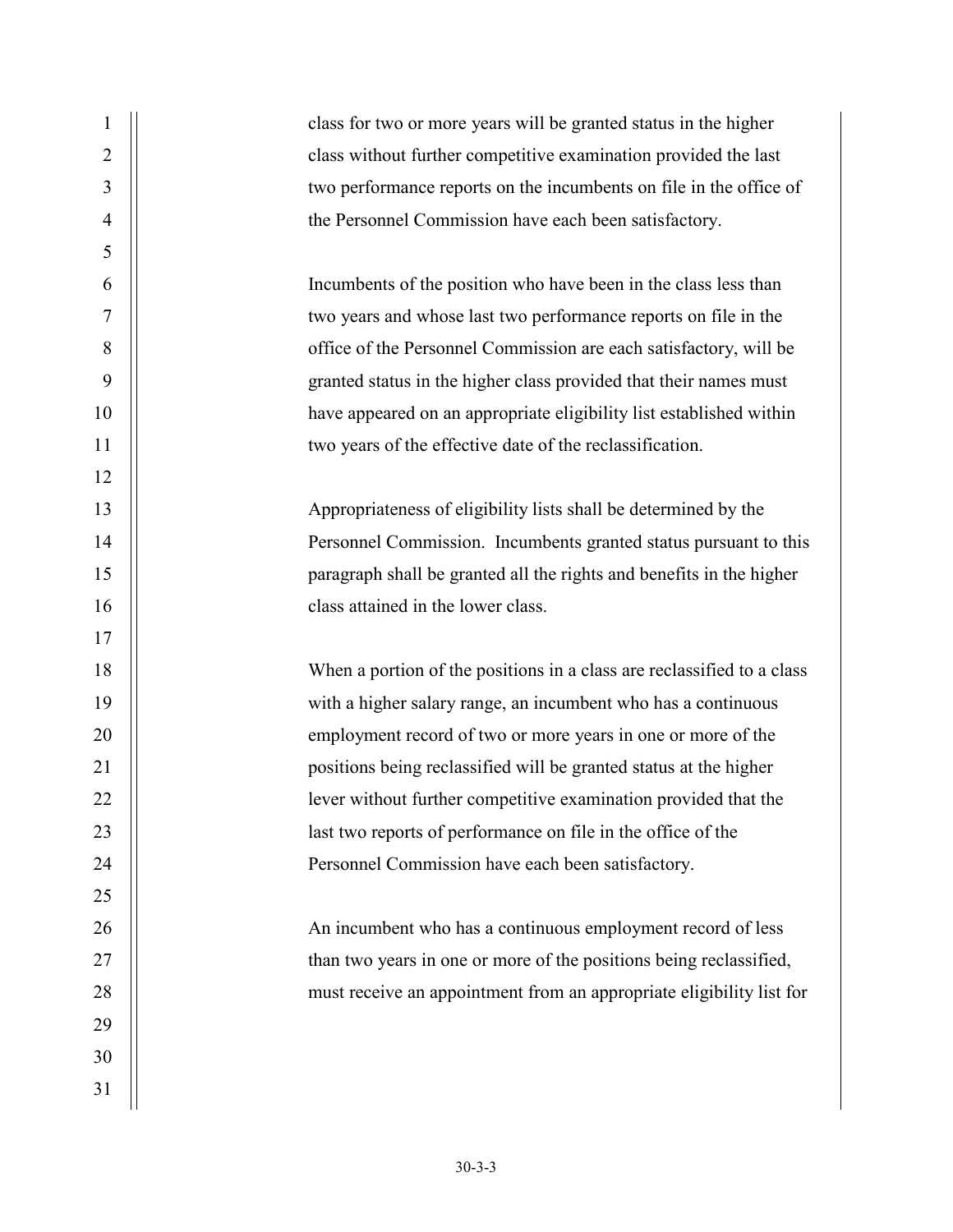| 1              | the higher class in order to remain an incumbent of one of the           |  |
|----------------|--------------------------------------------------------------------------|--|
| $\overline{2}$ | reclassified positions. Such incumbents will have up to one year         |  |
| 3              | from the date of the study to appear on the appropriate eligibility      |  |
| $\overline{4}$ | list for the higher class.                                               |  |
| 5              |                                                                          |  |
| 6              | Those incumbents not able to be reclassified with their positions        |  |
| 7              | will have one opportunity to compete in a competitive examination        |  |
| 8              | for the higher class.                                                    |  |
| 9              |                                                                          |  |
| 10             | B. When a position or group of positions is reclassified to a class with |  |
| 11             | a lower wage or salary range, an incumbent shall have the                |  |
| 12             | following rights:                                                        |  |
| 13             | 1. The right to bump the employee in the same class with the least       |  |
| 14             | seniority in the class, provided that the incumbent has greater          |  |
| 15             | seniority in the class;                                                  |  |
| 16             | The right to bump the employee with the least seniority in any<br>2.     |  |
| 17             | equal or lower class in which the incumbent formerly served;             |  |
| 18             | provided that he had greater seniority in the class;                     |  |
| 19             | The right to be demoted without examination, to the class to<br>3.       |  |
| 20             | which his position is reclassified.                                      |  |
| 21             | The employee may choose to transfer, demote or exercise bumping          |  |
| 22             | rights at the employee's option. This choice shall not affect rights     |  |
| 23             | under Rule 30.300.4, below.                                              |  |
| 24             |                                                                          |  |
| 25             | Reclassification at the Same Level – Incumbents of positions             |  |
| 26             | reclassified to a class at the same salary level shall be granted        |  |
| 27             | status in the new class without further examination.                     |  |
| 28             |                                                                          |  |
| 29             |                                                                          |  |
| 30             |                                                                          |  |
| 31             |                                                                          |  |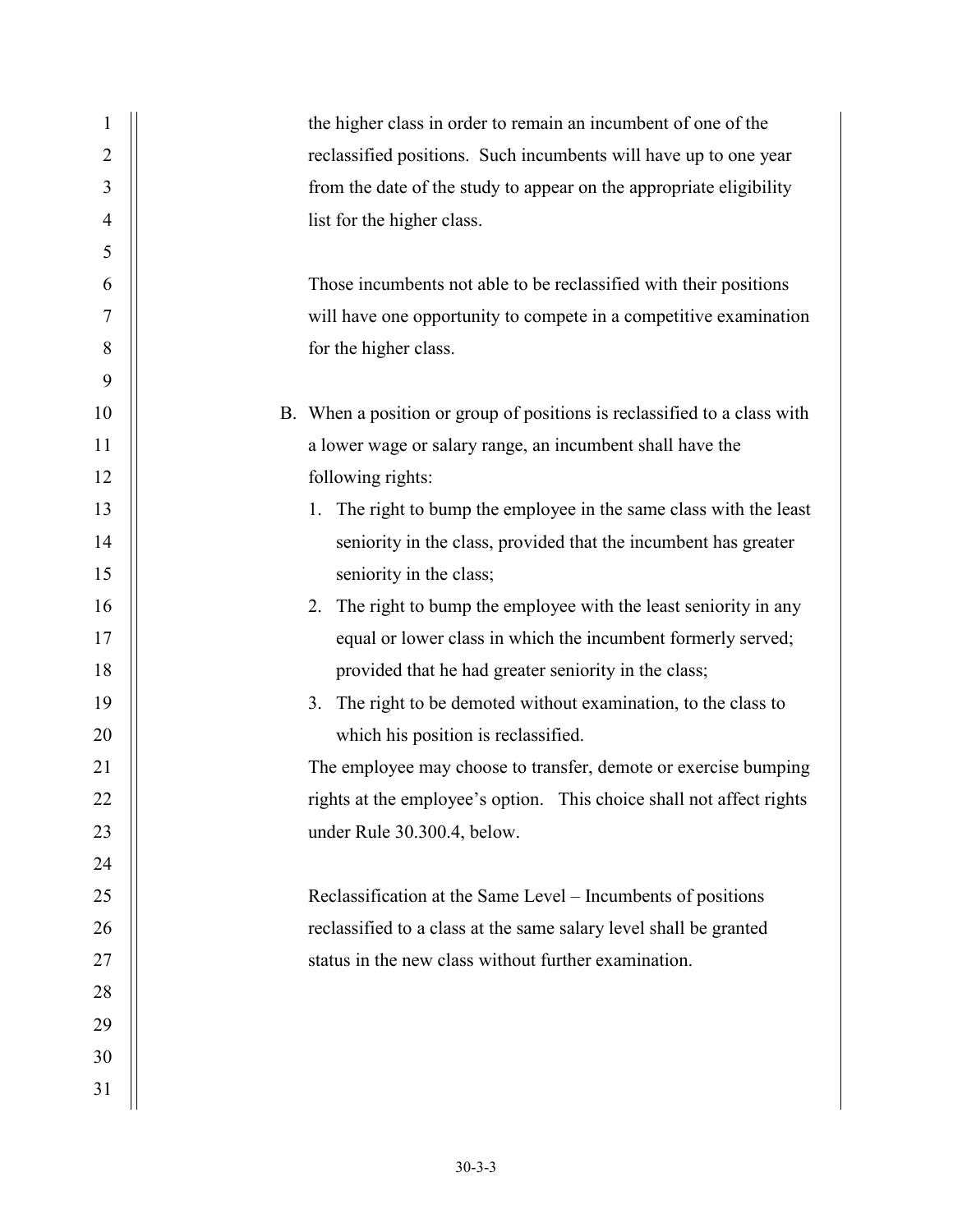| $\mathbf{1}$   | C. Any employee whose position is reclassified to a lower class, and          |
|----------------|-------------------------------------------------------------------------------|
| $\overline{2}$ | any employee who is bumped by an incumbent who is so                          |
| $\mathfrak{Z}$ | reclassified, shall receive 45 days advance written notice of the             |
| $\overline{4}$ | change and any available bumping rights.                                      |
| 5              | 30.300.4<br>Reemployment List for Displaced Incumbents (45298)                |
| 6              | A. Any displacement of a regular employee resulting from a                    |
| $\overline{7}$ | reclassification of a position, positions, or class of positions shall        |
| $\, 8$         | be considered a layoff for lack of work, and an appropriate                   |
| 9              | reemployment list will be established in accordance with these                |
| 10             | rules.                                                                        |
| 11             | This rule shall be followed in all instances of reclassification<br><b>B.</b> |
| 12             | whether it results in upgrading, downgrading, lateral class                   |
| 13             | movement, bumping, or complete displacement of incumbents.                    |
| 14             |                                                                               |
| 15             |                                                                               |
| 16             |                                                                               |
| 17             |                                                                               |
| 18             |                                                                               |
| 19             |                                                                               |
| 20             |                                                                               |
| 21             |                                                                               |
| 22             |                                                                               |
| 23             |                                                                               |
| 24             |                                                                               |
| 25             |                                                                               |
| 26             |                                                                               |
| $27\,$         |                                                                               |
| $28\,$         |                                                                               |
| 29             |                                                                               |
| 30             |                                                                               |
| 31             |                                                                               |
| 32<br>33       |                                                                               |
|                | $30 - 3 - 3$                                                                  |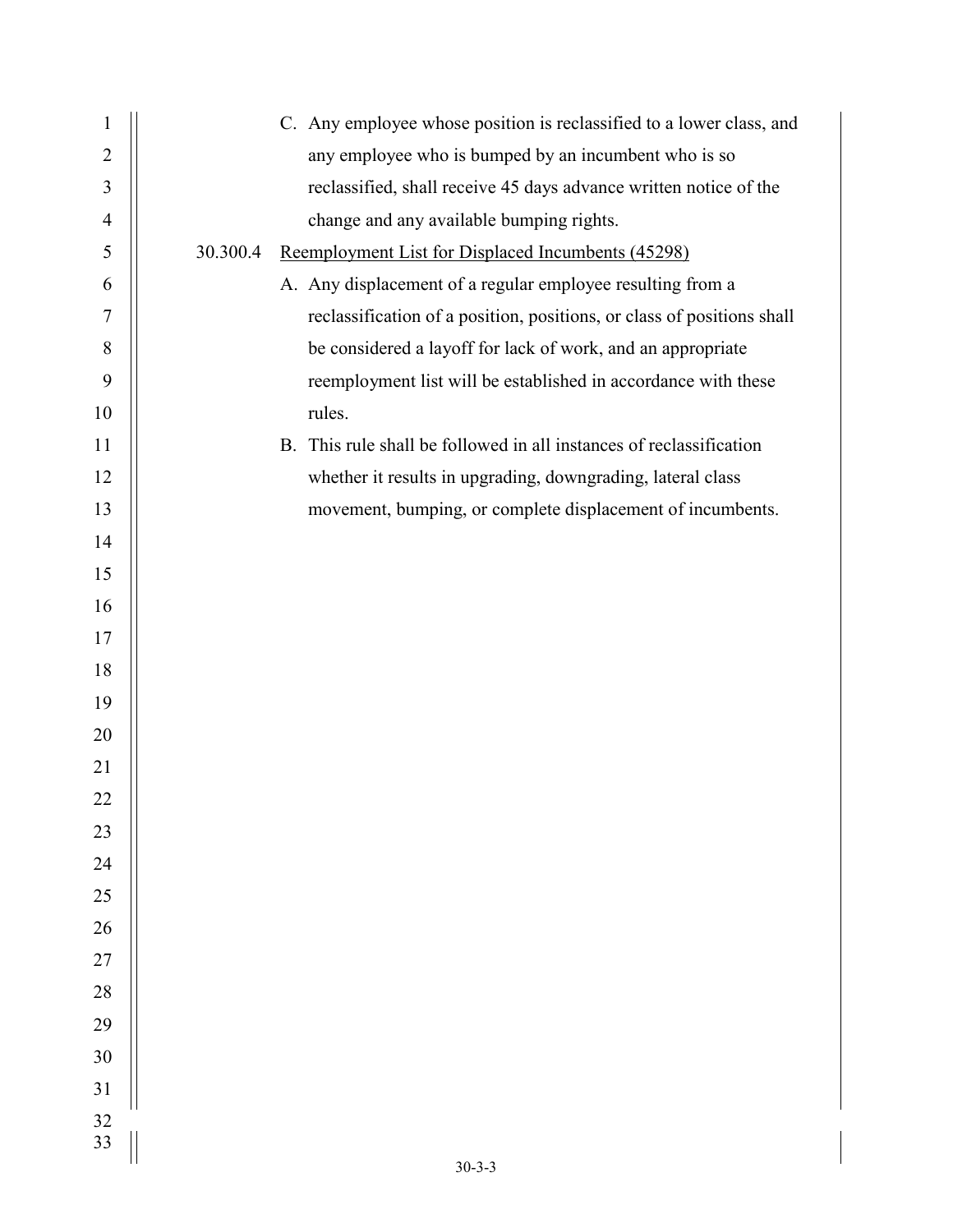| $\mathbf{1}$   |                                    | <b>CHAPTER 40</b>                                                        |  |
|----------------|------------------------------------|--------------------------------------------------------------------------|--|
| $\overline{2}$ |                                    |                                                                          |  |
| 3              | <b>APPLICATION AND EXAMINATION</b> |                                                                          |  |
| 4              |                                    |                                                                          |  |
| 5              |                                    | 40.100 Application for Employment                                        |  |
| 6              | 40.100.1                           | <b>Filing of Application</b>                                             |  |
| 7              |                                    | All applications for employment must be made upon official forms         |  |
| 8              |                                    | furnished by the Commission, filled out as therein directed, and filed   |  |
| 9              |                                    | on or before the date specified in the examination announcement.         |  |
| 10             |                                    | Applicants taking more than one examination must file a separate and     |  |
| 11             |                                    | complete application for each such examination.                          |  |
| 12             | 40.100.2                           | General Qualifications of Applicants (45261)                             |  |
| 13             |                                    | A. Aliens lawfully authorized to work in the United States may apply     |  |
| 14             |                                    | for any District position for which they qualify.                        |  |
| 15             |                                    | B. Applicants must meet all entrance requirements, including the         |  |
| 16             |                                    | minimum qualifications of the class specification officially             |  |
| 17             |                                    | adopted by the Commission and set forth on the examination               |  |
| 18             |                                    | announcement.                                                            |  |
| 19             |                                    | C. No application will be rejected on the basis of the applicant's race, |  |
| 20             |                                    | religious creed, color, sex, national origin, ancestry, marital status,  |  |
| 21             |                                    | physical or mental disability (unless it directly affects the            |  |
| 22             |                                    | applicant's ability to perform an essential function of the job),        |  |
| 23             |                                    | sexual orientation, medical condition, or age.                           |  |
| 24             |                                    | D. The Personnel Director may refuse to examine an applicant, or         |  |
| 25             |                                    | after examination may withhold from certification from an                |  |
| 26             |                                    | eligibility list the name of an applicant for any of the following       |  |
| 27             |                                    | reasons:                                                                 |  |
| 28             |                                    | 1. Failure to meet the general qualification for employment.             |  |
| 29             |                                    |                                                                          |  |
| 30             |                                    |                                                                          |  |
| 31             |                                    |                                                                          |  |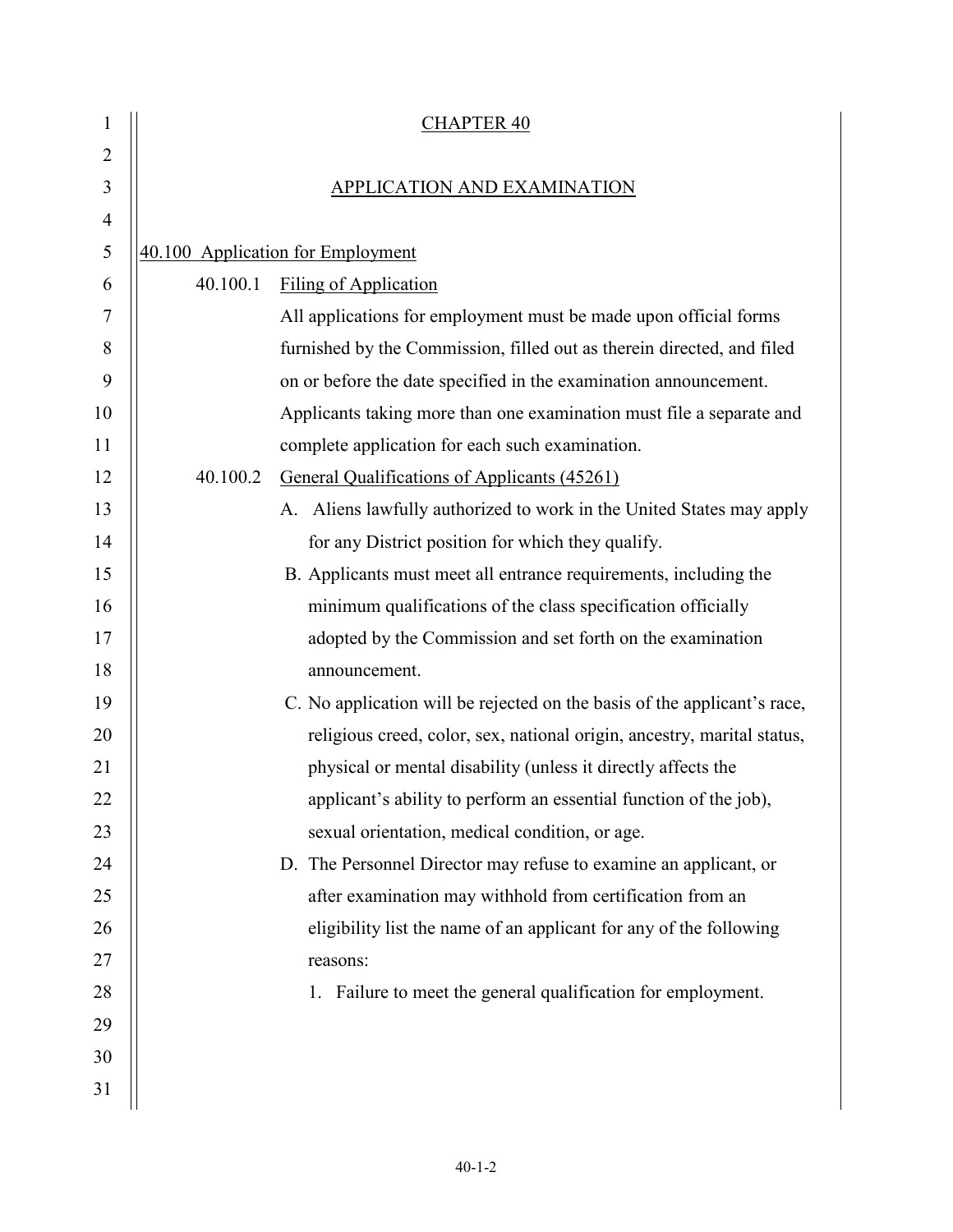| 1              |    | 2. Knowing membership in the Communist Party. (45303)               |
|----------------|----|---------------------------------------------------------------------|
| $\overline{2}$ | 3. | Advocacy or membership in any organization which the                |
| 3              |    | employee knew during the time of his or her membership              |
| $\overline{4}$ |    | advocated for the overthrow of the Government of the United         |
| 5              |    | States or the State of California by force, violence, or other      |
| 6              |    | unlawful means.                                                     |
| 7              |    | 4. Conviction of or pleading guilty or nolo contendere in court to  |
| 8              |    | a charge of moral turpitude, any sex or controlled substance        |
| 9              |    | offense enumerated in sections 44010 or 44011 of the                |
| 10             |    | Education Code, serious or violent felony, or mistreatment of       |
| 11             |    | children.                                                           |
| 12             |    | 5. Conviction of a felony.                                          |
| 13             | 6. | Intentionally making a false statement or intentionally omitting    |
| 14             |    | a statement as to any material fact on the application form.        |
| 15             | 7. | Practicing any deception or fraud in connection with an             |
| 16             |    | examination or to secure employment.                                |
| 17             | 8. | Current use, distribution or possession of illegal drugs.           |
| 18             |    | 9. Dismissal from a previous employment for cause if the cause      |
| 19             |    | would have subjected the applicant to dismissal by the District     |
| 20             |    | or previous dismissal from this District.                           |
| 21             |    | 10. A record of unsatisfactory service with this District even      |
| 22             |    | though separation has not occurred.                                 |
| 23             |    | 11. Physical or mental condition that renders the individual unable |
| 24             |    | to perform an essential function of the job, with or without        |
| 25             |    | reasonable accommodation, or that poses a direct threat to the      |
| 26             |    | individual or others in the workplace.                              |
| 27             |    | 12. Failure to report for duty after an assignment has been offered |
| 28             |    | and accepted.                                                       |
| 29             |    |                                                                     |
| 30             |    |                                                                     |
| 31             |    |                                                                     |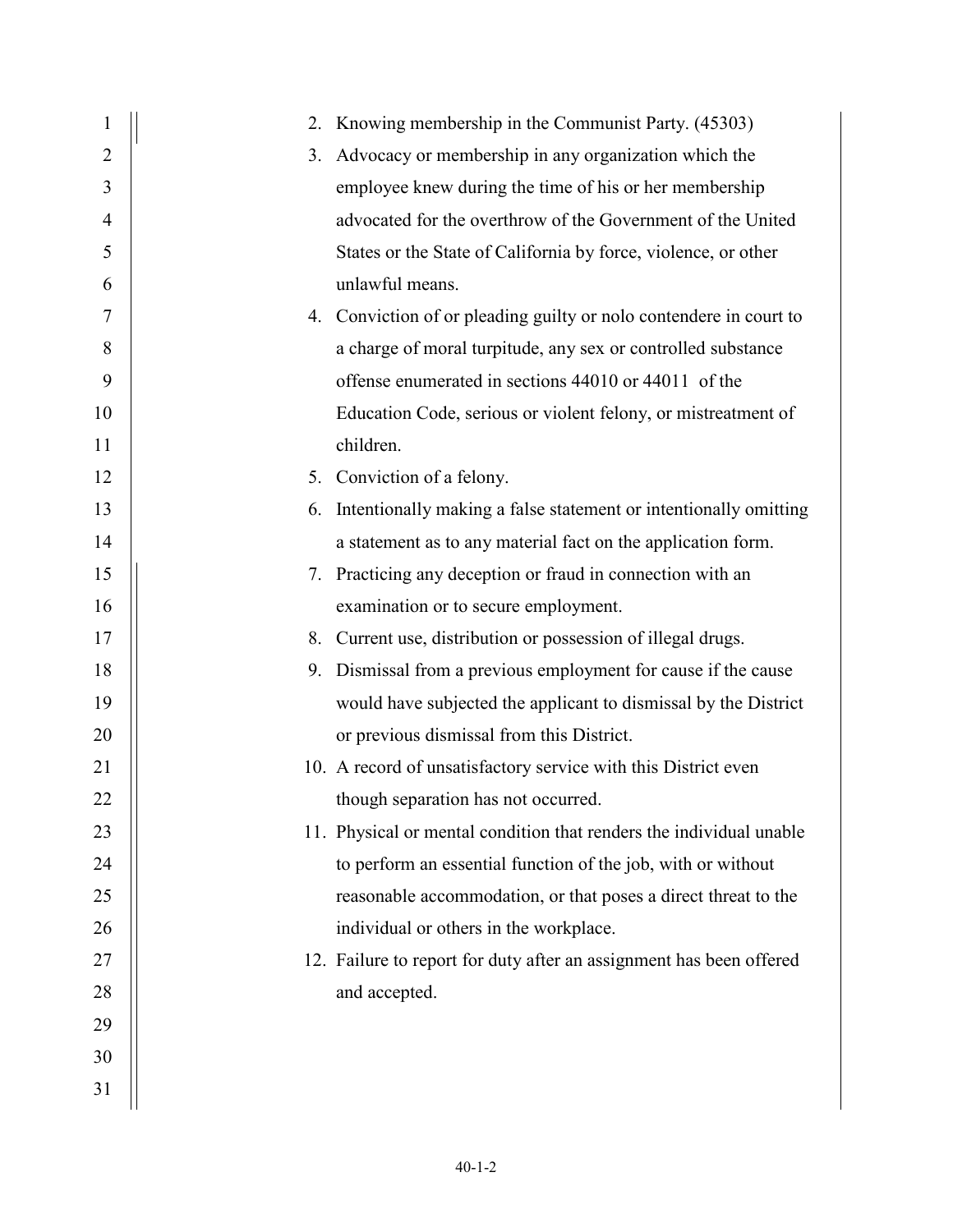| 1              | 13. Refusal to furnish non-privileged testimony at a hearing or          |
|----------------|--------------------------------------------------------------------------|
| $\overline{2}$ | investigation before the Personnel Commission or Board of                |
| 3              | Education.                                                               |
| $\overline{4}$ | 14. Other reasons deemed sufficient by the Personnel Commission.         |
| 5              | 40.100.3<br>Elimination of Unfit Applicants, Candidates and Eligibles    |
| 6              | An applicant or candidate may be refused examination, and an eligible    |
| 7              | may be refused certification or appointment, for any of the following    |
| 8              | reasons.                                                                 |
| 9              | A. Failure to meet the general qualification of Rule 40.100.2.           |
| 10             | B. Advocacy of overthrow of the Government of the United States or       |
| 11             | the State of California by force, violence, or other unlawful means.     |
| 12             | C. Conviction of or pleading guilty or nolo contendere in court to a     |
| 13             | charge of moral turpitude, any sex or controlled substance offense       |
| 14             | enumerated in sections 44010 or 44011 of the Education Code,             |
| 15             | serious or violent felony, or mistreatment of children.                  |
| 16             | D. Criminal, infamous, dishonest, or immoral conduct according to        |
| 17             | standards approved by the Personnel Commission. Conviction of a          |
| 18             | felony is evidence of criminal conduct.                                  |
| 19             | E. Falsifying or omitting any information requested on the               |
| 20             | application, where such information, if truthfully presented, would      |
| 21             | disqualify the applicant under any provisions of 40.100.2 or             |
| 22             | 40.100.3.                                                                |
| 23             | F. Practicing any deception or fraud in connection with an               |
| 24             | examination or to secure employment.                                     |
| 25             | G. Current or recent use, distribution, or possession of illegal drugs.  |
| 26             | H. Dismissal from a previous employment for cause if the cause           |
| 27             | would have subjected the applicant to dismissal by the District.         |
| 28             | I. Previous dismissal from this District unless the District waives this |
| 29             | subsection.                                                              |
| 30             |                                                                          |
| 31             |                                                                          |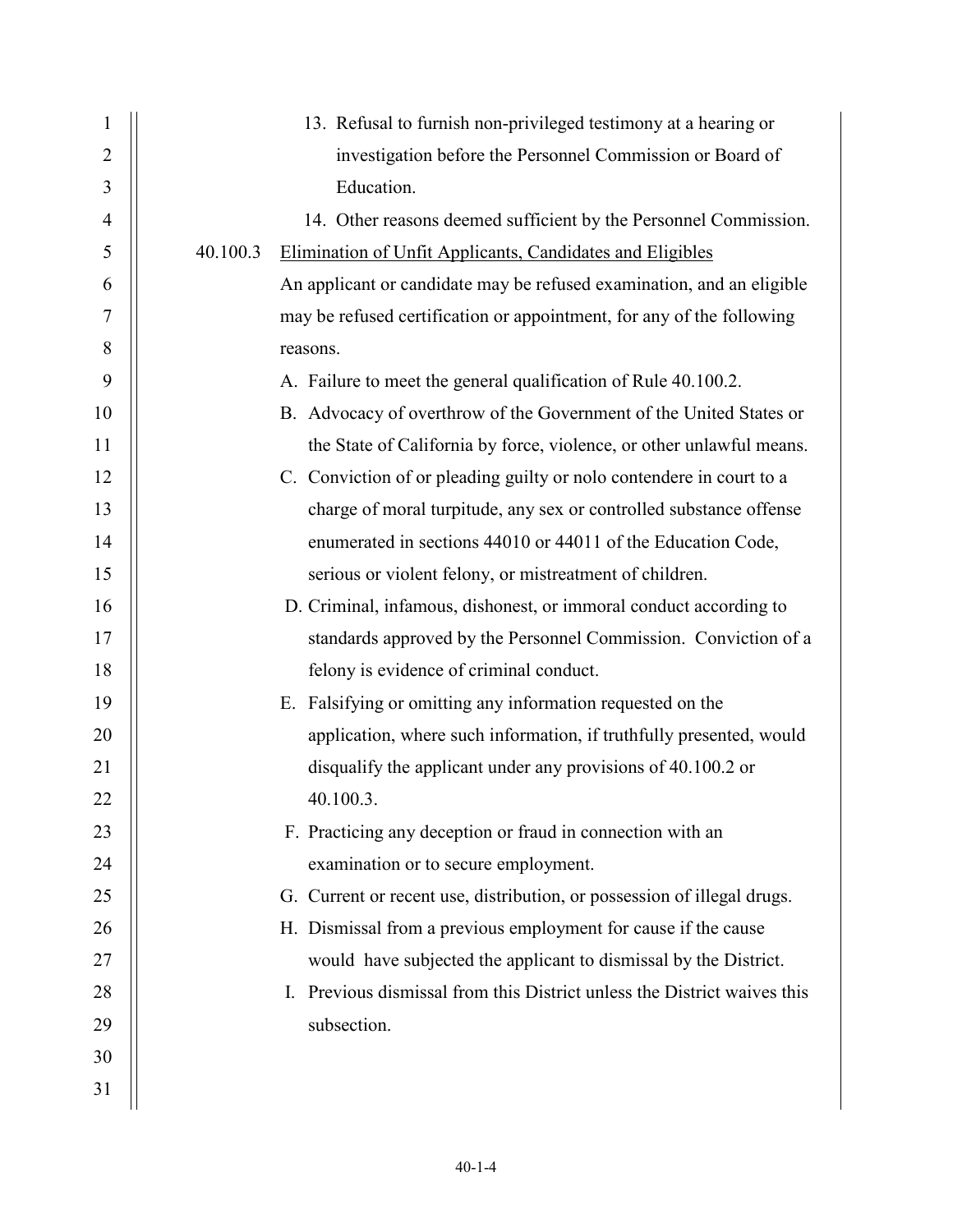| $\mathbf{1}$   | J. A record of unsatisfactory service with this District even though    |
|----------------|-------------------------------------------------------------------------|
| $\overline{2}$ | separation has not occurred.                                            |
| 3              | K. Physical or mental condition that renders the individual unable to   |
| $\overline{4}$ | perform an essential function of the job, with or without reasonable    |
| 5              |                                                                         |
|                | accommodation, or that poses a direct threat to the individual or       |
| 6              | others in the workplace.                                                |
| 7              | L. Dishonorable discharge from the armed forces of the United States.   |
| 8              | M. Failure to report for duty after an assignment has been offered and  |
| 9              | accepted, or failure to report for an interview.                        |
| 10             | N. Failure, after due notice, to report promptly for review of any of   |
| 11             | the above bases for rejection.                                          |
| 12             | O. Refusal to furnish testimony at a hearing or investigation before    |
| 13             | the Personnel Commission or Board of Education.                         |
| 14             | 40.100.4<br>Rejection and Appeal from Rejection                         |
| 15             | A. Eligibles not employed by the District may be notified of rejection. |
| 16             | Employees who are rejected for any of the reasons enumerated in         |
| 17             | Rule 40.100.3, other than for failure to meet the minimum               |
| 18             | qualifications, shall be notified in writing by the Personnel           |
| 19             | Director. The notification shall state:                                 |
| 20             | The reason(s) for rejection.<br>1.                                      |
| 21             | The length of time the individual shall be ineligible to be<br>2.       |
| 22             | considered for examination or appointment to a position in the          |
| 23             | District.                                                               |
| 24             | 3.<br>That within seven calendar days, the employee may appeal to       |
| 25             | the Personnel Director for administrative review, and that              |
| 26             | failure to appeal for administrative review makes the rejection         |
| 27             | final and conclusive.                                                   |
| 28             |                                                                         |
| 29             |                                                                         |
| 30             |                                                                         |
|                |                                                                         |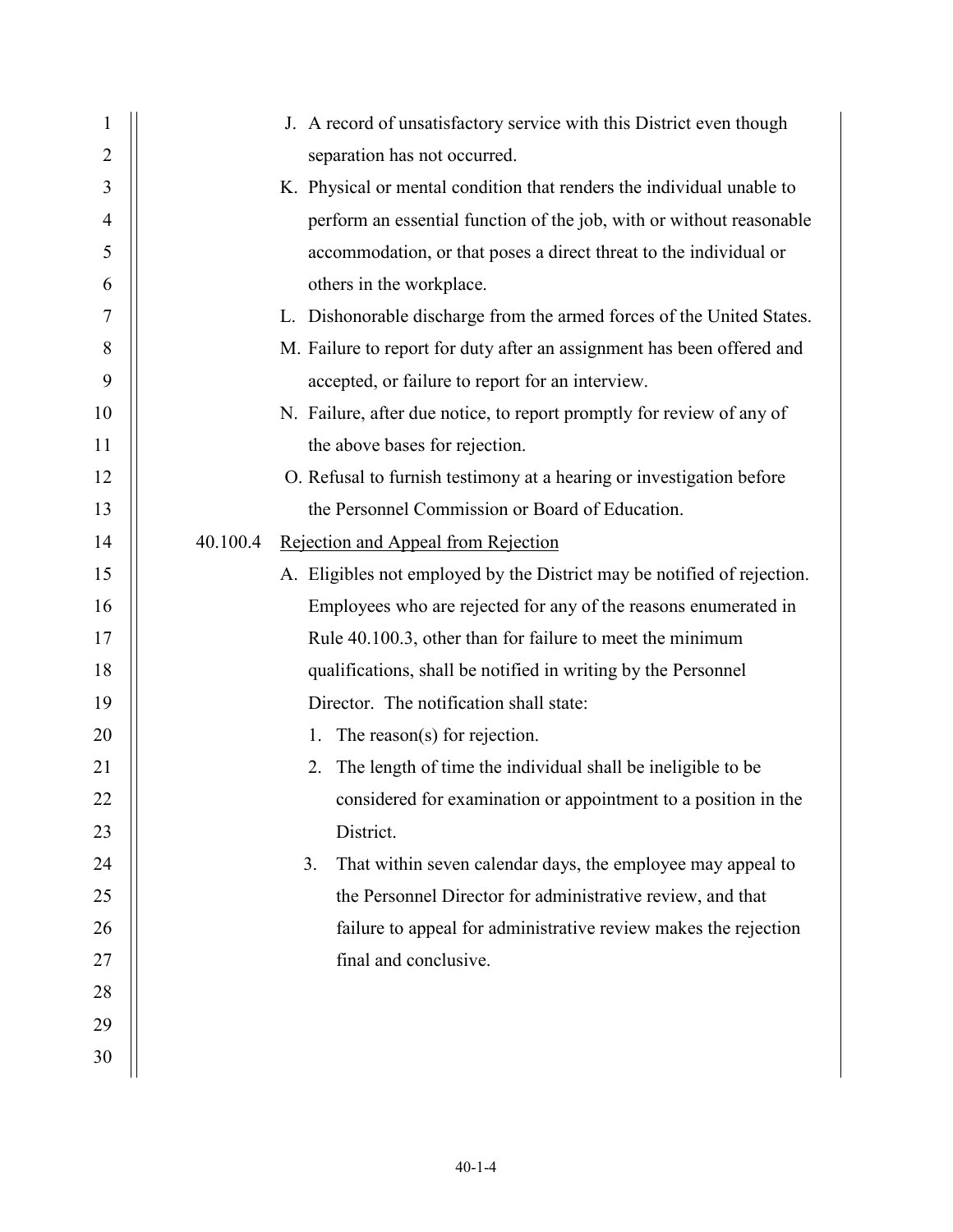| 1              |          | B. If there has been an administrative review, as provided above, and   |
|----------------|----------|-------------------------------------------------------------------------|
| $\overline{2}$ |          | the rejection is sustained, the individual shall be:                    |
| 3              |          | Given a written notice outlining the reason(s) for sustaining the<br>1. |
| $\overline{4}$ |          | rejection, and                                                          |
| 5              |          | Informed of his right to make a written appeal of the rejection<br>2.   |
| 6              |          | and/or the period of disqualification, within seven calendar            |
| 7              |          | days, to the Personnel Commission. The appeal may be based              |
| 8              |          | on any of the following reasons:                                        |
| 9              |          | a. Discrimination because of affiliations, political or                 |
| 10             |          | religious acts or opinions, race, color, sex or marital status.         |
| 11             |          | b. Abuse of discretion.                                                 |
| 12             |          | Inconsistency of the reasons given for the rejection with the<br>c.     |
| 13             |          | facts.                                                                  |
| 14             |          | C. Upon receipt of an appeal, the Commission shall set a date for       |
| 15             |          | hearing, hear all of the evidence, and render a decision. Its           |
| 16             |          | decision shall be transmitted in writing to the appellant and the       |
| 17             |          | Personnel Director. The decision shall be final.                        |
| 18             | 40.100.5 | <b>Action When Rejection Is Not Sustained</b>                           |
| 19             |          | If a rejection is not sustained by the Personnel Director or the        |
| 20             |          | Personnel Commission, the Personnel Director shall institute            |
| 21             |          | immediate action to ensure the rights of the applicant, candidate, or   |
| 22             |          | eligible as if the rejection had not been made. However, appointments   |
| 23             |          | made in the interim shall not be disturbed unless they were, in the     |
| 24             |          | determination of the Commission, fraudulently made.                     |
| 25             | 40.100.6 | Veteran's Preference (45294, 45295, 45296, 45280)                       |
| 26             |          | A. In the case of all competitive examinations, veterans who obtain     |
| 27             |          | passing scores shall be allowed an additional credit of 5 points.       |
| 28             |          | Disabled veterans shall be allowed an additional credit of 10           |
| 29             |          |                                                                         |
| 30             |          |                                                                         |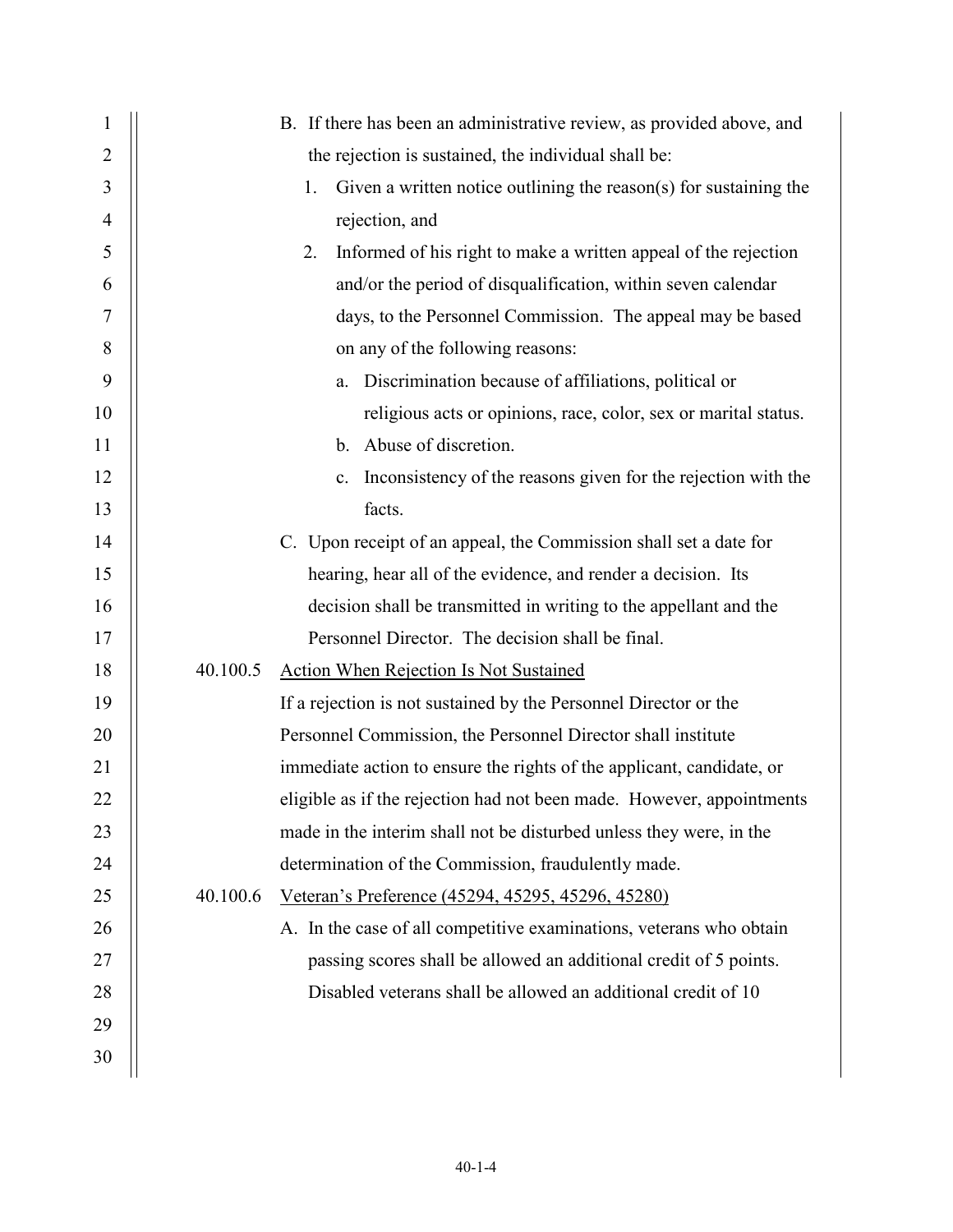| $\mathbf{1}$   | points. Classified Personnel Director; Director, Facilities,        |  |
|----------------|---------------------------------------------------------------------|--|
| $\overline{2}$ | Maintenance, Operations and Transportation; Director of Food        |  |
| 3              | Service; and Maintenance Supervisor are not entrance level          |  |
| $\overline{4}$ | classifications and are exempt from the Veteran's preference.       |  |
| 5              | "Veteran" means any person who has served in the United States      |  |
| 6              | Armed Forces in time of war or national emergency declared by       |  |
| 7              | the President of the United States, and who has a discharge or      |  |
| 8              | release other than dishonorable. Armed Forces means in the United   |  |
| 9              | States Army, Navy, Air Force, Marines, or Coast Guard.              |  |
| 10             | B. In order to obtain credit, the applicant shall furnish, prior to |  |
| 11             | establishment of the eligibility list, satisfactory proof that      |  |
| 12             | qualifying military service occurred. No adjustment of rank on the  |  |
| 13             | list shall be made when such proof is presented thereafter.         |  |
| 14             |                                                                     |  |
| 15             |                                                                     |  |
| 16             |                                                                     |  |
| 17             |                                                                     |  |
| 18             |                                                                     |  |
| 19             |                                                                     |  |
| 20             |                                                                     |  |
| 21             |                                                                     |  |
| 22             |                                                                     |  |
| 23             |                                                                     |  |
| 24             |                                                                     |  |
| 25             |                                                                     |  |
| 26             |                                                                     |  |
| 27             |                                                                     |  |
| 28             |                                                                     |  |
| 29             |                                                                     |  |
| 30             |                                                                     |  |
| 31             |                                                                     |  |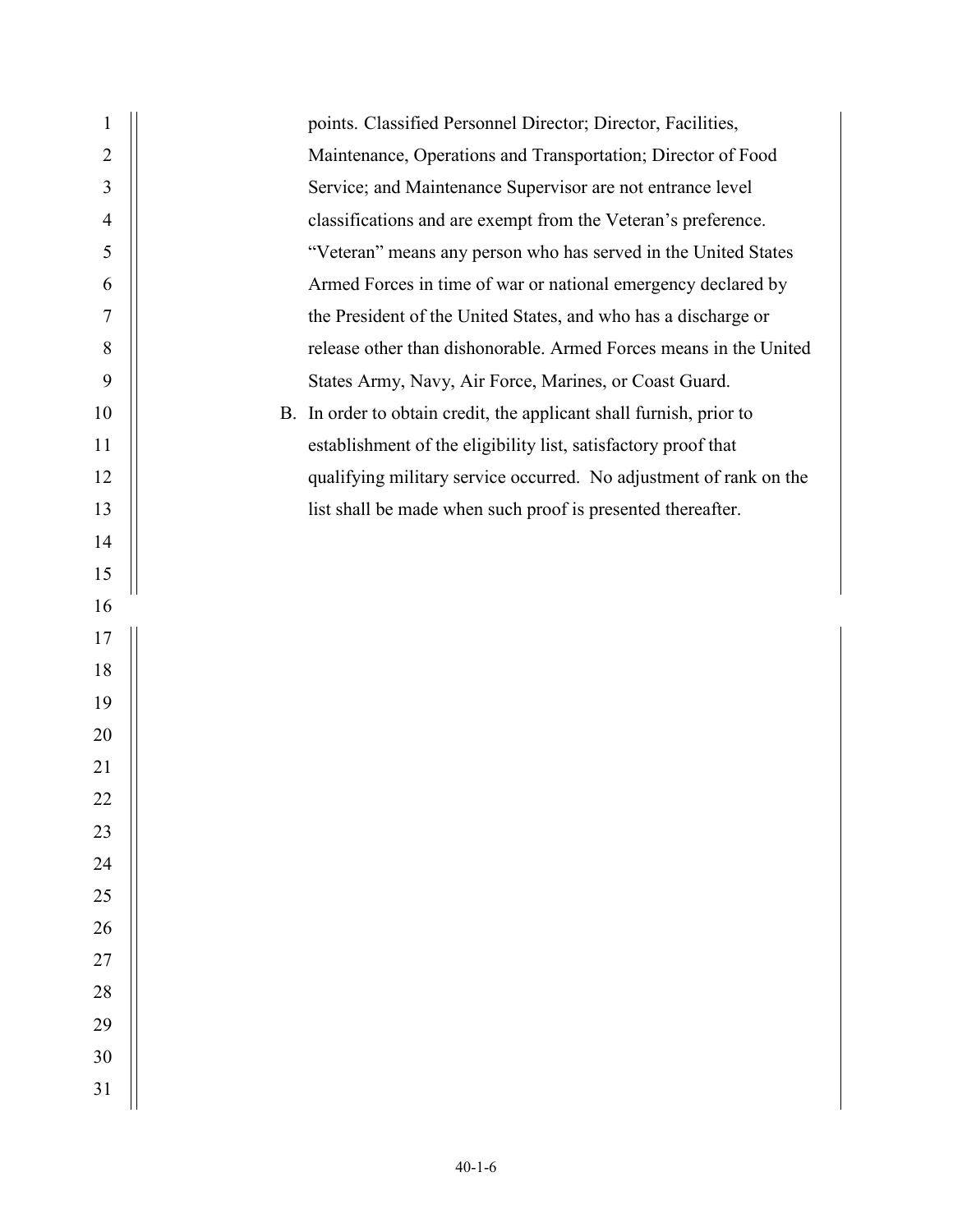| $\mathbf{1}$   | 40.200 Examinations (45261) |  |                                                                        |
|----------------|-----------------------------|--|------------------------------------------------------------------------|
| $\overline{2}$ | 40.200.1                    |  | Examinations (45272)                                                   |
| 3              |                             |  | A. Upon approval of the Commission, the Personnel Director, as the     |
| 4              |                             |  | needs of the service require, may announce and hold promotional        |
| 5              |                             |  | examinations which shall be limited to District employees.             |
| 6              |                             |  | B. Applicants for promotional examination must meet the established    |
| 7              |                             |  | minimum qualifications for the class and their last performance        |
| 8              |                             |  | evaluation shall have been satisfactory or higher in all categories.   |
| 9              |                             |  | C. Employees may take promotional exams and upon qualification in      |
| 10             |                             |  | the exams shall be eligible for appointment upon satisfactorily        |
| 11             |                             |  | completing the required probationary period. Employees who have        |
| 12             |                             |  | achieved permanency in any District position are eligible for          |
| 13             |                             |  | promotion.                                                             |
| 14             |                             |  | D. If there are fewer than three eligible permanent employees on the   |
| 15             |                             |  | promotional list, probationary employees may be certified before       |
| 16             |                             |  | candidates on an open eligibility list.                                |
| 17             |                             |  | E. Any limited term or provisional appointee who immediately           |
| 18             |                             |  | preceding his current appointment held permanent status in an          |
| 19             |                             |  | eligible class shall be deemed to meet the requirement of              |
| 20             |                             |  | permanent status for eligibility to compete in a promotional           |
| 21             |                             |  | examination.                                                           |
| 22             |                             |  | F. When an open competitive examination and a promotional              |
| 23             |                             |  | examination for a particular class are held at the same time, the      |
| 24             |                             |  | Commission may, prior to the examination, authorize certification      |
| 25             |                             |  | for employment of candidates from the open competitive eligibility     |
| 26             |                             |  | list before the promotional eligibility list has been exhausted if the |
| 27             |                             |  | candidate on the open list has a higher score before adjustment for    |
| 28             |                             |  | preferential credits than the score of the highest available candidate |
| 29             |                             |  | on the promotional list after seniority credits have been added.       |
| 30             |                             |  | (45284)                                                                |
| 31             |                             |  |                                                                        |
| 32             |                             |  |                                                                        |
| 33             |                             |  | $40 - 2 - 1$                                                           |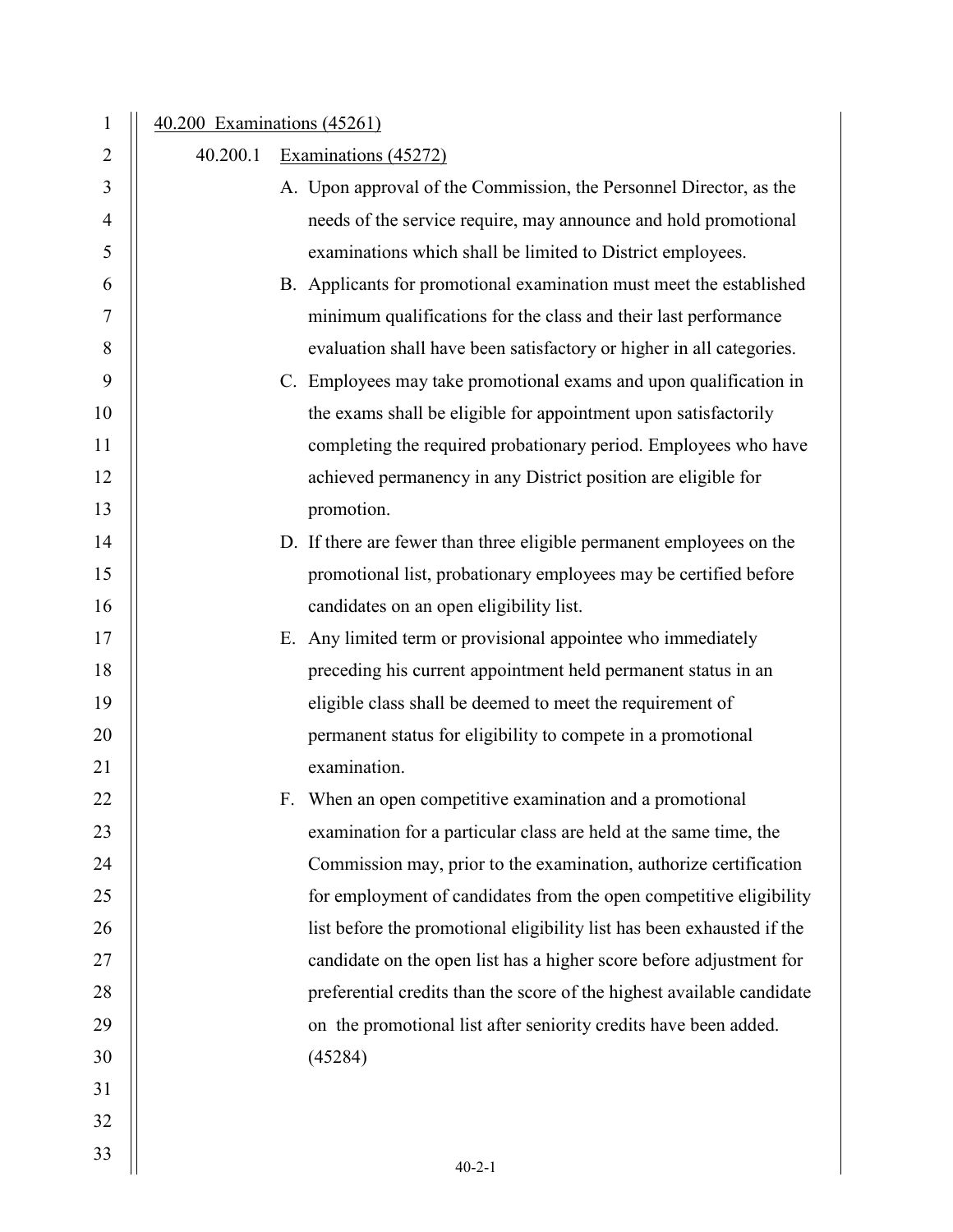| $\mathbf{1}$   |          | G. Classified employees laid off because of lack of work or lack of       |
|----------------|----------|---------------------------------------------------------------------------|
| $\overline{2}$ |          | funds have the right to participate in promotional examinations           |
| 3              |          | within the school district during the 39-month period after layoff.       |
| $\overline{4}$ | 40.200.2 | <b>Continuous Examinations</b>                                            |
| 5              |          | A. When there is a shortage of eligibles to fill vacancies in the service |
| 6              |          | in any class, the Commission may authorize recruitment by                 |
| 7              |          | continuous examinations.                                                  |
| $8\,$          |          | B. All qualified applicants who have applications on file at the          |
| 9              |          | beginning of a continuous examination process for a class shall be        |
| 10             |          | notified.                                                                 |
| 11             |          | C. The continuous examination shall be promulgated under similar          |
| 12             |          | conditions and techniques as previous examinations for the same           |
| 13             |          | class and resulting eligibility lists may be merged with previous         |
| 14             |          | lists for the class in the relative order of merit of the eligibles.      |
| 15             |          | D. Termination of continuous examination procedures for any class         |
| 16             |          | may be effected by action of the Commission.                              |
| 17             | 40.200.3 | When Held                                                                 |
| 18             |          | Whenever it is necessary to fill existing or anticipated vacancies in the |
| 19             |          | classified service and an appropriate eligibility list does not exist as  |
| 20             |          | determined by the Commission, the Commission shall direct the             |
| 21             |          | holding of an examination to provide eligibles. At least ten working      |
| 22             |          | days advance public notice of such examinations shall be given. The       |
| 23             |          | notice shall contain the following facts:                                 |
| 24             |          | A. Information concerning the location of employment, the expected        |
| 25             |          | number of vacancies, and other conditions of employment;                  |
| 26             |          | B. Description of the scope of duties and responsibilities of the         |
| 27             |          | position and the class;                                                   |
| 28             |          | C. Minimum qualifications required;                                       |
| 29             |          |                                                                           |
| 30             |          |                                                                           |
| 31             |          |                                                                           |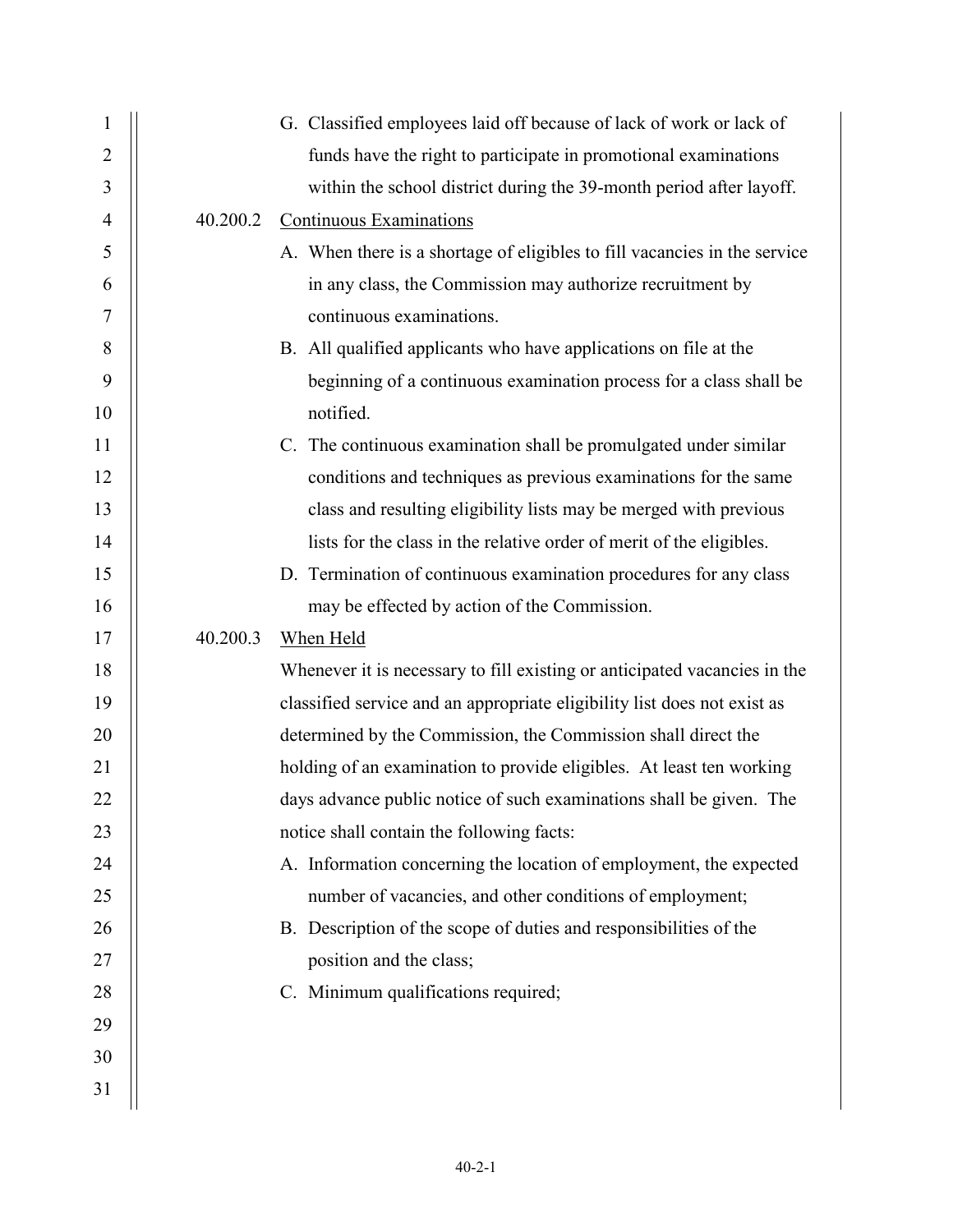| $\mathbf{1}$ | D. The salary and other forms of compensation;                         |
|--------------|------------------------------------------------------------------------|
| 2            | The last date for filing an application;<br>Е.                         |
| 3            | The subjects about which competitors may be examined and the<br>F.     |
| 4            | weights of the various parts of the examination; and                   |
| 5            | G. Such other information as will assist the employees and the public  |
| 6            | in fully understanding the nature of the employment and                |
| 7            | procedures necessary to participate in the examination.                |
| 8            | 40.200.4<br><u>Who May Compete (45272, 45280, 45281)</u>               |
| 9            | A. Competitive examinations for positions in the classified service    |
| 10           | shall be open to all applicants who meet the minimum                   |
| 11           | qualifications and who are not rejected as provided in Rule            |
| 12           | 40.100.4 except that examinations may be restricted to promotional     |
| 13           | candidates at the discretion of the Commission.                        |
| 14           | B. An examination for Business Manager will be open and                |
| 15           | promotional, in order to attract competent and qualified applicants    |
| 16           | from any source.                                                       |
| 17           | 1. All permanent employees of the District, classified and             |
| 18           | certified, who meet the established minimum qualifications,            |
| 19           | shall be eligible to compete in the examination as promotional         |
| 20           | candidates.                                                            |
| 21           | Seniority credits, if any, shall be equally applicable to both<br>2.   |
| 22           | classified and certified promotional candidates.                       |
| 23           | Eligibility lists resulting from the examination shall be merged<br>3. |
| 24           | according to the order of the examination scores into a single         |
| 25           | eligibility list, after the scores of each candidate on the            |
| 26           | promotional list have been adjusted for seniority credits, if any.     |
| 27           | The examination for Business Manager shall not be construed<br>4.      |
| 28           | to be an entrance level position examination.                          |
| 29           |                                                                        |
| 30           |                                                                        |
| 31           |                                                                        |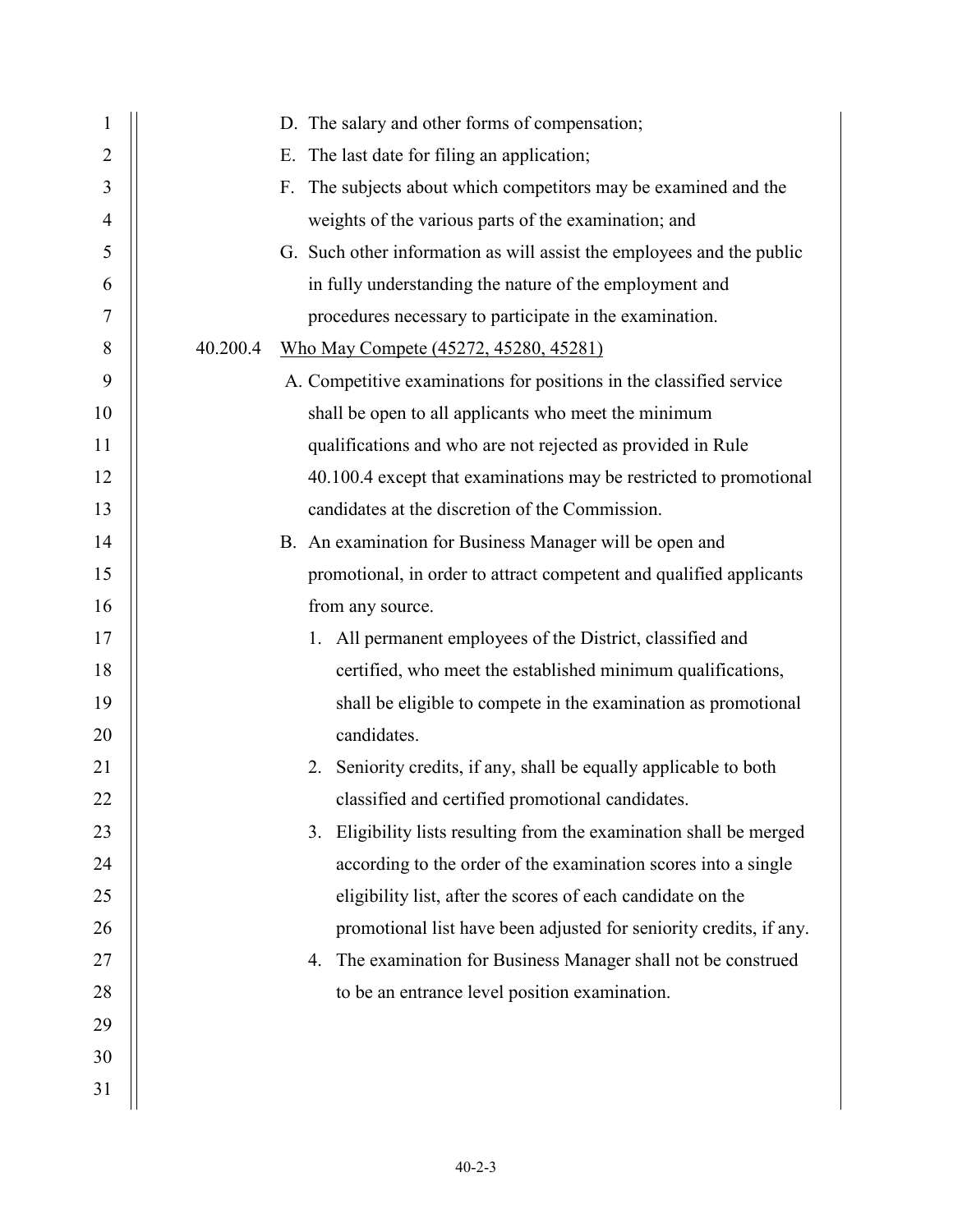| $\mathbf{1}$   |          | C. A candidate who took a written test but failed the testing process    |
|----------------|----------|--------------------------------------------------------------------------|
| 2              |          | will not be eligible for re-examination including the same written       |
| 3              |          | test for a period of six calendar months.                                |
| $\overline{4}$ | 40.200.5 | Notice of Examination                                                    |
| 5              |          | Each applicant whose application has been approved shall be notified a   |
| 6              |          | reasonable time in advance of the time, date, and place of the           |
| 7              |          | examination, and such notice shall be the applicant's authorization to   |
| 8              |          | take the examination. No candidate may be admitted to any                |
| 9              |          | examination without such authorization or other satisfactory evidence    |
| 10             |          | of having filed an acceptable application.                               |
| 11             | 40.200.6 | Character of Examinations (45273)                                        |
| 12             |          | Examinations shall be administered objectively and fairly and consist    |
| 13             |          | of test parts that relate to job performance. Examinations may be        |
| 14             |          | written or oral or in the form of a practical demonstration of skill and |
| 15             |          | ability, or any combination of these. Any lawful investigation of        |
| 16             |          | education or experience, and test of technical knowledge, manual skill,  |
| 17             |          | or physical and mental ability to perform the essential functions of the |
| 18             |          | position, which, in the judgment of the Personnel Commission, serves     |
| 19             |          | this end, may be employed.                                               |
| 20             | 40.200.7 | <b>Examination Procedures</b>                                            |
| 21             |          | The following examination procedures shall be observed:                  |
| 22             |          | A. The Personnel Director shall prepare or cause to be prepared the      |
| 23             |          | performance, the written, and/or oral examinations. With the             |
| 24             |          | approval of the Commission, he/she may secure the assistance of          |
| 25             |          | any competent person or agency outside the District service.             |
| 26             |          | B. All competitors in the written examination must take the              |
| 27             |          | examination on the prescribed date and under the same or similar         |
| 28             |          | conditions. Upon the Personnel Director's discretion, emergency          |
| 29             |          | retesting may occur.                                                     |
| 30             |          |                                                                          |
| 31             |          |                                                                          |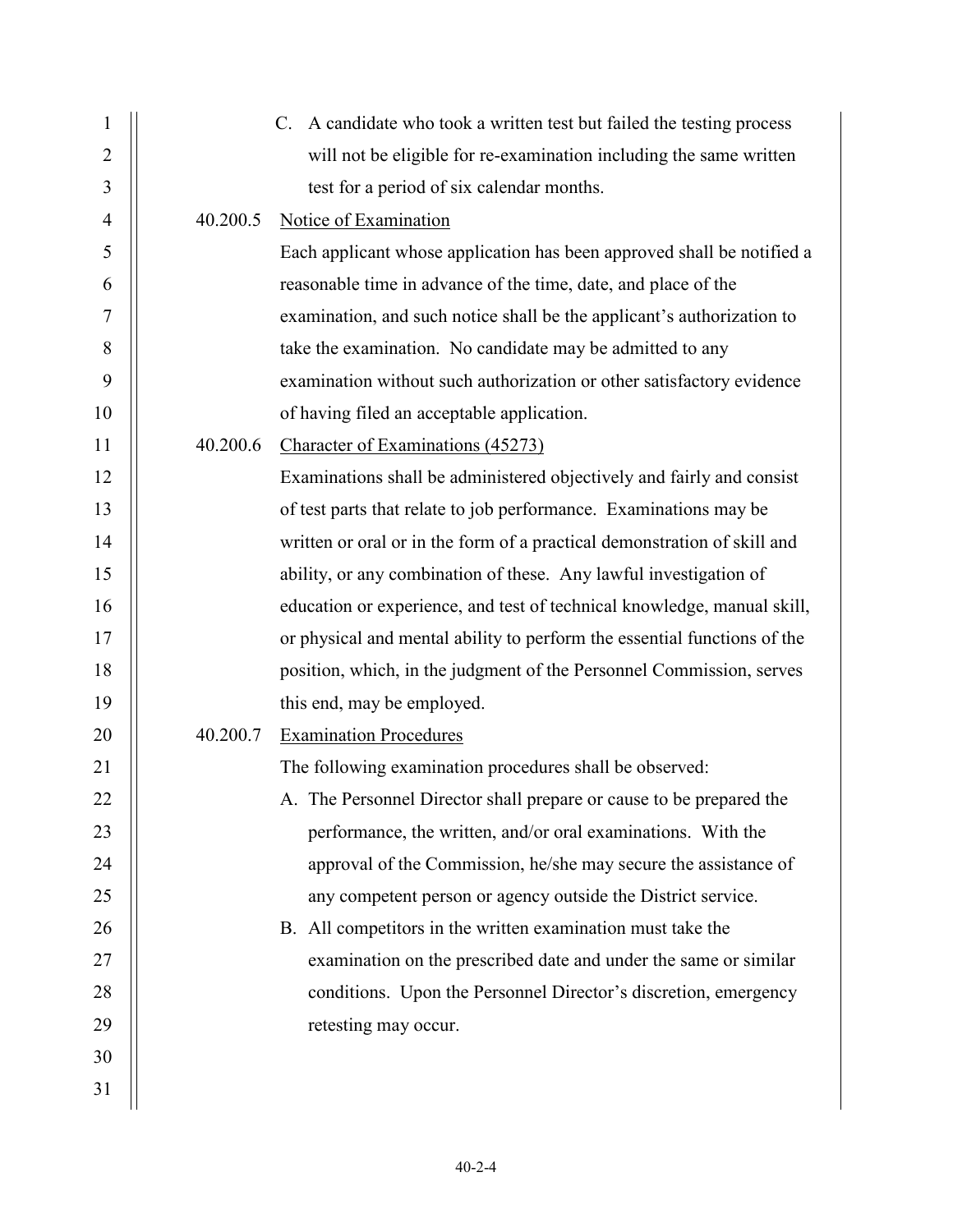| 1                |          | C. All necessary explanations will be made to the whole group.          |
|------------------|----------|-------------------------------------------------------------------------|
| $\overline{2}$   |          | Examiners are forbidden to explain the meaning of or to make            |
| 3                |          | remarks relating to any question that may assist in its solution.       |
| 4                |          | D. Communication between competitors during examination is strictly     |
| 5                |          | forbidden and competitors are forbidden to receive aid from one         |
| 6                |          | another or to use any unauthorized help in any form. Before the         |
| $\boldsymbol{7}$ |          | commencement of an examination, competitors will be required to         |
| 8                |          | hand to the examiner any printed or written material in their           |
| 9                |          | possession that might serve to aid them in the examination, unless      |
| 10               |          | such material is expressly permitted as part of the examination         |
| 11               |          | process. Evidence of copying or collusion by a competitor may           |
| 12               |          | result in the cancellation of his/her examination papers and the        |
| 13               |          | exclusion of the competitor from future examinations. Copies of         |
| 14               |          | questions in the examination shall not be made or taken from the        |
| 15               |          | examination room.                                                       |
| 16               |          | E. Any competitor in an examination who places any identifying          |
| 17               |          | mark upon his/her examination papers (other than the identifying        |
| 18               |          | mark prescribed at the time of the examination), or who makes any       |
| 19               |          | attempt to disclose to others the identity of his/her papers prior to   |
| 20               |          | the completion of the examination may be deprived of all benefits       |
| 21               |          | under such examination.                                                 |
| 22               |          | 40.200.8 Examination Weighting                                          |
| 23               |          | The relative weights of the different parts of the examination shall be |
| 24               |          | determined by the Commission and set forth in the announcement of       |
| 25               |          | the examination. All examination papers shall be prepared and rated     |
| 26               |          | under the direction of the Personnel Director.                          |
| 27               | 40.200.9 | <b>Minimum Examination Rating</b>                                       |
| 28               |          | Competitors may be required to attain a designated minimum rating in    |
| 29               |          |                                                                         |
| 30               |          |                                                                         |
| 31               |          |                                                                         |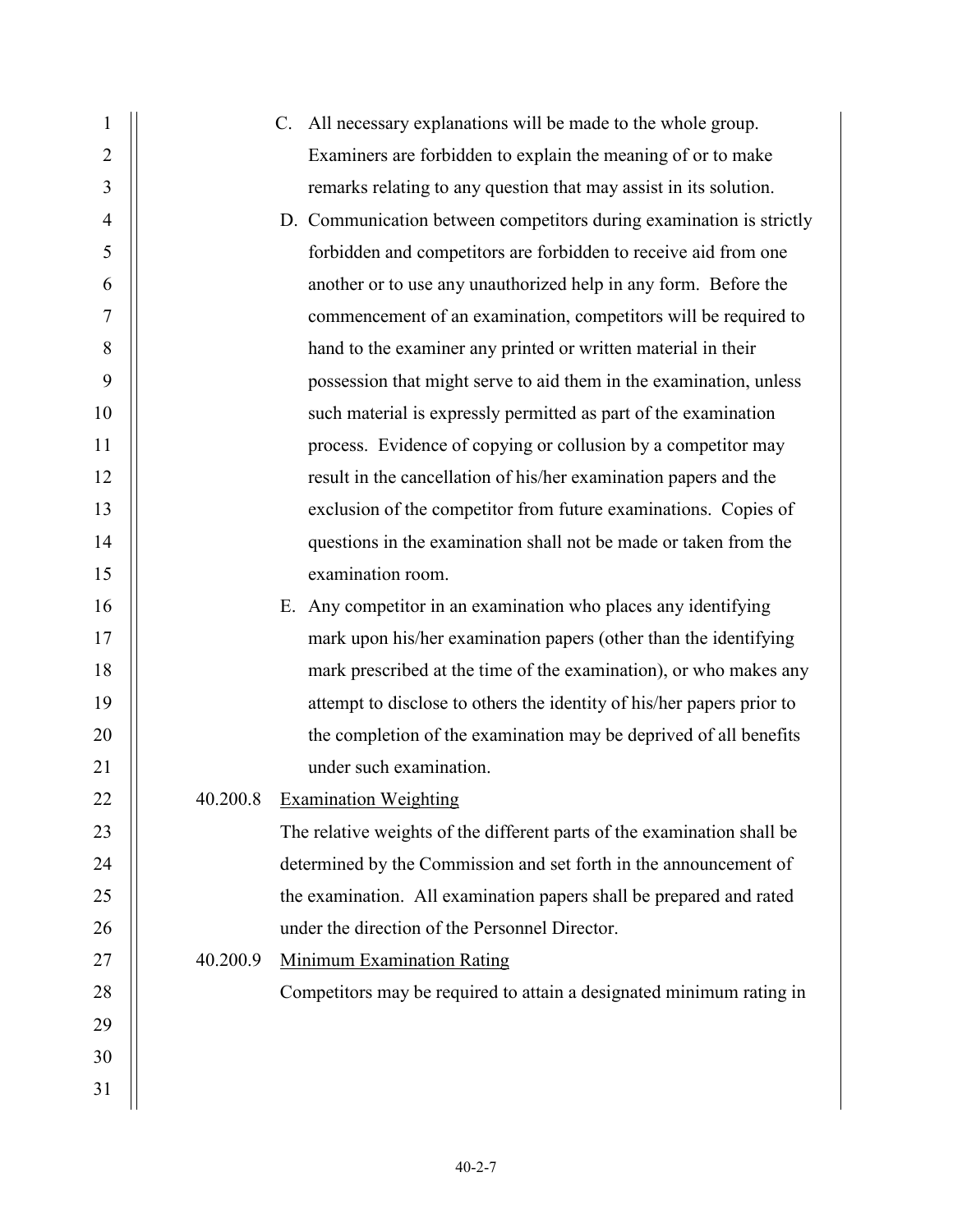| $\mathbf{1}$   | each part or in combined parts of the examination to qualify for           |
|----------------|----------------------------------------------------------------------------|
| $\overline{2}$ | participation in the next succeeding part.                                 |
| 3              | 40.200.10 Testing Accommodation                                            |
| $\overline{4}$ | Candidates who so request will be provided reasonable                      |
| 5              | accommodation in the testing process. Need for accommodation must          |
| 6              | be identified at least 48 hours in advance of the examination.             |
| 7              | 40.200.11 Qualifications Appraisal Interview (Oral Examination) (45273)    |
| 8              | A. If any examination includes a Qualifications Appraisal Interview        |
| 9              | (QAI), those competitors eligible for the QAI will be examined at the      |
| 10             | earliest practicable date after conclusion and rating of the earlier       |
| 11             | $test(s)$ .                                                                |
| 12             | B. A QAI Board will consist of at least two persons, at least one of whom  |
| 13             | shall be technically qualified to interview for knowledge in the area of   |
| 14             | the class of positions being examined.                                     |
| 15             | C. The Personnel Director may designate a district employee, with the      |
| 16             | concurrence of his/her supervisor, to serve as a member of an oral         |
| 17             | board; however, the employee may not be in the first or second level       |
| 18             | of supervision over a vacant position in the class for which the           |
| 19             | examination is being held.                                                 |
| 20             | D. The proceedings of the QAI will be electronically recorded and the      |
| 21             | record will be available for the applicant's review.                       |
| 22             | 40.200.12 Seniority Credit -- Promotional Examinations                     |
| 23             | In promotional examinations only, seniority credit shall be added to       |
| 24             | the final passing scores of candidates in the amount of one point for      |
| 25             | each year of service, not to exceed a total of ten points. Credit shall be |
| 26             | granted for time spent in regular employee status (see definition) in the  |
| 27             | classified service and on leave from the classified service while          |
| 28             | otherwise employed in this District. A full year's credit shall be         |
| 29             |                                                                            |
| 30             |                                                                            |
| 31             |                                                                            |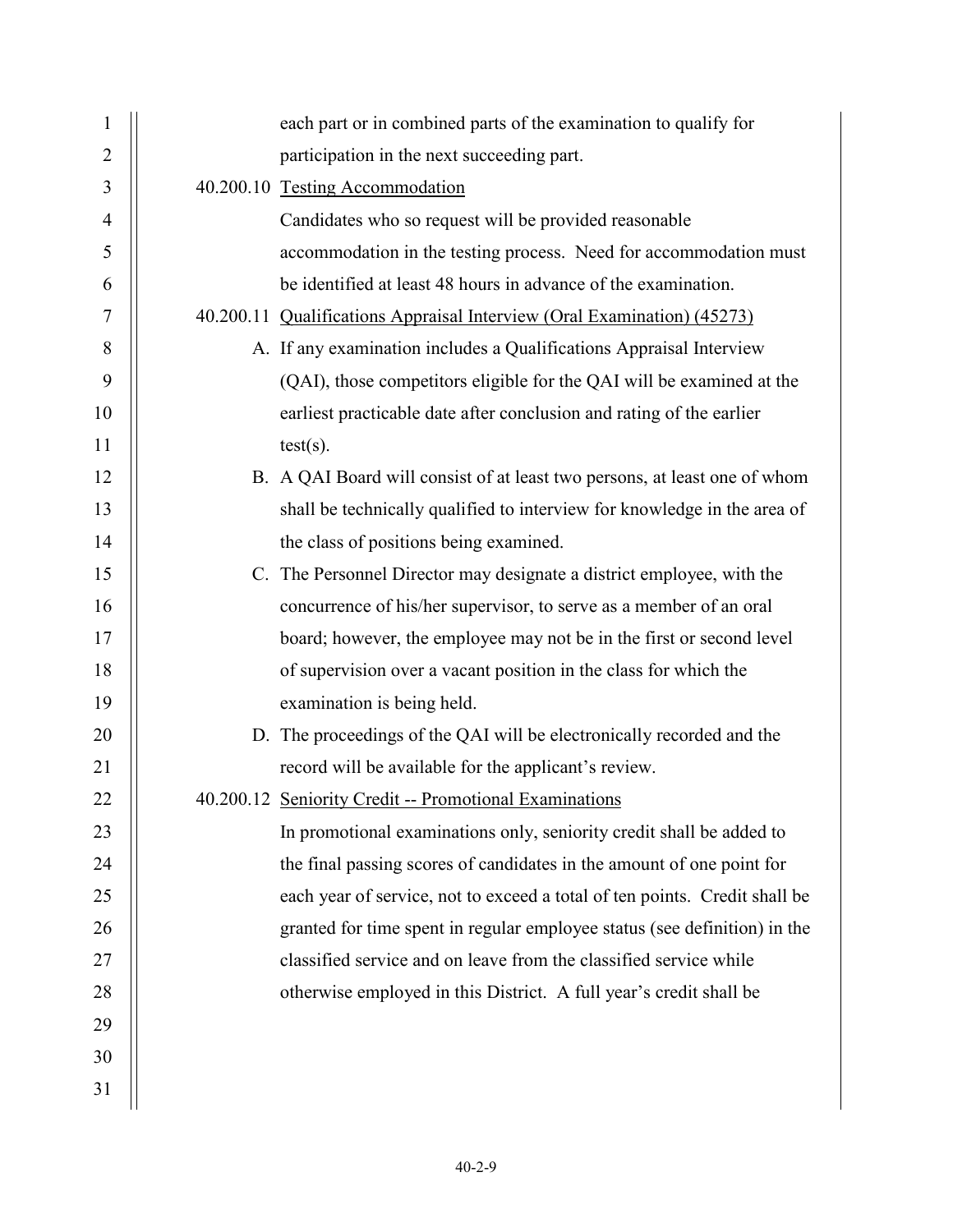| 1              | granted to employees whose regular position is assigned on less than a   |
|----------------|--------------------------------------------------------------------------|
| $\overline{2}$ | calendar-year basis. Credits shall be calculated for units of not less   |
| 3              | than a half year, unless greater accuracy is required in order to break  |
| $\overline{4}$ | ties in examination scores, and fractions of years shall not normally be |
| 5              | counted.                                                                 |
| 6              | 40.200.13 Ties in Examination Scores (45272)                             |
| 7              | The final scores of candidates shall be rounded to the nearest whole     |
| 8              | percent for all eligibles. All eligibles with the same percentage rank   |
| 9              | will be considered as having the same rank. Appointments shall be        |
| 10             | made from the eligibles having the first three ranks on the list who are |
| 11             | ready and willing to accept the position.                                |
| 12             | 40.200.14 Notice of Final Score                                          |
| 13             | Each competitor shall be notified of his final score and of his relative |
| 14             | standing on the eligibility list, if qualified.                          |
| 15             | 40.200.15 Review of Examination (45274)                                  |
| 16             | A. When the examinations of all competitors have been rated, each        |
| 17             | candidate will be notified of his grade, on each part passed, and the    |
| 18             | place, date, and time at which he may review his test paper and          |
| 19             | QAI recording, if any. No candidate may copy or remove from the          |
| 20             | review room any questions or answers.                                    |
| 21             | B. Examination records, including examination answer sheets, tape        |
| 22             | recordings of interviews, and the rating sheets of each member of        |
| 23             | an oral interview panel shall be retained for a period of at least       |
| 24             | ninety (90) calendar days after promulgation of an eligibility list.     |
| 25             | C. Review by applicants of written examination questions, except         |
| 26             | standardized test questions, shall be allowed during the four            |
| 27             | working days following the administration of the test. (For              |
| 28             | purposes of this section, 40.200.15, working days is defined as any      |
| 29             |                                                                          |
| 30             |                                                                          |
| 31             |                                                                          |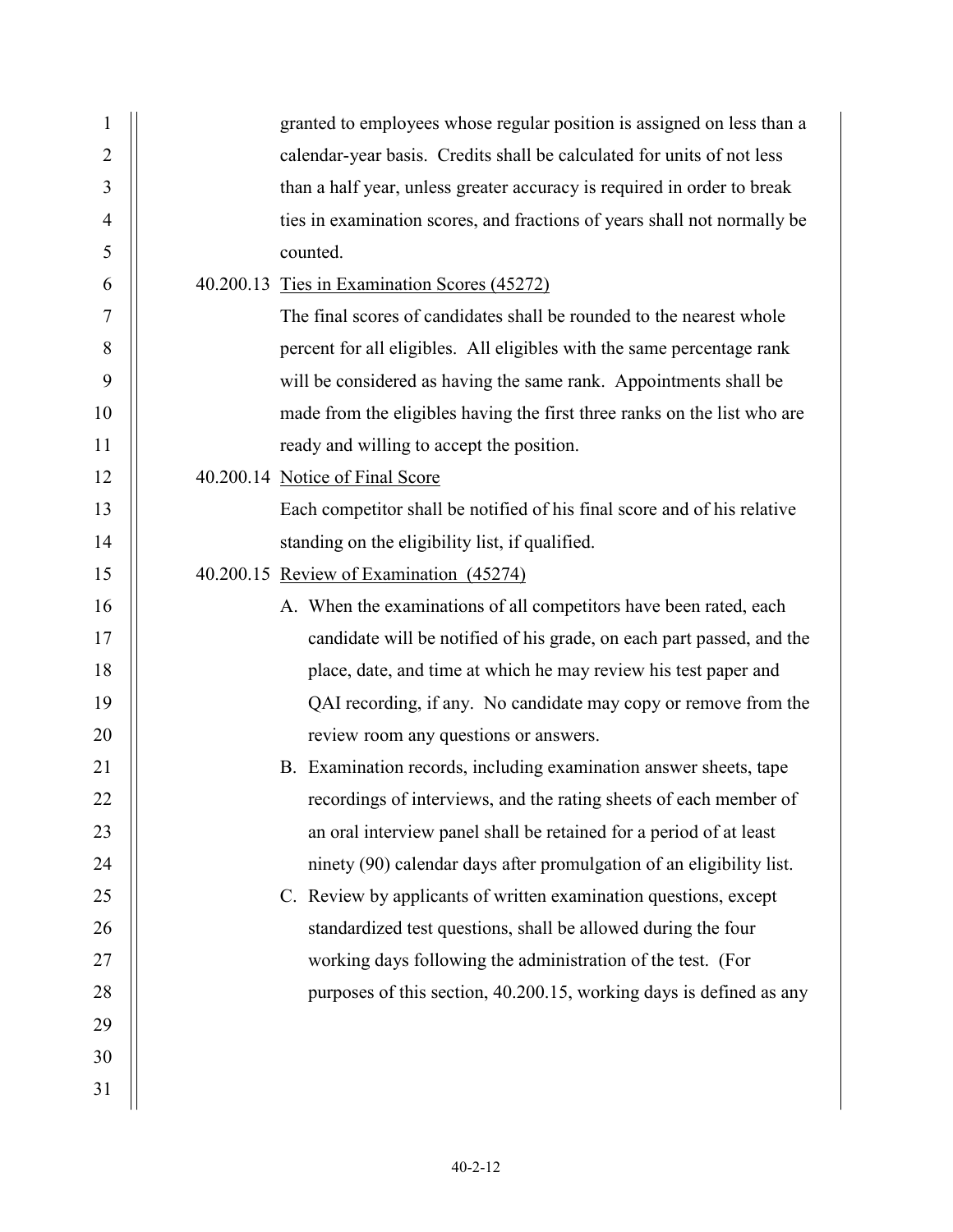| 1  | day the District Administrative Offices are open for business.)            |
|----|----------------------------------------------------------------------------|
| 2  | Protests of questions shall be made within four working days, shall        |
| 3  | be in writing, and must contain rationale to support the protest.          |
| 4  | Failure to submit a written request for review within the four days        |
| 5  | shall constitute waiver of the right to appeal that part of the            |
| 6  | selection process.                                                         |
| 7  | D. A candidate may review and protest any part of an examination           |
| 8  | provided:                                                                  |
| 9  | The protest must be received in the office of the Personnel<br>1.          |
| 10 | Director not later than the fourth working day following the               |
| 11 | day the candidate receives notification of the results of the              |
| 12 | pertinent part of the examination.                                         |
| 13 | The protest shall be made in writing.<br>2.                                |
| 14 | The protest must include rationale to support the protest.<br>3.           |
| 15 | The written protest shall be submitted to the Personnel Director for<br>Е. |
| 16 | review and investigation. The Personnel Director shall review and          |
| 17 | act upon all protests. If protests result in any change, the test          |
| 18 | papers of all applicants will be reviewed and re-rated accordingly.        |
| 19 | The Personnel Director shall inform the protestant of his/her              |
| 20 | decision. If the Personnel Director rules against the protest, the         |
| 21 | applicant may appeal to the Personnel Commission, but the appeal           |
| 22 | shall not delay other parts of the examination process. The                |
| 23 | Commission shall review the protest, together with the                     |
| 24 | recommendations of the Personnel Director, as well as any                  |
| 25 | additional information requested by the Commission. The decision           |
| 26 | of the Commission shall be final, and the Personnel Director shall         |
| 27 | notify the candidate lodging the protest of the Commission's               |
| 28 | decision. In promotional examination for classes for which                 |
| 29 |                                                                            |
| 30 |                                                                            |
| 31 |                                                                            |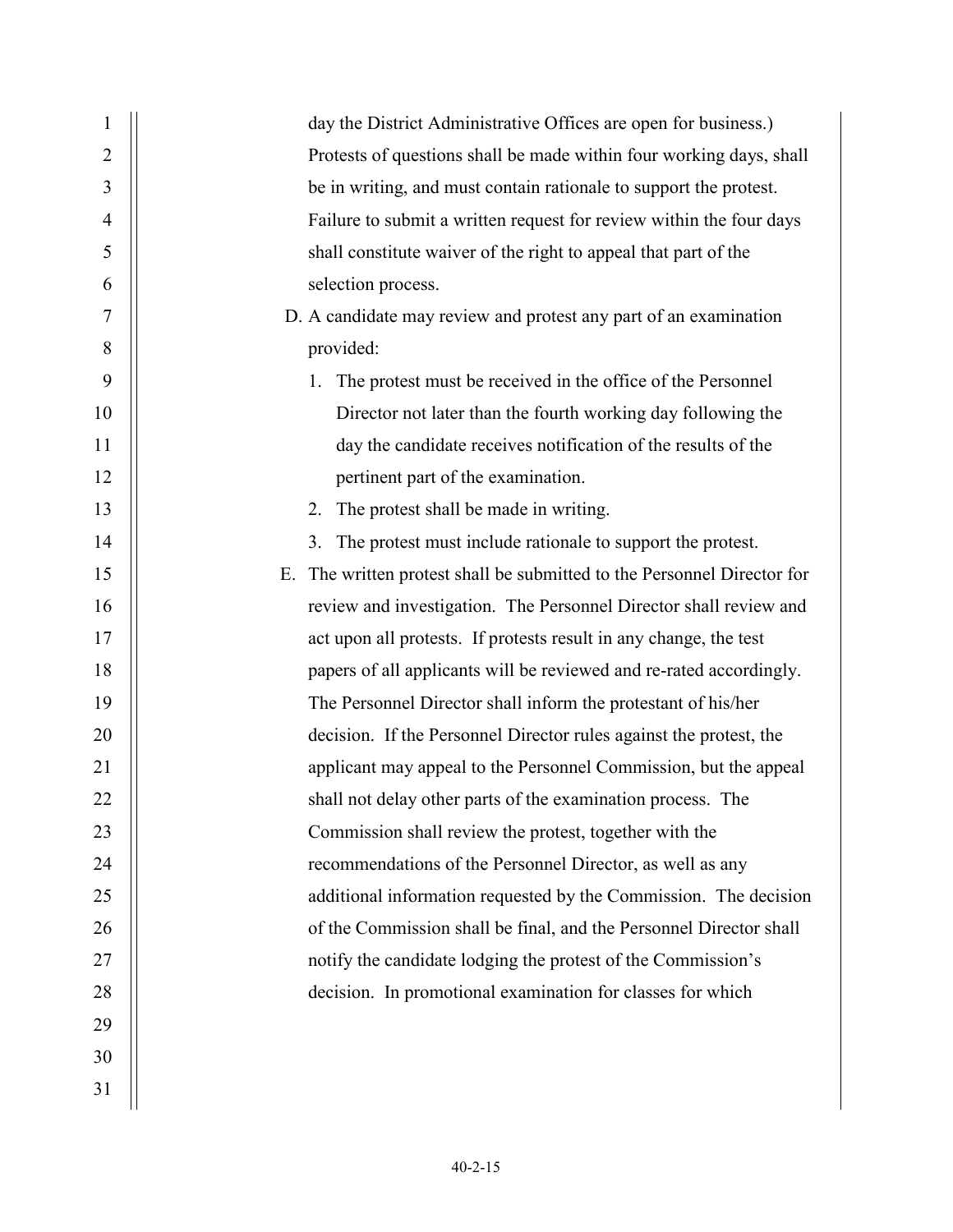| $\mathbf{1}$   |           | continuous examination procedures have not been authorized, the       |
|----------------|-----------|-----------------------------------------------------------------------|
| $\overline{2}$ |           | review and protest period shall be held prior to regular              |
| 3              |           | appointment from the eligibility list.                                |
| $\overline{4}$ |           | F. Examination records shall be available only to the candidate or    |
| 5              |           | eligible or his/her representative and shall be restricted to papers, |
| 6              |           | tapes and scores of the candidate or eligible. Such candidate, or     |
| 7              |           | eligible, or his/her representatives may not review the examination   |
| 8              |           | records of another person or confidential records from previous       |
| 9              |           | employers. Review of examination material for the purpose of test     |
| 10             |           | counseling may be scheduled at the mutual convenience of the          |
| 11             |           | applicant and the Personnel Director or his/her designee.             |
| 12             | 40.200.16 | Penalties (45317)                                                     |
| 13             |           | Any person who willfully or through culpable negligence violates      |
| 14             |           | any of the provisions of Article 6 of chapter 5, part 25, division 3  |
| 15             |           | of the Education Code is guilty of a misdemeanor. It is also          |
| 16             |           | unlawful for any person:                                              |
| 17             |           | A. Willfully by himself, or in cooperation with another person, to    |
| 18             |           | defeat, deceive, or obstruct any person with respect to his/her       |
| 19             |           | right of examination, application, or employment under this           |
| 20             |           | article or Personnel Commission rule.                                 |
| 21             |           | B. Willfully and falsely to mark, grade, estimate, or report upon     |
| 22             |           | the examination or proper standing of any person examined or          |
| 23             |           | certified under this article or Personnel Commission rule, or to      |
| 24             |           | aid in so doing, or make any false representation concerning          |
| 25             |           | the same or the person examined.                                      |
| 26             |           | C. Willfully to furnish to any person any special or secret           |
| 27             |           | information regarding contents of an examination for the              |
| 28             |           | purpose of either improving or injuring the prospects or              |
| 29             |           | chances of any person examined, or to be examined under this          |
| 30             |           | article or Personnel Commission rule.                                 |
| 31             |           |                                                                       |
| 32             |           |                                                                       |
| 33             |           | $40 - 2 - 15$                                                         |
| 34             |           |                                                                       |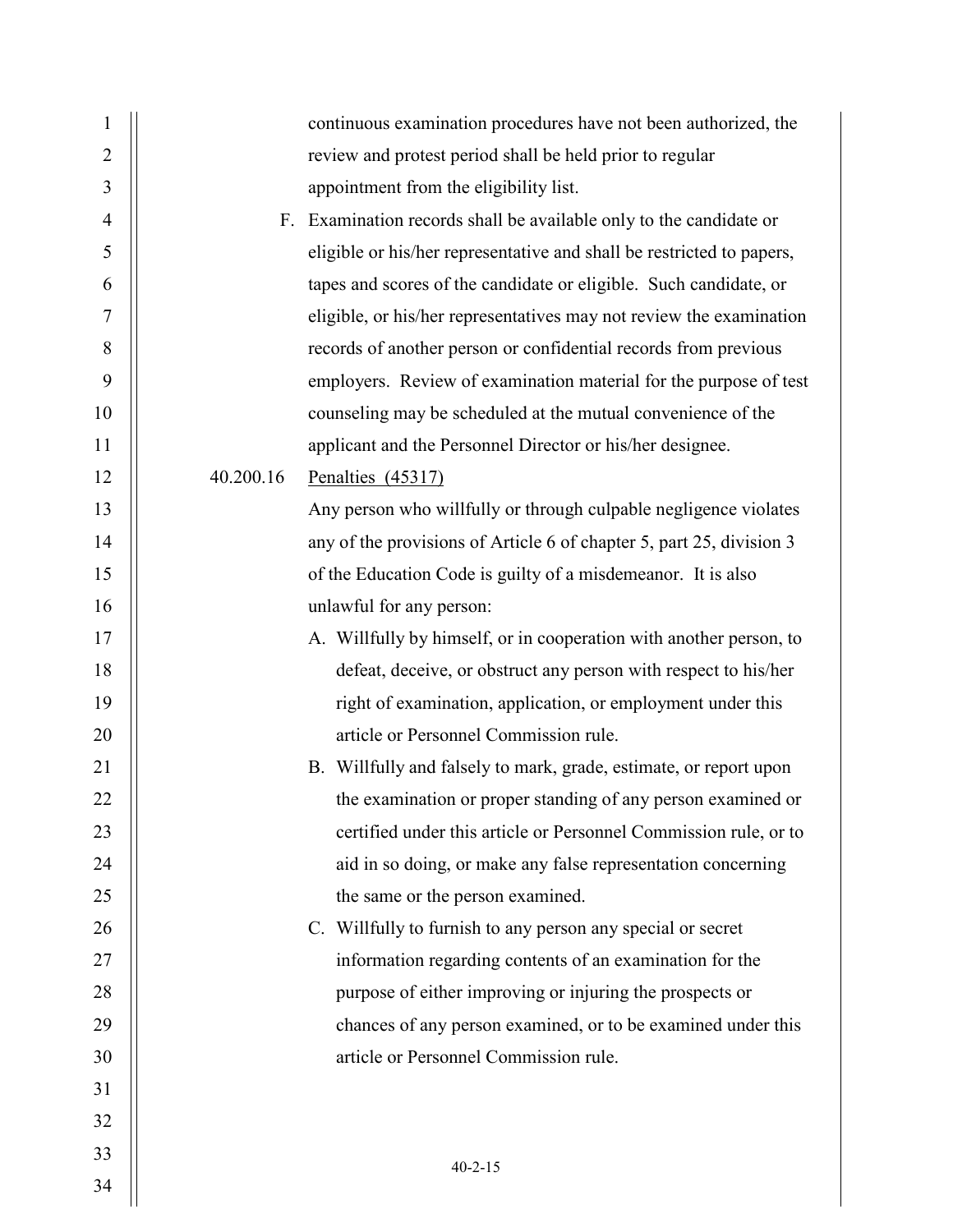| $\mathbf{1}$ | 40.300 New Employee Clearances |    |                                                                   |
|--------------|--------------------------------|----|-------------------------------------------------------------------|
| 2            | 40.300.1                       |    | Physical Examinations (45122)                                     |
| 3            |                                |    | A. Initial Employment                                             |
| 4            |                                |    | 1. Every person being initially employed by the District, whether |
| 5            |                                |    | in a regular position, as a substitute, relief, limited-term, or  |
| 6            |                                |    | provisional employee, shall be required to comply with the        |
| 7            |                                |    | provision of Education Code Section 49406 – Requirement for       |
| 8            |                                |    | TB Exam.                                                          |
| 9            |                                |    | 2. Prior to employment, each person is required to submit         |
| 10           |                                |    | adequate proof that he/she has undergone a test for tuberculosis  |
| 11           |                                |    | and has been found to be free of active tuberculosis. The         |
| 12           |                                |    | examination must have been conducted within 60 days               |
| 13           |                                |    | preceding the date of employment.                                 |
| 14           |                                | 3. | An offer of employment may be conditioned upon the                |
| 15           |                                |    | satisfactory completion of a medical examination given to         |
| 16           |                                |    | determine fitness for employment in the job classification. The   |
| 17           |                                |    | applicant may submit, at the time of the examination, any         |
| 18           |                                |    | pertinent medical evidence, including an independent medical      |
| 19           |                                |    | opinion. Any additional medical evidence supplied by the          |
| 20           |                                |    | applicant shall be obtained at the applicant's own expense. An    |
| 21           |                                |    | appeal of a decision for disqualification will follow procedures  |
| 22           |                                |    | outlined in section 40.100.4; however, only current District      |
| 23           |                                |    | employees may appeal medical disqualification. Neither the        |
| 24           |                                |    | District nor the Commission shall request or receive              |
| 25           |                                |    | information from the examining physician regarding a              |
| 26           |                                |    | candidate's medical condition, prognosis, or treatment without    |
| 27           |                                |    | the prior written consent of the candidate. All information       |
| 28           |                                |    | obtained from the examining physician shall relate solely to the  |
| 29           |                                |    |                                                                   |
| 30           |                                |    |                                                                   |
| 31           |                                |    |                                                                   |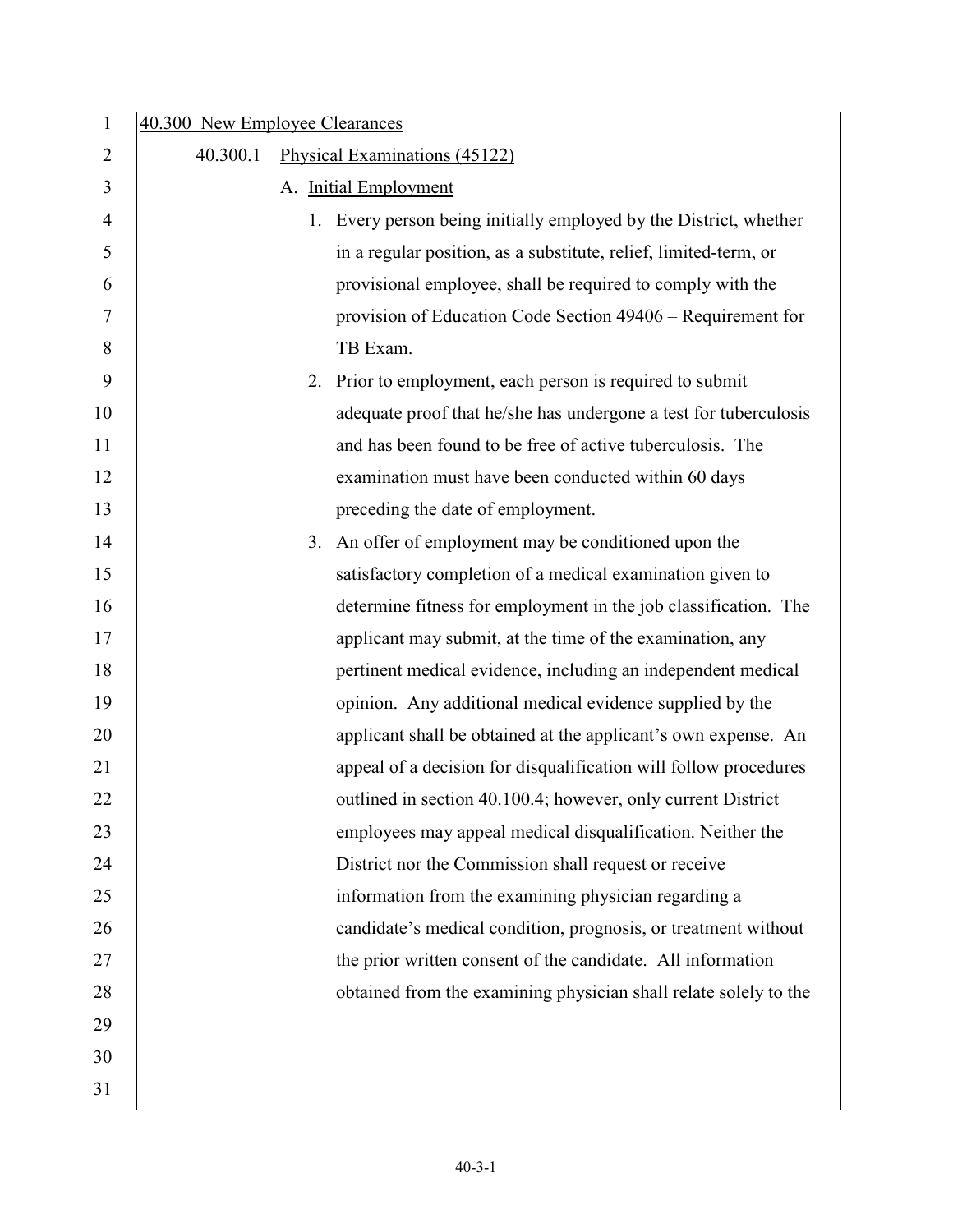| 1              | functional limitations, if any, of the candidate.                 |
|----------------|-------------------------------------------------------------------|
| $\overline{2}$ | The examination shall address the applicant's ability to          |
| 3              | perform the duties described in the job description. The          |
| 4              | Personnel Director shall identify classifications for which a     |
| 5              | medical examination will be required.                             |
| 6              | For purposes of this regulation, initial employment is defined    |
| 7              | as an offer to an employee new to the District or an offer of a   |
| 8              | position in a different job classification to a current employee. |
| 9              | <b>B.</b> After Employment                                        |
| 10             | 1. Every employee is required to undergo an examination to        |
| 11             | determine that he is free from active tuberculosis at least       |
| 12             | once every four years after initial employment.                   |
| 13             | 2. The District shall maintain adequate records on each           |
| 14             | employee which indicate compliance with these rules and           |
| 15             | the law. Such records shall be kept in a confidential, secure     |
| 16             | location.                                                         |
| 17             | C. School Bus Drivers (Vehicle Code Section 12517.2)              |
| 18             | In addition to any other examination that may be required<br>1.   |
| 19             | by these rules, school bus drivers must have a valid school       |
| 20             | bus driver's certificate which requires a medical                 |
| 21             | examination report submitted on the proper government             |
| 22             | approved form. School bus drivers over 65 must undergo a          |
| 23             | physical examination annually.                                    |
| 24             | The District shall arrange for and defray the costs of the<br>2.  |
| 25             | school bus driver's examination for its employees and shall       |
| 26             | reimburse new employees for the costs of the required             |
| 27             | examination, but not to exceed the amount which it pays           |
| 28             | for the examination required of its regular employee bus          |
| 29             | drivers.                                                          |
| 30             |                                                                   |
| 31             |                                                                   |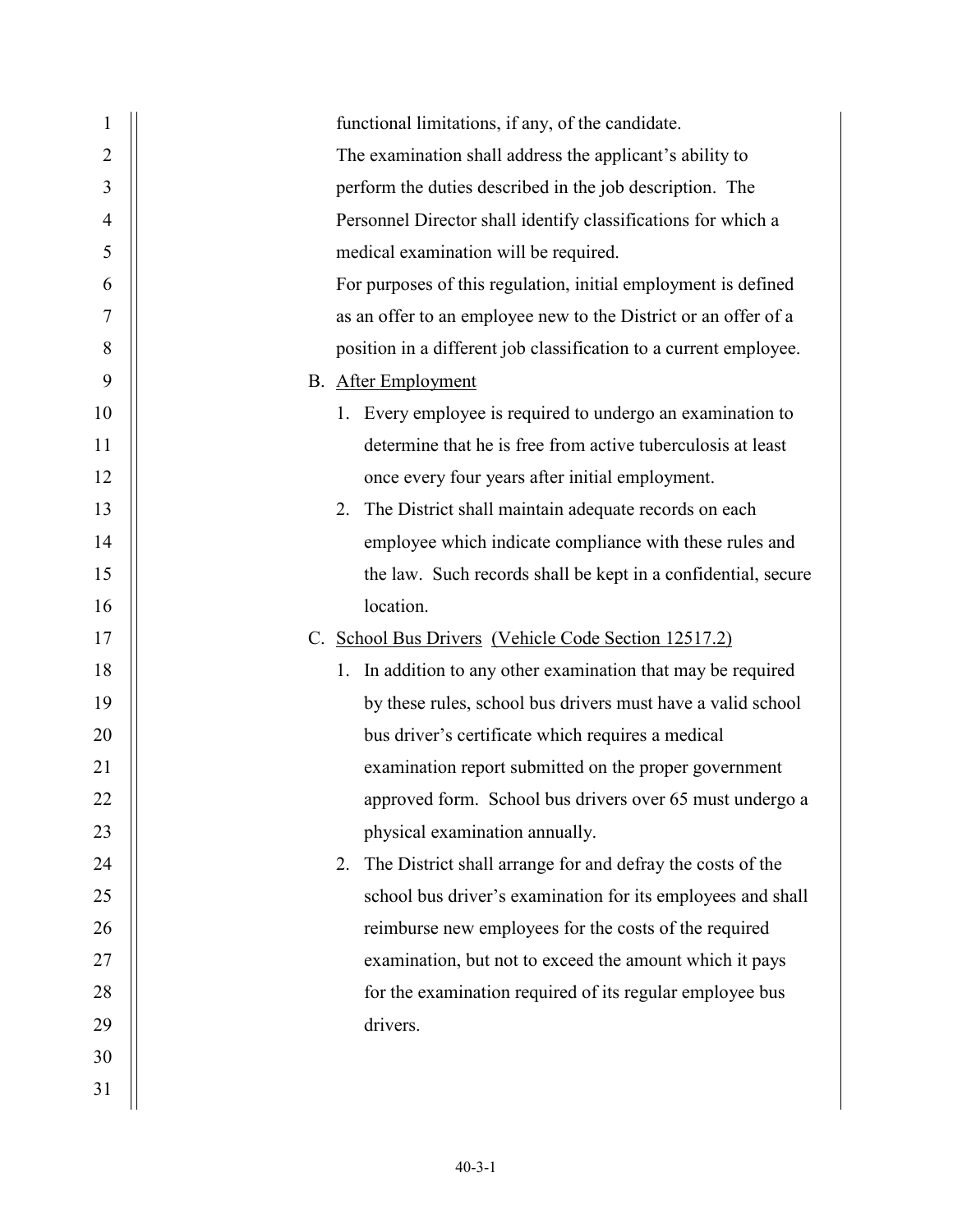| 1              | D. Medical Review Board                                             |
|----------------|---------------------------------------------------------------------|
| $\overline{2}$ | 1. The Personnel Commission may employ outside medical              |
| 3              | experts to give a medical advisory opinion.                         |
| $\overline{4}$ | 2. The Personnel Commission, based on evidence submitted            |
| 5              | and the advice of medical experts to the Personnel                  |
| 6              | Commission, shall determine whether or not the denial of            |
| 7              | appointment or return from leave shall be sustained.                |
| 8              | 40.300.2<br>Criminal Records Check (45125, 45126)                   |
| 9              | A. Fingerprinting                                                   |
| 10             | Every new employee shall submit to a criminal records check in      |
| 11             | accordance with prescribed procedures, or shall forfeit eligibility |
| 12             | for employment. The District will notify each such employee         |
| 13             | where and when to report for fingerprinting, which shall take place |
| 14             | before employment.                                                  |
| 15             | B. Review of Criminal Records                                       |
| 16             | 1. All criminal record reports are to be treated as confidential.   |
| 17             | Any employee charged with receiving and/or reviewing them           |
| 18             | who divulges information contained therein to an unauthorized       |
| 19             | person is subject to disciplinary action.                           |
| 20             | 2. The criminal records report from the California Department of    |
| 21             | Justice will be reviewed together with the person's application     |
| 22             | form. If there is a criminal record, the appointing authority       |
| 23             | shall decide whether or not the person should be employed or        |
| 24             | retained in employment. If the record discloses no information      |
| 25             | beyond that supplied by the person on his/her application form,     |
| 26             | and nothing in that information disqualifies the person from        |
| 27             | employment, the person shall be considered employable.              |
| 28             |                                                                     |
| 29             |                                                                     |
| 30             |                                                                     |
| 31             |                                                                     |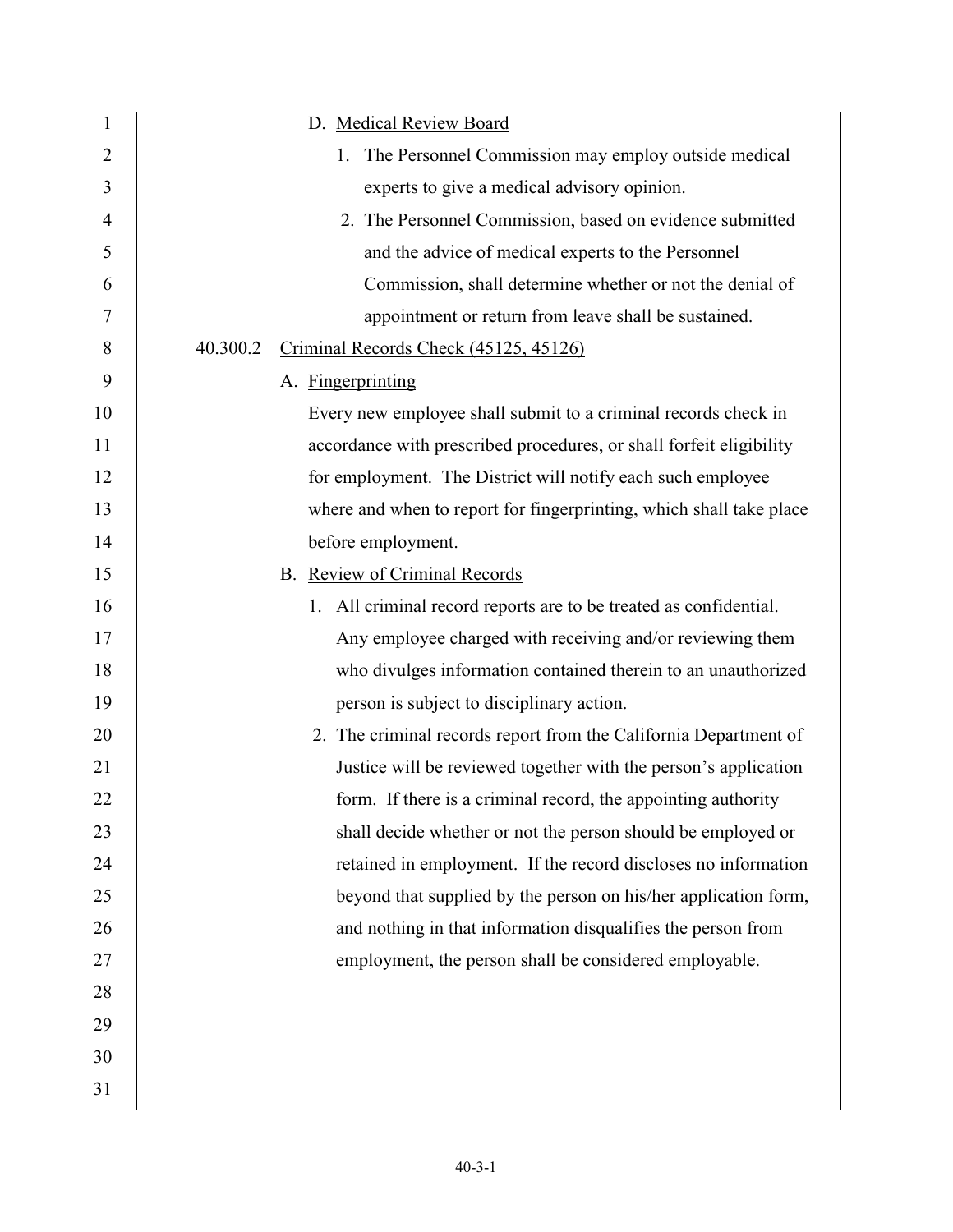1 | 3. If an employee is to be dismissed because of information 2 | disclosed on the criminal records report or if the appointing 3 | authority desires that an eligible be removed from an eligibility 4 | list because of such information, the Personnel Commission 5 S  $6 \parallel$  thereof.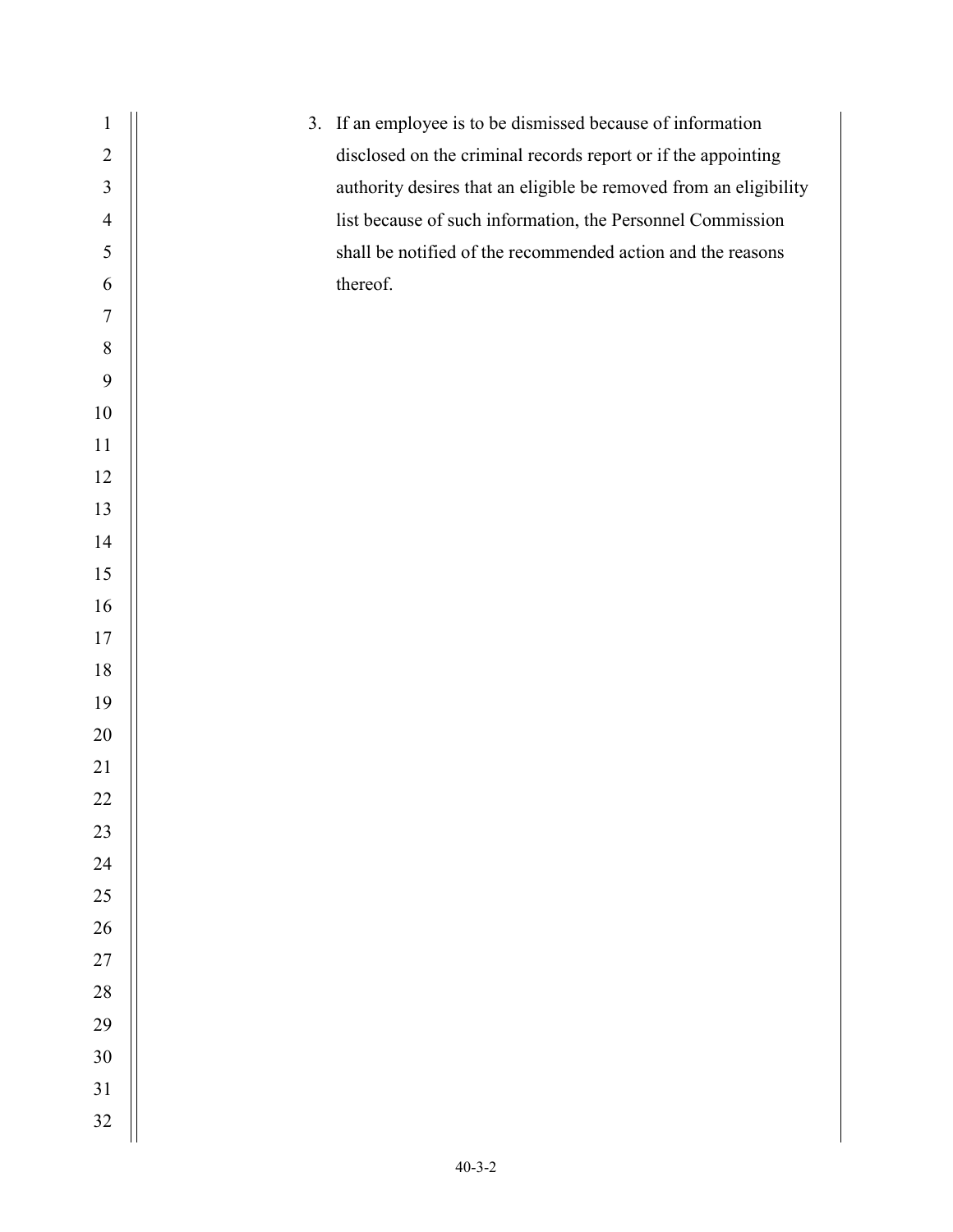| 1  |          | <b>CHAPTER 50</b>                                                       |
|----|----------|-------------------------------------------------------------------------|
| 2  |          |                                                                         |
| 3  |          | <b>EMPLOYMENT LISTS</b>                                                 |
| 4  |          |                                                                         |
| 5  |          | 50.100 Eligibility Lists (45260, 45261, 45300)                          |
| 6  | 50.100.1 | Establishment and Life of Eligibility Lists (45300)                     |
| 7  |          | A. After an examination, the names of successful competitors shall be   |
| 8  |          | arranged on a list in the order of examination score, plus additional   |
| 9  |          | points where applicable. The list shall be presented for approval of    |
| 10 |          | the Personnel Commission at its next meeting.                           |
| 11 |          | To facilitate the orderly process of business, the Personnel<br>1.      |
| 12 |          | Director may submit eligibility lists for ratification and              |
| 13 |          | approval by the Commission subsequent to appointments from              |
| 14 |          | the list. Such appointments shall be on a provisional basis until       |
| 15 |          | the list is ratified by the Personnel Commission. An employee           |
| 16 |          | hired prior to this process shall accrue rights and benefits            |
| 17 |          | effective to the date of employment. (Education Code Section            |
| 18 |          | 45272)                                                                  |
| 19 |          | B. After approval, an eligibility list shall be in effect for one year, |
| 20 |          | unless exhausted, and may be extended for up to two additional          |
| 21 |          | years at the discretion of the Commission. The Commission may           |
| 22 |          | approve the establishment of an eligibility list for a period of six    |
| 23 |          | (6) months when announced on the recruitment bulletin for the           |
| 24 |          | examination. Names of successful competitors may be merged              |
| 25 |          | with the eligibility lists resulting from continuous examinations       |
| 26 |          | without prior approval by the Commission.                               |
| 27 | 50.100.2 | Reemployment Lists (45298)                                              |
| 28 |          | There shall be established for each class a reemployment list which     |
| 29 |          | shall take precedence over all other employment lists in appointment.   |
| 30 |          | This list shall contain the names of all permanent classified service   |
| 31 |          |                                                                         |
| 32 |          |                                                                         |
| 33 |          | $50 - 1 - 1$                                                            |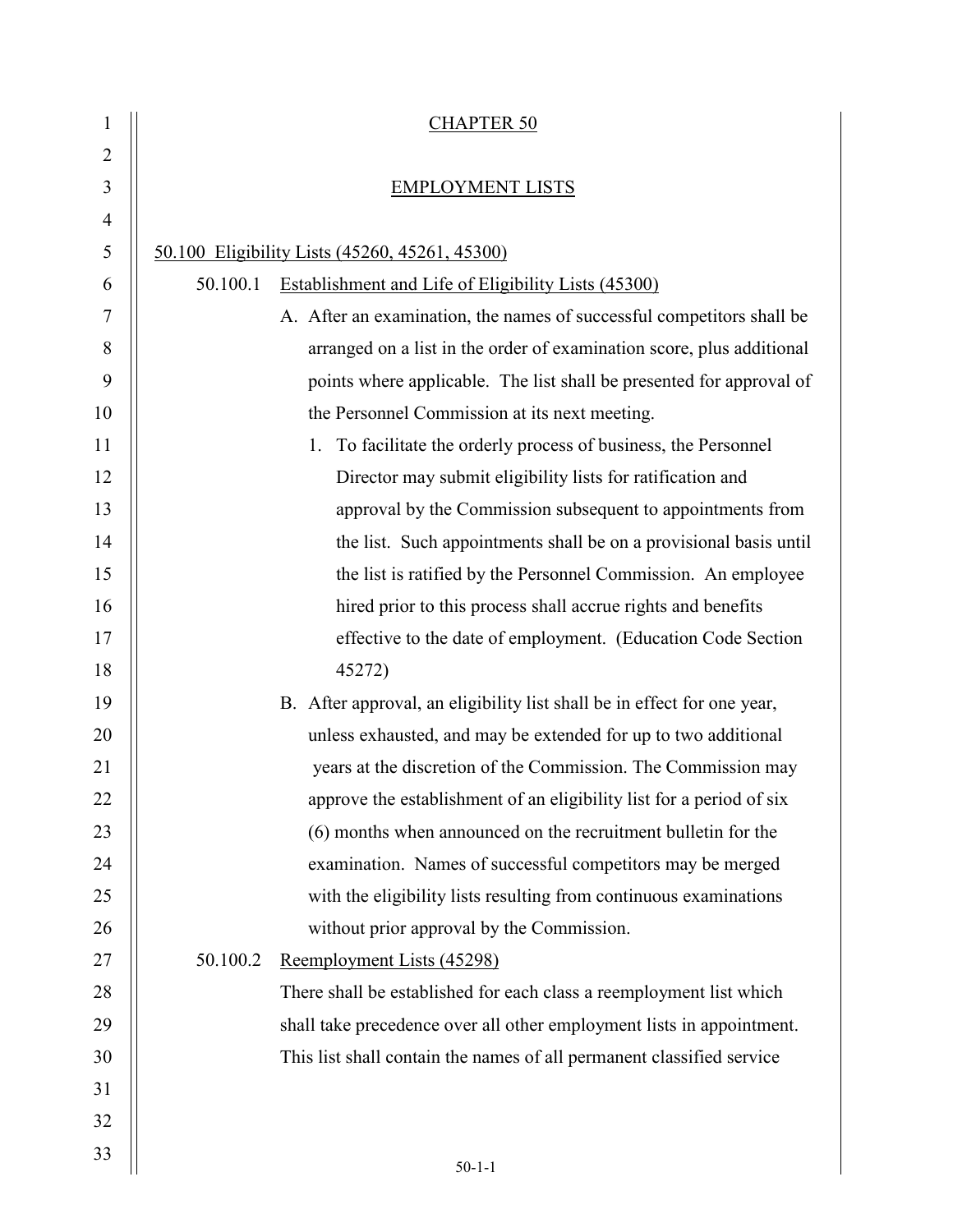| $\mathbf{1}$   |          | employees who have been laid off or demoted from any position               |
|----------------|----------|-----------------------------------------------------------------------------|
| $\overline{2}$ |          | because of lack of work or lack of funds. Persons laid off because of       |
| 3              |          | lack of work or funds, and persons who have taken voluntary                 |
| $\overline{4}$ |          | demotions in lieu of layoff, are eligible for reemployment for a period     |
| 5              |          | of 39 months and shall be reemployed in preference to new applicants.       |
| 6              |          | Such persons laid off have the right to participate in promotional          |
| 7              |          | examinations within the District during the 39-month period.                |
| 8              | 50.100.3 | Termination of Eligibility Lists (45300)                                    |
| 9              |          | A. An eligibility list is automatically terminated one year from the        |
| 10             |          | date of its approval unless previously extended by the                      |
| 11             |          | Commission.                                                                 |
| 12             |          | B. An eligibility list cannot be extended more than two years after its     |
| 13             |          | original termination date.                                                  |
| 14             |          | C. An eligibility list is automatically terminated when no eligibles        |
| 15             |          | remain on the list. An eligible remains on the list until he or she is      |
| 16             |          | offered and declines an appointment for the third time.                     |
| 17             |          | D. An eligibility list may be terminated by the Commission prior to its     |
| 18             |          | expiration either when the list is exhausted of eligibles, or when it       |
| 19             |          | contains fewer than three eligibles for appointment to current              |
| 20             |          | vacancies.                                                                  |
| 21             |          | E. An eligibility list is automatically terminated upon the expiration      |
| 22             |          | of the period for which the list was established, or when a new list        |
| 23             |          | for the class is established.                                               |
| 24             | 50.100.4 | Consolidation of Eligibility Lists (45278, 45291, 45300)                    |
| 25             |          | If a new examination for a class is given during the first year of the life |
| 26             |          | of an existing list, the examination shall be sufficiently similar to the   |
| 27             |          | previous examination to ensure the comparability of the scores of           |
| 28             |          | eligibles. The new list shall then be merged with the existing list with    |
| 29             |          |                                                                             |
| 30             |          |                                                                             |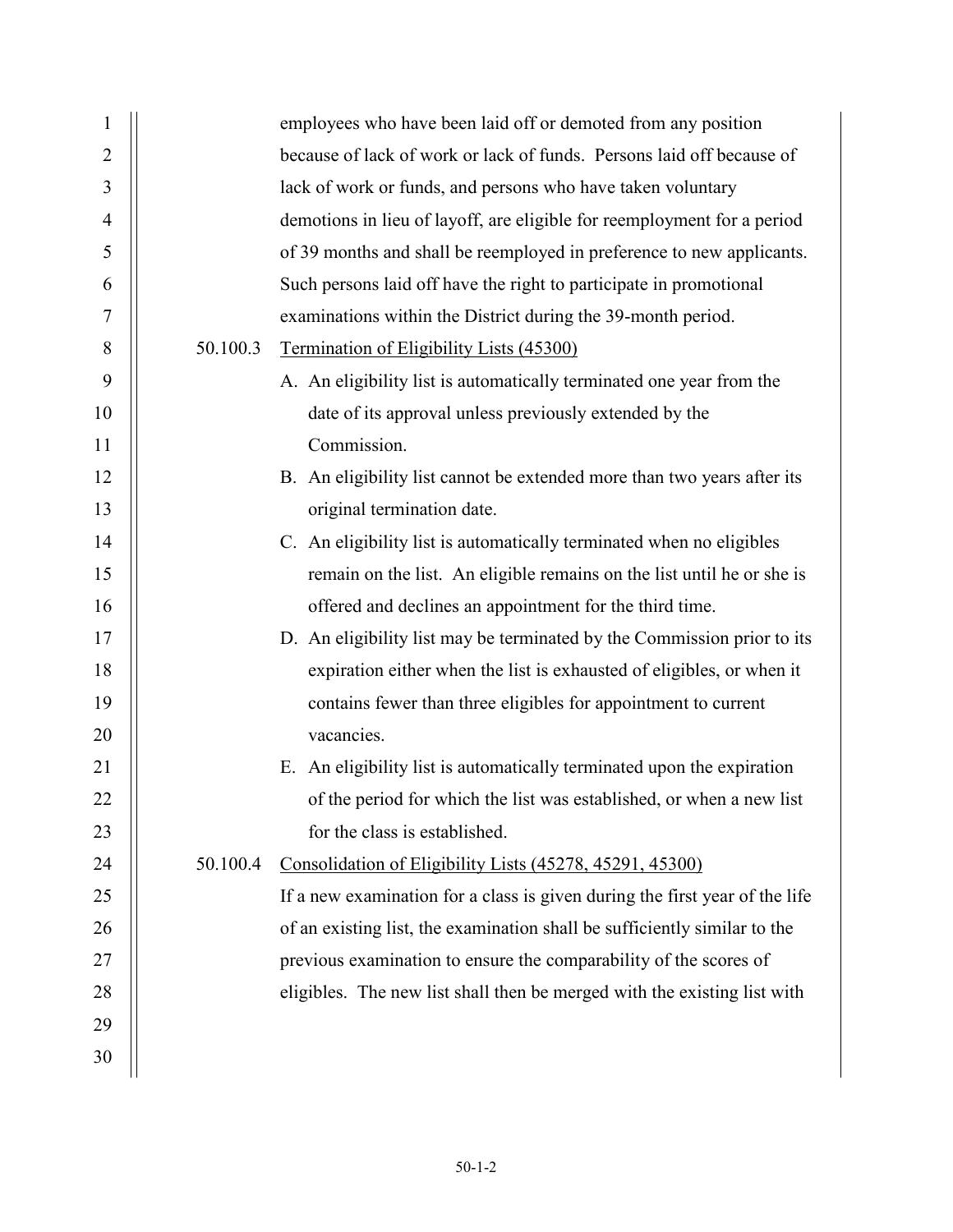| 1              |          | eligibles ranked in the order of examination score, plus additional      |
|----------------|----------|--------------------------------------------------------------------------|
| $\overline{2}$ |          | points where applicable. Promotional lists shall be merged only with     |
| 3              |          | promotional lists, except that, where "dual certification" applies, open |
| 4              |          | and promotional lists shall be merged for certification.                 |
| 5              | 50.100.5 | Eligibility After Appointment (45300)                                    |
| 6              |          | An eligibility list shall be used for full-time, part-time, regular, and |
| 7              |          | limited-term appointment in the class. An eligible who accepts a part-   |
| 8              |          | time appointment shall continue to be eligible for full-time             |
| 9              |          | appointment, and an eligible who accepts a limited-term assignment       |
| 10             |          | shall continue to be eligible for regular appointment.                   |
| 11             | 50.100.6 | Removal of Names from Eligibility Lists                                  |
| 12             |          | The name of an eligible may be removed from an eligibility list by       |
| 13             |          | action of the Commission for any of the following reasons:               |
| 14             |          | A. A written request by the eligible for removal;                        |
| 15             |          | B. Failure to respond to a written inquiry regarding availability for    |
| 16             |          | employment, or to keep an interview appointment;                         |
| 17             |          | C. Waiver of three offers of regular appointment; or                     |
| 18             |          | D. Any of the causes listed in Rule 50.100.3, above.                     |
| 19             |          |                                                                          |
| 20             |          |                                                                          |
| 21             |          |                                                                          |
| 22             |          |                                                                          |
| 23             |          |                                                                          |
| 24             |          |                                                                          |
| 25             |          |                                                                          |
| 26             |          |                                                                          |
| 27             |          |                                                                          |
| 28             |          |                                                                          |
| 29             |          |                                                                          |
| 30             |          |                                                                          |
| 31             |          |                                                                          |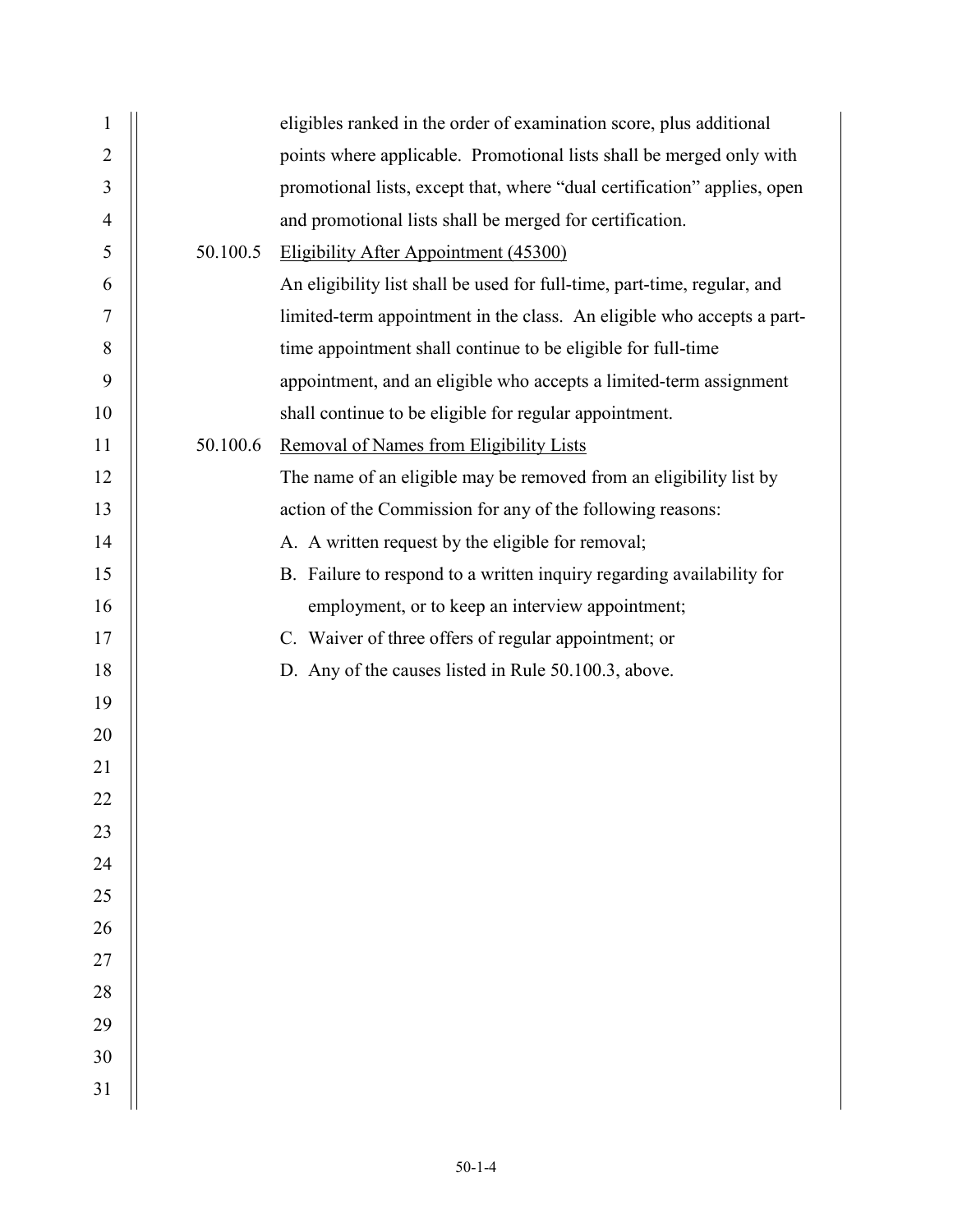| $\mathbf{1}$ |          | <u>50.200 Certification from Employment Lists (45272, 45277, 45279, 45284)</u> |
|--------------|----------|--------------------------------------------------------------------------------|
| 2            | 50.200.1 | Order of Precedence                                                            |
| 3            |          | A. Names shall be certified for appointment from employment lists in           |
| 4            |          | the following sequence:                                                        |
| 5            |          | 1. Reemployment list                                                           |
| 6            |          | 2. Promotional eligibility list (three ranks)                                  |
| 7            |          | Open eligibility list (three ranks)<br>3.                                      |
| 8            |          | 4. Appointments may be made from other than the first three                    |
| 9            |          | ranks on the eligibility list when the ability to speak, read, or              |
| 10           |          | write a language in addition to English or possession of a valid               |
| 11           |          | driver's license is a requirement of the position to be filled.                |
| 12           |          | The recruitment bulletin announcing the examination shall                      |
| 13           |          | indicate the special requirements which may be necessary for                   |
| 14           |          | filling one or more of the positions in the class. Where such a                |
| 15           |          | position is to be filled, the appointment shall be made from                   |
| 16           |          | among applicants in the highest three ranks on the appropriate                 |
| 17           |          | eligibility lists who meet the special requirements and who are                |
| 18           |          | ready and willing to accept the position. If there are                         |
| 19           |          | insufficient applicants who meet the special requirements, the                 |
| 20           |          | Commission shall certify the top applicant or applicants plus                  |
| 21           |          | those who meet the special requirements.                                       |
| 22           |          | B. All appointments shall be made from the first three ranks who are           |
| 23           |          | ready, willing and able to accept employment.                                  |
| 24           | 50.200.2 | Dual Certification (45284)                                                     |
| 25           |          | When the same examination is held on an open competitive and                   |
| 26           |          | promotional basis to provide a list of eligibles for any class having          |
| 27           |          | fewer than three permanent positions or for which the most recent              |
| 28           |          | promotional eligibility list failed to provide sufficient available            |
| 29           |          |                                                                                |
| 30           |          |                                                                                |
| 31           |          |                                                                                |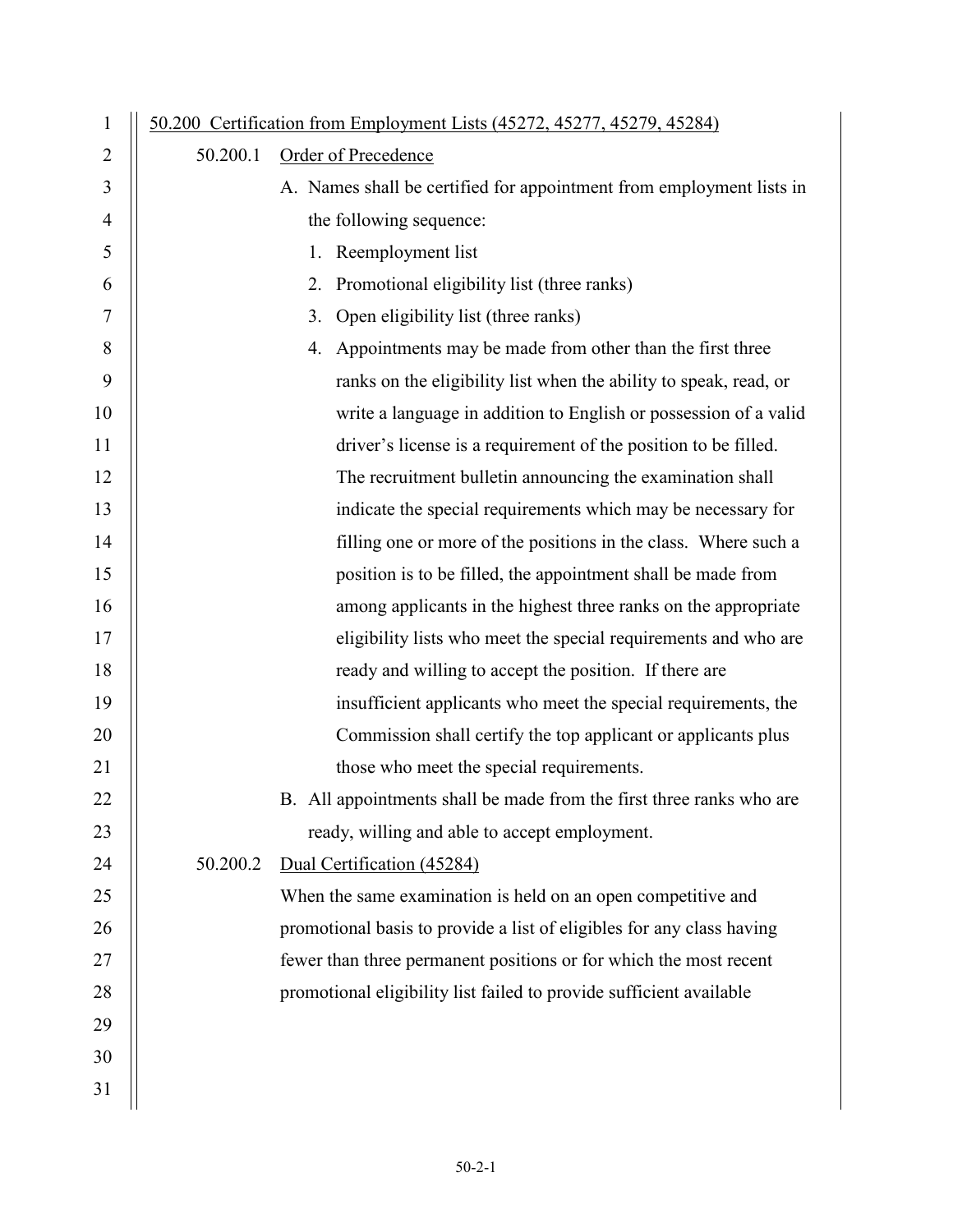| $\mathbf{1}$   |          | eligibles to fill all the vacancies occurring in permanent positions       |
|----------------|----------|----------------------------------------------------------------------------|
| $\overline{2}$ |          | during the first year of life of the eligibility list, the Commission may, |
| 3              |          | prior to the examination, authorize dual certification from the resultant  |
| $\overline{4}$ |          | eligibility lists. The names certified shall be those of open and          |
| 5              |          | promotional eligibles who have the highest examination scores,             |
| 6              |          | without veterans' credit and including seniority credit from               |
| 7              |          | promotional eligibles. When all promotional eligibles have been            |
| 8              |          | removed from the list, through appointment or otherwise, veterans'         |
| 9              |          | credit shall be added to scores of remaining open eligibles, and their     |
| 10             |          | ranks shall be adjusted accordingly.                                       |
| 11             | 50.200.3 | Procedure When Fewer Than Three Names Remain                               |
| 12             |          | A. When fewer than three eligibles are available on the promotional        |
| 13             |          | list, sufficient names shall be certified from the open list to allow a    |
| 14             |          | choice among three eligibles.                                              |
| 15             |          | B. When fewer than three eligibles are available for certification, the    |
| 16             |          | available eligibles shall be certified; however, the appointing            |
| 17             |          | authority may choose not to appoint any of them and may request a          |
| 18             |          | new examination.                                                           |
| 19             | 50.200.4 | Other Sources of Eligibility                                               |
| 20             |          | A. In the absence of a reemployment list for a class, a vacancy may be     |
| 21             |          | filled by transfer, demotion, reinstatement or reemployment (after         |
| 22             |          | resignation), restoration to former class after voluntary demotion,        |
| 23             |          | or other means provided in the rules, without regard for existence         |
| 24             |          | of eligibility lists.                                                      |
| 25             |          | B. In the absence of an eligibility list for a class in which a vacancy    |
| 26             |          | exists, or occurs, certification may be made from a list for a             |
| 27             |          | comparable class or a higher class if the following criteria are met:      |
| 28             |          |                                                                            |
| 29             |          |                                                                            |
| 30             |          |                                                                            |
| 31             |          |                                                                            |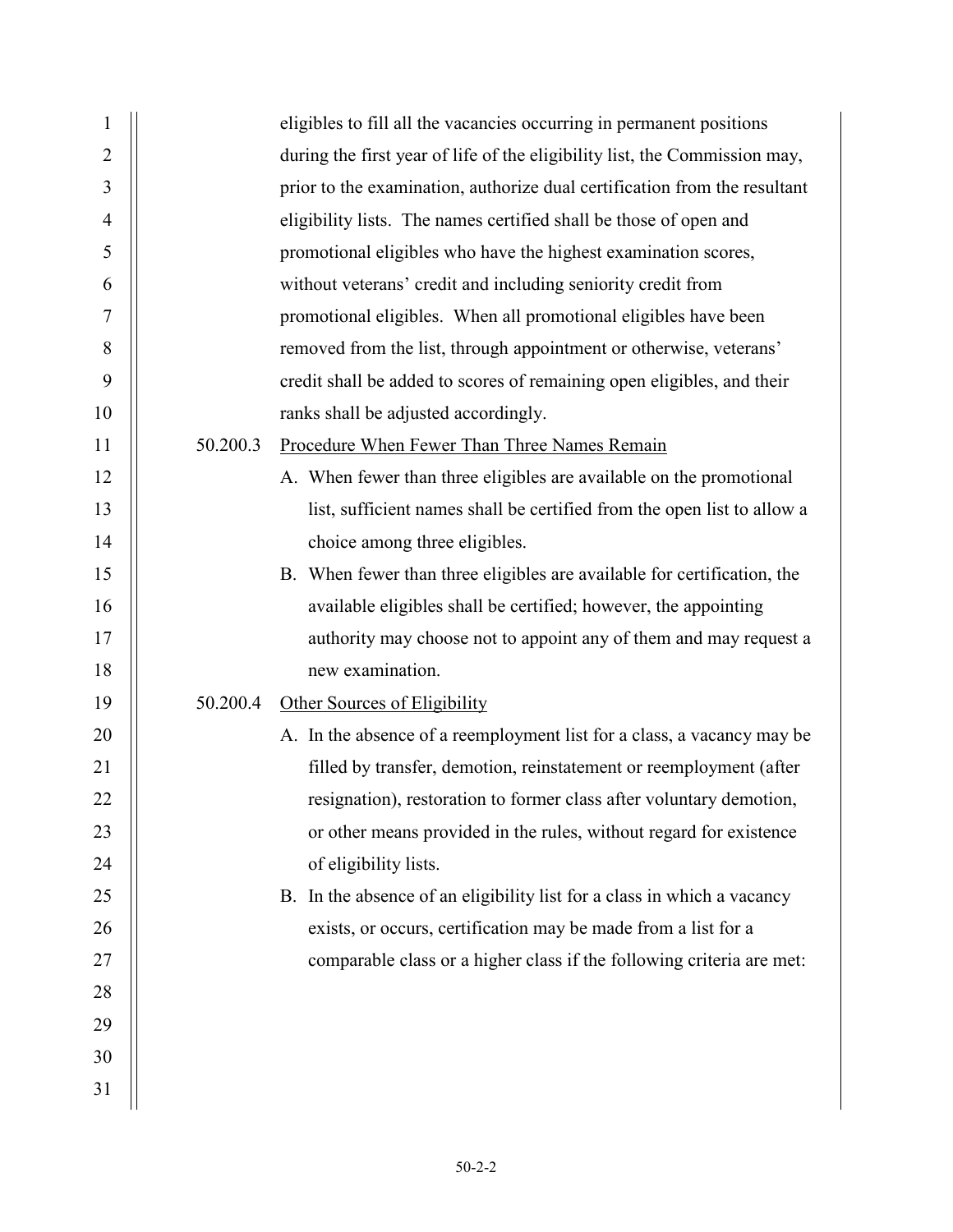| 1                | 1. The duties and qualifications of the comparable or higher job       |
|------------------|------------------------------------------------------------------------|
| $\overline{2}$   | classification for which the examination was given must                |
| 3                | include substantially all of the duties of the position to be          |
| $\overline{4}$   | filled.                                                                |
| 5                | 2. The necessary skills and knowledge were adequately tested in        |
| 6                | the examination process.                                               |
| $\boldsymbol{7}$ | The District Administration requests the use of this procedure<br>3.   |
| 8                | to expedite the hiring process.                                        |
| 9                | 4. The Personnel Commission finds that the use of the list is in       |
| 10               | the best interest of the school district. Each request will be         |
| 11               | reviewed on an individual basis.                                       |
| 12               | 5. Appointment from such lists will be voluntary on the part of        |
| 13               | eligibles, and no waiver will be charged for those candidates          |
| 14               | declining such appointment.                                            |
| 15               | The Personnel Commission determines the use of the list is in<br>6.    |
| 16               | the best interest of the District.                                     |
| 17               | 50.200.5<br>Procedure of Certification and Appointment (Employment)    |
| 18               | A. When a position is to be filled, the appointing power shall notify  |
| 19               | the Personnel Director of that fact and of the date of the anticipated |
| 20               | need. The request for certification shall state the class title, hours |
| 21               | and location of employment, and other pertinent information as         |
| 22               | required by the Personnel Director.                                    |
| 23               | B. The Personnel Director shall first determine whether there is a     |
| 24               | reemployment list for the class, in accordance with Rule 50.100.2.     |
| 25               | Qualified persons on the reemployment list shall be given the          |
| 26               | opportunity to accept or decline the appointment. Declining an         |
| 27               | appointment shall not result in removal of a person from the           |
| 28               | reemployment list.                                                     |
| 29               |                                                                        |
| 30               |                                                                        |
| 31               |                                                                        |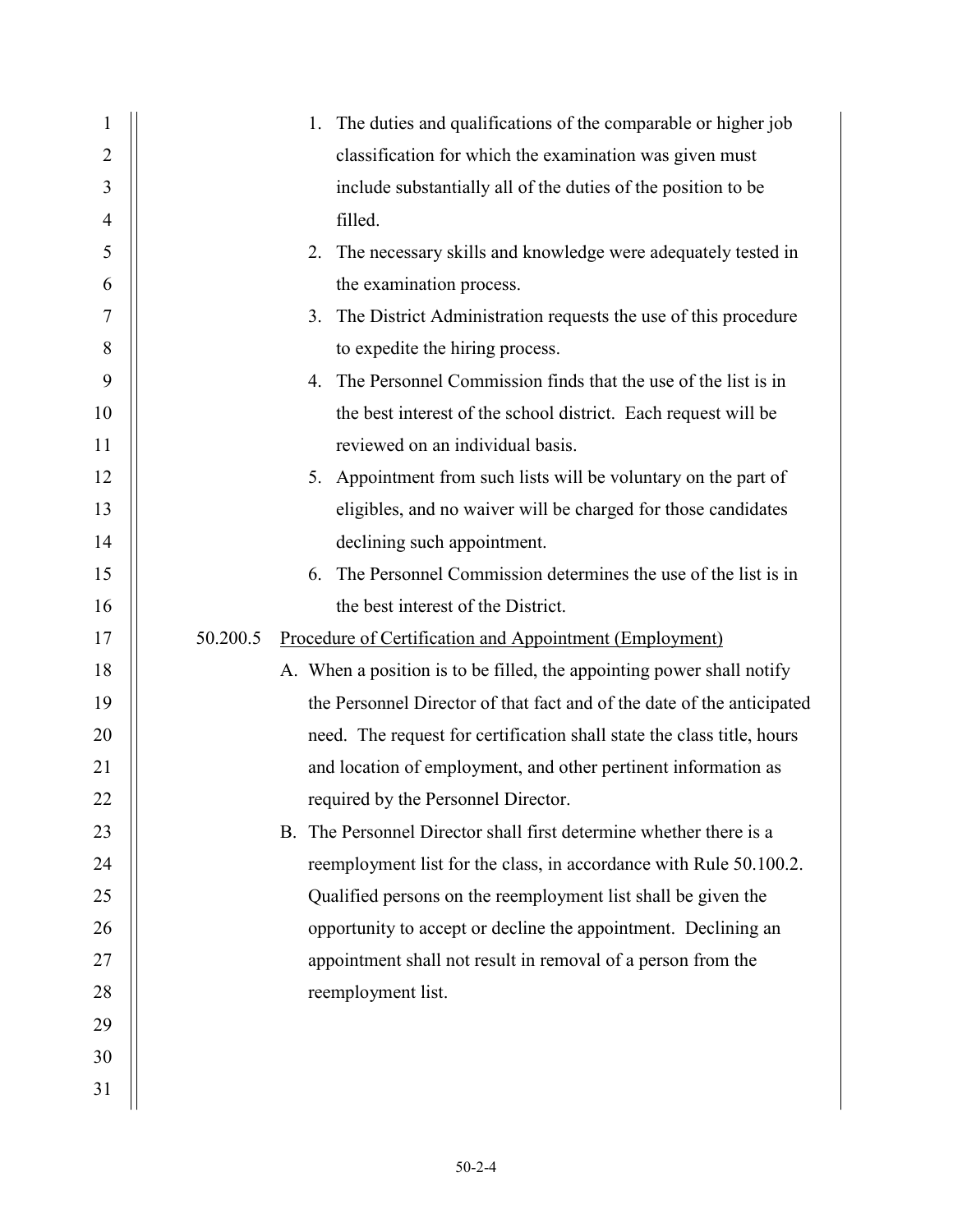| 1              |          | C. If there is no reemployment list for the class, the Personnel         |
|----------------|----------|--------------------------------------------------------------------------|
| $\overline{2}$ |          | Director shall ascertain the availability of eligibles and shall certify |
| $\mathfrak{Z}$ |          | names to the appointing power in accordance with these rules.            |
| $\overline{4}$ |          | D. The appointing power shall make its selection and shall notify the    |
| 5              |          | Director, who shall see that the necessary employment procedures         |
| 6              |          | are carried out.                                                         |
| 7              | 50.200.6 | <b>Waivers of Certification</b>                                          |
| $8\,$          |          | A. An eligible may request a waiver of certification to specific         |
| 9              |          | locations or shifts and to part-time or full-time positions and to       |
| 10             |          | limited-term or permanent positions by notifying the personnel           |
| 11             |          | office in writing within five calendar days of the offer of interview.   |
| 12             |          | After three such requests of waiver by an eligible, the eligible will    |
| 13             |          | be removed from the Eligibility List.                                    |
| 14             |          | B. Certification of eligibles who have waived shall not be made,         |
| 15             |          | provided that eligibles may revise or withdraw their waivers in          |
| 16             |          | writing prior to the actual transmittal of the list of eligibles to the  |
| 17             |          | supervisor.                                                              |
| 18             |          | C. A current permanent instructional assistant who has successfully      |
| 19             |          | been placed on a certified list of eligibles for other instructional     |
| 20             |          | assistant categories, may request in writing that his/her                |
| 21             |          | eligibility not go into effect for up to one full year following         |
| 22             |          | certification. Upon written activation of his/her eligibility, the       |
| 23             |          | employee will remain on the eligibility list for one year. Any           |
| 24             |          | candidate electing to defer eligibility may still be employed as a       |
| 25             |          | substitute in this classification.                                       |
| 26             | 50.200.7 | <b>Refusals of Appointment</b>                                           |
| 27             |          | If an eligible refuses appointment to any position or positions three    |
| 28             |          | times, the eligible shall be removed from the list.                      |
| 29             |          |                                                                          |
| 30             |          |                                                                          |
| 31             |          |                                                                          |
| 32             |          |                                                                          |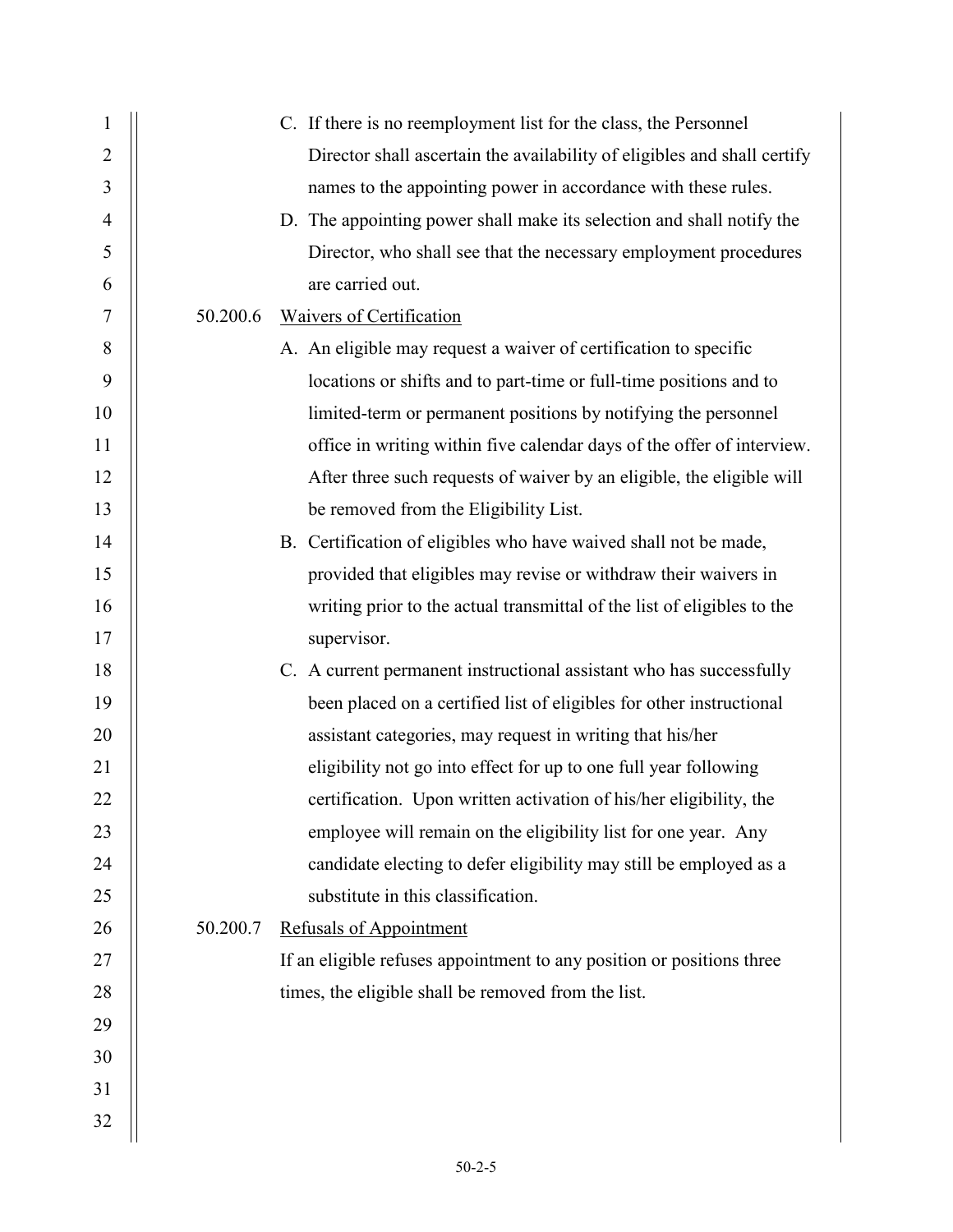| 1              | 50.200.8 | Reduction in Eligibility                                                     |
|----------------|----------|------------------------------------------------------------------------------|
| $\overline{2}$ |          | A reduction in eligibility from a higher class to a lower class may be       |
| 3              |          | granted provided the individual meets the qualifications for the lower       |
| 4              |          | class. A person granted a reduction in eligibility will have his name        |
| 5              |          | removed from the eligibility list for the higher class and placed at the     |
| 6              |          | bottom of the eligibility list for the lower class, if such eligibility list |
| 7              |          | exists.                                                                      |
| 8              | 50.200.9 | <b>Withholding Names from Certification</b>                                  |
| 9              |          | The name of an eligible may be withheld from certification when:             |
| 10             |          | A. He/she expresses unwillingness or inability to accept                     |
| 11             |          | appointment.                                                                 |
| 12             |          | B. He/she fails to respond within five business days following               |
| 13             |          | the mailing of written inquiry regarding availability for permanent          |
| 14             |          | employment or request to appear for interview regarding such                 |
| 15             |          | employment.                                                                  |
| 16             |          | C. He/she fails to present himself/herself for duty at the time              |
| 17             |          | agreed upon after having accepted an appointment, or fails to keep           |
| 18             |          | an appointment for an interview or test.                                     |
| 19             |          | D. He/she cannot be reached in time for appointment when                     |
| 20             |          | immediate temporary employment is required. (This provision                  |
| 21             |          | shall apply only to such immediate temporary employment.)                    |
| 22             |          | E. He/she fails to present the license, registration, certificate, or        |
| 23             |          | any other credential required. (The name of any such eligible shall          |
| 24             |          | be restored by the Personnel Director for certification when the             |
| 25             |          | particular requirement has been met.)                                        |
| 26             |          | F. For any reason listed in Rule 40.100.3.                                   |
| 27             |          | 50.200.10 Restoration to Certification                                       |
| 28             |          | When the name of a person has been withheld from an eligibility list         |
| 29             |          | or from certification or has been removed from the list, it may be           |
| 30             |          |                                                                              |
| 31             |          |                                                                              |
| 32             |          |                                                                              |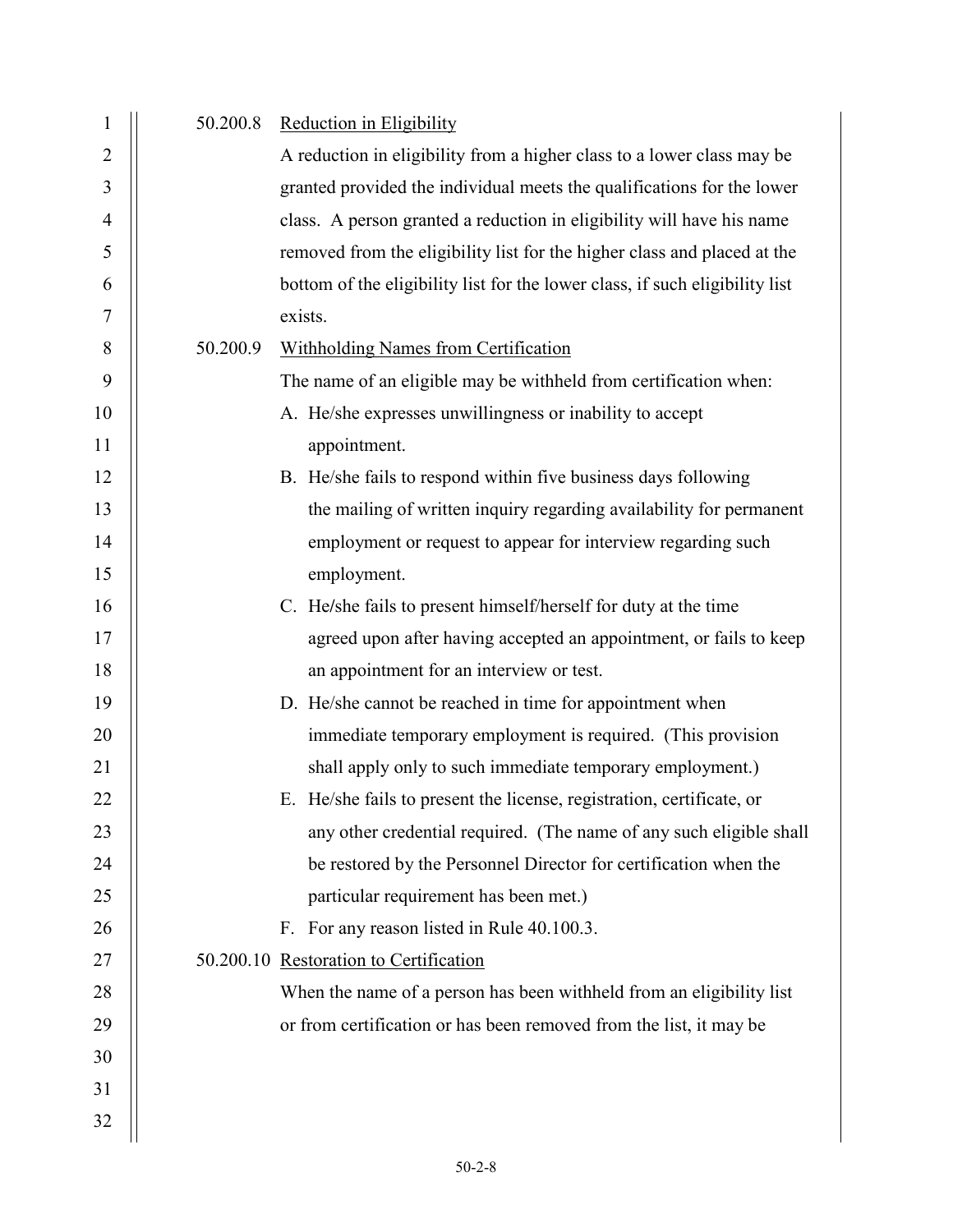| $\mathbf{1}$   | placed on such list or restored thereto by the Personnel Commission   |
|----------------|-----------------------------------------------------------------------|
| 2              | under the following circumstances:                                    |
| 3              | A. When the withholding or removal was because of the waiver or       |
| $\overline{4}$ | inability of the eligible to accept employment, or failure to respond |
| 5              | to enquiry as to his/her availability, to appear for an interview,    |
| 6              | or to present himself/herself for duty, and the applicant presents    |
| $\tau$         | a good and valid reason and certifies to the Personnel Commission     |
| 8              | that he/she is now willing and able to accept appointment.            |
| 9              | B. When the withholding or removal was for a reason stated in Rule    |
| 10             | 40.100.3 and such action was improper or the defect has since been    |
| 11             | corrected.                                                            |
| 12             | Revisions and withdrawals of waivers shall not require approval by    |
| 13             | the Commission.                                                       |
| 14             | 50.200.11 Duties of Eligible                                          |
| 15             | A. It shall be the duty of every eligible to respond promptly after   |
| 16             | receiving the notice of certification if he/she cannot accept         |
| 17             | immediate appointment.                                                |
| 18             | B. An eligible who has been certified shall be allowed two weeks to   |
| 19             | report for duty after an offer of appointment to a permanent          |
| 20             | position has been made. If he/she is unable or unwilling to           |
| 21             | report by the end of two weeks, he/she may be considered to           |
| 22             | have refused appointment; and the appointing power may request        |
| 23             | certification of another name from the eligibility or reemployment    |
| 24             | list.                                                                 |
| 25             | The date of the offer of appointment shall be the date on which<br>1. |
| 26             | the eligible is notified by the Personnel Director of his/her         |
| 27             | selection.                                                            |
| 28             |                                                                       |
| 29             |                                                                       |
| 30             |                                                                       |
| 31             |                                                                       |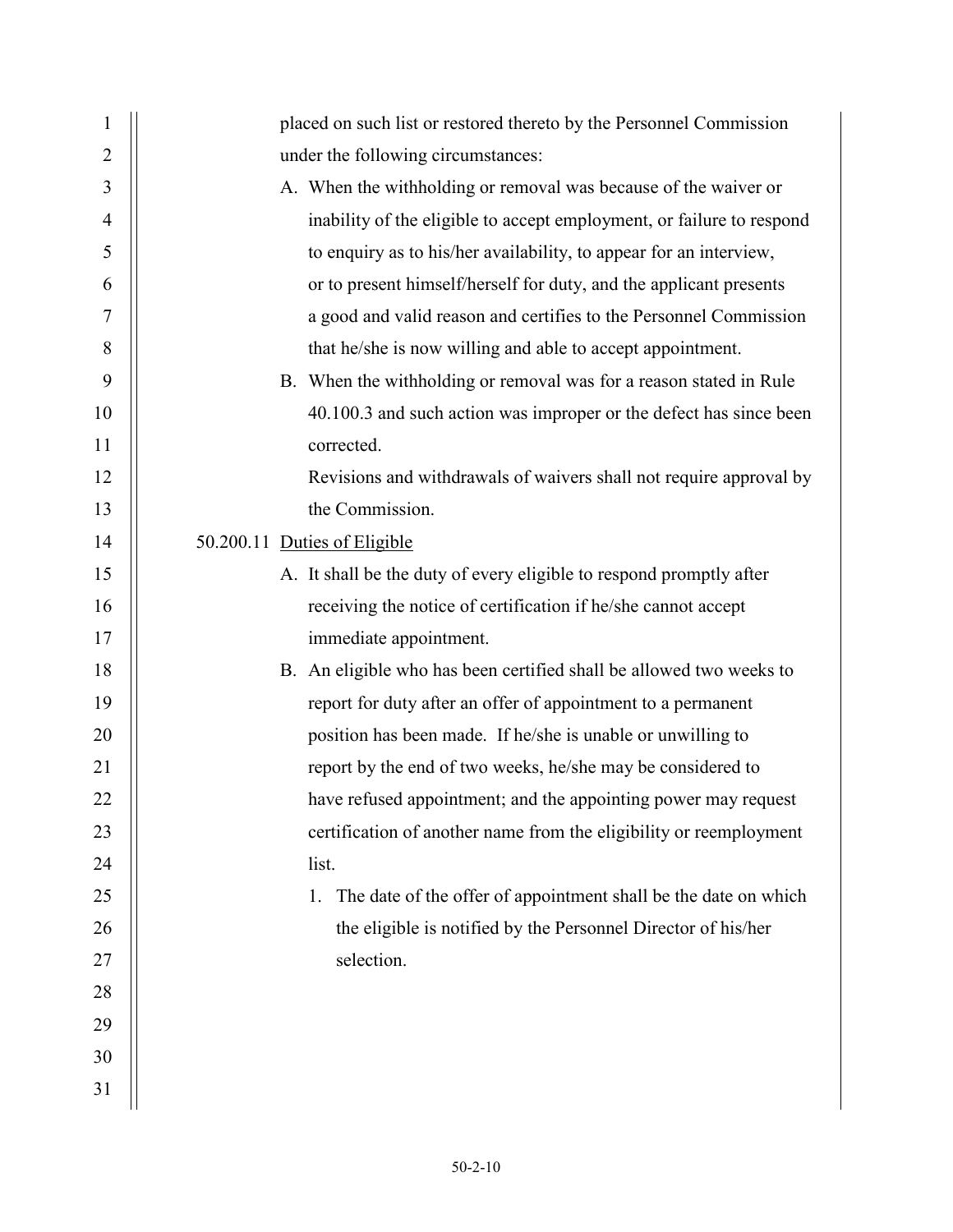| $\mathbf{1}$   | 2. Notification may be made by telephone (and confirmed in           |
|----------------|----------------------------------------------------------------------|
| $\overline{2}$ | writing), telegram, or registered or certified mail.                 |
| 3              | The appointing power may allow a period longer than two<br>3.        |
| $\overline{4}$ | weeks at its discretion.                                             |
| 5              | 4. When appointment is to a limited-term position, the eligible      |
| 6              | must be available on the date specified by the appointing            |
| 7              | power.                                                               |
| 8              | C. Every person who has been placed on any eligibility list or       |
| 9              | reemployment list shall promptly and in writing file with the        |
| 10             | Commission any change of his/her correct mailing address and         |
| 11             | place of residence. This address shall be the place to which the     |
| 12             | Commission and the Personnel Director shall direct all notices       |
| 13             | necessary in carrying out the provisions of the Act and these rules. |
| 14             | Failure or neglect on the part of any such person to file such       |
| 15             | information may, at the discretion of the Commission, operate as a   |
| 16             | waiver of his/her order of certification and/or appointment from     |
| 17             | any such list or lists.                                              |
| 18             |                                                                      |
| 19             |                                                                      |
| 20             |                                                                      |
| 21             |                                                                      |
| 22             |                                                                      |
| 23             |                                                                      |
| 24             |                                                                      |
| 25             |                                                                      |
| 26             |                                                                      |
| $27\,$         |                                                                      |
| 28             |                                                                      |
| 29             |                                                                      |
| 30             |                                                                      |
| 31             |                                                                      |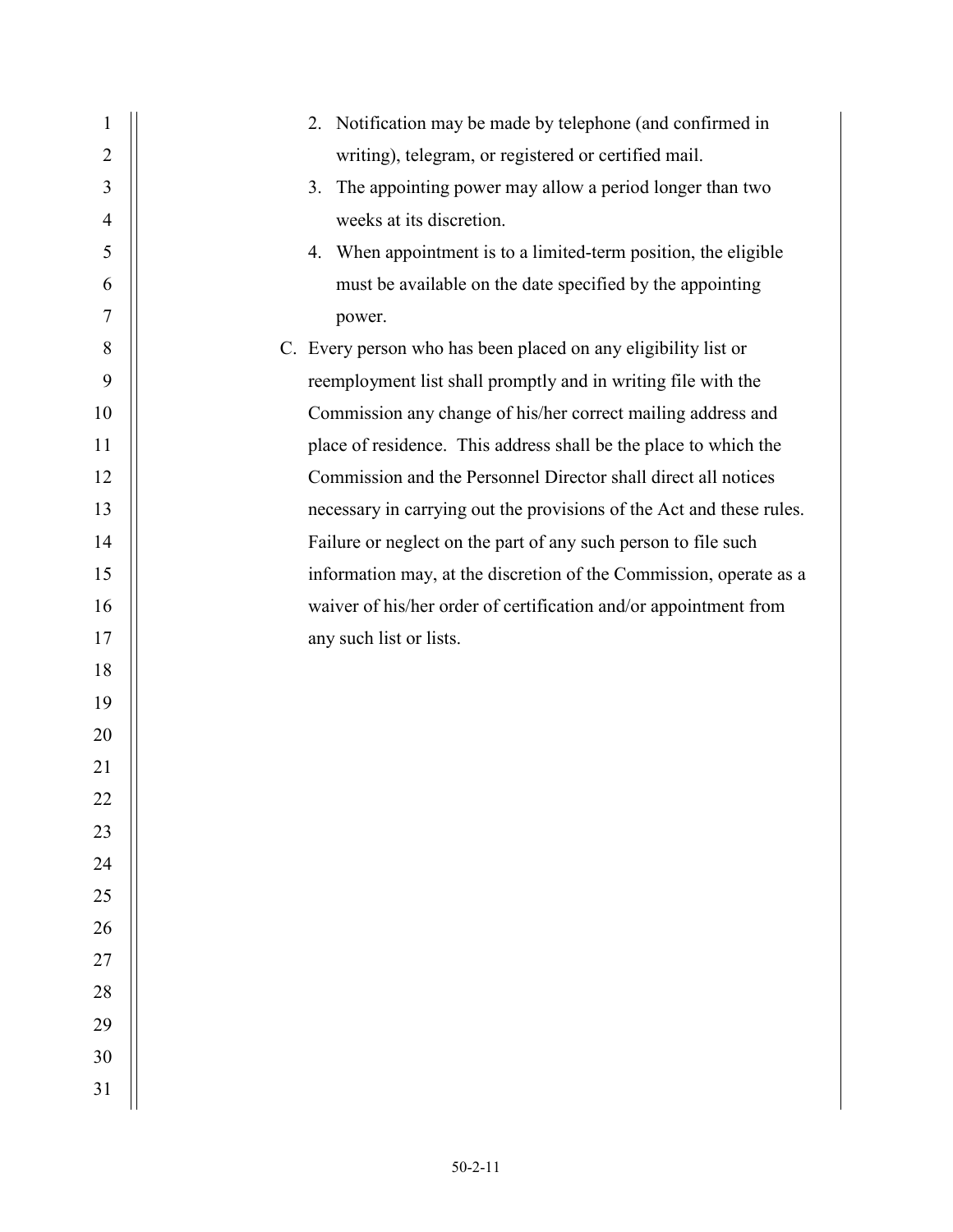| $\mathbf{1}$   | 50.300 Appointments |                                                                      |  |
|----------------|---------------------|----------------------------------------------------------------------|--|
| $\overline{2}$ | 50.300.1            | <b>Types of Appointments</b>                                         |  |
| 3              |                     | A. The appointing power may fill a vacant position by any of the     |  |
| 4              |                     | following (as provided in sections 60.200 and 60.700): transfer of   |  |
| 5              |                     | a current employee; reinstatement of a formerly separated            |  |
| 6              |                     | employee as provided in Section 60.700 of these rules;               |  |
| 7              |                     | appointment from a 39-month reemployment list; appointment           |  |
| 8              |                     | from a layoff list; appointment from a promotional or open           |  |
| 9              |                     | competitive eligibility list; or by provisional, limited term, or    |  |
| 10             |                     | emergency appointment.                                               |  |
| 11             |                     | B. When vacancies occur, the following procedures will apply in      |  |
| 12             |                     | regard to filling vacancies:                                         |  |
| 13             |                     | 1. All persons on a reemployment list pursuant to Rule 50.100.2      |  |
| 14             |                     | who have been laid off or demoted from a position because of         |  |
| 15             |                     | lack of work or lack of funds, and any persons on a 39-month         |  |
| 16             |                     | reemployment list who are able to assume the duties of the           |  |
| 17             |                     | vacant position, shall be contacted in order of their seniority in   |  |
| 18             |                     | the class, plus higher classes. (Education Code 45195, 45298,        |  |
| 19             |                     | 45308.)                                                              |  |
| 20             |                     | All current employees who have written requests for transfer,<br>2.  |  |
| 21             |                     | lateral transfer, increased working hours or voluntary demotion      |  |
| 22             |                     | will be scheduled for an interview with the appointing               |  |
| 23             |                     | authority.                                                           |  |
| 24             |                     | In addition to any transfer requests, the appointing authority<br>3. |  |
| 25             |                     | will have the right to interview the top three candidates on the     |  |
| 26             |                     | eligibility list who are ready, willing and able to work.            |  |
| 27             |                     | The Personnel Commission must approve requests for lateral<br>4.     |  |
| 28             |                     | transfers or voluntary demotions submitted by employees who          |  |
| 29             |                     |                                                                      |  |
| 30             |                     |                                                                      |  |
| 31             |                     |                                                                      |  |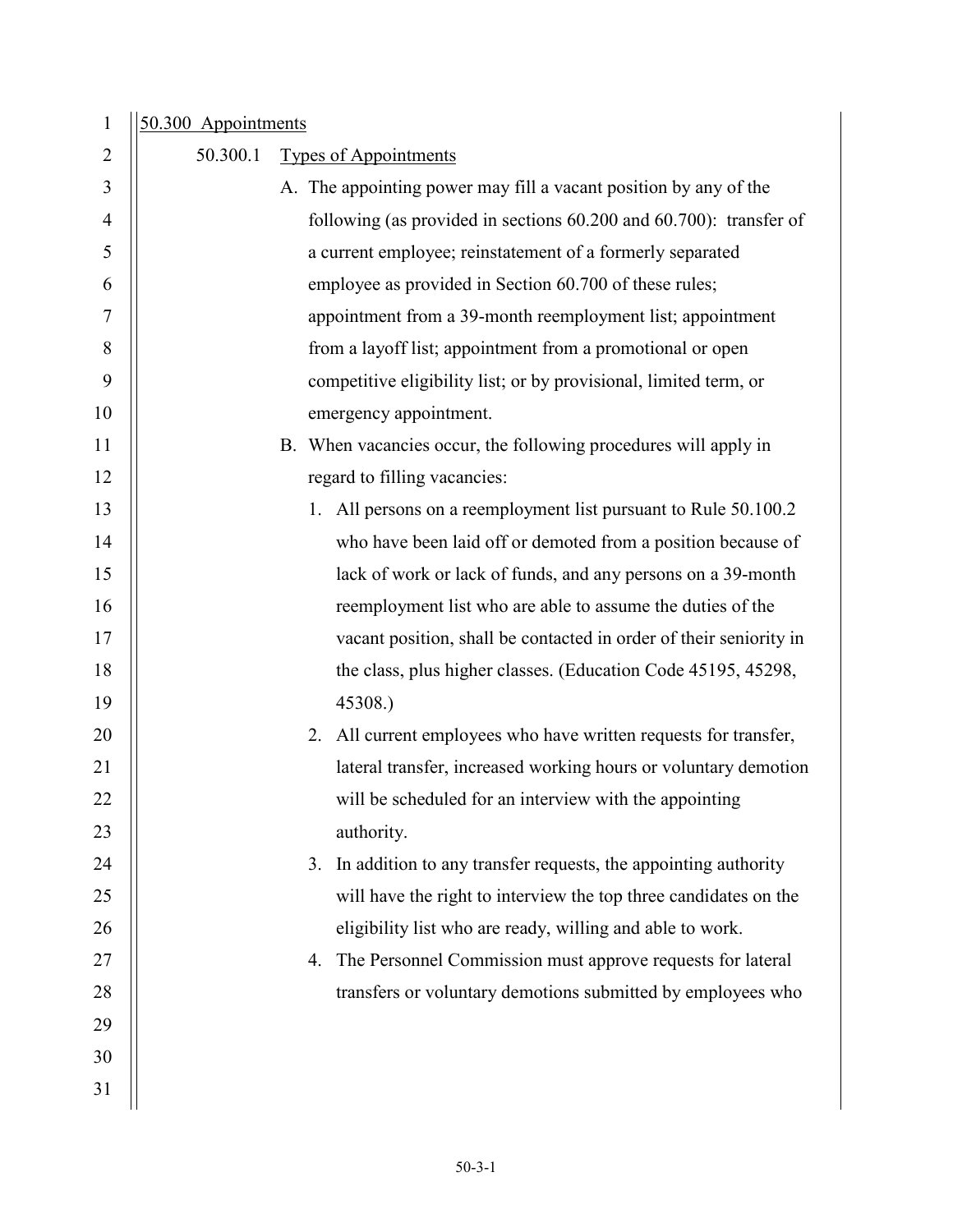| $\mathbf{1}$   |          | have been deemed eligible for appointment by the appointing            |
|----------------|----------|------------------------------------------------------------------------|
| $\overline{2}$ |          | authority.                                                             |
| 3              |          | The appointing authority will submit his or her choice(s) for<br>5.    |
| $\overline{4}$ |          | appointment to the Personnel Office on the Record of                   |
| 5              |          | Personnel Interview form.                                              |
| 6              |          | Employees who are interviewing for increased hours in their<br>6.      |
| 7              |          | same job classification must be appointed from among the top           |
| 8              |          | three on the basis of seniority. Total time calculated on the          |
| 9              |          | basis of hours worked shall determine seniority, except for            |
| 10             |          | those employees hired from January 1, 2000, whose seniority            |
| 11             |          | shall be determined by original date of employment.                    |
| 12             | 50.300.2 | <b>Limited Term Appointments (45286)</b>                               |
| 13             |          | The length of a limited-term appointment shall not exceed six months.  |
| 14             |          | However, if a limited-term (substitute) appointment is made in lieu of |
| 15             |          | an absent regular employee, the appointment must not exceed the        |
| 16             |          | authorized absence of the regular employee. The appointing power       |
| 17             |          | shall submit a request in which the probable duration of the           |
| 18             |          | appointment is stated. The limited-term employee shall automatically   |
| 19             |          | be separated when the maximum assignment has been reached or the       |
| 20             |          | regular employee returns. This automatic separation shall apply to all |
| 21             |          | summer school assignments.                                             |
| 22             |          | 50.300.3 Provisional Appointments (45287, 45288, 45289)                |
| 23             |          | A. Upon request by the appointing authority, when no eligibility list  |
| 24             |          | exists for a vacant classified position, the Personnel Director may    |
| 25             |          | authorize a provisional appointment, which may accumulate to a         |
| 26             |          | total of 90 working days, followed by a 90-calendar-day interval       |
| 27             |          | during which the person will be ineligible to serve in any full-time   |
| 28             |          | provisional capacity. No person shall be provisionally employed        |
| 29             |          |                                                                        |
| 30             |          |                                                                        |
| 31             |          |                                                                        |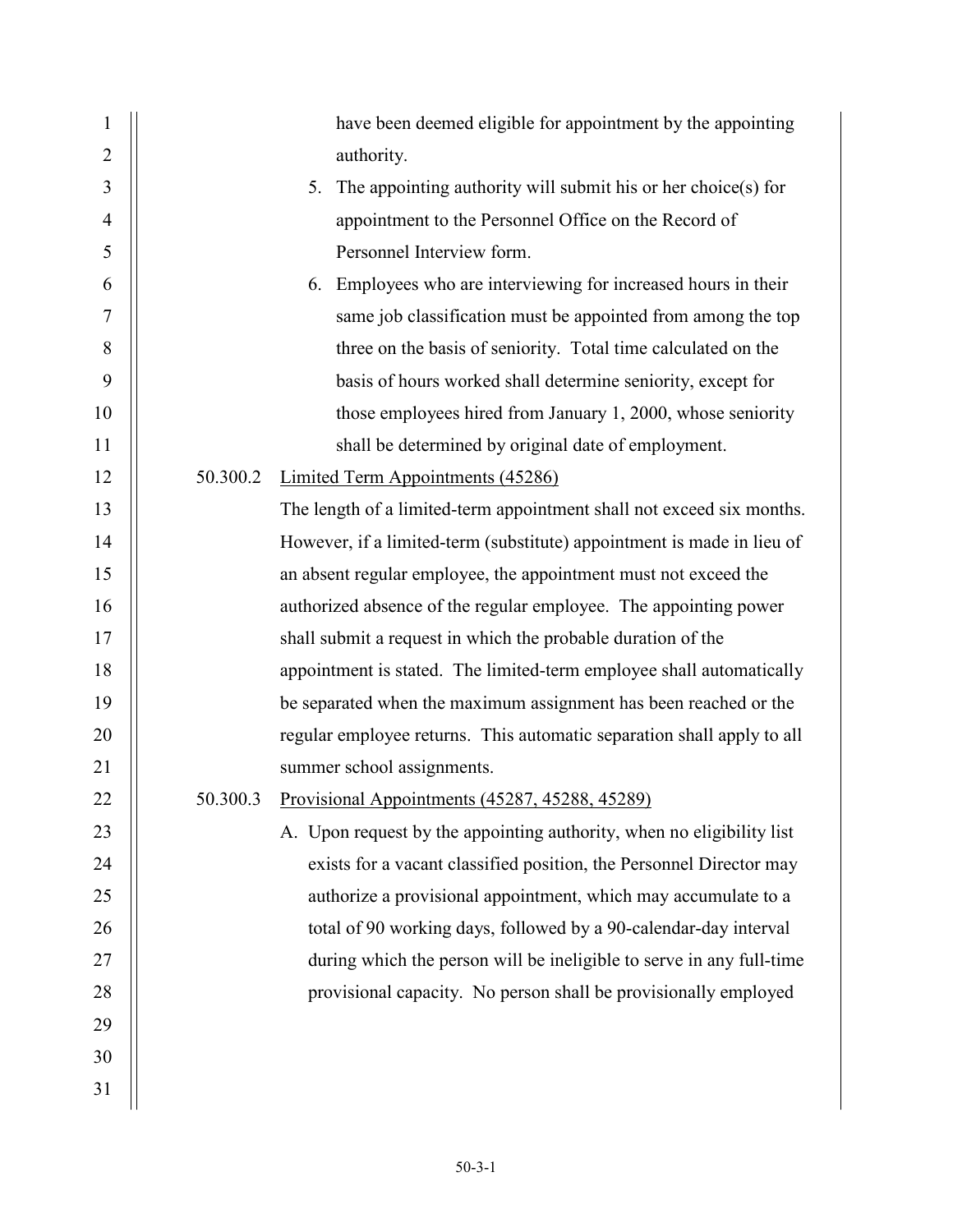| 1              |    | for more than 126 working days in any one fiscal year.                |
|----------------|----|-----------------------------------------------------------------------|
| $\overline{2}$ |    | B. The Commission may extend a 90-working-day, full-time              |
| 3              |    | provisional assignment for an additional 36 working days,             |
| $\overline{4}$ |    | provided that an examination for the class was completed during       |
| 5              |    | the initial 90 working days of a person's provisional assignment,     |
| 6              |    | but despite an adequate recruitment effort, the position cannot be    |
| 7              |    | satisfactorily filled, and extension of the provisional assignment is |
| $8\,$          |    | necessary to carry on vital functions of the District.                |
| 9              |    | C. In the absence of an appropriate eligibility list, successive      |
| 10             |    | provisional appointments of 90 working days or less may be made       |
| 11             |    | in any class, provided that continuous examination procedures for     |
| 12             |    | the class have been authorized by the Commission. Such                |
| 13             |    | successive provisional appointments may be made, and persons          |
| 14             |    | may be employed thereunder in temporary capacities, for more          |
| 15             |    | than six months in any one year. Such appointments may not be         |
| 16             |    | extended if a certification can be made from an appropriate           |
| 17             |    | eligibility list.                                                     |
| 18             |    | D. Provisional appointees must meet the minimum qualifications        |
| 19             |    | prescribed for the class.                                             |
| 20             |    | E. Upon completion of the recruitment, the provisional appointee      |
| 21             |    | must be one of the top three eligibles to be certified for            |
| 22             |    | appointment to the vacant position.                                   |
| 23             | F. | The services of provisional appointees who have failed to qualify     |
| 24             |    | for a position in their class after having taken an examination for   |
| 25             |    | such position shall be terminated within fifteen calendar days after  |
| 26             |    | the date on which an eligibility list has been established. This      |
| 27             |    | fifteen day period shall not extend beyond their 90-day provisional   |
| 28             |    | assignment.                                                           |
| 29             |    |                                                                       |
| 30             |    |                                                                       |
| 31             |    |                                                                       |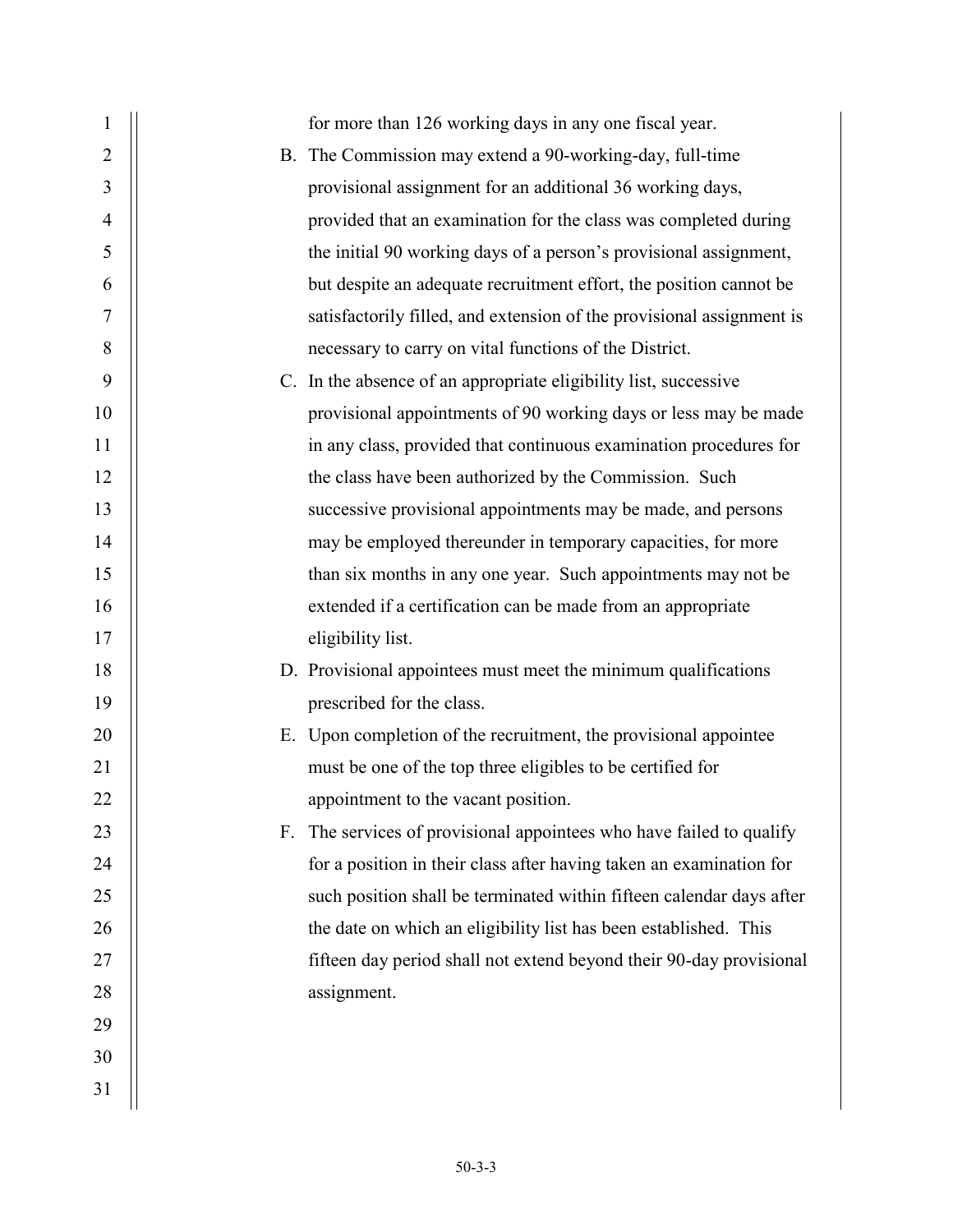## 1 | 50.300.4 Emergency Appointments

| $\overline{2}$ | A. When eligibles are not immediately available and in order to         |
|----------------|-------------------------------------------------------------------------|
| 3              | prevent stoppage of public business, the appointing power may           |
| $\overline{4}$ | make an emergency appointment of not more than fifteen working          |
| 5              | days. When such emergency appointments are made, it shall be            |
| 6              | the duty of the appointing power immediately to notify the              |
| 7              | Personnel Director naming the appointees and such data as may be        |
| 8              | required by the Personnel Director who shall pass on the                |
| 9              | sufficiency of the reasons and the compliance with the provisions       |
| 10             | of this rule before any salary can be paid under any such               |
| 11             | emergency appointment. Time served under such emergency                 |
| 12             | appointment shall be considered as part of the period permitted         |
| 13             | under the Act for provisional appointments.                             |
| 14             | B. A retired person may serve without reinstatement from retirement     |
| 15             | or loss or interruption of benefits provided by the system upon         |
| 16             | appointment by a school employer or by the Trustees of the              |
| 17             | California State University either during an emergency to prevent       |
| 18             | stoppage of public business or because the retired employee has         |
| 19             | skills needed in performing specialized work of limited duration, if    |
| 20             | that service does not exceed, in any fiscal year, a total of 960 hours  |
| 21             | for all employers. The retired person's rate of pay for this            |
| 22             | employment shall not be less than the minimum, nor exceed that          |
| 23             | paid by the employer to other employees performing comparable           |
| 24             | duties.                                                                 |
| 25             | 50.300.5<br><u>Restricted Appointments (45105, 45108, 45109, 45259)</u> |
| 26             | A. Restrictions limiting the opportunity for employment to specific     |
| 27             | groups are allowed only when a position is established under a          |
| 28             | specially funded state or federal project requiring the appointment     |
| 29             |                                                                         |
| 30             |                                                                         |
| 31             |                                                                         |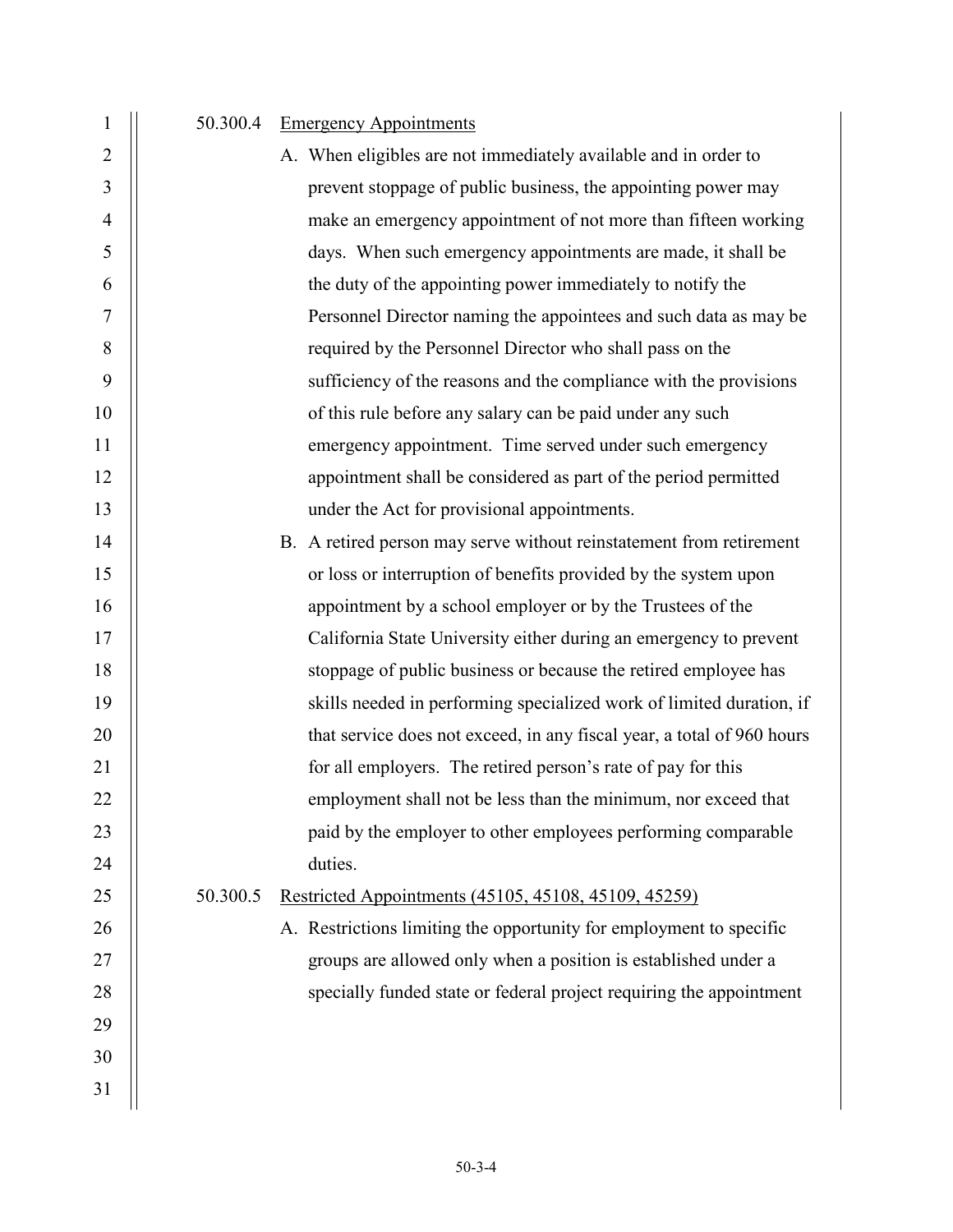| 1              | of individuals in low income groups or from designated                   |
|----------------|--------------------------------------------------------------------------|
| $\overline{2}$ | impoverished areas or other required criteria which limits the           |
| 3              | privilege of all citizens to compete for employment.                     |
| $\overline{4}$ | B. Selection and retention to a restricted position shall be made on the |
| 5              | same basis as that of persons in positions that are part of the          |
| 6              | regular service.                                                         |
| 7              | C. Persons employed in restricted positions shall not:                   |
| 8              | 1. be accorded employment permanently following the initial              |
| 9              | probation period;                                                        |
| 10             | 2. acquire seniority;                                                    |
| 11             | 3. be placed in provisional assignments;                                 |
| 12             | 4. be eligible for promotion into the regular classified service;        |
| 13             | until completing six months of satisfactory service in the               |
| 14             | "Restricted" assignment, and successfully completing the                 |
| 15             | qualifying examination, regardless of final numerical listing on         |
| 16             | an eligibility list, as required for all other persons serving in the    |
| 17             | same class. If such conditions are met, he/she shall be                  |
| 18             | accorded full rights, benefits, and burdens of any other                 |
| 19             | classified employee. His/her service date shall be the                   |
| 20             | original date of employment in the restricted position.                  |
| 21             | 50.300.6<br>Summer Session Appointments (45102)                          |
| 22             | A. Every classified employee shall be deemed to be employed for 12       |
| 23             | months during each school year regardless of the number of               |
| 24             | months in which he is normally in paid status in compliance with         |
| 25             | the Education Code Section 45102.                                        |
| 26             | B. Those employees assigned to a particular position will have           |
| 27             | preference for assignment during summer school. Seniority in the         |
| 28             | class will determine any other assignment if the regular incumbent       |
| 29             |                                                                          |
| 30             |                                                                          |
| 31             |                                                                          |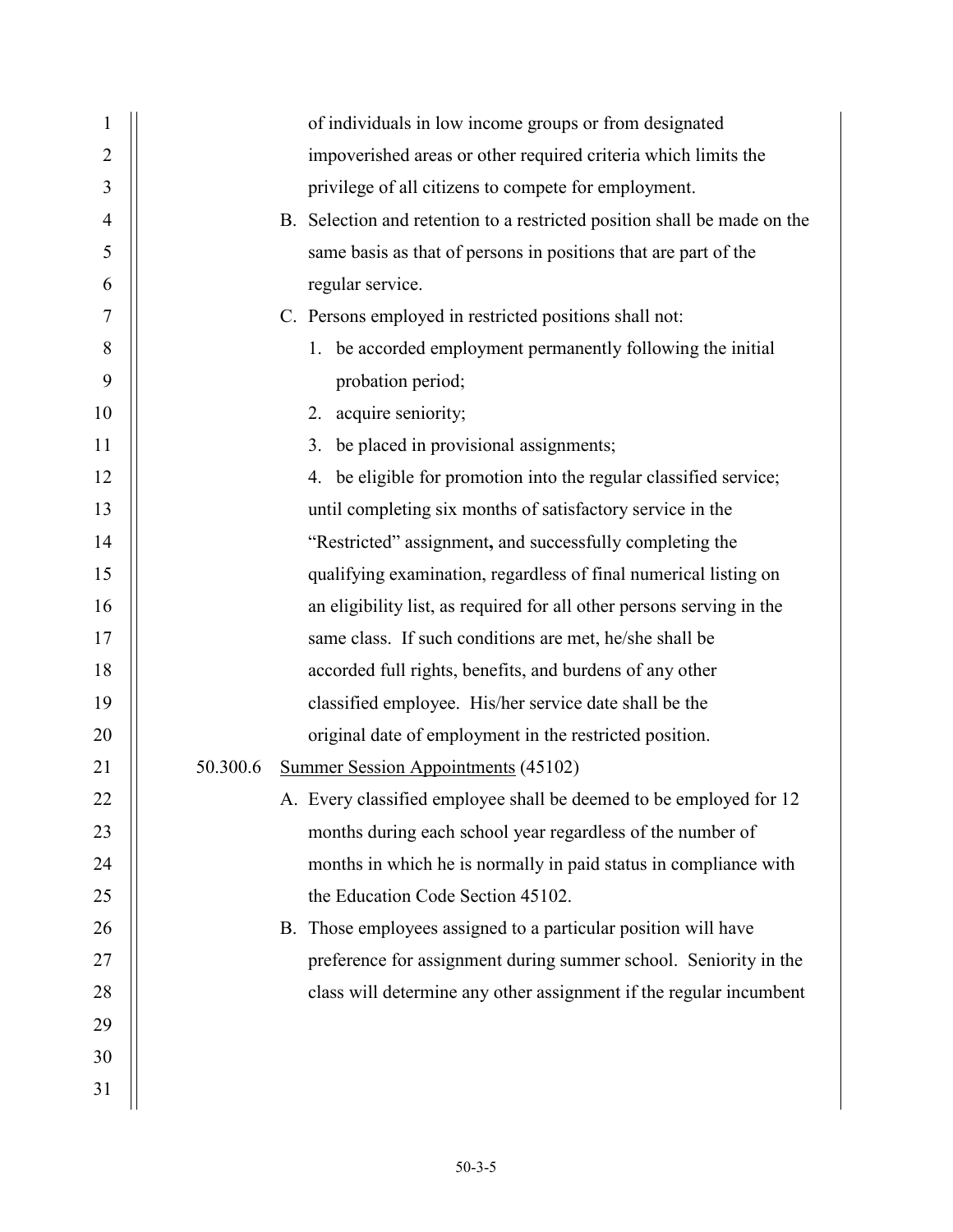| $\mathbf{1}$   |          | declines. When it is necessary to assign classified employees not      |
|----------------|----------|------------------------------------------------------------------------|
| $\overline{2}$ |          | regularly assigned to serve between the end of one academic year       |
| 3              |          | and the commencement of another, such assignment shall be made         |
| $\overline{4}$ |          | on the basis of qualifications for employment in each classification   |
| 5              |          | of service which is required.                                          |
| 6              | 50.300.7 | <b>Conditional Provisional Appointments</b>                            |
| 7              |          | Insofar as possible, provisional appointees shall be required to meet  |
| 8              |          | the minimum qualifications for the class of the appointment as stated  |
| 9              |          | in the class specification. When no one who meets the minimum          |
| 10             |          | qualifications is available, a conditional provisional appointment may |
| 11             |          | be made.                                                               |
| 12             |          |                                                                        |
| 13             |          |                                                                        |
| 14             |          |                                                                        |
| 15             |          |                                                                        |
| 16             |          |                                                                        |
| 17             |          |                                                                        |
| 18             |          |                                                                        |
| 19             |          |                                                                        |
| 20             |          |                                                                        |
| 21             |          |                                                                        |
| 22             |          |                                                                        |
| 23             |          |                                                                        |
| 24             |          |                                                                        |
| 25             |          |                                                                        |
| 26             |          |                                                                        |
| $27\,$         |          |                                                                        |
| $28\,$         |          |                                                                        |
| 29             |          |                                                                        |
| 30             |          |                                                                        |
| 31             |          |                                                                        |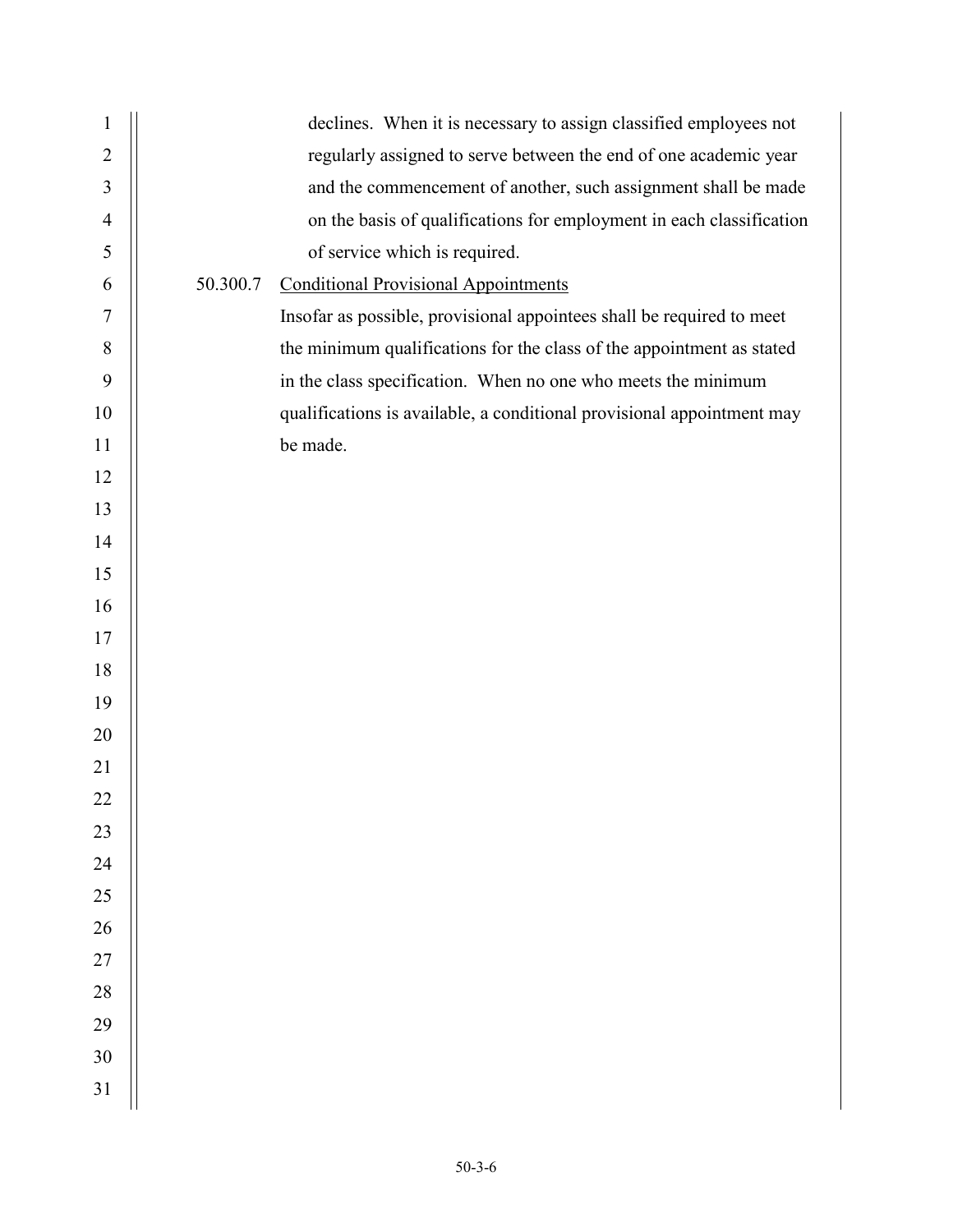| 1              | <b>CHAPTER 60</b>                                                   |  |
|----------------|---------------------------------------------------------------------|--|
| $\overline{2}$ |                                                                     |  |
| 3              | EMPLOYMENT STATUS - JOB ASSIGNMENT, EVALUATION, LEAVES,             |  |
| 4              | DISCIPLINARY ACTION                                                 |  |
| 5              |                                                                     |  |
| 6              | 60.100 Probationary Period (45269, 45270, 45301)                    |  |
| 7              | 60.100.1<br>Duration of Probation                                   |  |
| 8              | A. A new employee appointed from an eligibility list shall serve a  |  |
| 9              | probationary period of six months or 130 days of paid service,      |  |
| 10             | whichever is longer, in one class before attaining permanency in    |  |
| 11             | the classified service. An employee who has been promoted           |  |
| 12             | shall serve a probationary period of six months or 130 days of      |  |
| 13             | paid service, whichever is longer, in the higher class before       |  |
| 14             | attaining permanency in that class. Credit toward completion of     |  |
| 15             | probation shall be granted only for service in regular positions in |  |
| 16             | the class after appointment from the eligibility list.              |  |
| 17             | B. For positions designated by the Personnel Commission as          |  |
| 18             | executive, administrative, or supervisory, the probationary period  |  |
| 19             | shall be one year of paid service in one classification in the      |  |
| 20             | classified service.                                                 |  |
| 21             | C. Absences from work of over ten working days for any reason,      |  |
| 22             | including sick leave, are excluded from the computation of paid     |  |
| 23             | service required to attain permanent status.                        |  |
| 24             | 60.100.2<br><b>Rights of Probationary Employees</b>                 |  |
| 25             | A. A new employee who resigns in good standing during his or her    |  |
| 26             | initial probationary period shall, upon request, have his or her    |  |
| 27             | name restored in proper rank to the eligibility list. Such action   |  |
| 28             | shall not extend the life of the eligibility list or the period of  |  |
| 29             | eligibility of the employee.                                        |  |
| 30             |                                                                     |  |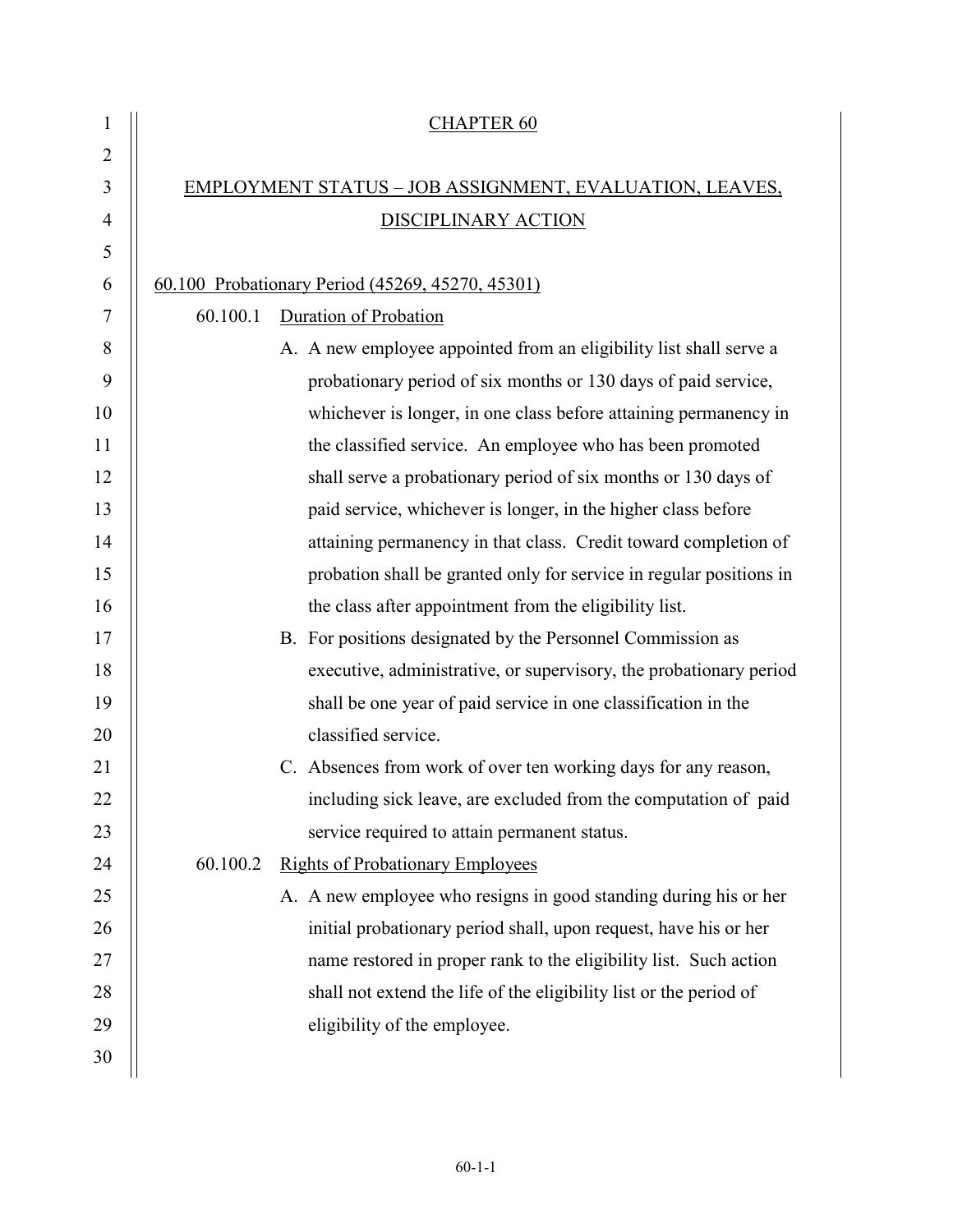| 1              |    | B. An employee may be released from employment during the initial     |
|----------------|----|-----------------------------------------------------------------------|
| $\overline{2}$ |    | probationary period with or without any reason without prior          |
| 3              |    | notice.                                                               |
| $\overline{4}$ |    | C. A new employee who is suspended during his or her initial          |
| 5              |    | probationary period shall be notified in writing of the action taken. |
| 6              |    | He or she shall not have the right of appeal.                         |
| 7              |    | D. An employee who has permanent status in the classified service,    |
| 8              |    | and who has been promoted to a higher class, may be involuntarily     |
| 9              |    | returned during the probationary period to his or her former class    |
| 10             |    | without recourse to an appeal or hearing by the Commission except     |
| 11             |    | when the demotion results in separation from the permanent            |
| 12             |    | classified service. He or she shall be notified in writing of the     |
| 13             |    | action.                                                               |
| 14             |    | E. A permanent employee who is suspended or dismissed or demoted      |
| 15             |    | to other than his or her former class during a probationary period    |
| 16             |    | retains full rights of appeal.                                        |
| 17             | F. | Should the work for which a probationary employee has been            |
| 18             |    | appointed prove temporary instead of permanent as certified, and      |
| 19             |    | should he/she be laid off without fault or delinquency on his/her     |
| 20             |    | part before his/her probationary period is completed, his/her name    |
| 21             |    | shall be restored to the eligibility list and the time he/she has     |
| 22             |    | served shall be credited to him/her toward completion of the          |
| 23             |    | probationary period in any subsequent position to which he/she is     |
| 24             |    | appointed in that same classification.                                |
| 25             |    |                                                                       |
| 26             |    |                                                                       |
| 27             |    |                                                                       |
| 28             |    |                                                                       |
| 29             |    |                                                                       |
| 30             |    |                                                                       |
| 31             |    |                                                                       |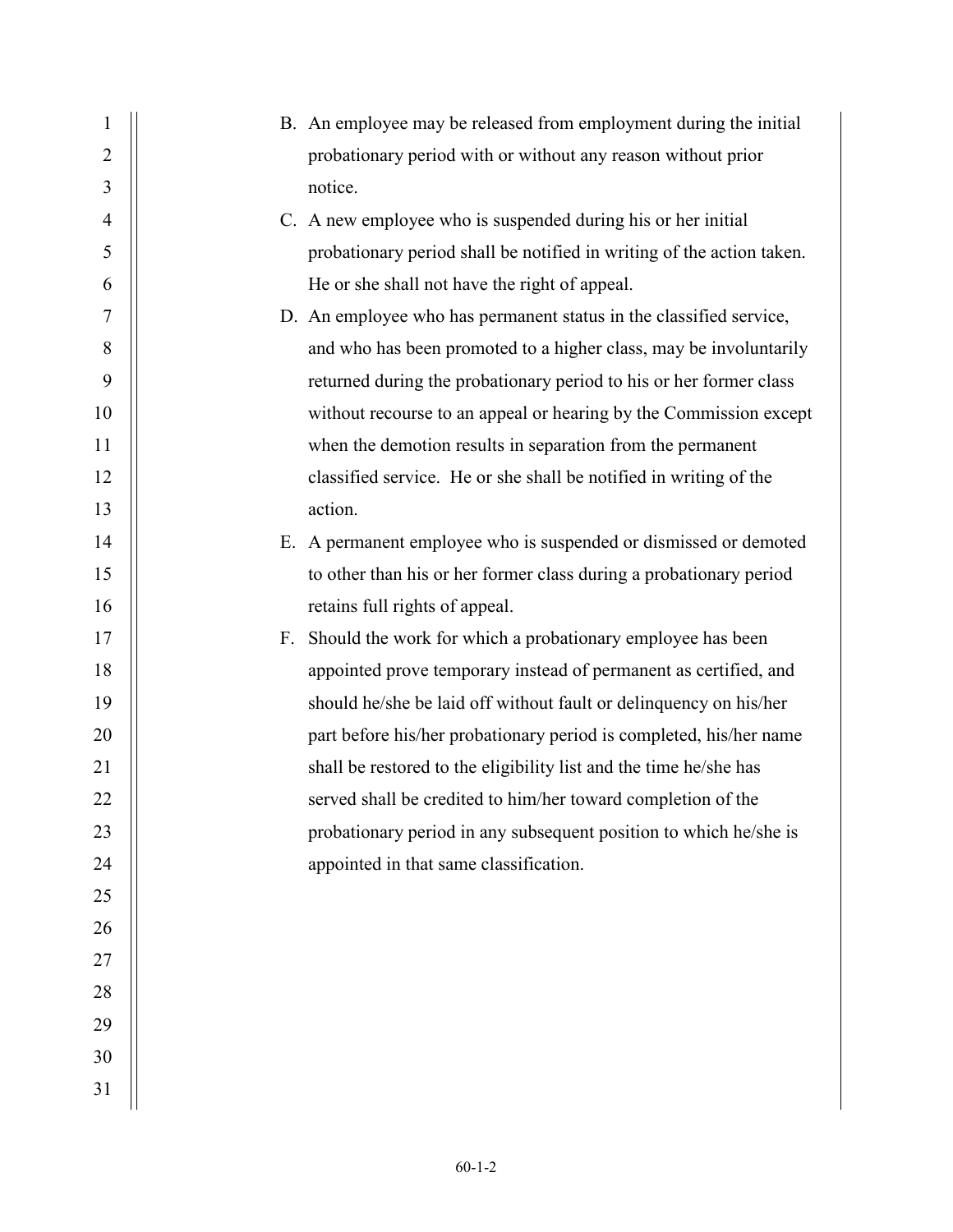| 1              |          | 60.200 Changes in Position and Class                                  |
|----------------|----------|-----------------------------------------------------------------------|
| 2              | 60.200.1 | Transfer (45260, 45261, 45308)                                        |
| 3              |          | A. An employee may be transferred at his/her request or for the       |
| $\overline{4}$ |          | good of the service from one position to another in the same class    |
| 5              |          | at the discretion of the department head(s) involved, provided that   |
| 6              |          | such action shall not be taken for punitive or preferential reasons.  |
| 7              |          | B. A permanent employee may be transferred to a position in the       |
| 8              |          | same salary range where the Commission determines the employee        |
| 9              |          | meets the minimum qualifications.                                     |
| 10             |          | C. Transfers shall be made without change in salary rate, anniversary |
| 11             |          | date, accumulated illness leave, and accumulated vacation credits.    |
| 12             |          | D. A permanent employee who meets the qualifications for another      |
| 13             |          | class is eligible for transfer to that class.                         |
| 14             |          | E. A permanent employee who transfers to a position in a class in     |
| 15             |          | which he/she has not previously completed a probationary              |
| 16             |          | period shall be considered probationary in that class for a period of |
| 17             |          | six months or 130 working days, whichever is longer.                  |
| 18             |          | At any time during the probationary period, the employee may<br>1.    |
| 19             |          | be returned (transferred) to his/her former class without right of    |
| 20             |          | appeal, unless such action results in layoff, demotion, or            |
| 21             |          | reduction in assigned time. In the latter case of demotion, the       |
| 22             |          | employee shall have the same appeal rights as a permanent             |
| 23             |          | employee who is demoted or dismissed.                                 |
| 24             |          | 2. Within 45 days of the transfer to the new class, the employee      |
| 25             |          | may voluntarily transfer back to his/her former position if the       |
| 26             |          | former position is vacant.                                            |
| 27             |          | F. Transfers shall have the following effects on seniority:           |
| 28             |          | 1. Within the same class: none.                                       |
| 29             |          |                                                                       |
| 30             |          |                                                                       |
| 31             |          |                                                                       |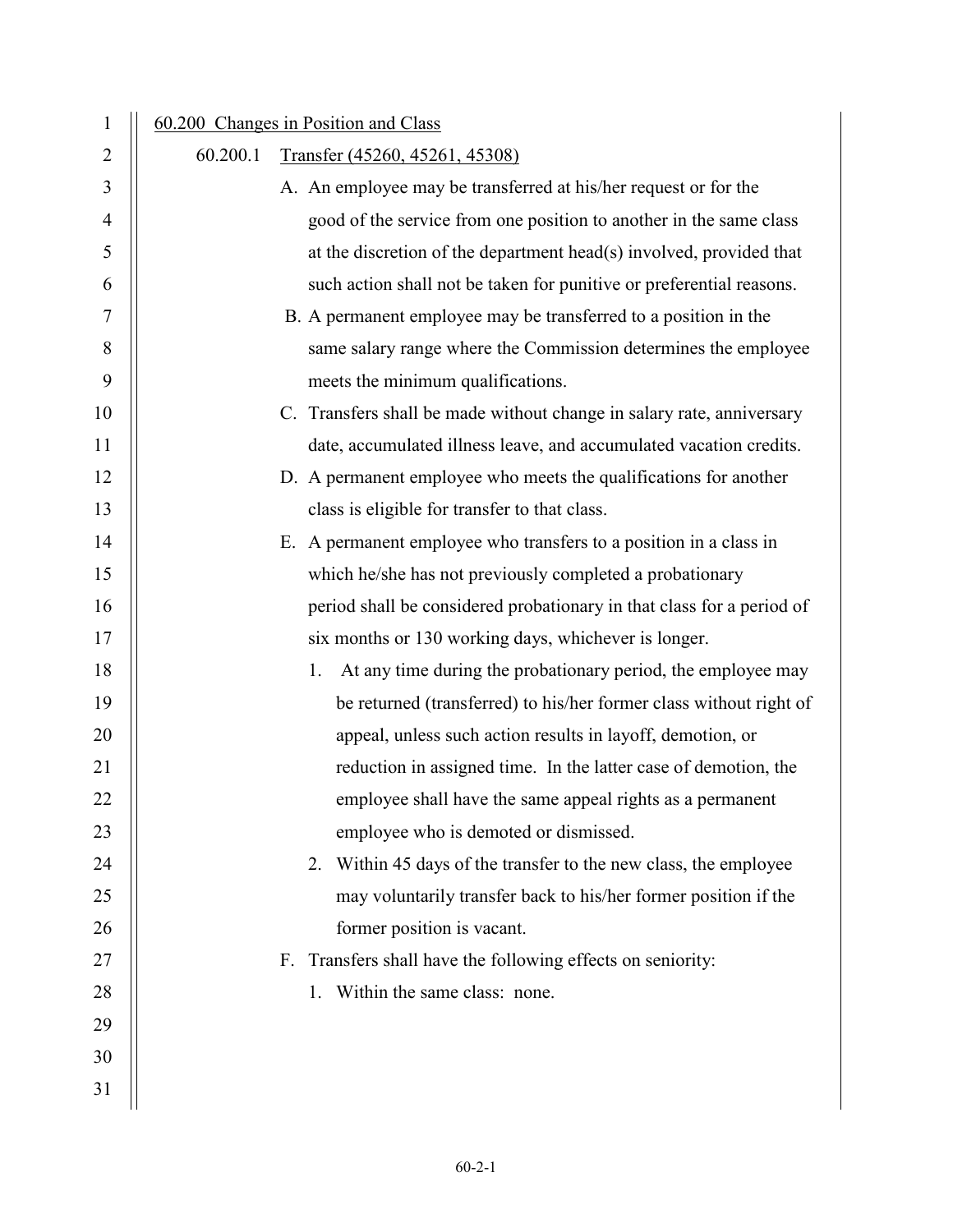| $\mathbf 1$    | 2. From one class to another: the employee shall receive seniority     |
|----------------|------------------------------------------------------------------------|
| $\overline{2}$ | credit in a lower class for service in higher classes; but shall       |
| 3              | not receive seniority credit in a higher class for service in lower    |
| $\overline{4}$ | classes. All such service shall be credited as seniority in the        |
| 5              | classified service.                                                    |
| 6              | G. Transfers shall not be used as a device to alter the effects of     |
| $\tau$         | impending layoff, although employees whose positions are to be         |
| 8              | eliminated may transfer to other classes as this rule contemplates.    |
| 9              | H. Reasons for any transfer which is not voluntary shall be discussed  |
| 10             | with the employee by his or her immediate supervisor before the        |
| 11             | transfer is effected.                                                  |
| 12             | Where two or more employees request transfers to the same vacant<br>I. |
| 13             | position, the Administration shall grant priority based on the         |
| 14             | following factors:                                                     |
| 15             | 1. Seniority in the classified service.                                |
| 16             | 2. The request is based on reclassification, impending layoff or       |
| 17             | health.                                                                |
| 18             | 3. Education and experience required in the new class.                 |
| 19             | 60.200.2<br>Demotions (45298, 45302)                                   |
| 20             | A. A permanent employee may request voluntary demotion to a class      |
| 21             | with a lower maximum salary rate. Such requests require the            |
| 22             | approval of his/her department head and that of the head of the        |
| 23             | department into which the employee seeks demotion. (See                |
| 24             | sections 60.200.3D1 and 70.200.5 for range and step placement          |
| 25             | upon demotion.)                                                        |
| 26             | B. Voluntary demotion is a privilege available to a probationary       |
| 27             | employee only in cases when he or she would otherwise be laid off      |
| 28             | for lack of work or lack of funds.                                     |
| 29             |                                                                        |
| 30             |                                                                        |
| 31             |                                                                        |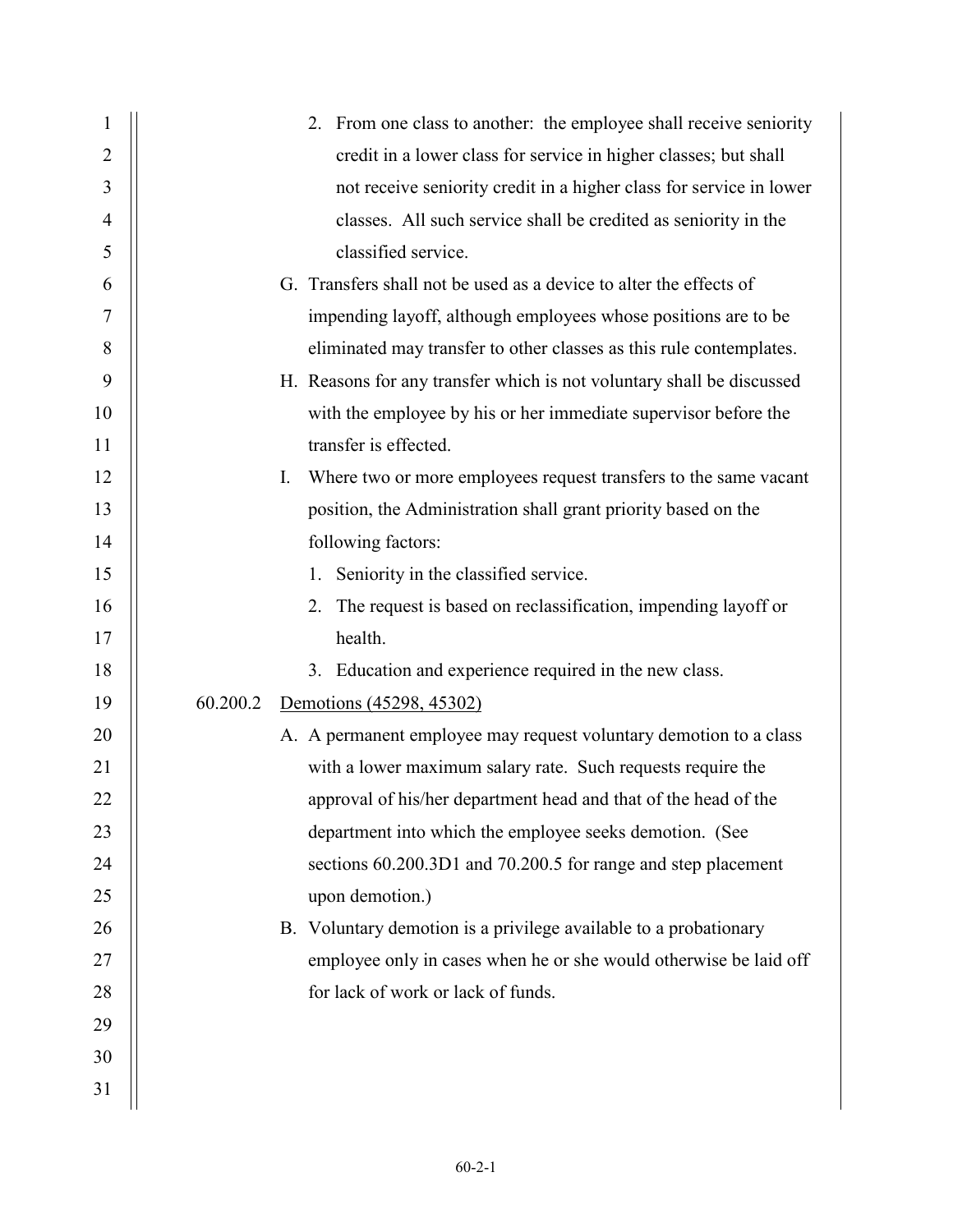| $\mathbf{1}$   | C. Employees who take voluntary demotions in lieu of layoff or to    |
|----------------|----------------------------------------------------------------------|
| $\overline{2}$ | remain in their present positions rather than be reclassified or     |
| 3              | reassigned, shall be granted the same rights as persons laid off     |
| $\overline{4}$ | (reemployment for a period of 39 months) and shall retain            |
| 5              | eligibility to be considered for reemployment for an additional      |
| 6              | period of up to 24 months; provided that the same tests of fitness   |
| 7              | under which they qualified for appointment to that class shall still |
| 8              | apply. Employees who take voluntary demotions in lieu of layoff      |
| 9              | shall be, at the option of the employee, returned to a position in   |
| 10             | their former class as vacancies become available, and without        |
| 11             | limitation of time, but if there is a valid reemployment list they   |
| 12             | shall be ranked on that list in accordance with their proper         |
| 13             | seniority.                                                           |
| 14             | D. Involuntary demotion is a disciplinary action for cause and is    |
| 15             | subject to the pertinent rules and procedures.                       |
| 16             | 60.200.3<br>Restorations and Reemployment (45298, 45309)             |
| 17             | A. A former employee who resigned in good standing may be            |
| 18             | reinstated in his/her former class and status within 39 months of    |
| 19             | the last date of paid service. Also, he/she may be reemployed in a   |
| 20             | lower related class, if qualified, or in limited-term status in the  |
| 21             | same or lower class. Such actions are discretionary with the         |
| 22             | appointing authority.                                                |
| 23             | B. Effects of Reinstatement within 39 Months of the Last Date of     |
| 24             | Paid Service:                                                        |
| 25             | 1. Restoration to the former step in the salary range for the class, |
| 26             | or, if reemployed in a lower class, or voluntarily demoted, to       |
| 27             | the rate closest to that of the step to which he or she would be     |
| 28             | reassigned if he/she were reinstated in his or her former            |
| 29             | class.                                                               |
| 30             |                                                                      |
| 31             |                                                                      |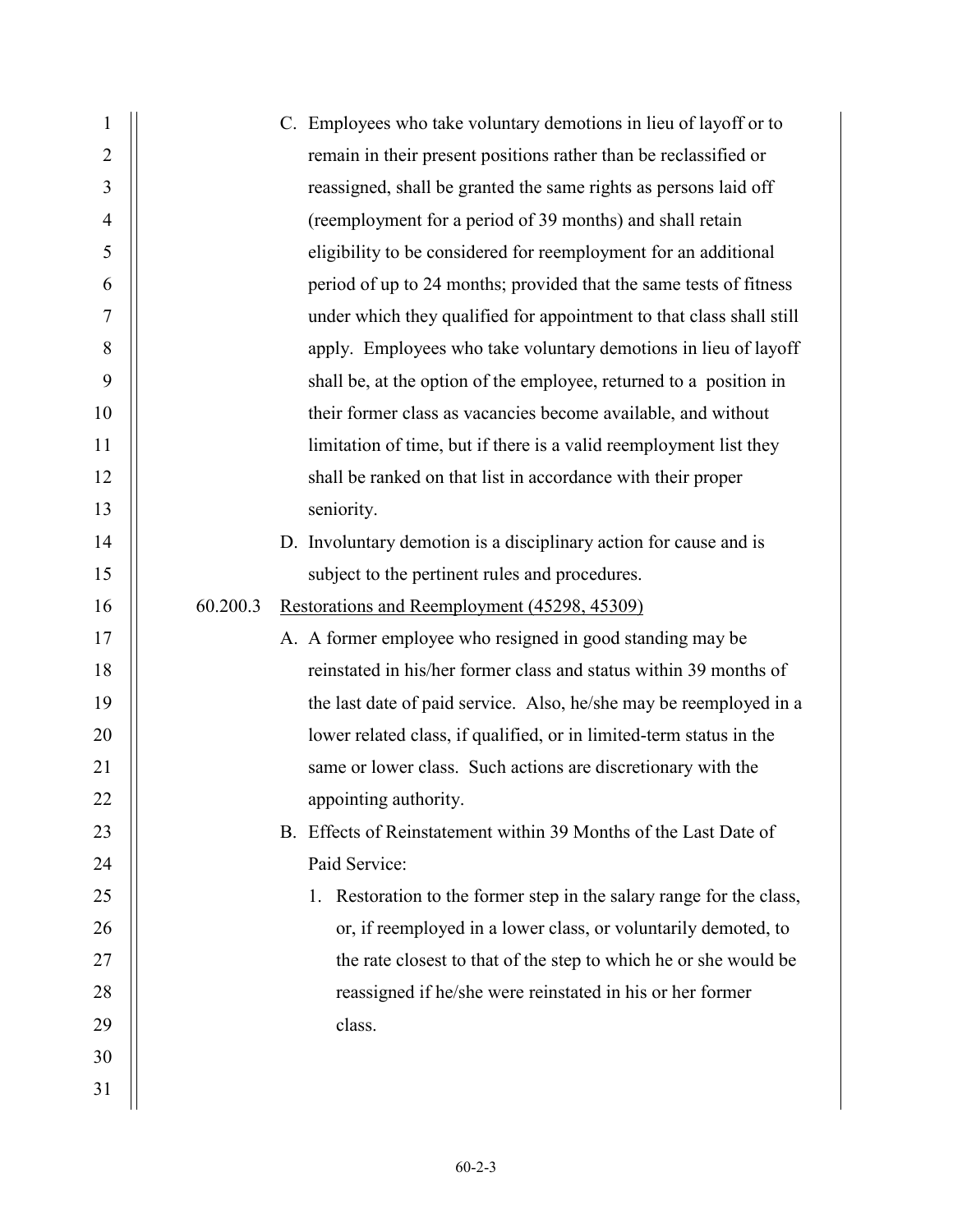| $\mathbf{1}$   | 2. If restored to permanent status, restoration of accumulated sick     |
|----------------|-------------------------------------------------------------------------|
| $\overline{2}$ | leave and seniority.                                                    |
| 3              | 3. Evaluation and salary review dates will not be affected by a         |
| $\overline{4}$ | period of layoff up to three months. This date will be                  |
| 5              | recomputed to exclude all absence or layoff exceeding three             |
| 6              | months.                                                                 |
| 7              | 60.200.4<br>Changes in Assigned Time (45137, 45260, 45261)              |
| 8              | A. General Rule                                                         |
| 9              | 1. If a part-time employee is required to work for 30 minutes or        |
| 10             | longer per day for 20 consecutive workdays in excess of the             |
| 11             | regular assigned time, the assigned time of the position will be        |
| 12             | changed to reflect the longer hours.                                    |
| 13             | 2. When a class contains permanent positions of varying hours of        |
| 14             | work per day, week, or month, preference in assignment to               |
| 15             | vacant positions shall be based on seniority in the class. The          |
| 16             | three most senior employees requesting additional time shall be         |
| 17             | certified as eligible to be selected for the vacant positions.          |
| 18             | A seniority-bid list or lists shall be maintained for the purpose<br>3. |
| 19             | of this rule. Employees on the seniority-bid list shall accept or       |
| 20             | reject a "vacant" position, as defined by this rule, on the basis       |
| 21             | of placement on the list. Employees who are eligible to accept          |
| 22             | a "vacant" position but reject same shall not be permitted to           |
| 23             | withdraw the rejection once a proper assignment has been                |
| 24             | made.                                                                   |
| 25             | 4. A permanent employee displaced by virtue of this rule shall be       |
| 26             | entitled to bumping rights in accordance with proper seniority.         |
| 27             | 5. All part-time employees eligible for full-time employment            |
| 28             | shall be notified when a full-time vacancy occurs if a written          |
| 29             | request for more hours has been filed in the personnel office.          |
| 30             |                                                                         |
| 31             |                                                                         |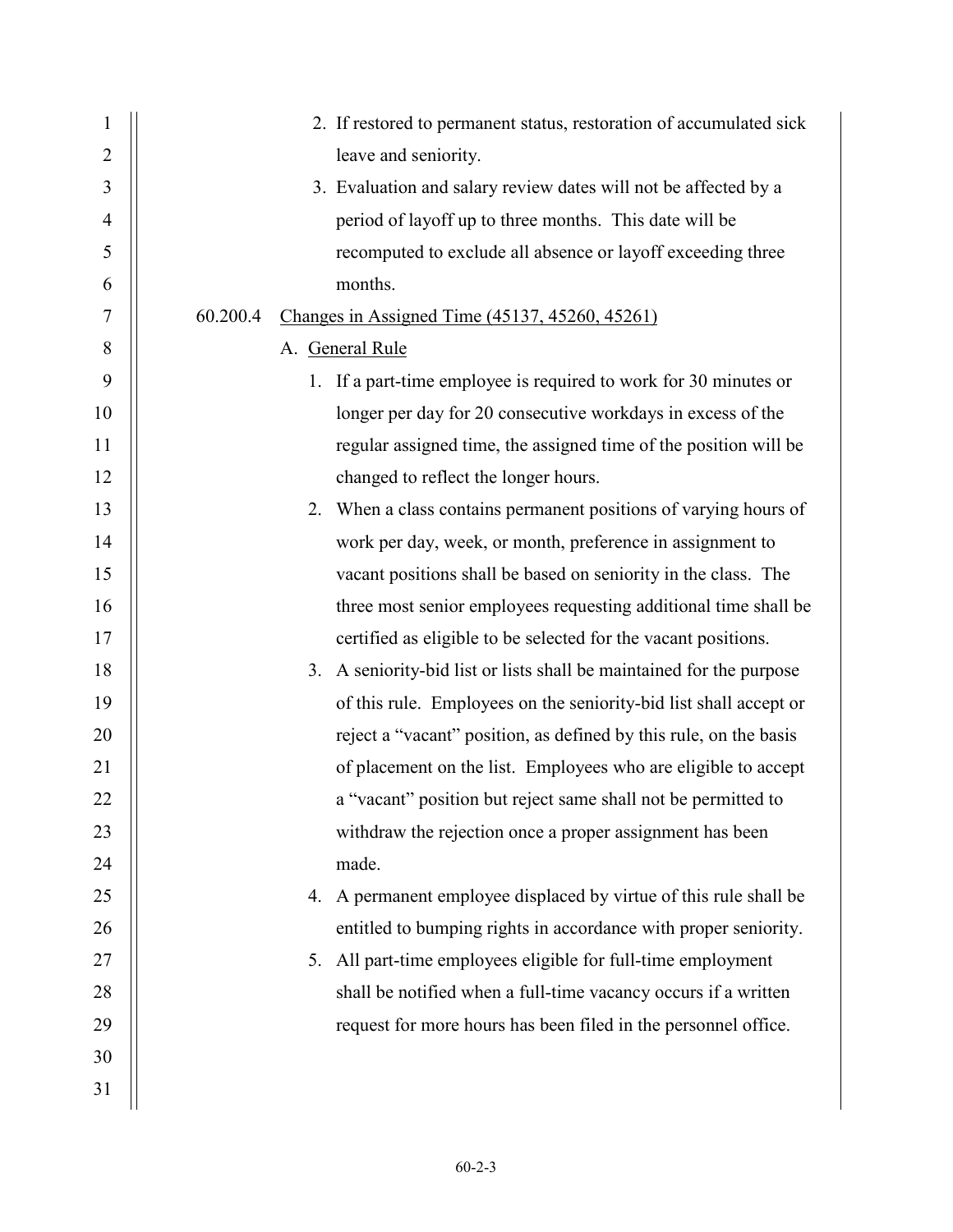| 1              | The three most senior employees in the classification                         |
|----------------|-------------------------------------------------------------------------------|
| $\overline{2}$ | requesting additional hours and with satisfactory ratings on the              |
| 3              | two most recent evaluations shall be certified to the appointing              |
| 4              | authority.                                                                    |
| 5              | B. Decreases in Assigned Time (45117, 45308, 45298)                           |
| 6              | 1. When the regular hours of employment of a position or                      |
| 7              | positions are to be reduced due to lack of work or lack of                    |
| 8              | funds, the Administration shall:                                              |
| 9              | Determine the class(es) and location(s) affected by the<br>a.                 |
| 10             | reduction;                                                                    |
| 11             | Notify the Personnel Director so that a 45-day notification<br>$\mathbf{b}$ . |
| 12             | of impending reduction can be delivered to the employee.                      |
| 13             | Work with the Personnel Director to alleviate the effect of<br>$\mathbf{c}$ . |
| 14             | reduction on employees.                                                       |
| 15             | 2. When a permanent position is to be reduced in assigned time                |
| 16             | per day, week, month, or year, the incumbent shall have the                   |
| 17             | right to transfer into any vacant position in the class. If a                 |
| 18             | vacant, permanent position is not available, the incumbent may                |
| 19             | bump the incumbent of the position who has the least seniority                |
| 20             | in the class, provided that he or she has greater seniority. An               |
| 21             | employee so bumped shall have similar bumping rights.                         |
| 22             | When an employee is faced with a reduction in assigned time,                  |
| 23             | the rules on transfer and demotion shall be given a                           |
| 24             | liberal interpretation in order to relieve the effect of such                 |
| 25             | reduction.                                                                    |
| 26             | 4. Reduction in assigned time shall not be applied for punitive or            |
| 27             | preferential reasons. Nothing in this rule shall preclude an                  |
| 28             | employee from volunteering for a reduction in assigned time or                |
| 29             | from waiving preferential rights to increases in assigned time.               |
| 30             |                                                                               |
| 31             |                                                                               |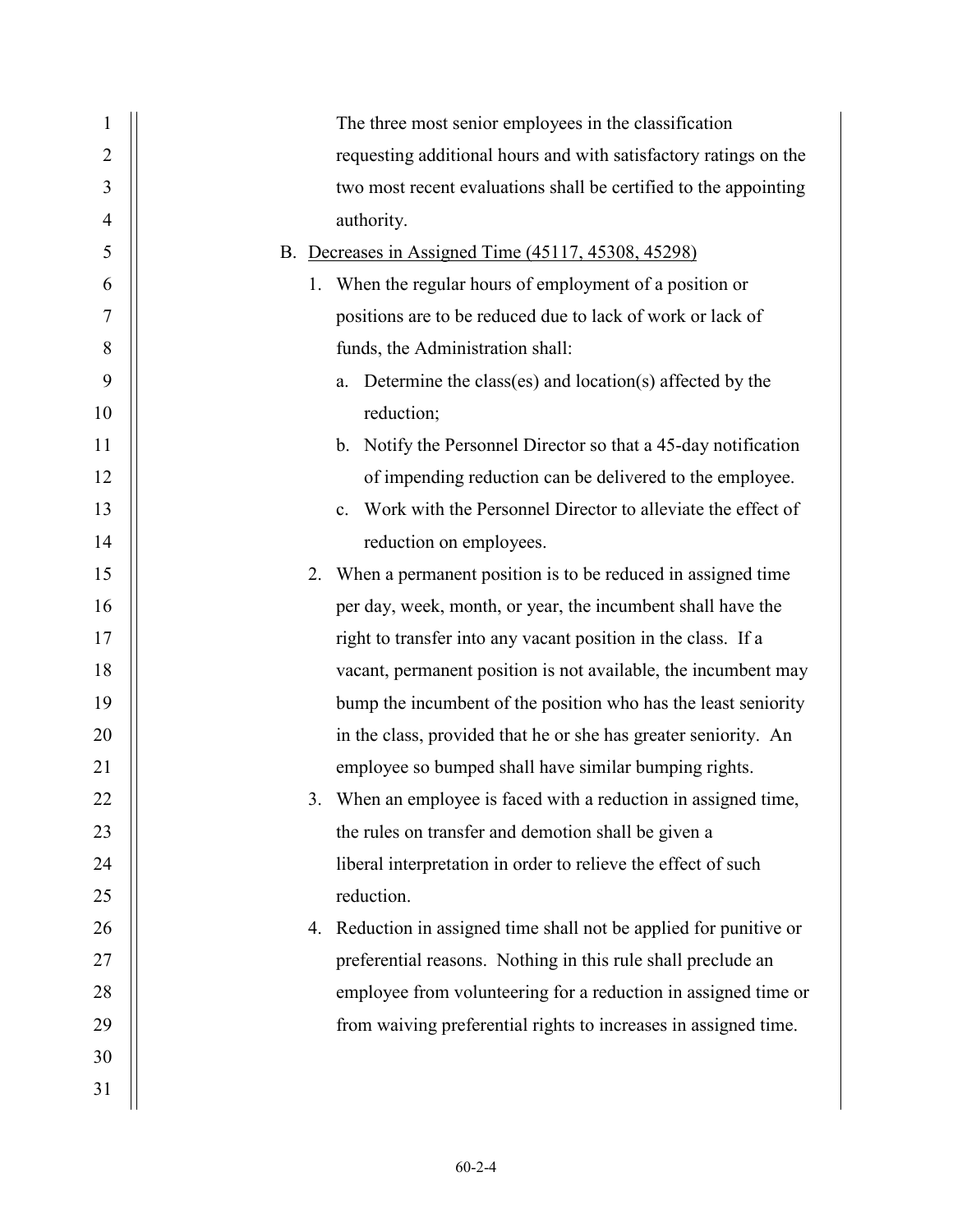| $\mathbf{1}$   |          | 60.300 Assignments of Disabled Employees (45279)                         |
|----------------|----------|--------------------------------------------------------------------------|
| $\overline{2}$ | 60.300.1 | <b>General Policy</b>                                                    |
| 3              |          | When a permanent employee becomes unable, with or without                |
| $\overline{4}$ |          | reasonable accommodation to perform the duties of his or her             |
| 5              |          | classification because of illness or injury as determined by medical     |
| 6              |          | authority designated by the Board of Education, effort shall be made to  |
| 7              |          | place him or her in a vacant position the duties of which are within his |
| 8              |          | or her capabilities. Reassignment, if any, shall be at the discretion of |
| 9              |          | the appointing authority, with the approval of the Personnel             |
| 10             |          | Commission in the cases noted below.                                     |
| 11             | 60.300.2 | Reassignments                                                            |
| 12             |          | A. A disabled employee's duties in his/her regular position may be       |
| 13             |          | modified in accordance with his or her functional limitations.           |
| 14             |          | Essential functions of a position shall not be removed for this          |
| 15             |          | purpose. Such changes in duties shall be reported to the Personnel       |
| 16             |          | Director, who shall determine if the position requires a                 |
| 17             |          | reclassification study.                                                  |
| 18             |          | B. A disabled employee who cannot perform the essential functions        |
| 19             |          | of his or her position may accept demotion or transfer to a less         |
| 20             |          | demanding class, with the approval of the Personnel Commission           |
| 21             |          | if a vacancy exists.                                                     |
| 22             |          | C. A disabled employee may be assigned to a vacant position in a         |
| 23             |          | higher class, with the approval of the Commission, but shall             |
| 24             |          | receive no salary benefit from such assignment until he or she can       |
| 25             |          | be appointed to the higher class in accordance with the rules and        |
| 26             |          | procedures on eligibility and appointments.                              |
| 27             | 60.300.3 | <b>Effect of Refusal by Employee</b>                                     |
| 28             |          | A disabled employee may refuse assignments to other classes without      |
| 29             |          | effect on his or her rights under sick leave provisions of the law and   |
| 30             |          |                                                                          |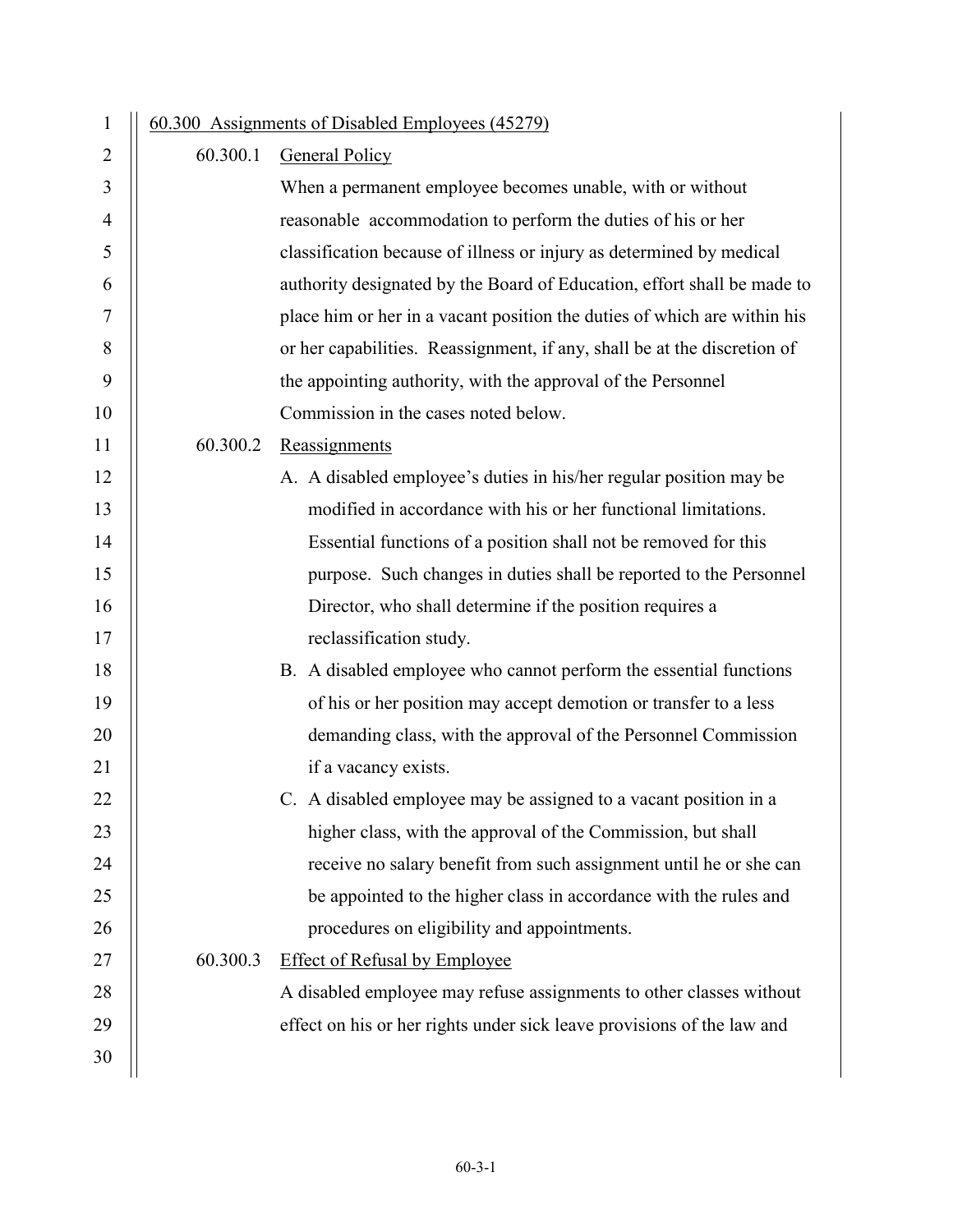| $\mathbf{1}$     | these rules. However, there is no obligation for the appointing      |
|------------------|----------------------------------------------------------------------|
| $\sqrt{2}$       | authority to renew offers of reassignment which have been refused or |
| $\mathfrak{Z}$   | to make alternative offers.                                          |
| $\overline{4}$   |                                                                      |
| 5                |                                                                      |
| 6                |                                                                      |
| $\boldsymbol{7}$ |                                                                      |
| $\,8\,$          |                                                                      |
| 9                |                                                                      |
| $10\,$           |                                                                      |
| $11\,$           |                                                                      |
| $12\,$           |                                                                      |
| 13               |                                                                      |
| $14$             |                                                                      |
| $15\,$           |                                                                      |
| 16               |                                                                      |
| $17\,$           |                                                                      |
| $18\,$           |                                                                      |
| 19               |                                                                      |
| $20\,$           |                                                                      |
| 21               |                                                                      |
| $22\,$           |                                                                      |
| 23               |                                                                      |
| 24               |                                                                      |
| 25               |                                                                      |
| $26\,$           |                                                                      |
| $27\,$           |                                                                      |
| $28\,$           |                                                                      |
| 29               |                                                                      |
| $30\,$           |                                                                      |
| 31               |                                                                      |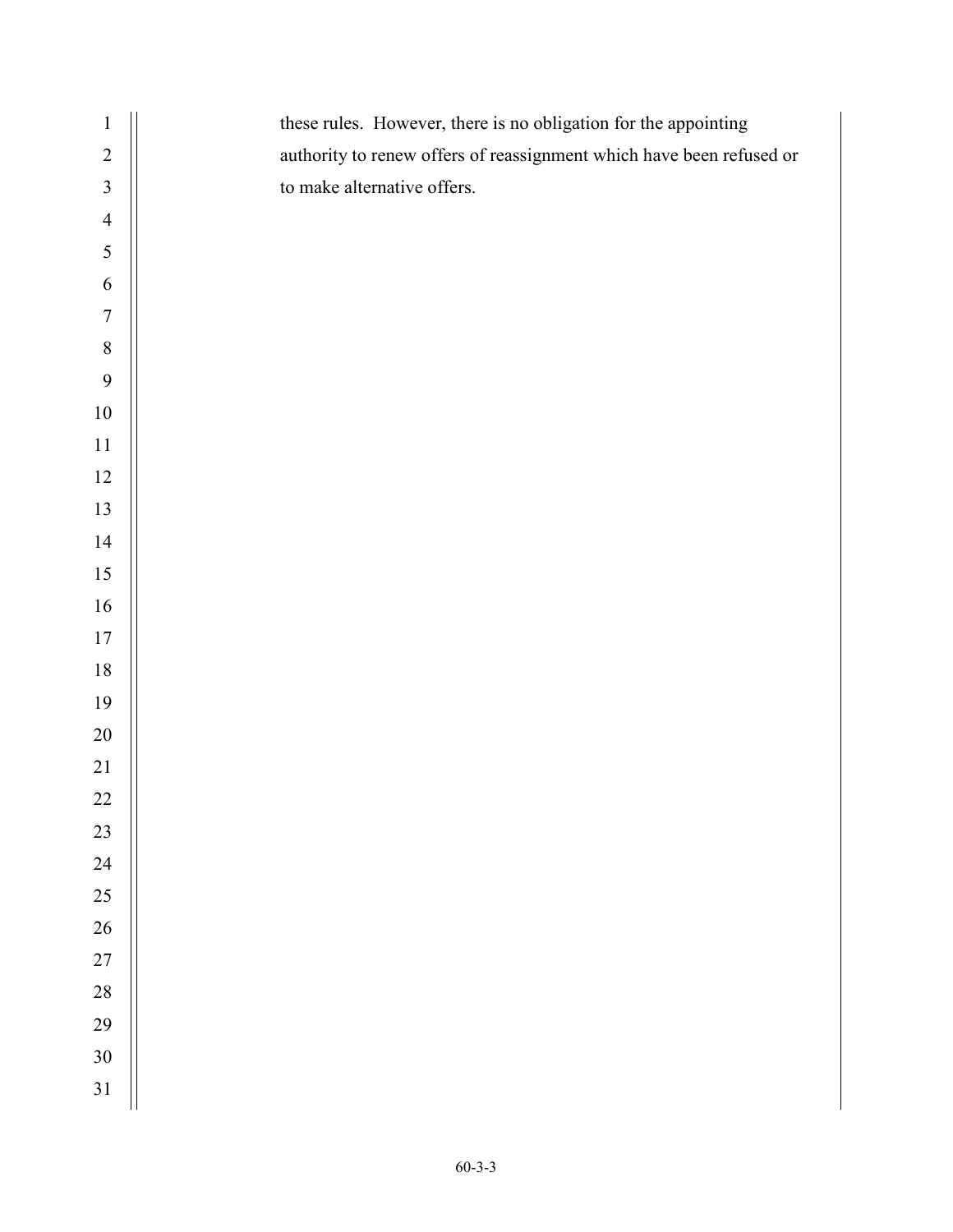| $\mathbf{1}$   | 60.400 Evaluation |                                                                       |
|----------------|-------------------|-----------------------------------------------------------------------|
| $\overline{2}$ | 60.400.1          | <b>Evaluation of Bargaining Unit Members</b>                          |
| 3              |                   | Evaluation of employees in the classified bargaining unit is governed |
| $\overline{4}$ |                   | by the provisions of the applicable collective bargaining agreement.  |
| 5              | 60.400.2          | <b>Evaluation of Unrepresented Classified Employees</b>               |
| 6              |                   | A. When Evaluations Are To Be Made                                    |
| 7              |                   | All unrepresented employees in the classified service (who are not    |
| 8              |                   | members of the bargaining unit) shall be evaluated by their           |
| 9              |                   | immediate supervisor in accordance with the following schedule:       |
| 10             |                   | 1. Probationary employees will be evaluated on an ongoing basis       |
| 11             |                   | and formally in writing at least twice during the probationary        |
| 12             |                   | period. Normally the evaluations shall be made prior to the           |
| 13             |                   | end of the third and sixth months of service. Failure to provide      |
| 14             |                   | a timely evaluation shall not affect the District's right to release  |
| 15             |                   | a probationary employee during the probationary period.               |
| 16             |                   | 2. Permanent employees who are not at the maximum step in their       |
| 17             |                   | salary range shall receive an evaluation each year. An annual         |
| 18             |                   | evaluation shall be completed prior to the last day of each           |
| 19             |                   | school year.                                                          |
| 20             |                   | Employees receiving a satisfactory evaluation shall move<br>a.        |
| 21             |                   | to the next step in their salary range.                               |
| 22             |                   | b. Employees receiving an unsatisfactory evaluation shall be          |
| 23             |                   | denied step increase at their anniversary date.                       |
| 24             |                   | 3. Permanent employees who have reached Step Five on the              |
| 25             |                   | salary schedule shall receive an evaluation every two years.          |
| 26             |                   | Evaluation shall be completed prior to the last day of the            |
| 27             |                   | school year in the evaluation year.                                   |
| 28             |                   |                                                                       |
| 29             |                   |                                                                       |
| 30             |                   |                                                                       |
| 31             |                   |                                                                       |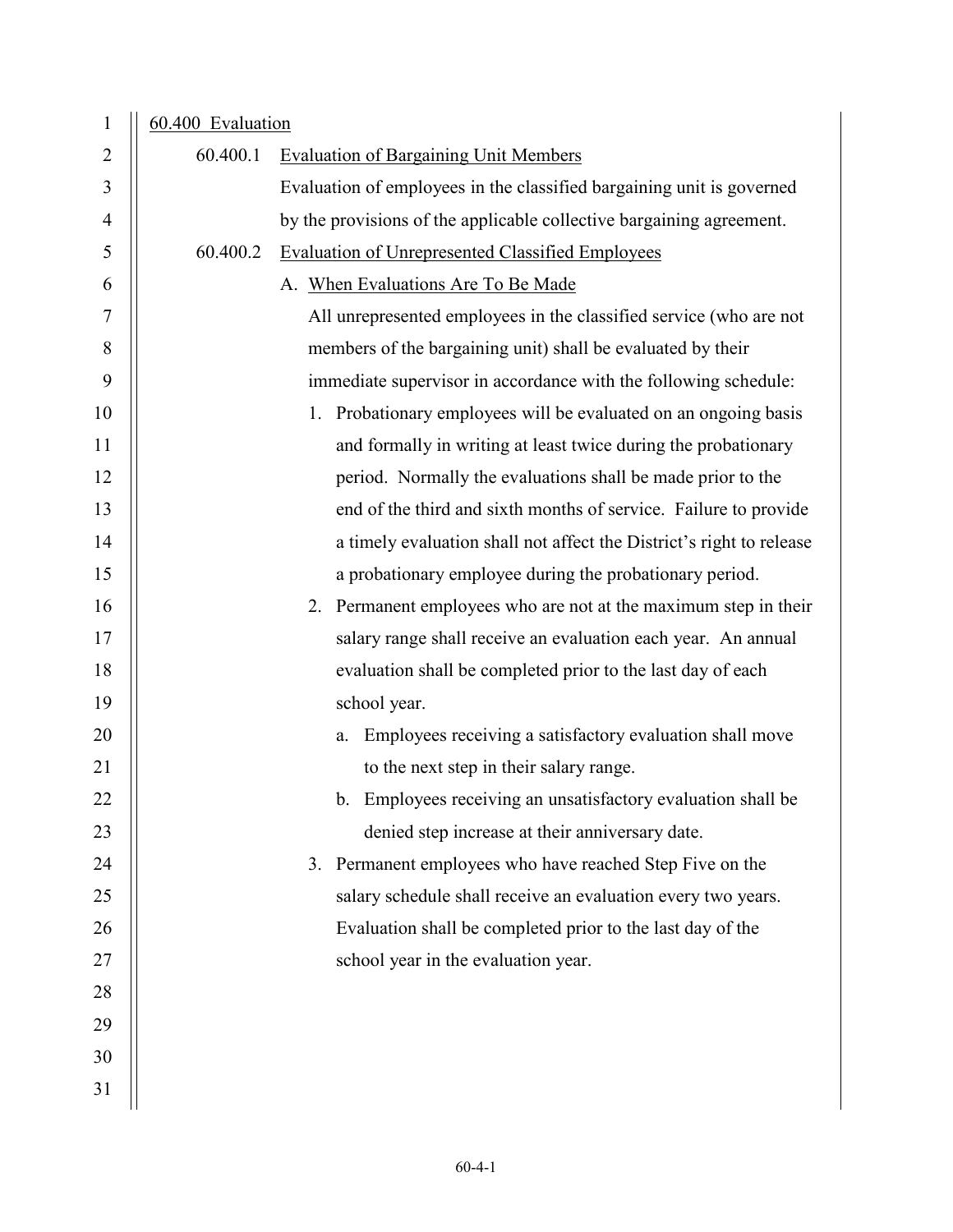| 1              | 4. If an employee is absent for fifteen (15) consecutive days or |
|----------------|------------------------------------------------------------------|
| $\overline{2}$ | more during the last two months of the evaluation period, the    |
| 3              | evaluator shall be given another thirty (30) working days to     |
| 4              | complete the evaluation. If the absence is for more than sixty   |
| 5              | (60) consecutive days, the evaluation may be extended by the     |
| 6              | length of the absence.                                           |
| 7              | B. Who Evaluates                                                 |
| 8              | 1. Each currently employed supervisor under whom the             |
| 9              | permanent employee has served during the current rating          |
| 10             | period may provide input into the performance evaluation,        |
| 11             | even though the employee may have left the supervisor's          |
| 12             | control.                                                         |
| 13             | 2. Unrepresented employees are to be evaluated by persons in the |
| 14             | District's management or administrative unit.                    |
| 15             | C. Evaluation Procedure                                          |
| 16             | 1. Evaluations shall be reviewed with the employee. Both the     |
| 17             | evaluator and the employee will sign the evaluation form,        |
| 18             | whether or not the employee agrees with the evaluation.          |
| 19             | 2. The employee may attach written comments to his/her           |
| 20             | evaluation within five working days after the review and         |
| 21             | his/her comments shall be attached to the evaluation.            |
| 22             | 3. Evaluation shall be based on the observation, knowledge, or   |
| 23             | investigation of the evaluator or other person with supervisory  |
| 24             | or administrative responsibility for the employee, and not       |
| 25             | solely upon hearsay statements. The content of the evaluation    |
| 26             | language and substantive judgment of the evaluator shall not be  |
| 27             | subject to any complaint procedure or appeal except as           |
| 28             | provided in this Rule.                                           |
| 29             |                                                                  |
| 30             |                                                                  |
| 31             |                                                                  |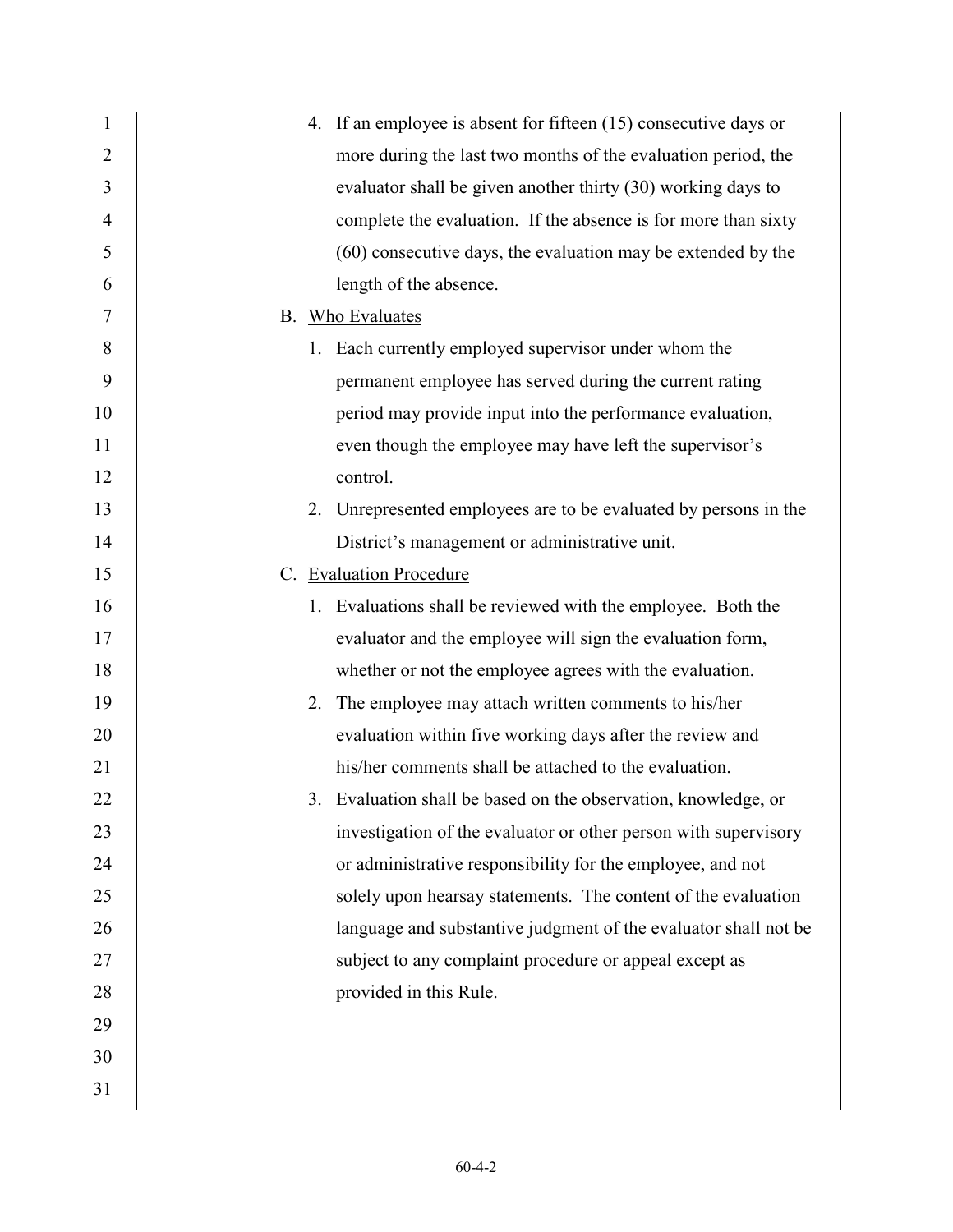| 1              | D. Performance Improvement Plan                                        |
|----------------|------------------------------------------------------------------------|
| $\overline{2}$ | 1. When the evaluator or immediate supervisor determines that          |
| 3              | improvement is required, the evaluator shall meet with the             |
| $\overline{4}$ | employee and outline the following in writing:                         |
| 5              | specific suggestions for improvement<br>a.                             |
| 6              | b. specific performance area(s) where improvement is needed            |
| 7              | additional resources that will be utilized to assist with<br>c.        |
| 8              | improvement                                                            |
| 9              | d. the evaluator's role in assisting the employee                      |
| 10             | techniques for measurement of improvement<br>e.                        |
| 11             | time schedule for monitoring progress including a date for<br>f.       |
| 12             | review of progress which does not exceed a six-month                   |
| 13             | period except where the performance area does not reoccur              |
| 14             | during the six-month basis.                                            |
| 15             | 2. At the conclusion of the remediation period, a new evaluation       |
| 16             | will be written and a new performance improvement plan may             |
| 17             | be written at this time.                                               |
| 18             | E. Appeal Procedure                                                    |
| 19             | 1. An employee who is dissatisfied with his/her evaluation may         |
| 20             | request personal review of the report by the Assistant                 |
| 21             | Superintendent, Human Resources. The decision of the                   |
| 22             | Assistant Superintendent, Human Resources shall be final.              |
| 23             | The request for review shall be made in writing to the Assistant<br>2. |
| 24             | Superintendent, Human Resources no later than ten (10)                 |
| 25             | working days after the evaluation report was received by the           |
| 26             | employee. The Assistant Superintendent, Human Resources                |
| 27             | will render a decision ten $(10)$ working days after the written       |
| 28             | request is received.                                                   |
| 29             |                                                                        |
| 30             |                                                                        |
| 31             |                                                                        |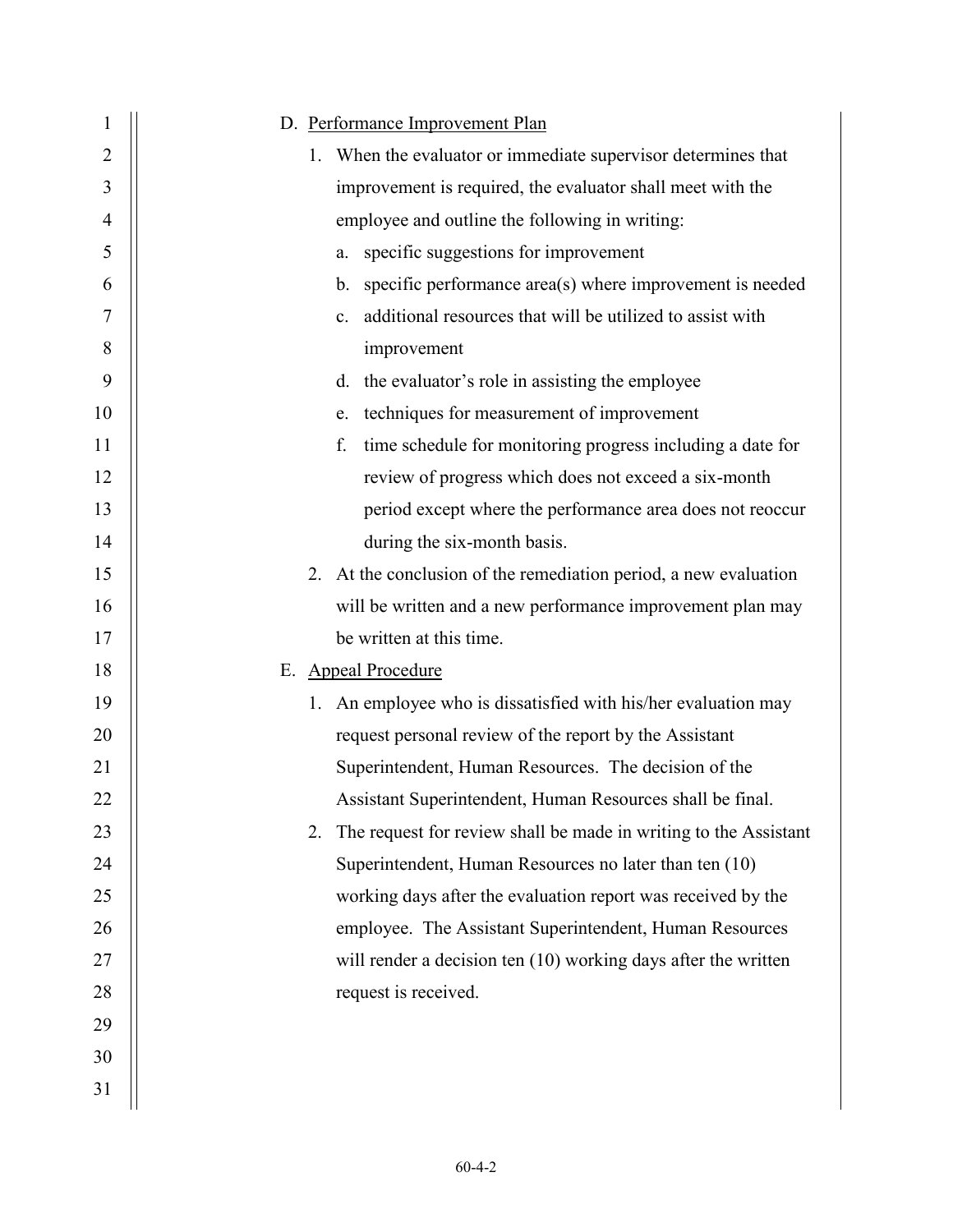| $\mathbf{1}$ |                          | 3. No aspect of this appeal procedure shall be subject to any          |
|--------------|--------------------------|------------------------------------------------------------------------|
| 2            |                          | further appeal or complaint process.                                   |
| 3            | 60.400.3                 | Evaluations of the Director, Classified Personnel                      |
| 4            |                          | A. The Chair, Personnel Commission will be responsible for             |
| 5            |                          | accomplishment for required performance evaluations of the             |
| 6            |                          | Director, Classified Personnel.                                        |
| 7            |                          | B. Due to the Director's unique functional position—working under      |
| 8            |                          | day-to-day supervision of the Administration while being directly      |
| 9            |                          | responsible to the Personnel Commission—the Director's                 |
| 10           |                          | performance evaluation will be supplemented by letters of              |
| 11           |                          | evaluation.                                                            |
| 12           |                          | C. Letters of evaluation will normally be requested from the           |
| 13           |                          | Superintendent and the President of the recognized employee            |
| 14           |                          | association(s). Other letters of evaluation may be requested at the    |
| 15           |                          | discretion of the Personnel Commission.                                |
| 16           |                          | D. In their performance evaluation of the Director, Classified         |
| 17           |                          | Personnel, the Personnel Commission is obligated to comment            |
| 18           |                          | regarding specific strengths and weaknesses referenced in each         |
| 19           |                          | letter of evaluation received. These letters will be attached to the   |
| 20           |                          | Performance Evaluation Report.                                         |
| 21           | 60.500 Leaves of Absence |                                                                        |
| 22           |                          | 60.500.1 Leaves of Absence for Bargaining Unit Members                 |
| 23           |                          | Leaves of absence for employees in the classified bargaining unit are  |
| 24           |                          | governed by the provisions of the applicable collective bargaining     |
| 25           |                          | agreement.                                                             |
| 26           | 60.500.2                 | Leaves of Absence for Unrepresented Classified Employees               |
| 27           |                          | All unrepresented employees in the classified service (who are not     |
| 28           |                          | members of the bargaining unit) shall be entitled to leaves of absence |
| 29           |                          | as provided by the Education Code and other federal and state laws     |
| 30           |                          | and District policy as it applies to those employees.                  |
| 31           |                          |                                                                        |
| 32           |                          |                                                                        |
| 33           |                          | $60 - 4 - 2$                                                           |
| 34           |                          |                                                                        |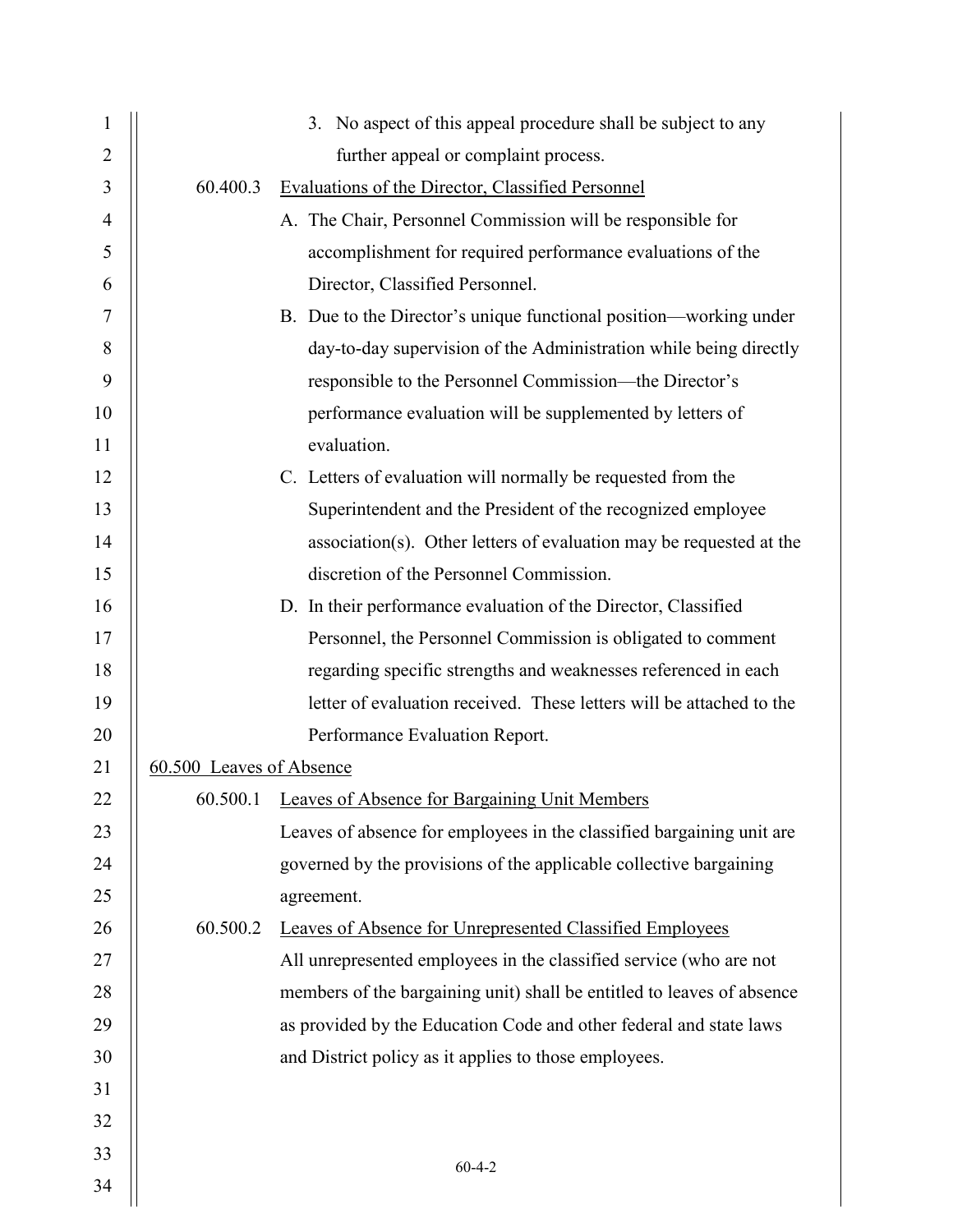| 1              |                 | 60.600 Layoff (45114, 45117, 45195, 45272, 45298, 45308)                 |
|----------------|-----------------|--------------------------------------------------------------------------|
| 2              | 60.600.1        | <b>Procedure Regarding Layoff</b>                                        |
| 3              |                 | A. When classified employees are laid off for lack of work or lack of    |
| $\overline{4}$ |                 | funds, layoff shall be made in inverse order of seniority in the class   |
| 5              |                 | in which the layoff occurs. The employee who has been employed           |
| 6              |                 | the shortest time in the class, and District, shall be considered to     |
| 7              |                 | have the least seniority and, therefore, shall be laid off first.        |
| 8              |                 | B. The names of permanent and probationary employees thus laid off       |
| 9              |                 | shall be placed upon the reemployment list for the class from            |
| 10             |                 | which they were laid off. Names on the reemployment list shall be        |
| 11             |                 | in the relative order of seniority. (For transfers, voluntary            |
| 12             |                 | reductions, recall, reinstatement, restoration, and reemployment,        |
| 13             |                 | see: Sections 60.200.1, and 60.200.3.)                                   |
| 14             | 60.600.2        | Limited-Term Positions (45286)                                           |
| 15             |                 | A. No regular employee shall be laid off from any position while         |
| 16             |                 | employees serving under limited-term appointment are retained in         |
| 17             |                 | positions of the same class in the same organization unit unless the     |
| 18             |                 | regular employee declines the limited-term position.                     |
| 19             |                 | B. A limited-term employee may be laid off at the completion of his      |
| 20             |                 | or her assignment without regard to the procedure set forth in this      |
| 21             |                 | rule.                                                                    |
| 22             | 60.600.3 Notice |                                                                          |
| 23             |                 | Written notice of layoff shall be provided by Administration to each     |
| 24             |                 | employee at least 60* days prior to the effective day of layoff.         |
| 25             |                 |                                                                          |
| 26             |                 | Per AB1908 notification changed from 45 to 60 days, effective 8/23/2012. |
| 27             |                 |                                                                          |
| 28             |                 |                                                                          |
| 29             |                 |                                                                          |
| 30             |                 |                                                                          |
| 31             |                 |                                                                          |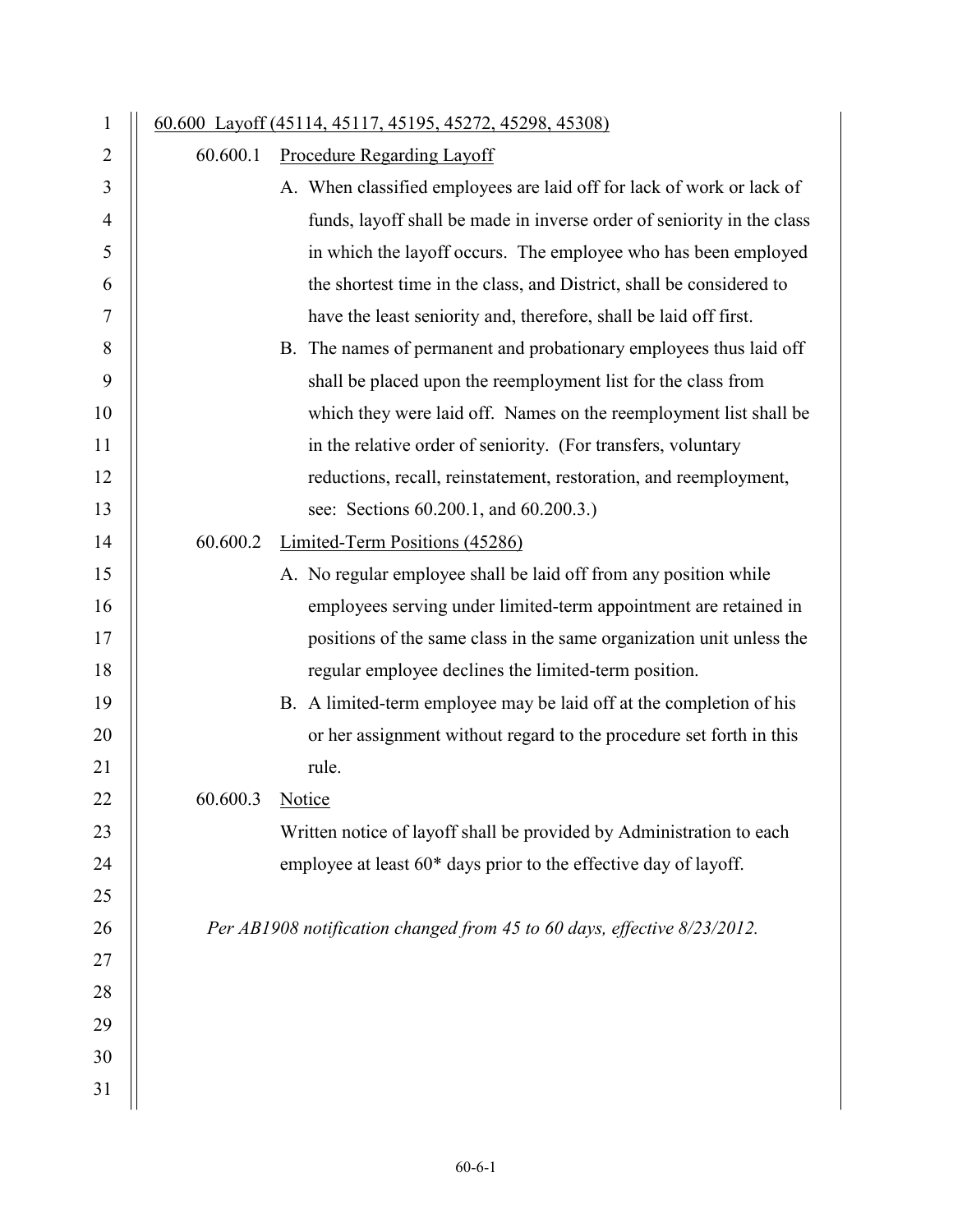| $\mathbf{1}$   | 60.700 Resignation (45201)                                                |
|----------------|---------------------------------------------------------------------------|
| $\overline{2}$ | When an employee desires to resign from his/her position, he/she          |
| $\mathfrak{Z}$ | shall present his/her resignation in writing to the appointing power, and |
| $\overline{4}$ | a copy of such resignation shall immediately be filed by the appointing   |
| $\mathfrak s$  | power with the Personnel Director.                                        |
| 6              | A resignation relates only to the specific position from which the        |
| $\overline{7}$ | employee resigns and does not impair his/her rights to other positions    |
| $8\,$          | which he/she may hold on eligibility lists.                               |
| 9              |                                                                           |
| 10             |                                                                           |
| 11             |                                                                           |
| 12             |                                                                           |
| 13             |                                                                           |
| 14             |                                                                           |
| 15             |                                                                           |
| 16             |                                                                           |
| 17             |                                                                           |
| 18             |                                                                           |
| 19             |                                                                           |
| $20\,$         |                                                                           |
| 21             |                                                                           |
| 22             |                                                                           |
| 23             |                                                                           |
| 24             |                                                                           |
| $25\,$         |                                                                           |
| $26\,$         |                                                                           |
| $27\,$         |                                                                           |
| $28\,$         |                                                                           |
| 29             |                                                                           |
| 30             |                                                                           |
| 31             |                                                                           |
| 32             |                                                                           |
|                | $60 - 7 - 1$                                                              |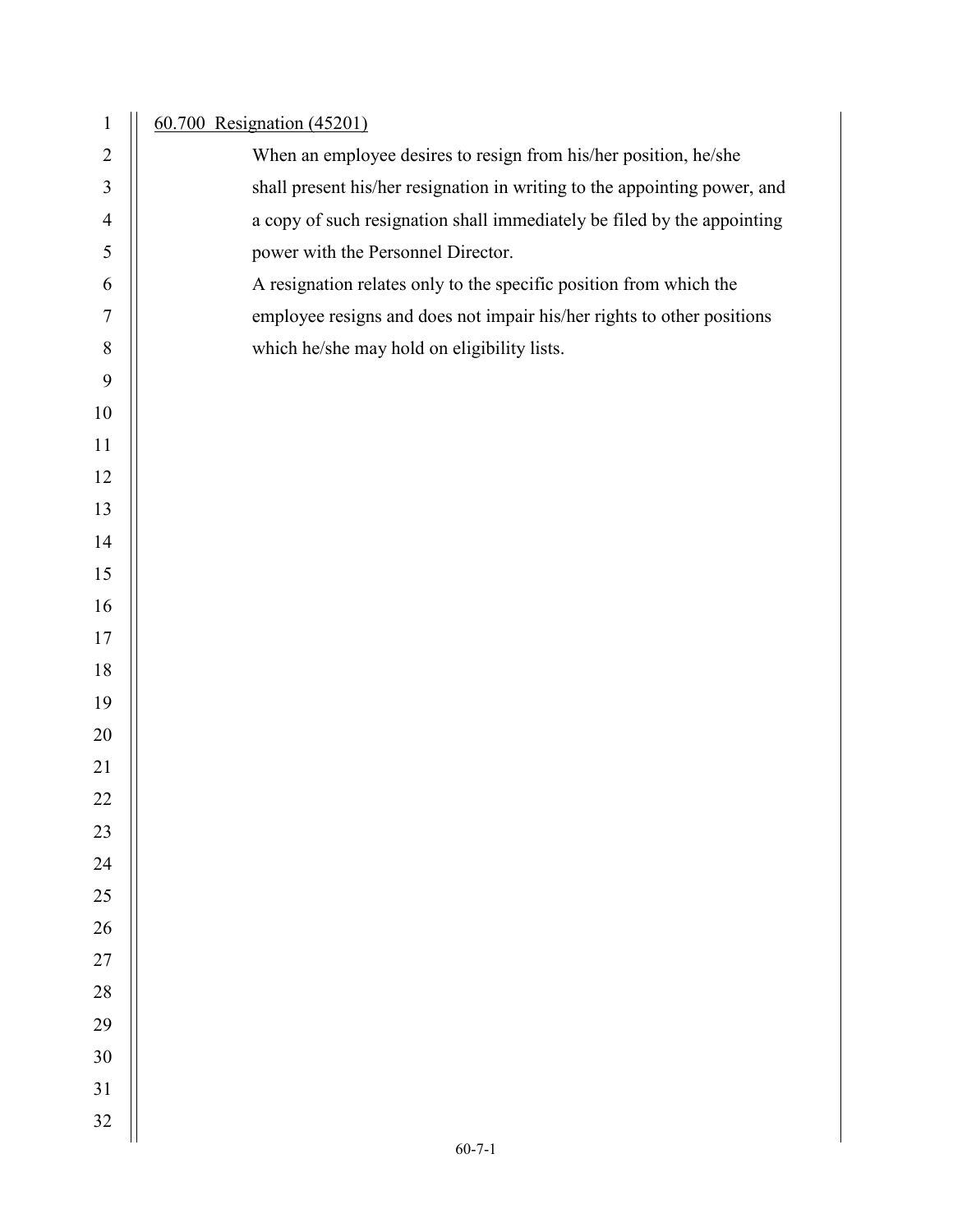| $\mathbf{1}$   |          | 60.800 Disciplinary Action and Appeal                                |
|----------------|----------|----------------------------------------------------------------------|
| $\overline{2}$ | 60.800.1 | Causes for Suspension, Demotion, Dismissal (45302, 45307, 44010,     |
| 3              |          | 44011)                                                               |
| $\overline{4}$ |          | A. Persons employed in the classified service may be suspended,      |
| 5              |          | demoted, or dismissed for any of the following causes:               |
| 6              |          | Incompetency, inefficiency, inattention to or dereliction of<br>1.   |
| 7              |          | duty. Negligence in the performance of duty, or in the care and      |
| 8              |          | use of District property.                                            |
| 9              |          | Insubordination or failure to follow directions of supervisor.<br>2. |
| 10             |          | Discourteous, disrespectful, offensive, or abusive conduct or<br>3.  |
| 11             |          | language toward the public, pupils, or fellow employees.             |
| 12             |          | 4. Any willful failure of good conduct tending to injure the public  |
| 13             |          | service.                                                             |
| 14             |          | 5. Willful or persistent violation of the provisions of the          |
| 15             |          | Education Code or rules, regulations, or procedures adopted by       |
| 16             |          | the Board of Education or the Personnel Commission pursuant          |
| 17             |          | to valid authority.                                                  |
| 18             |          | 6. Dishonesty.                                                       |
| 19             |          | 7. Possession or being under the influence of alcohol or drugs       |
| 20             |          | while on duty or other evidence of alcohol or drug use               |
| 21             |          | affecting duties or the work environment; use of illegal drugs       |
| 22             |          | or prescription drugs without a valid prescription.                  |
| 23             |          | Immoral conduct.<br>8.                                               |
| 24             |          | Political activities engaged in by an employee during the<br>9.      |
| 25             |          | employee's assigned hours of employment.                             |
| 26             |          | 10. Conviction of, including a plea or verdict of guilty or a        |
| 27             |          | conviction following a plea of nolo contendere, a felony or          |
| 28             |          | serious crime, including but not limited to, any sexual offense      |
| 29             |          |                                                                      |
| 30             |          |                                                                      |
| 31             |          |                                                                      |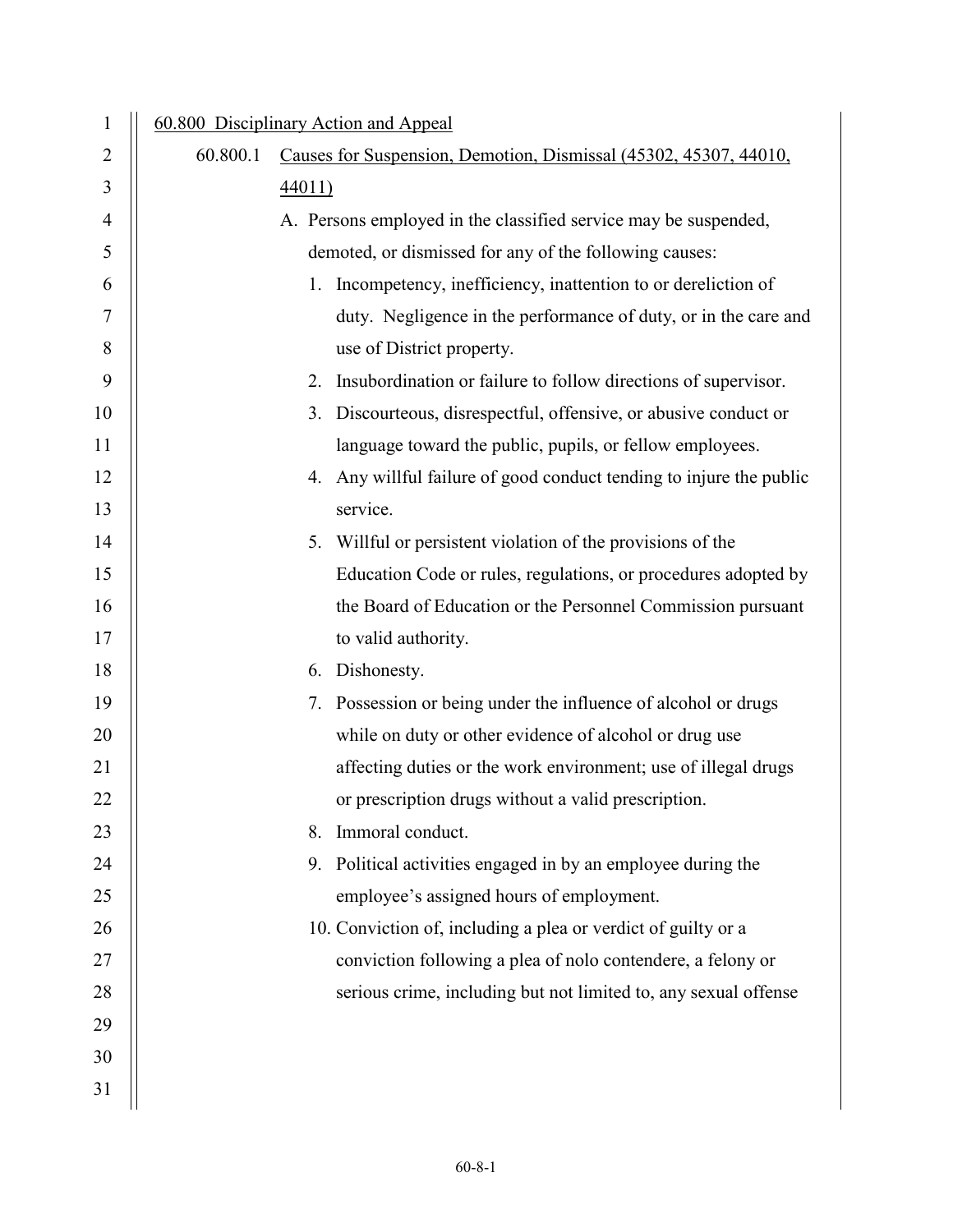| 1              | or crime of dishonesty or moral turpitude; a record of one or       |
|----------------|---------------------------------------------------------------------|
| $\overline{2}$ | more convictions which indicates that the person is a poor          |
| 3              | employment risk; failure to disclose material facts regarding       |
| 4              | criminal records; and other false or misleading information on      |
| 5              | application forms or examination and employment records             |
| 6              | concerning material matters.                                        |
| 7              | 11. Frequent tardiness or unexcused absence or failure to report    |
| 8              | tardiness or absence.                                               |
| 9              | 12. Continuous absence or abandonment of position, defined as a     |
| 10             | failure to report or notify supervisor within five days from        |
| 11             | start of absence.                                                   |
| 12             | 13. Failure to report for review of criminal records or for health  |
| 13             | examination after due notice.                                       |
| 14             | 14. Discovery of an inability to perform, with or without           |
| 15             | reasonable accommodation, the essential functions of the            |
| 16             | employee's position, that was known by the employee and not         |
| 17             | disclosed during the hiring process.                                |
| 18             | 15. Duplication of a key to any school building without written     |
| 19             | permission from the Business Manager. (P.C. 469)                    |
| 20             | 16. Unlawful discrimination, including harassment, on the basis of  |
| 21             | race, religious creed, color, national origin, ancestry, physical   |
| 22             | handicap, marital status, sex, or age against pupils, the public    |
| 23             | or other employees.                                                 |
| 24             | 17. Possession of unauthorized, dangerous and/or deadly weapons     |
| 25             | on District property.                                               |
| 26             | 18. Unauthorized access to, creating, changing, or deleting of data |
| 27             | or other information and/or use of same for personal or other       |
| 28             | unauthorized purposes or unauthorized release of confidential       |
| 29             | or private information from District records.                       |
| 30             |                                                                     |
| 31             |                                                                     |
|                |                                                                     |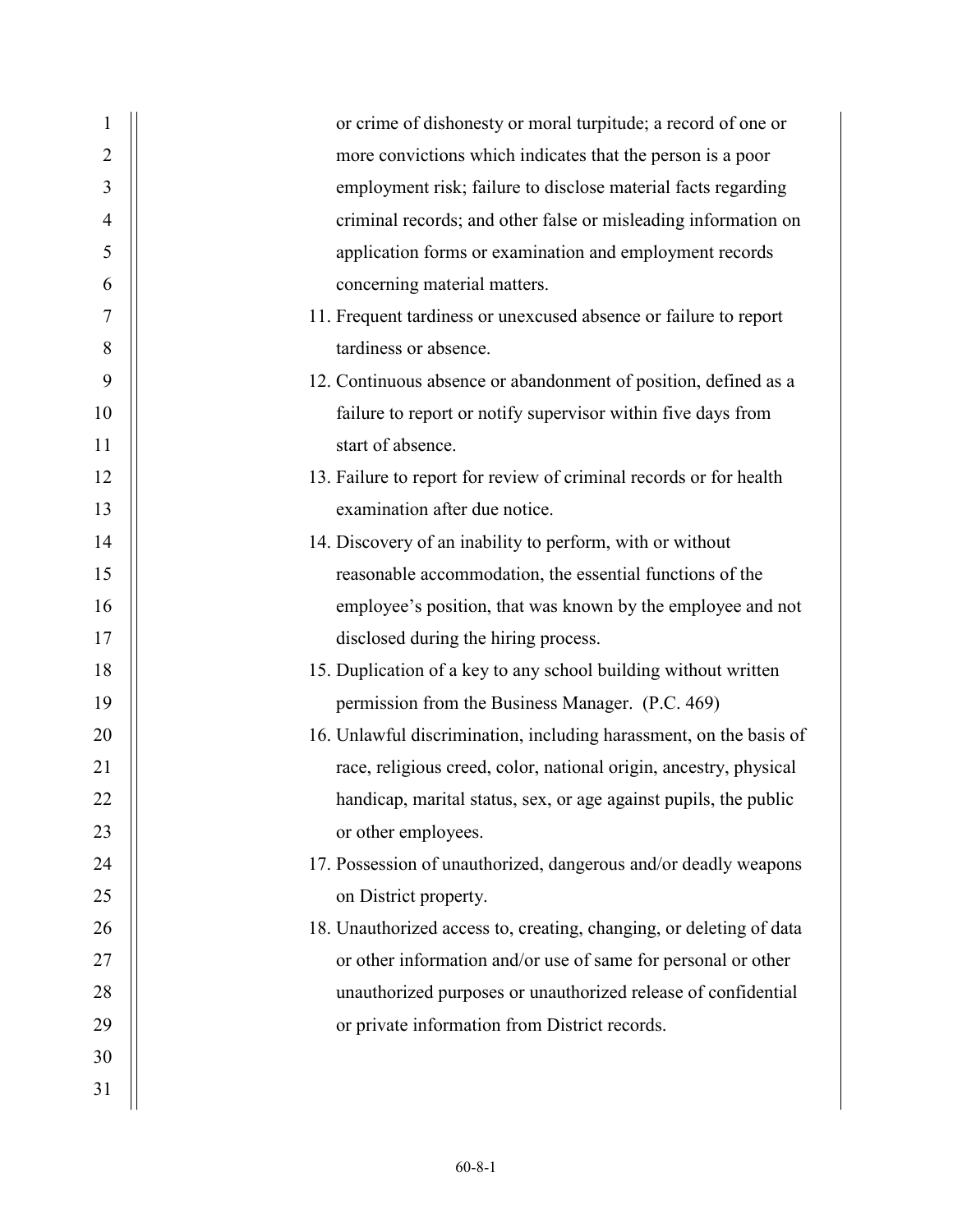| 1              | 19. Retaliation against any District employee, pupil, or member of   |
|----------------|----------------------------------------------------------------------|
| $\overline{2}$ | the public who, in good faith, reports, discloses, divulges or       |
| 3              | otherwise brings to the attention of any appropriate authority       |
| 4              | any information relative to an actual or suspected violation of      |
| 5              | state or federal law occurring on the job or directly related        |
| 6              | thereto.                                                             |
| 7              | 20. Offering anything of value or offering any services in exchange  |
| 8              | for special treatment in connection with the classified              |
| 9              | employee's job or employment, or accepting anything of value         |
| 10             | or any service in exchange for granting any special treatment to     |
| 11             | another employee, pupil, or member of the public. Improper           |
| 12             | conduct during a selection process. Offering or accepting            |
| 13             | anything of value that creates a conflict of interest.               |
| 14             | 21. Conduct which harms the interests of the District for the        |
| 15             | purpose of inappropriately benefiting the employee.                  |
| 16             | 22. Falsification of any District document.                          |
| 17             | 23. Commission of acts outside of duty hours which injure the        |
| 18             | performance of the employee's assigned task.                         |
| 19             | 24. Inability to meet requirements of job description, including but |
| 20             | not limited to loss of a license or certificate.                     |
| 21             | 25. Failure to obey a work-related subpoena duly served, or refusal  |
| 22             | to furnish testimony or documents at a work-related hearing or       |
| 23             | investigation.                                                       |
| 24             | 26. Refusal to comply with shift assignments, working hours, or      |
| 25             | work locations.                                                      |
| 26             | 27. Uninsurability to drive a District vehicle when such is a        |
| 27             | requirement of the employee's position.                              |
| 28             | 28. Withholding information needed for employment, insurance or      |
| 29             | other necessary purposes.                                            |
| 30             |                                                                      |
| 31             |                                                                      |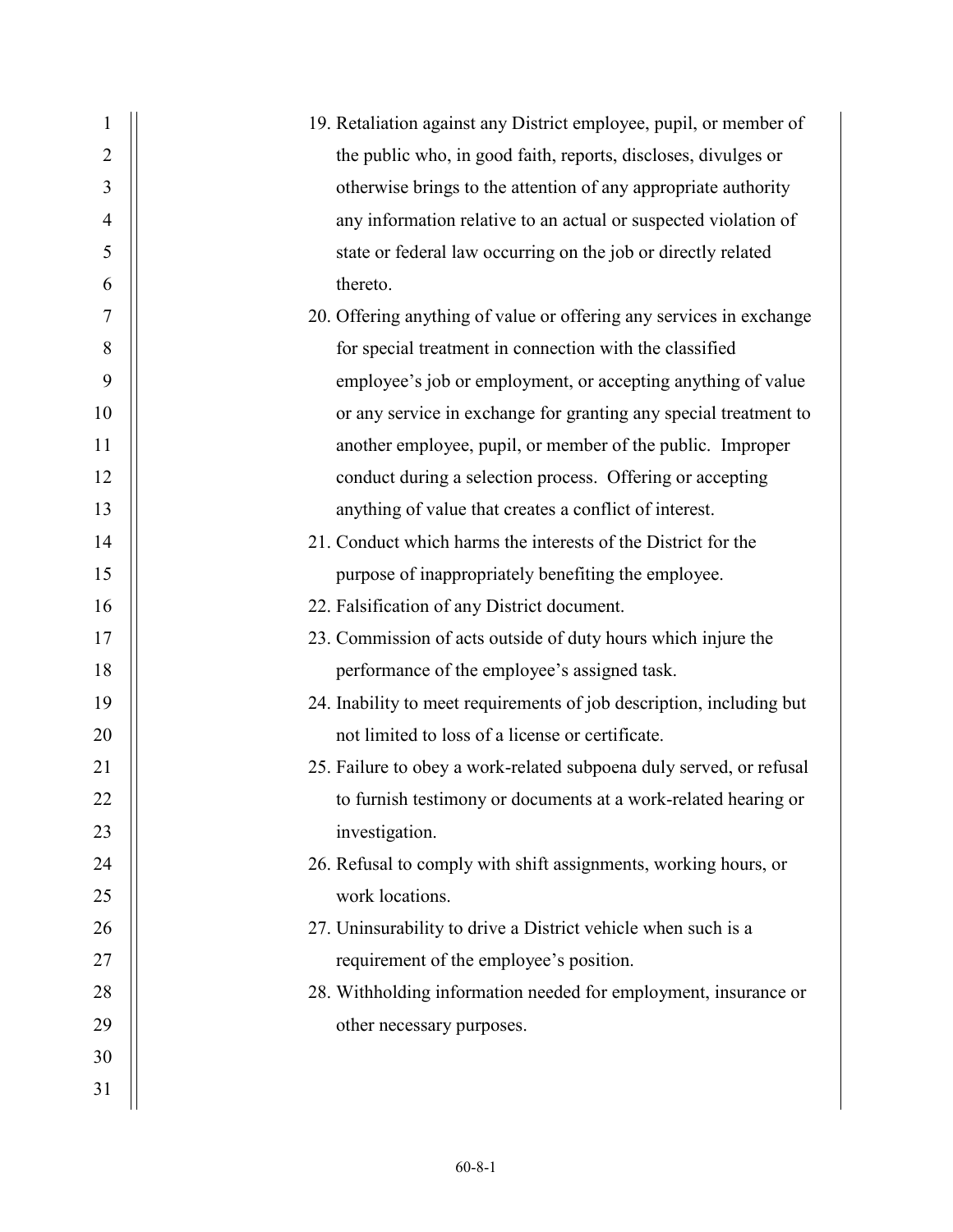| $\mathbf{1}$   | 29. Failure to report injuries or damage to property which occurred      |
|----------------|--------------------------------------------------------------------------|
| $\overline{2}$ | while on duty.                                                           |
| 3              | 30. Evident unfitness for service.                                       |
| $\overline{4}$ | 60.800.2<br>Procedure for Disciplinary Action (45116)                    |
| 5              | A. No employee in the classified service shall be suspended, demoted,    |
| 6              | dismissed, or in any way discriminated against because of his/her        |
| 7              | affiliations, political or religious acts or opinions, race, color, sex, |
| 8              | or marital status, subject to the provisions of Paragraph A.8, Rule      |
| 9              | 60.800.1, or for any cause that arose more than two years before         |
| 10             | the date of filing the charges, unless the cause was concealed or        |
| 11             | not disclosed by the employee when it could reasonably be                |
| 12             | assumed the employee should have disclosed the facts to the              |
| 13             | District.                                                                |
| 14             | B. The written charges must contain causes as set forth under Rule       |
| 15             | 60.800.1 along with supporting instances sufficient to provide the       |
| 16             | employee with adequate information to respond.                           |
| 17             | C. Notice to the employee shall include a copy of the charges and a      |
| 18             | statement of his/her right to appeal, if any, together with a copy of    |
| 19             | Rule 60.800.3.                                                           |
| 20             | D. Notwithstanding the procedures prescribed above, an employee          |
| 21             | may be suspended prior to Board approval at the discretion of the        |
| 22             | Superintendent, subject to later ratification by the Board within        |
| 23             | three (3) weeks. If the Board is unable to meet within this period       |
| 24             | for ratification, the employee's pay may be suspended for a              |
| 25             | maximum of three weeks. After the three-week period, the                 |
| 26             | employee will be paid on a daily basis until the Board is able to        |
| 27             | meet. During this time the employee will remain on suspension.           |
| 28             | Requirements in regard to charges and notifications must be met          |
| 29             | when the Board ratifies the Administration action.                       |
| 30             |                                                                          |
| 31             |                                                                          |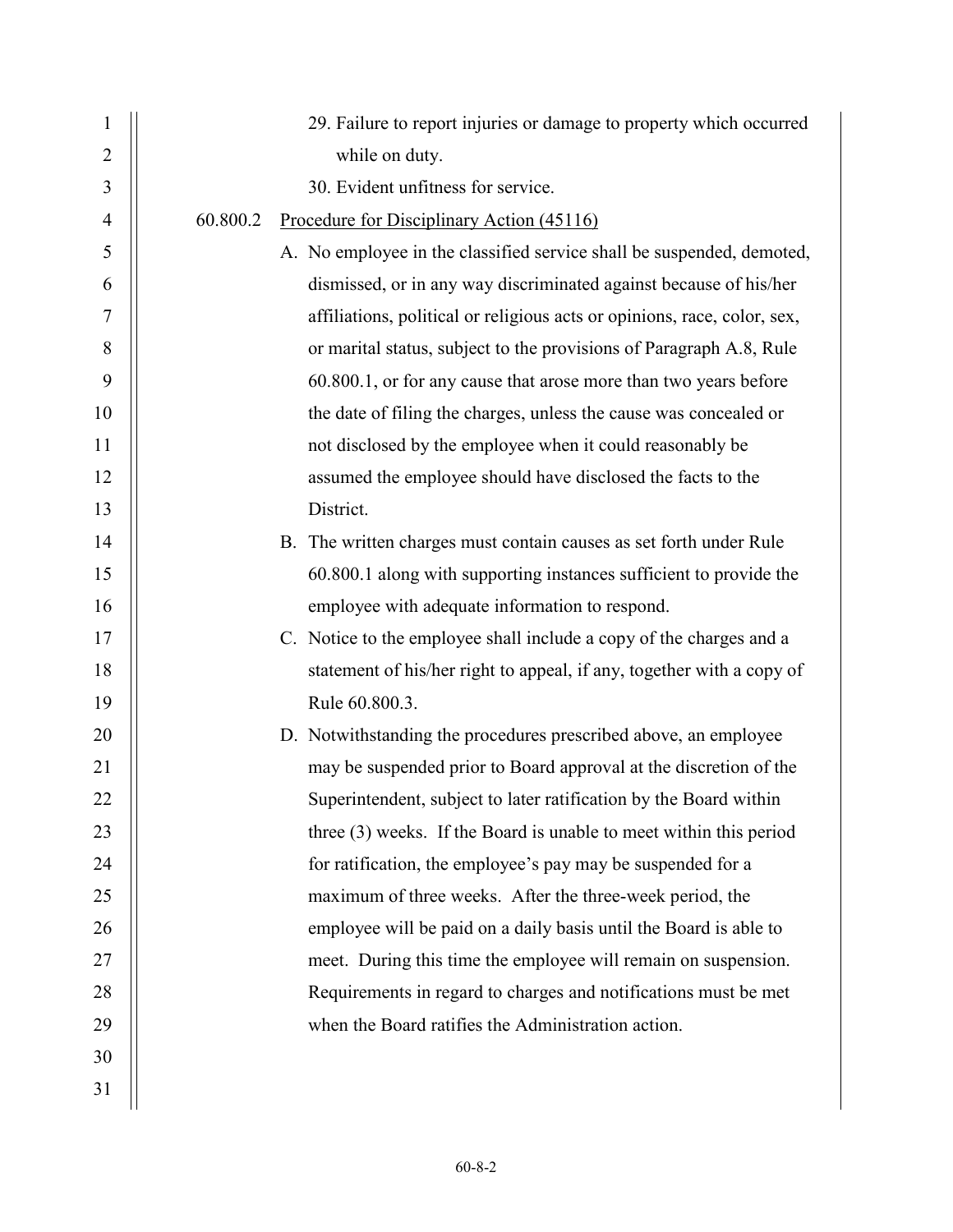| $\mathbf{1}$   | E. An employee charged with the commission of any sex offense as             |  |  |
|----------------|------------------------------------------------------------------------------|--|--|
| $\overline{2}$ | defined in Section 44010 of the Education Code by complaint,                 |  |  |
| 3              | information, or indictment filed in a court of competent jurisdiction        |  |  |
| $\overline{4}$ | may be suspended as provided for in Section 45304 of the                     |  |  |
| 5              | Education Code. Such suspension will be processed as an                      |  |  |
| 6              | involuntary personal leave in accordance with the provisions of              |  |  |
| 7              | this rule relative to suspensions. The employee may receive                  |  |  |
| 8              | compensation as provided for in the Code section. Such                       |  |  |
| 9              | suspension shall be reviewed by the Personnel Commission every               |  |  |
| 10             | 90 calendar days.                                                            |  |  |
| 11             | Dismissal shall cause removal of the employee's name from all<br>$F_{\cdot}$ |  |  |
| 12             | employment lists.                                                            |  |  |
| 13             | G. Failure to appeal, as provided below, shall make the action of the        |  |  |
| 14             | Governing Board final and conclusive.                                        |  |  |
| 15             | H. A substitute, limited term, provisional, temporary, or other              |  |  |
| 16             | classified employee not part of the permanent classified service,            |  |  |
| 17             | may be released at any time during his/her assignment without                |  |  |
| 18             | regard to procedures set forth under Rule 60.800.                            |  |  |
| 19             | 60.800.3<br>Appeal (45305, 45306)                                            |  |  |
| 20             | A. A permanent employee who has been suspended, demoted, or                  |  |  |
| 21             | dismissed may appeal to the Personnel Commission within 14 days              |  |  |
| 22             | after having been furnished with a copy of the written charges by            |  |  |
| 23             | filing a written answer to such charges. Grounds for appeal may              |  |  |
| 24             | include, but are not limited to, the following:                              |  |  |
| 25             | 1. That the procedures set forth in these rules have not been                |  |  |
| 26             | followed.                                                                    |  |  |
| 27             | That the removal was made because of political or religious<br>2.            |  |  |
| 28             | affiliations, acts or opinions, or on the basis of a status or               |  |  |
| 29             | characteristic protected by state or federal law.                            |  |  |
| 30             |                                                                              |  |  |
| 31             |                                                                              |  |  |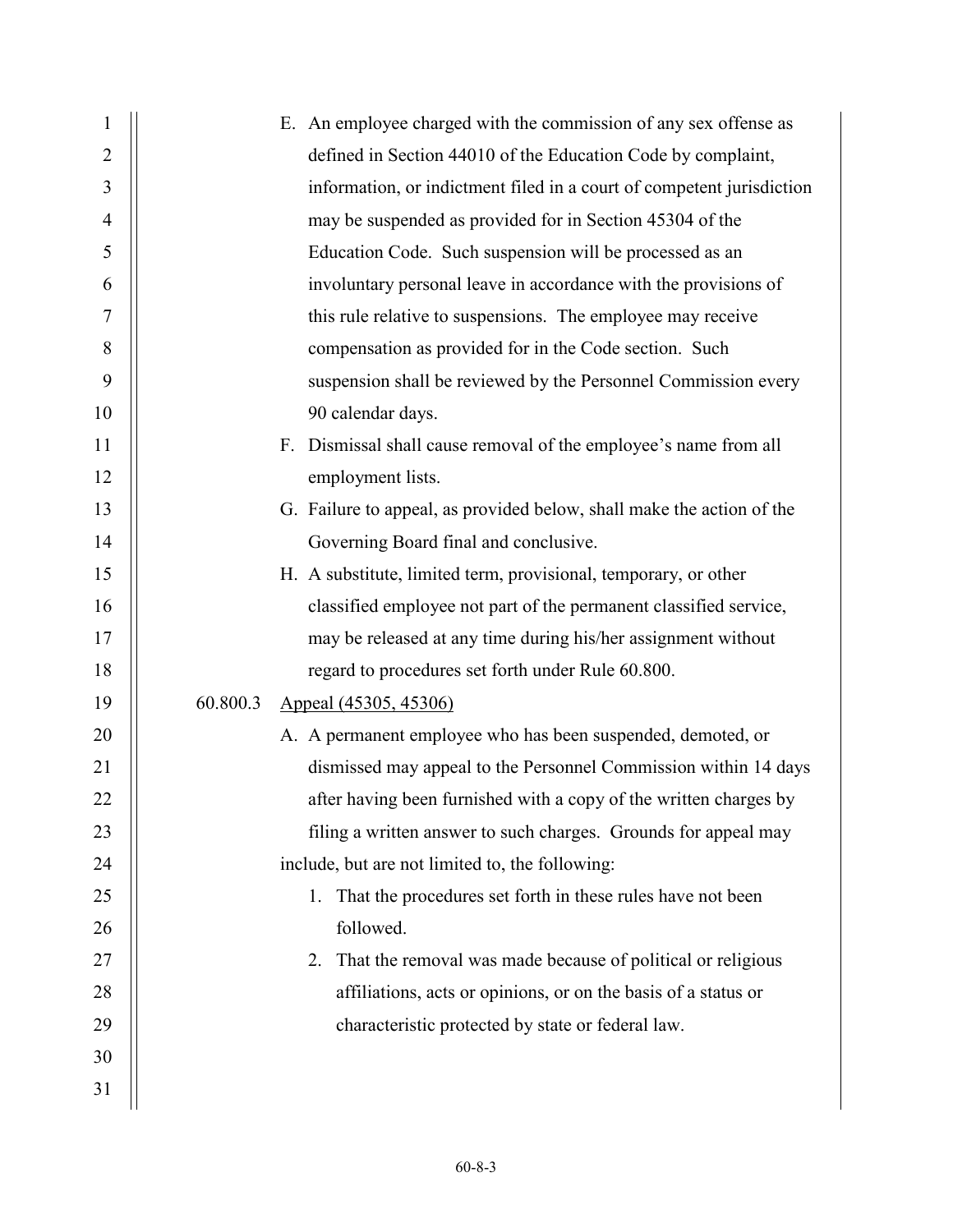| $\mathbf{1}$   |          | 3. That there has been abuse of discretion.                             |
|----------------|----------|-------------------------------------------------------------------------|
| $\overline{2}$ |          | That the action taken was not in accord with the facts.<br>4.           |
| 3              | 60.800.4 | Hearing Procedure (45306, 45311, 45312)                                 |
| $\overline{4}$ |          | A. The Personnel Commission may conduct hearings of appeals or          |
| 5              |          | may appoint a hearing officer to conduct the hearing and report         |
| 6              |          | findings and recommendations to the Commission.                         |
| 7              |          | B. Hearings shall be conducted in the manner most conducive to          |
| $8\,$          |          | determination of the truth, and neither the Commission nor its          |
| 9              |          | hearing officer shall be bound by the technical rules of evidence.      |
| 10             |          | Decisions made by the Commission shall not be invalidated by any        |
| 11             |          | informality in the proceedings.                                         |
| 12             |          | C. The Personnel Commission or its hearing office shall determine the   |
| 13             |          | relevancy, weight, and credibility of testimony and evidence.           |
| 14             |          | D. Each side will be permitted an opening statement (Board first) and   |
| 15             |          | closing arguments (employee first). The Board shall first present its   |
| 16             |          | witnesses and evidence to sustain its charges and the employee will     |
| 17             |          | then present his/her witnesses and evidence in defense.                 |
| 18             |          | E. Each side will be allowed to examine and cross-examine witnesses.    |
| 19             |          | F. Both the Board and the employee will be allowed to be represented by |
| 20             |          | legal counsel or other designated representation.                       |
| 21             |          | G. Subpoenas. The Personnel Commission, or hearing officer if           |
| 22             |          | one is appointed, may, upon its own motion or if requested, subpoena    |
| 23             |          | percipient witnesses and/or require the production of records or other  |
| 24             |          | material evidence.                                                      |
| 25             |          | 1. Parties to Personnel Commission hearing proceedings may request      |
| 26             |          | the issuance of subpoenas by the Personnel Commission or hearing        |
| 27             |          | officer, if any. Filing of such requests with the Commission must       |
| 28             |          | allow for sufficient time to issue and serve subpoenas and shall be     |
| 29             |          |                                                                         |
| 30             |          |                                                                         |
| 31             |          |                                                                         |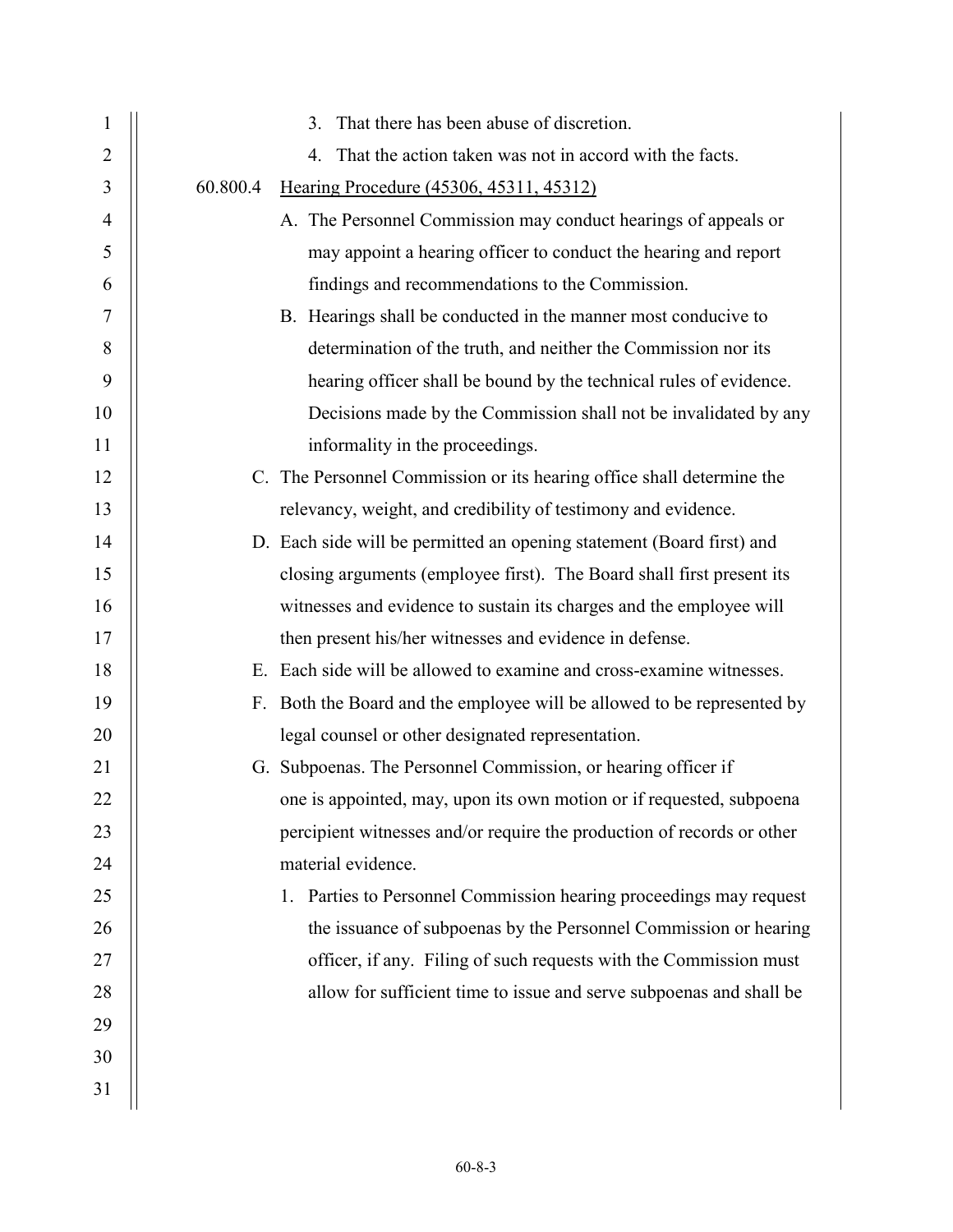| 1              | made no later than five business days prior to a regularly scheduled       |
|----------------|----------------------------------------------------------------------------|
| $\overline{2}$ | Commission meeting preceding the hearing date. If a hearing                |
| 3              | officer is appointed, requests for subpoenas must be submitted to          |
| $\overline{4}$ | the hearing officer no later than ten business days prior to the           |
| 5              | hearing date.                                                              |
| 6              | 2. Requests for subpoenas must be typewritten and state with               |
| 7              | sufficient particularity the persons, documents, or other                  |
| 8              | material sought by the requesting party. A copy of the request             |
| 9              | must be served on the other party at the same time it is                   |
| 10             | submitted to the Personnel Commission or hearing officer.                  |
| 11             | The non-requesting party shall have the opportunity to object<br>3.        |
| 12             | to the issuance of the subpoenas at the Personnel Commission               |
| 13             | meeting or before a hearing officer. If a hearing officer is               |
| 14             | appointed, the parties may confer by telephone with the hearing            |
| 15             | officer, who will determine whether to issue the subpoenas.                |
| 16             | Reasons for denying subpoena requests may include, but are                 |
| 17             | not limited to:                                                            |
| 18             | The subpoena seeks records or documents that are<br>a.                     |
| 19             | confidential or would, if produced, constitute an invasion of              |
| 20             | privacy;                                                                   |
| 21             | The witness or document(s) sought under the subpoena are<br>$\mathbf{b}$ . |
| 22             | cumulative or otherwise inadmissible;                                      |
| 23             | The appearance of the witness or production of the<br>c.                   |
| 24             | document(s) sought under the subpoena is not likely to lead                |
| 25             | to admissible evidence; or                                                 |
| 26             | d. It appears the subpoena is sought for purposes of delay or              |
| 27             | harassment.                                                                |
| 28             |                                                                            |
| 29             |                                                                            |
| 30             |                                                                            |
| 31             |                                                                            |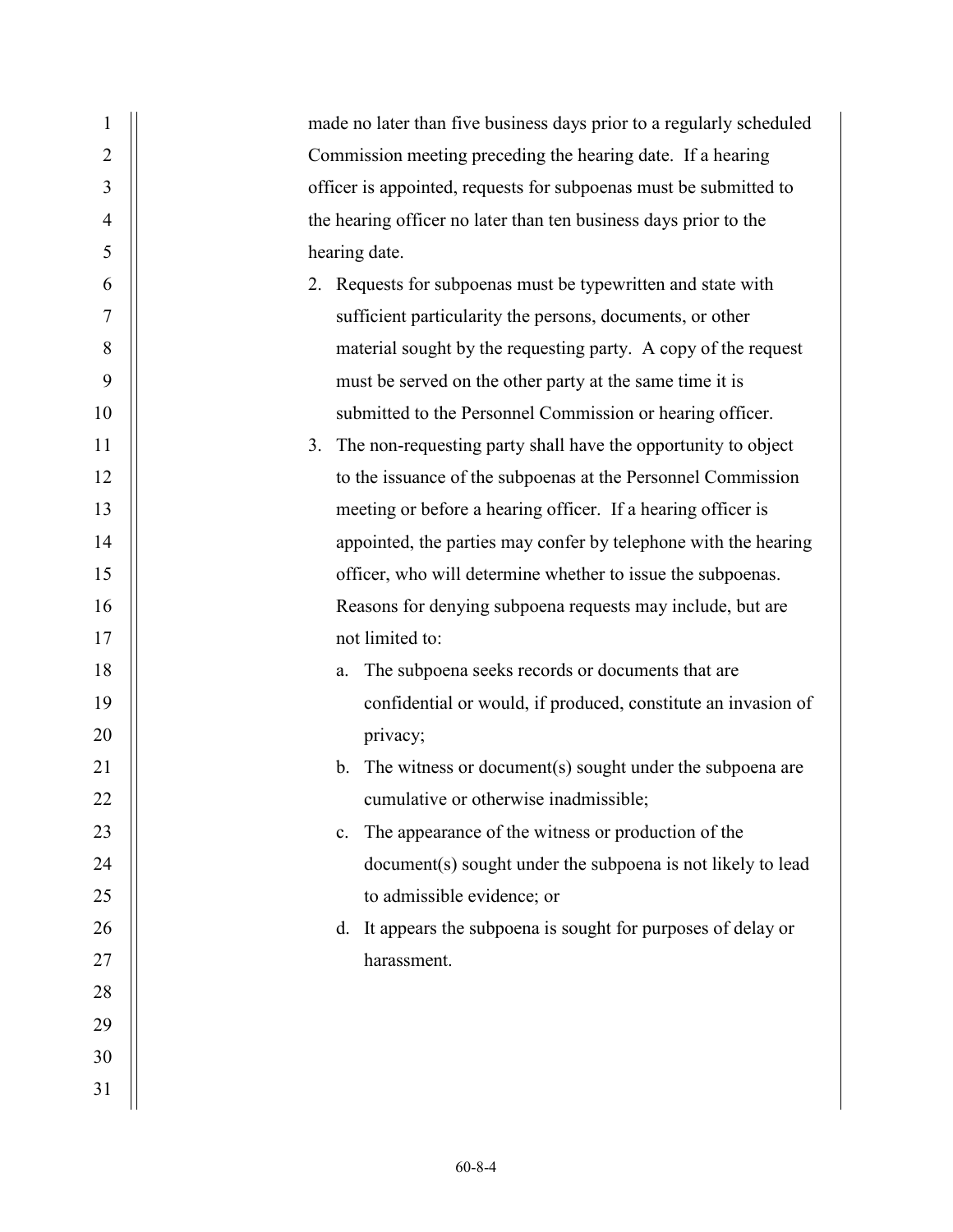| $\mathbf{1}$   | The decision of the Commission or hearing officer with respect        |
|----------------|-----------------------------------------------------------------------|
| $\overline{2}$ | to issuance of subpoenas is final.                                    |
| 3              | 4. Subpoenas shall be approved upon majority vote of all              |
| $\overline{4}$ | members of the Personnel Commission or by the hearing                 |
| 5              | officer. Each subpoena issued shall be signed by a member of          |
| 6              | the Personnel Commission or the hearing officer following             |
| 7              | approval and prior to issuance. The Personnel Director or             |
| 8              | designee, or the hearing officer, shall deliver the signed            |
| 9              | subpoenas within two business days to the requesting party for        |
| 10             | service.                                                              |
| 11             | Each requesting party shall serve and bear the costs of serving<br>5. |
| 12             | their subpoenas. Subpoenas may not be served on District              |
| 13             | employees during work hours or on a District student on school        |
| 14             | grounds or during school hours.                                       |
| 15             | 6. Each requesting party shall bear the costs of attendance of        |
| 16             | witnesses and production of documents.                                |
| 17             | The Commission shall not, except in extraordinary<br>7.               |
| 18             | circumstances and at its discretion, pursue penalties or issue        |
| 19             | warrants against any witness for violation of a subpoena issued       |
| 20             | under this Rule.                                                      |
| 21             | H. The Commission or hearing officer may, prior to or during a        |
| 22             | hearing, grant a continuance for any reason it reasonably believes    |
| 23             | to be important to its reaching a fair and proper decision.           |
| 24             | Whether the hearing is held in a public or closed session, the<br>I.  |
| 25             | Commission, after it concludes the hearing, may deliberate its        |
| 26             | decision in closed session. No persons other than members of the      |
| 27             | Commission, its counsel, and its staff shall be permitted to          |
| 28             | participate in the deliberations. If the Personnel Director or any    |
| 29             |                                                                       |
| 30             |                                                                       |
| 31             |                                                                       |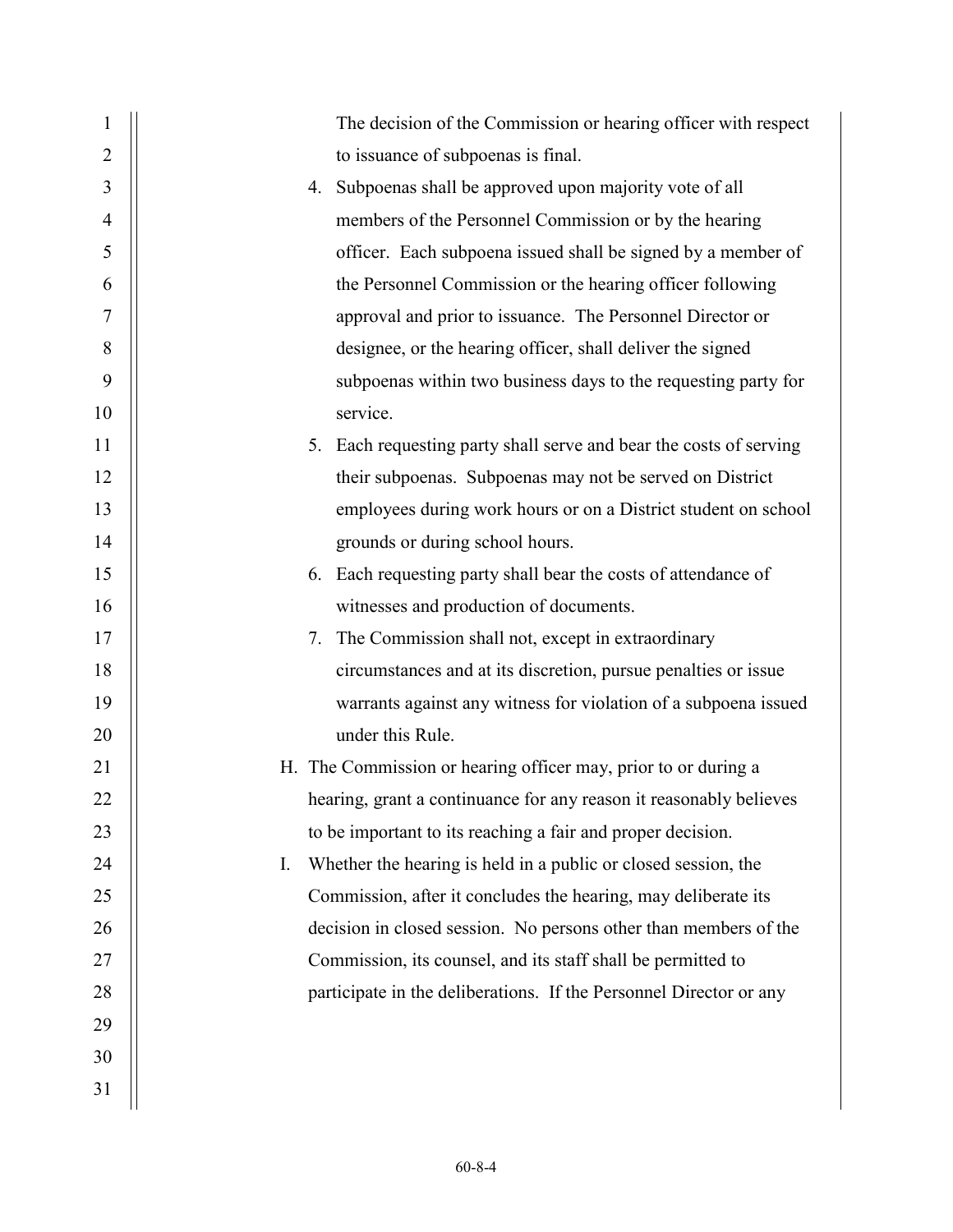| $\mathbf{1}$   |    | staff is not serving solely for the Commission and/or was a witness     |
|----------------|----|-------------------------------------------------------------------------|
| $\overline{2}$ |    | in the proceedings, he/she shall also be barred from the                |
| 3              |    | Commission's final deliberations.                                       |
| $\overline{4}$ | J. | The Commission shall render its judgment as soon as possible after      |
| 5              |    | the conclusion of its deliberations. The Commission's decision          |
| 6              |    | shall set forth which charges, if any, are sustained and the reasons    |
| 7              |    | therefor.                                                               |
| 8              |    | K. The Commission may sustain or reject any or all of the charges       |
| 9              |    | filed against the employee. It may sustain or reject the disciplinary   |
| 10             |    | action invoked against the employee. It may not provide for             |
| 11             |    | discipline more stringent than that invoked by the Board.               |
| 12             |    | L. The Commission order of judgment will be filed with the              |
| 13             |    | Governing Board and the charged employee and will set forth its         |
| 14             |    | findings and decision. If a dismissal is not sustained, its order shall |
| 15             |    | set forth the effective date the employee is to be reinstated, which    |
| 16             |    | may be any time on or after the date of the disciplinary action.        |
| 17             |    | M. If the Commission sustains the employee, it may order paid all or    |
| 18             |    | part of his/her full compensation from the time of suspension,          |
| 19             |    | demotion, or dismissal, and it shall order his/her reinstatement.       |
| 20             |    | Upon notification of the Commissions' decision, the Board shall         |
| 21             |    | reinstate the employee and authorize such compensation as the           |
| 22             |    | Commission directs.                                                     |
| 23             |    | N. The employee may obtain a copy of the transcript of the hearing      |
| 24             |    | upon written request. The employee will be responsible for the full     |
| 25             |    | cost of producing the copy of the transcript. The employee may          |
| 26             |    | obtain a duplicate copy of the tape recording at no charge from the     |
| 27             |    | District.                                                               |
| 28             |    |                                                                         |
| 29             |    |                                                                         |
| 30             |    |                                                                         |
| 31             |    |                                                                         |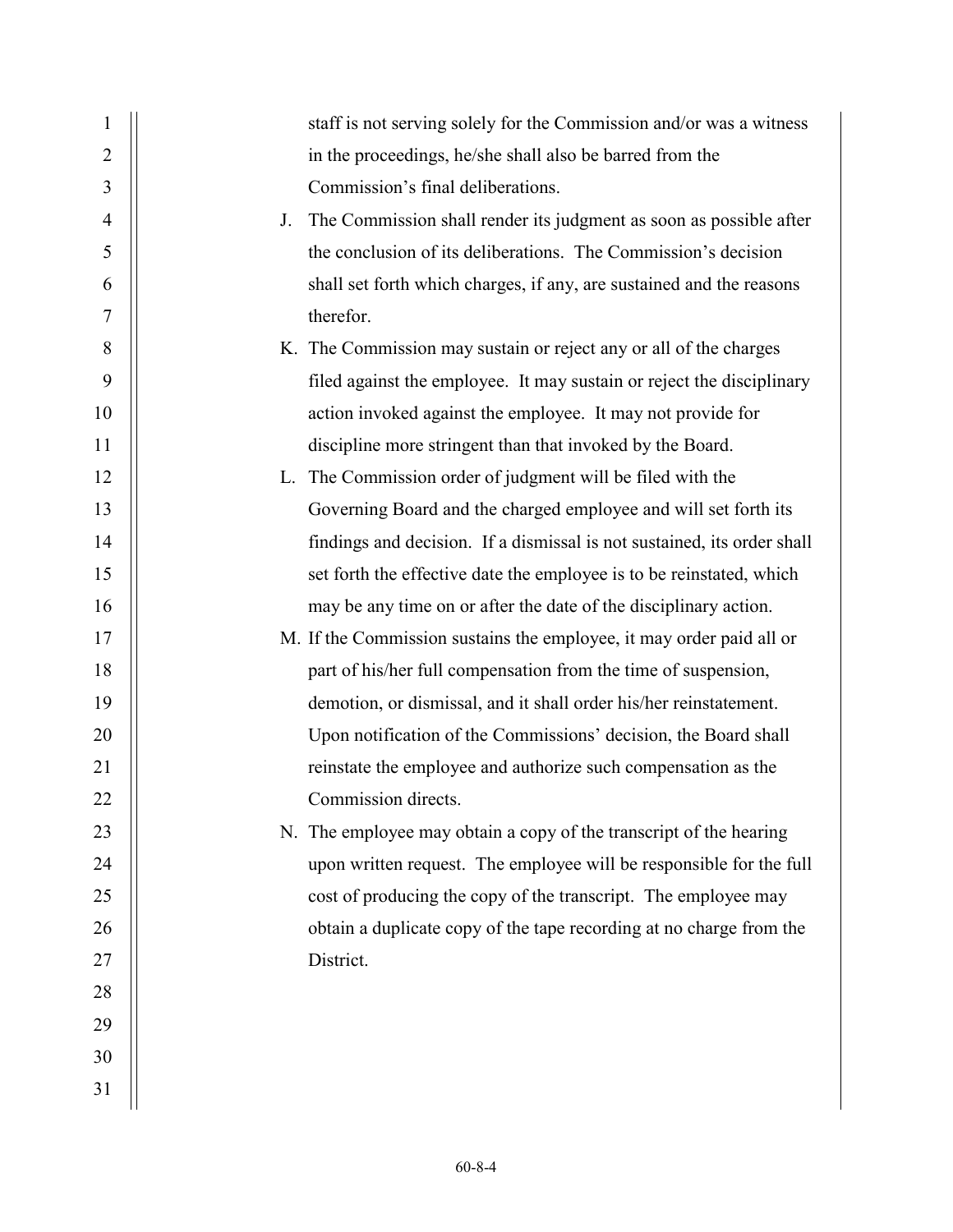| 1              | O. In the case of Personnel Commission staff members, a hearing       |
|----------------|-----------------------------------------------------------------------|
| $\overline{2}$ | officer shall be appointed by the Personnel Commission and            |
| 3              | his/her findings shall be binding on the Personnel Commission,        |
| $\overline{4}$ | unless this recommendation is rejected by a unanimous vote of the     |
| 5              | Personnel Commission.                                                 |
| 6              | 60.800.5<br>Effect of Action (45307)                                  |
| 7              | A. Dismissal of any employee from the service shall, unless otherwise |
| $\,8\,$        | ordered by the Commission:                                            |
| 9              | 1. Constitute a dismissal as of the same date from all classified     |
| 10             | service positions.                                                    |
| 11             | 2. Result in the automatic removal of the employee's name from        |
| 12             | any and all employment lists on which it may appear.                  |
| 13             |                                                                       |
| 14             |                                                                       |
| 15             |                                                                       |
| 16             |                                                                       |
| 17             |                                                                       |
| 18             |                                                                       |
| 19             |                                                                       |
| 20             |                                                                       |
| 21             |                                                                       |
| 22             |                                                                       |
| 23             |                                                                       |
| 24             |                                                                       |
| 25             |                                                                       |
| 26             |                                                                       |
| $27\,$         |                                                                       |
| 28             |                                                                       |
| 29             |                                                                       |
| 30             |                                                                       |
| 31             |                                                                       |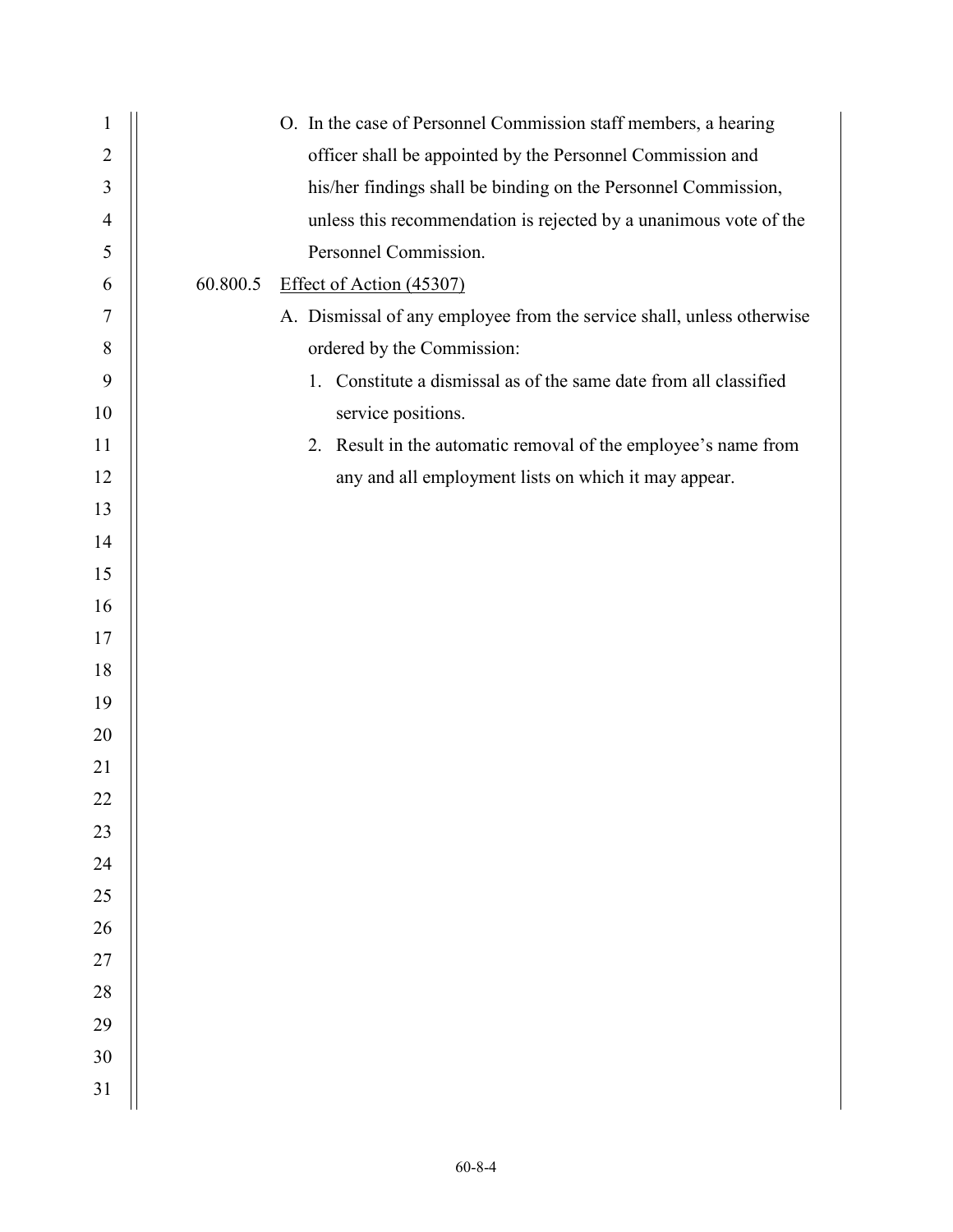| 1              |                                   | <b>CHAPTER 70</b>                                                    |  |  |
|----------------|-----------------------------------|----------------------------------------------------------------------|--|--|
| $\overline{2}$ |                                   |                                                                      |  |  |
| 3              | HOURS, WAGE AND SALARY PROVISIONS |                                                                      |  |  |
| $\overline{4}$ |                                   |                                                                      |  |  |
| 5              |                                   | 70.100 Work Periods and Overtime                                     |  |  |
| 6              | 70.100.1                          | Workday and Workweek (45127)                                         |  |  |
| 7              |                                   | The maximum number of hours of regular employment of an              |  |  |
| 8              |                                   | employee is eight hours a day, and 40 hours a week, which is         |  |  |
| 9              |                                   | eight hours per day for five days. The workweek shall begin on       |  |  |
| 10             |                                   | Sunday of each week. However, the Governing Board may employ         |  |  |
| 11             |                                   | persons for lesser periods of time and may, through authorized       |  |  |
| 12             |                                   | Administrators, order and authorize employees to work in excess of   |  |  |
| 13             |                                   | eight hours in one day or 40 hours in one week. Regular part-time    |  |  |
| 14             |                                   | employees whose five-day workweek is daily (20 hours) are on         |  |  |
| 15             |                                   | overtime status on the 6th and 7th day of work. Regular part-time    |  |  |
| 16             |                                   | employees scheduled for less than four hours daily each five-day     |  |  |
| 17             |                                   | workweek are on overtime status on the 7th day of work. (45128)      |  |  |
| 18             | 70.100.2                          | Overtime Defined (45128)                                             |  |  |
| 19             |                                   | Overtime is ordered and authorized working time in excess of eight   |  |  |
| 20             |                                   | hours in one day and 40 hours in one week. No one shall order or     |  |  |
| 21             |                                   | authorize overtime unless it is compensable as provided below.       |  |  |
| 22             |                                   | Overtime of less than 15 minutes shall not be credited; all overtime |  |  |
| 23             |                                   | shall be reported and credited in multiples of 15 minutes of working |  |  |
| 24             |                                   | time.                                                                |  |  |
| 25             | 70.100.3                          | Compensation for Overtime (45129)                                    |  |  |
| 26             |                                   | A. A regular employee who works authorized overtime shall be paid    |  |  |
| 27             |                                   | at a rate equal to one and one-half times the amount of overtime     |  |  |
| 28             |                                   | worked. Shift and special-assignment differentials regularly         |  |  |
| 29             |                                   |                                                                      |  |  |
| 30             |                                   |                                                                      |  |  |
| 31             |                                   |                                                                      |  |  |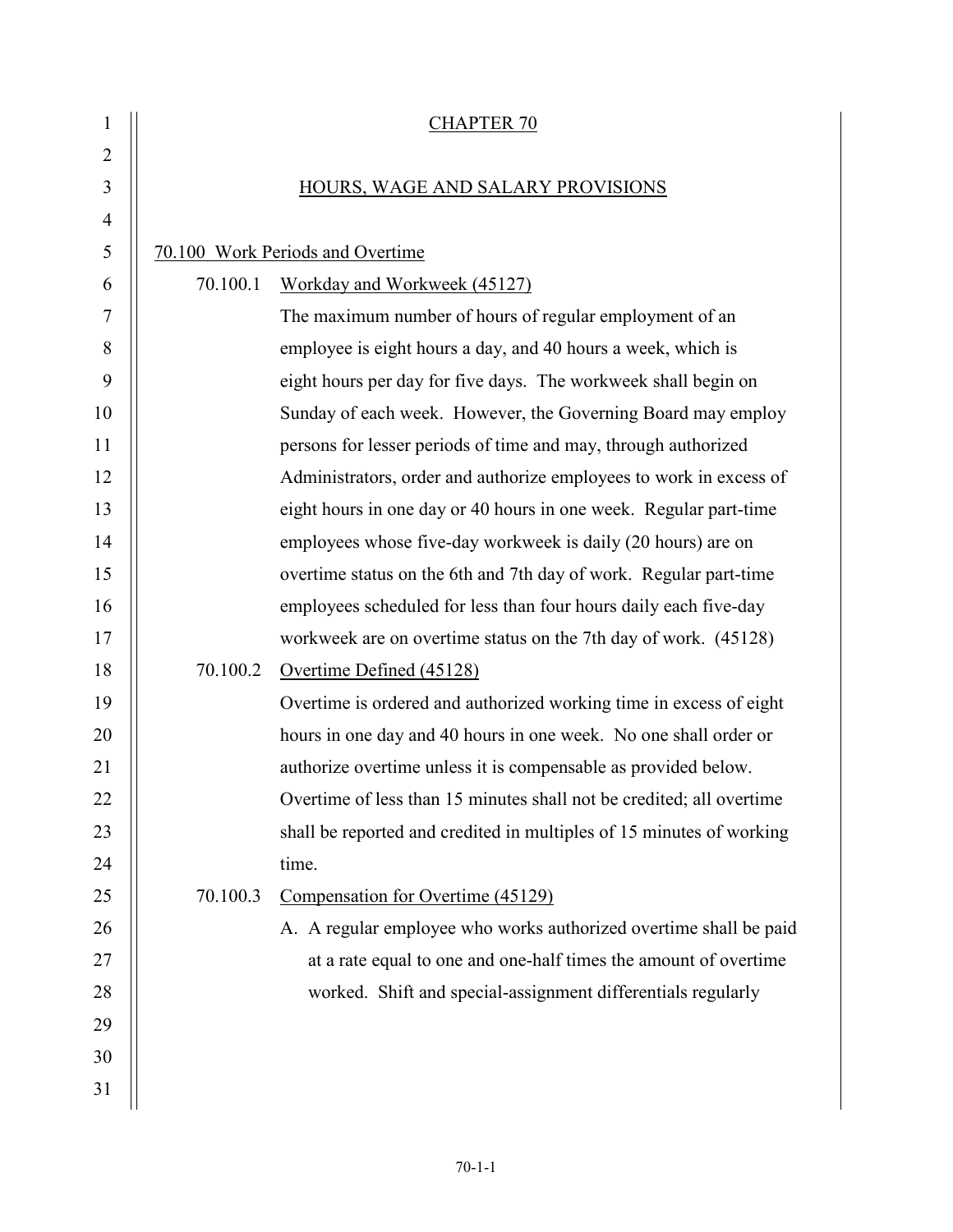| $\mathbf{1}$   |          | received by the employee shall be included in determining the              |
|----------------|----------|----------------------------------------------------------------------------|
| 2              |          | regular rate of pay.                                                       |
| 3              |          | B. Overtime, computed at the time-and-a-half rate, may be taken as         |
| $\overline{4}$ |          | compensatory time off in units of 15 minutes or more, when                 |
| 5              |          | approved by the responsible Administrator. The maximum amount              |
| 6              |          | of compensatory time allowed to be accrued is 40 hours. The                |
| $\tau$         |          | compensatory time must be used within a 12-month period.                   |
| 8              | 70.100.4 | <b>Classifications Exempt from Overtime Payment (45130)</b>                |
| 9              |          | Employees in the classes designated as executive or administrative by      |
| 10             |          | Rules and Regulations Section 60.400.1 shall be excluded from              |
| 11             |          | overtime payment provisions of this rule. These positions, with            |
| 12             |          | supervisor approval, may be awarded compensatory time off.                 |
| 13             | 70.100.5 | Lunch Periods and Rest Periods                                             |
| 14             |          | The District shall establish an unpaid duty free lunch period of not less  |
| 15             |          | than one-half hour for a unit member scheduled five (5) or more            |
| 16             |          | consecutive hours per day. The Board shall provide a paid 15-minute        |
| 17             |          | rest period for each unit member for each four (4) hour consecutive        |
| 18             |          | period worked at times approved by the immediate supervisor, but not       |
| 19             |          | during the first or last hour of the work day.                             |
| 20             |          | 70.200 Application of Salary Schedule                                      |
| 21             | 70.200.1 | <b>Initial Placement</b>                                                   |
| 22             |          | All new employees shall be appointed at the hiring rate for the class.     |
| 23             |          | The hiring rate shall be the first step of the schedule except for classes |
| 24             |          | where recruitment efforts have indicated difficulty in recruiting the      |
| 25             |          | best qualified applicant on a certified list at that step. On              |
| 26             |          | recommendation of the Personnel Director, the Superintendent may           |
| 27             |          | authorize recruitment at a higher rate.                                    |
| 28             |          |                                                                            |
| 29             |          |                                                                            |
| 30             |          |                                                                            |
| 31             |          |                                                                            |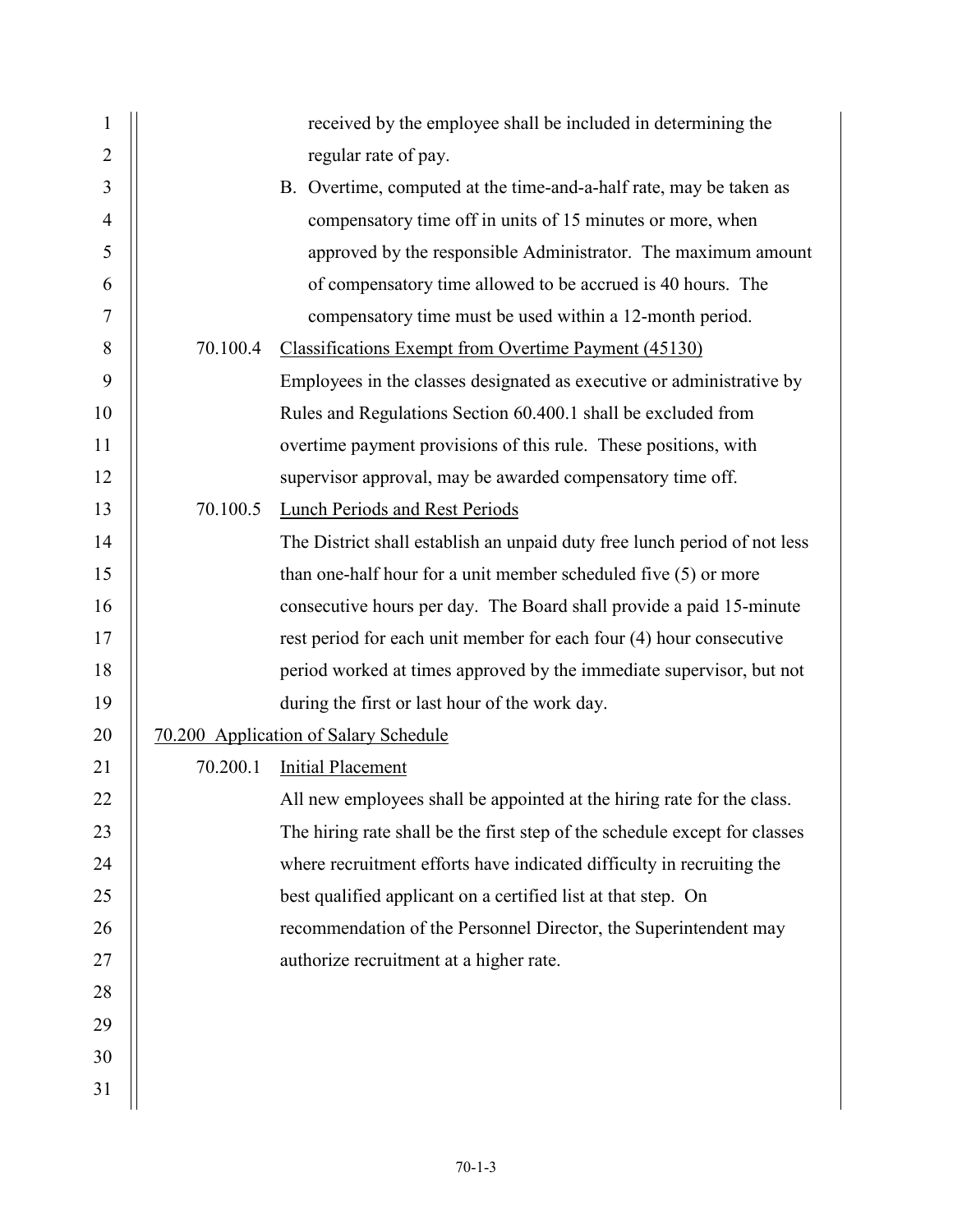1 70.200.2 Step Advancement

29

30

31

- 2 A. Employees placed on Step 1 of a range will advance to Step 2 on 3 | the first of the month following completion of six months service 4 in the class. Each succeeding step will be attained one year from 5 | the preceding step. New employees placed above Step 1 of any 6 range will advance on one year intervals until the maximum step 7 has been achieved. Employees placed on Step 1 of a range in a 8 | supervisory position will advance to Step 2 on the first of the 9 || month following completion of one year's service in the class. In 10 || all instances, step advancements will be made only if the employee 11 | received at least a satisfactory (meets standards) rating by his/her 12 | supervisor on his/her evaluation.
- 13 | B. For the purpose of this rule, employment made between the first 14 and fifteenth day of the month shall be considered as effective on 15 | the first day. Employment after the fifteenth day shall be 16 | considered as effective at the beginning of the next month for 17 || purposes of evaluation and salary step increases.
- 18 | C. Any person employed in an established position, whether part or 19 | full-time, for more than 21 consecutive working days, shall receive 20 | the base step of the established range for that position for the 21 | duration of such employment.
- 22 1. If a substitute appointment which was intended for a less 23 amount of time actually lasts over 21 consecutive working 24 **days**, the employee shall be entitled to full pay for that 25 **classification from the first day of his/her appointment thereto.**
- 26 | 26 | 2. A limited-term appointment given to a regular employee to 27 || 28 | temporary job, or determine his/her suitability for promotion,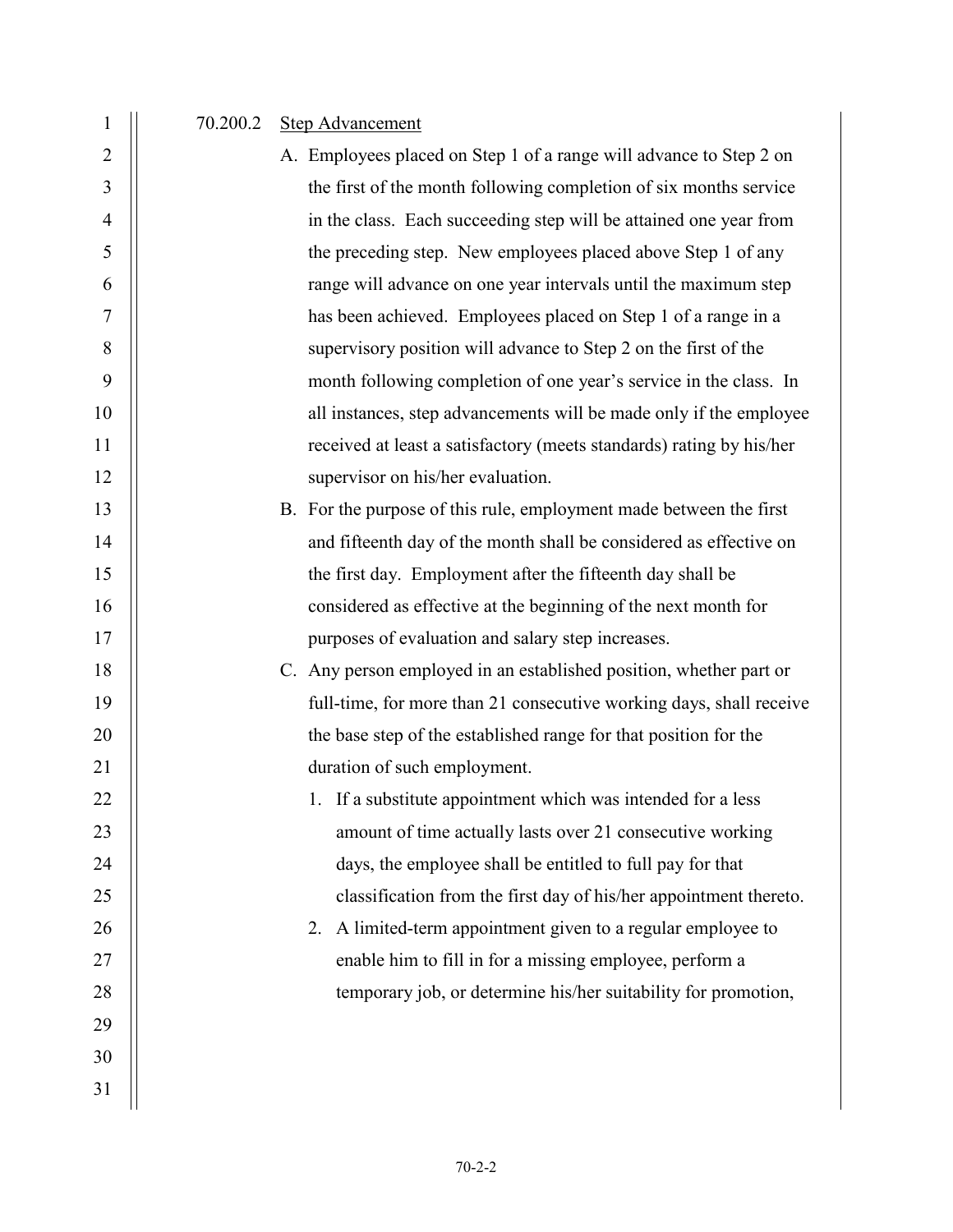| 1              | shall not be governed by the above rule. No limited-term              |
|----------------|-----------------------------------------------------------------------|
| $\overline{2}$ | appointment shall be made for any period exceeding three              |
| 3              | months or 90 working days, whichever is longer. Assignments           |
| $\overline{4}$ | in excess of this period shall be subject to reclassification.        |
| 5              | 3. An employee serving in a substitute capacity shall receive a       |
| 6              | salary increment, if provided in the salary schedule, for each        |
| 7              | 225 days, and/or partial days, assigned to duty.                      |
| 8              | D. All regular part-time employees shall receive yearly increments as |
| 9              | indicated on the adopted salary range for their position upon         |
| 10             | completion to the required service for the step (see Section          |
| 11             | 70.200.2A).                                                           |
| 12             | E. Any period of layoff from which recalled, reinstated, or           |
| 13             | reemployed shall not interrupt "continuous, permanent                 |
| 14             | employment with the District", but will not be considered as time     |
| 15             | worked for the purpose of longevity advancement under this            |
| 16             | section, until the period of layoff has been made up.                 |
| 17             | F. Longevity Advancement                                              |
| 18             | Ten years from the date on which an employee starts his/her           |
| 19             | continuous permanent employment with the District, he/she shall       |
| 20             | be compensated with a sum of money, monthly, for service. The         |
| 21             | sum shall be computed as an additional step to the top step on the    |
| 22             | current salary schedule of that range to which the employee is        |
| 23             | permanently assigned at the end of his/her 10th year of service.      |
| 24             | This sum shall be in addition to, and separate from, any other step   |
| 25             | assignment, nor shall it be affected by any promotion, demotion, or   |
| 26             | step change occurring to the employee thereafter. Additional          |
| 27             | increases, using the above method of computation, shall be            |
| 28             | awarded each employee for every additional five (5) years of          |
| 29             | service thereafter.                                                   |
| 30             |                                                                       |
| 31             |                                                                       |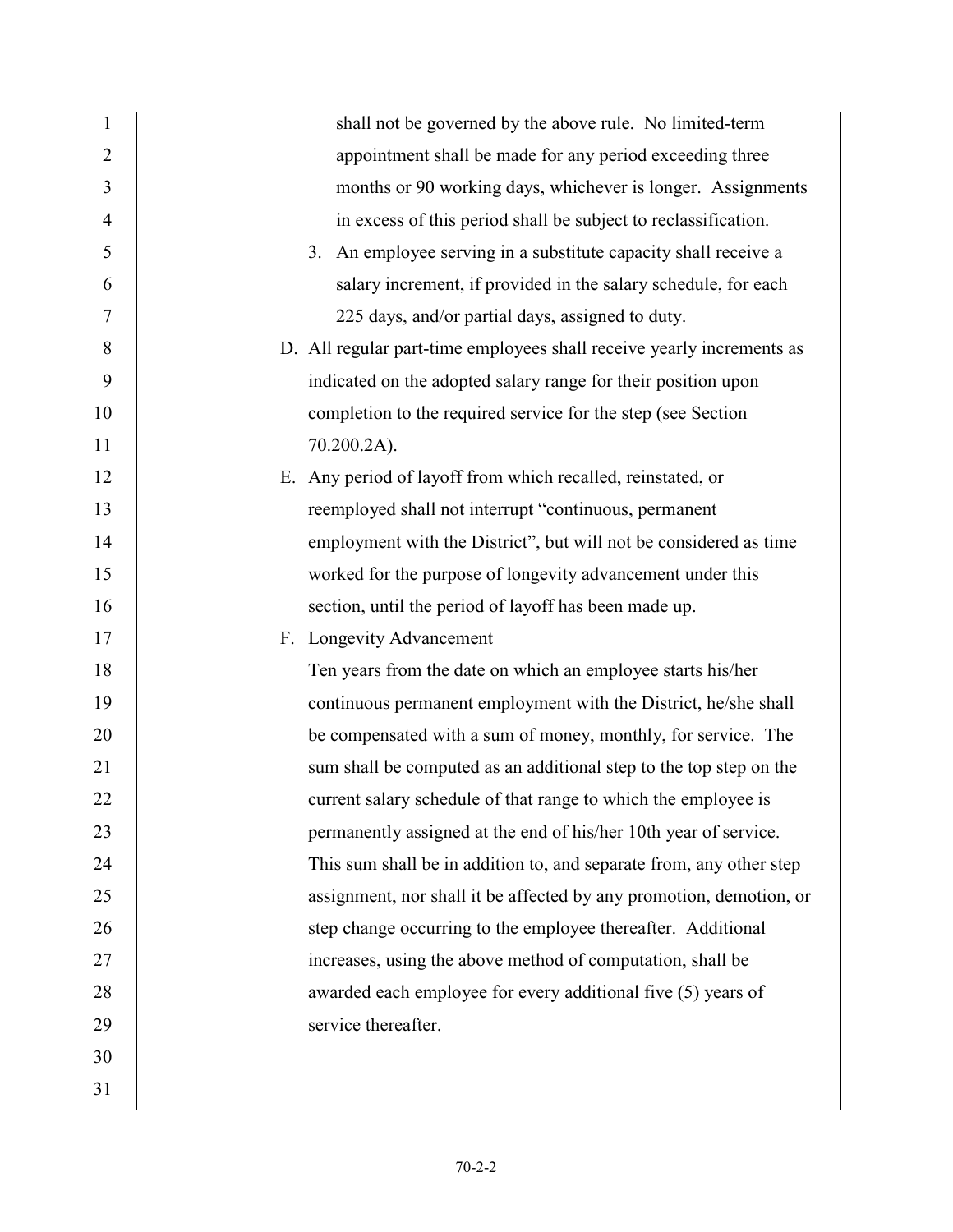## 1 | 70.200.3 Promotions

| $\overline{2}$ |          | Any promotion shall result in an employee's receiving at least the       |
|----------------|----------|--------------------------------------------------------------------------|
| 3              |          | equivalent of the next full step he/she would have received had he/she   |
| $\overline{4}$ |          | stayed in his/her old range. Where such an increment falls between       |
| 5              |          | steps on the new range, placement shall be at the next higher step. In   |
| 6              |          | no event may an employee receive more than the maximum step of           |
| 7              |          | any range as a result of a promotion, above provisions                   |
| 8              |          | notwithstanding. Additional advancement will be at the beginning of      |
| 9              |          | the 13th month after promotion, regardless of step placement except in   |
| 10             |          | cases where an employee is promoted at the first step. In such           |
| 11             |          | cases, the employee shall qualify for the sixth month salary             |
| 12             |          | advancement to the second step if performing at a satisfactory level.    |
| 13             |          | For the purpose of this rule, appointment of an employee to a class      |
| 14             |          | with a salary range equal to or below his/her current range shall not be |
| 15             |          | considered a promotion and shall be made on the same rate formerly       |
| 16             |          | earned by the employee, not to exceed the maximum of the range of        |
| 17             |          | the class to which he/she is appointed. Merit Performance Evaluation     |
| 18             |          | will be rescheduled to the employee's new promotional job                |
| 19             |          | employment date as stated in 60.400.1.                                   |
| 20             | 70.200.4 | Placement After Leave of Absence                                         |
| 21             |          | Unless the leave taken under these rules or law provides that the break  |
| 22             |          | in service will be disregarded, the employee upon return from a leave    |
| 23             |          | of absence will be placed on the step range he occupied before a leave   |
| 24             |          | started. Time spent on leave shall not be credited toward the time       |
| 25             |          | needed for step advancement.                                             |
| 26             | 70.200.5 | <b>Placement When Demoted</b>                                            |
| 27             |          | A. An employee who accepts voluntary demotion shall be placed on         |
| 28             |          | the step of the range of the lower class which is closest to the rate    |
| 29             |          |                                                                          |
| 30             |          |                                                                          |
| 31             |          |                                                                          |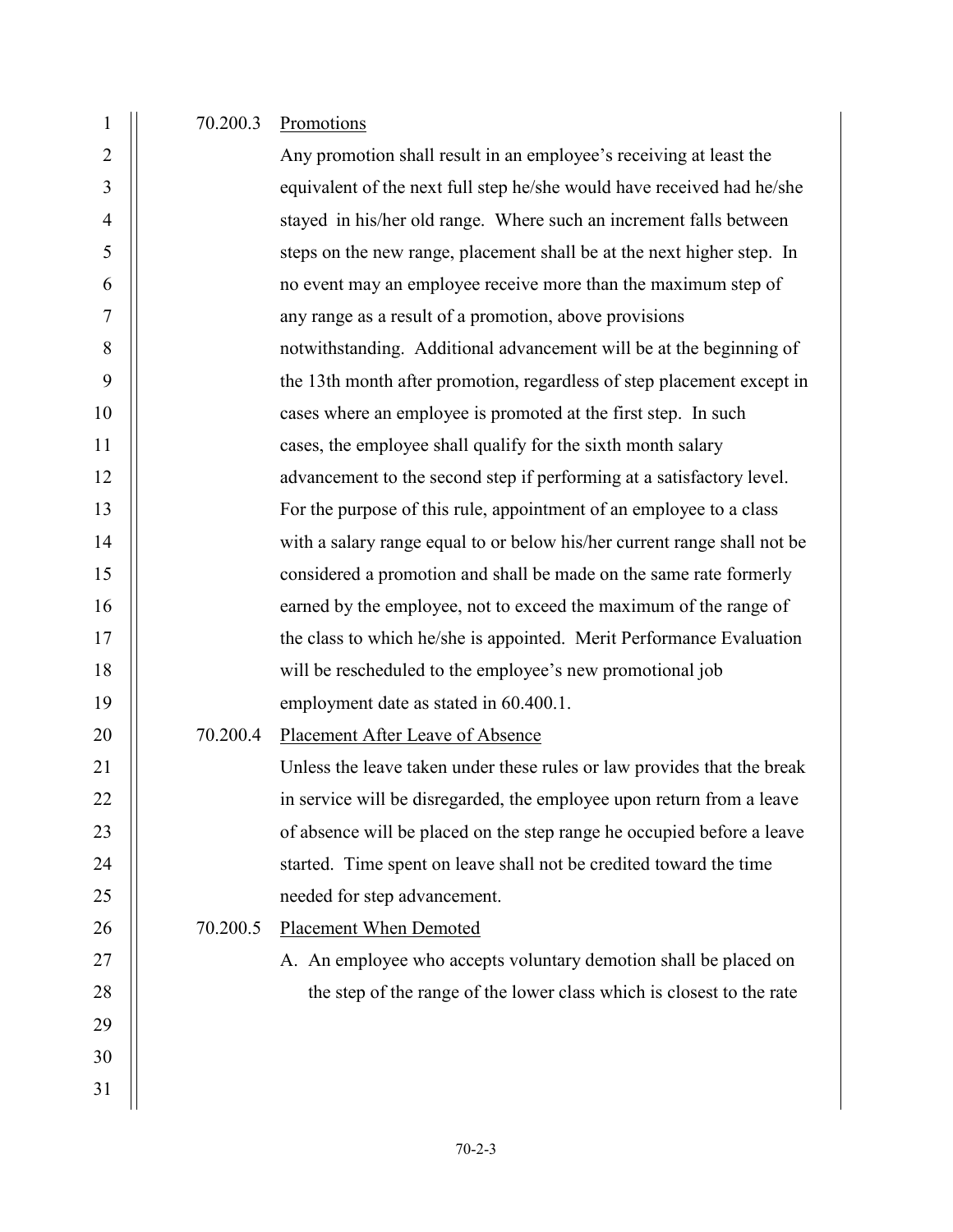| $\mathbf{1}$   | he/she earned in the higher class, provided that he/she shall not     |  |  |
|----------------|-----------------------------------------------------------------------|--|--|
| $\overline{2}$ | receive a salary increase thereby. He/she shall retain the            |  |  |
| $\mathfrak{Z}$ | anniversary date established in the higher class.                     |  |  |
| $\overline{4}$ | B. The order in an involuntary demotion shall specify the step of the |  |  |
| 5              | schedule at which the employee shall be placed. Step                  |  |  |
| 6              | advancement shall be in accordance with Rule 70.200.2A.               |  |  |
| 7              |                                                                       |  |  |
| $8\,$          |                                                                       |  |  |
| 9              |                                                                       |  |  |
| 10             |                                                                       |  |  |
| 11             |                                                                       |  |  |
| 12             |                                                                       |  |  |
| 13             |                                                                       |  |  |
| 14             |                                                                       |  |  |
| 15             |                                                                       |  |  |
| 16             |                                                                       |  |  |
| 17             |                                                                       |  |  |
| 18             |                                                                       |  |  |
| 19             |                                                                       |  |  |
| 20             |                                                                       |  |  |
| 21             |                                                                       |  |  |
| 22             |                                                                       |  |  |
| 23             |                                                                       |  |  |
| 24             |                                                                       |  |  |
| 25             |                                                                       |  |  |
| 26             |                                                                       |  |  |
| 27             |                                                                       |  |  |
| 28             |                                                                       |  |  |
| 29             |                                                                       |  |  |
| 30             |                                                                       |  |  |
| 31             |                                                                       |  |  |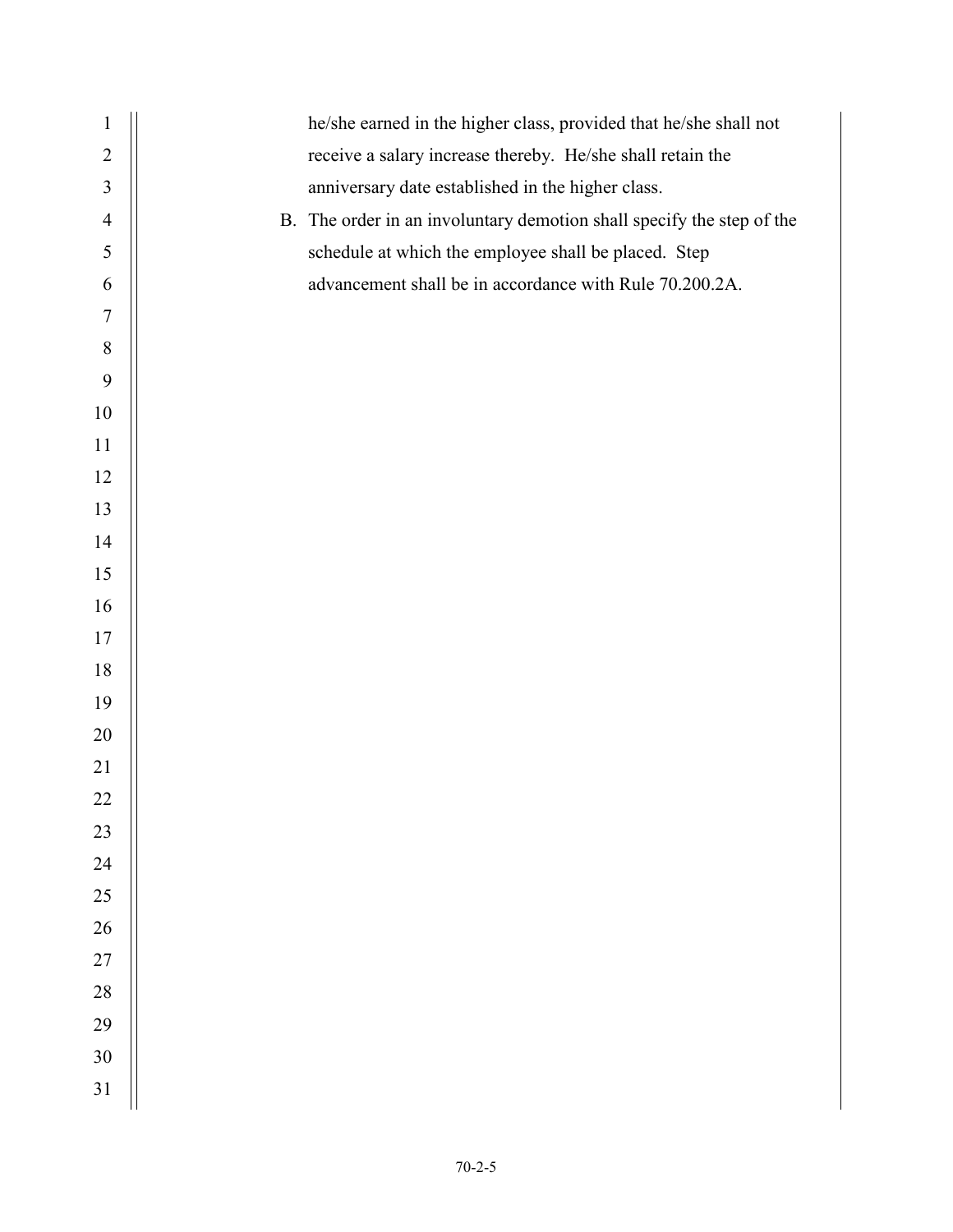| $\mathbf{1}$   | 70.300 Holiday Pay |                                                                           |  |
|----------------|--------------------|---------------------------------------------------------------------------|--|
| $\overline{2}$ | 70.300.1           | Eligibility                                                               |  |
| 3              |                    | All classified employees will be entitled to payment for authorized       |  |
| $\overline{4}$ |                    | holidays, provided that they were in paid status during any portion of    |  |
| 5              |                    | the day immediately preceding or succeeding the holiday, and              |  |
| 6              |                    | providing that it was a day on which the employee would have worked       |  |
| 7              |                    | as part of his/her normal (regular) assignment. The only exceptions to    |  |
| 8              |                    | this rule are cited in 70.300.2.                                          |  |
| 9              | 70.300.2           | School Holiday                                                            |  |
| 10             |                    | Regular employees who are not normally assigned to duty during the        |  |
| 11             |                    | school holidays which include December 24 and 25 and January 1,           |  |
| 12             |                    | shall be paid for those three holidays, provided that they were in a paid |  |
| 13             |                    | status during any portion of the working day of their normal              |  |
| 14             |                    | assignment immediately preceding or succeeding the holiday period.        |  |
| 15             | 70.300.3           | Paid Holidays                                                             |  |
| 16             |                    | Established by the Board of Education are available for review by         |  |
| 17             |                    | employee by obtaining a District calendar.                                |  |
| 18             |                    |                                                                           |  |
| 19             |                    |                                                                           |  |
| 20             |                    |                                                                           |  |
| 21             |                    |                                                                           |  |
| 22             |                    |                                                                           |  |
| 23             |                    |                                                                           |  |
| 24             |                    |                                                                           |  |
| 25             |                    |                                                                           |  |
| 26             |                    |                                                                           |  |
| 27             |                    |                                                                           |  |
| 28             |                    |                                                                           |  |
| 29             |                    |                                                                           |  |
| 30             |                    |                                                                           |  |
| 31             |                    |                                                                           |  |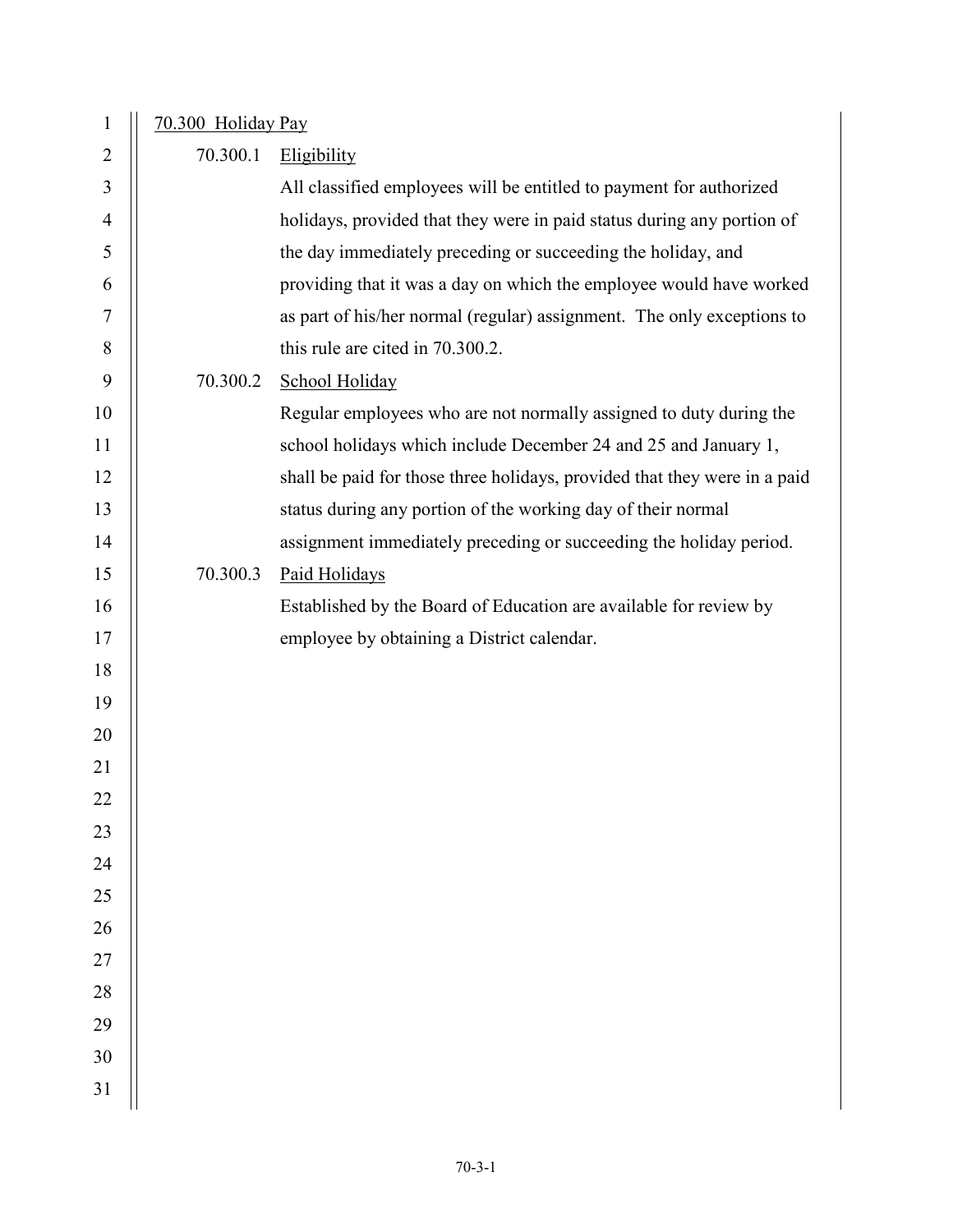| $\mathbf{1}$   | 70.400 Payrolls |                                                                         |
|----------------|-----------------|-------------------------------------------------------------------------|
| $\overline{2}$ | 70.400.1        | <b>Official Roster</b>                                                  |
| 3              |                 | The Personnel Director shall maintain, in his/her office, an official   |
| $\overline{4}$ |                 | roster containing the names and complete employment records of all      |
| 5              |                 | employees holding positions under the provision of the Act.             |
| 6              | 70.400.2        | Payroll Audit (45266)                                                   |
| 7              |                 | A. The Personnel Director shall audit all initial assignments and       |
| 8              |                 | changes of assignment for all classified personnel and, if found to     |
| 9              |                 | be in accordance with existing law and rules, shall certify the         |
| 10             |                 | assignment for payment. All changes of assignment, including            |
| 11             |                 | transfer, change of hours, etc., shall be reported for certification by |
| 12             |                 | the Personnel Director. Each payroll following the initial              |
| 13             |                 | assignment and certification of the department authorized to            |
| 14             |                 | submit the payroll that all payments thereon are in accordance with     |
| 15             |                 | the original certification by the Personnel Director.                   |
| 16             |                 | B. The Personnel Director shall make periodic audits of all payrolls,   |
| 17             |                 | and if he/she finds assignments not in accordance with the law and      |
| 18             |                 | rules, he/she shall withdraw his/her certification and order payment    |
| 19             |                 | stopped in accordance with the procedure described above.               |
| 20             | 70.400.3        | Error in Payment of Salary or Wages (45167)                             |
| 21             |                 | Whenever it is determined that an error has been made in the            |
| 22             |                 | calculation or reporting in any classified employee payroll, or in      |
| 23             |                 | the payment of any classified employee's salary, the appointing         |
| 24             |                 | authority shall, within five workdays following such determination      |
| 25             |                 | provide the employee with a statement of the correction and a           |
| 26             |                 | supplemental payment drawn against any available funds.                 |
| 27             |                 |                                                                         |
| 28             |                 |                                                                         |
| 29             |                 |                                                                         |
| 30             |                 |                                                                         |
| 31             |                 |                                                                         |
| 32             |                 |                                                                         |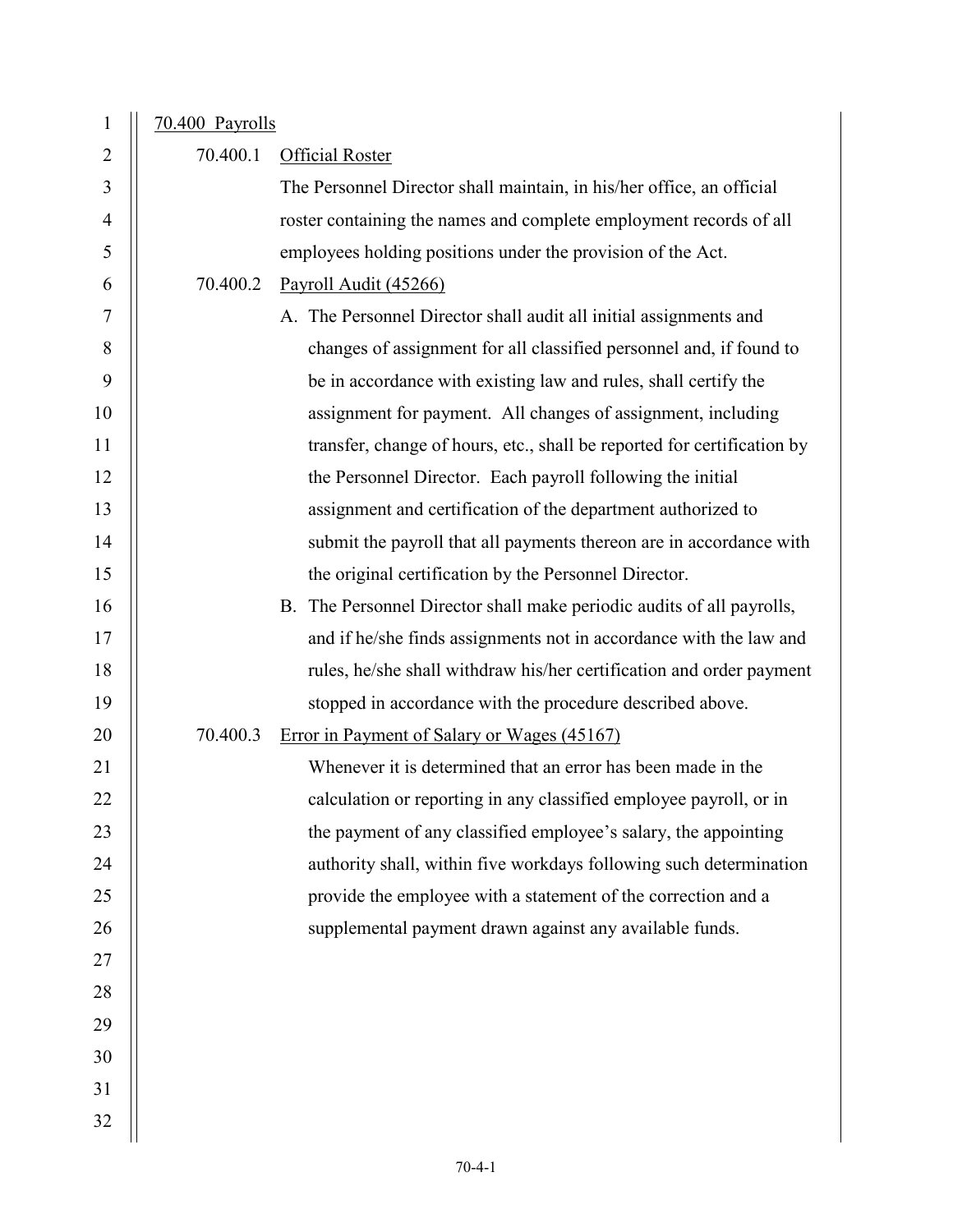| $\mathbf{1}$   |                                            | <b>CHAPTER 80</b>                                                         |  |
|----------------|--------------------------------------------|---------------------------------------------------------------------------|--|
| $\overline{2}$ |                                            |                                                                           |  |
| 3              | GRIEVANCE-RELATIONS AND POLITICAL ACTIVITY |                                                                           |  |
| $\overline{4}$ |                                            |                                                                           |  |
| $\mathfrak{S}$ |                                            | 80.100 Procedure For the Adjustment of Grievances of Classified Personnel |  |
| 6              | 80.100.1                                   | Purpose of the Adjustment Procedure                                       |  |
| 7              |                                            | The adjustment procedure is the medium through which permanent            |  |
| 8              |                                            | classified employees may seek adjustment of complaints arising out of     |  |
| 9              |                                            | alleged violations of established Board rules or policies or              |  |
| 10             |                                            | administrative procedures, working conditions, or job relations           |  |
| 11             |                                            | including the complaint of one employee against another employee.         |  |
| 12             |                                            | Because complaints should be adjusted as promptly as possible,            |  |
| 13             |                                            | various time limits have been established to minimize delays in the       |  |
| 14             |                                            | various steps that have been provided. There is an obligation on the      |  |
| 15             |                                            | part of an aggrieved employee to make known the existence of his/her      |  |
| 16             |                                            | complaint and the facts pertaining to his/her complaint within 30         |  |
| 17             |                                            | working days of any specific or documented incident or at the earliest    |  |
| 18             |                                            | possible date after the recognition of a nonspecific occurrence so that   |  |
| 19             |                                            | efforts can be made through the adjustment procedure to resolve           |  |
| 20             |                                            | differences and to promote harmonious relationships. Matters              |  |
| 21             |                                            | excluded from the adjustment procedure shall be:                          |  |
| 22             |                                            | A. Accusatory charges relating to the moral or professional fitness of    |  |
| 23             |                                            | an employee. Such charges shall be processed by the Board of              |  |
| 24             |                                            | Education in closed session.                                              |  |
| 25             |                                            | B. Matters specifically reserved for action or review by the Personnel    |  |
| 26             |                                            | Commission under Personnel Commission rules in effect at the              |  |
| 27             |                                            | time the events leading to the complaint occurred. Such matters           |  |
| 28             |                                            | shall be processed through normal channels by the Personnel               |  |
| 29             |                                            | Commission.                                                               |  |
| 30             |                                            |                                                                           |  |
| 31             |                                            |                                                                           |  |
| 32             |                                            |                                                                           |  |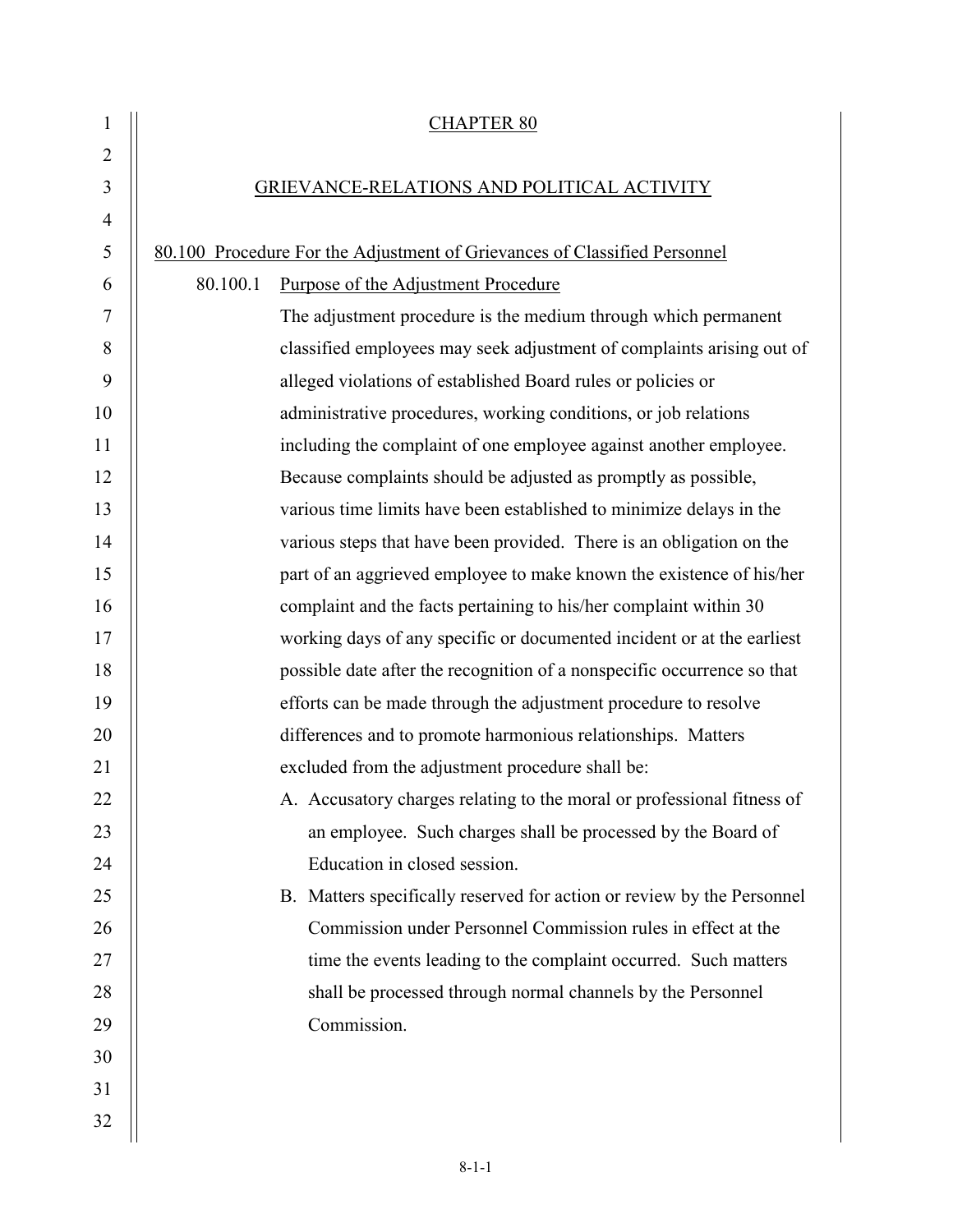| 1              | In cases where the Personnel Commission rule regulates less than    |
|----------------|---------------------------------------------------------------------|
| $\overline{2}$ | the total procedure, the Commission may waive that rule and         |
| 3              | thereby provide that the dispute be settled through the adjustment  |
| 4              | procedure.                                                          |
| 5              | C. Complaints about the subject matter of a Board rule or policy or |
| 6              | administrative procedure, rather than the administration of the     |
| 7              | Board rule or policy or procedure. An employee with such a          |
| 8              | complaint should direct his/her suggestions for change through      |
| 9              | administrative channels to the Board or to the administrator who    |
| 10             | established it.                                                     |
| 11             | 80.100.2<br><b>Steps in the Adjustment Procedure</b>                |
| 12             | A. Informal Discussion                                              |
| 13             | Informal discussion between an employee (or group of employees)     |
| 14             | and the immediate supervisor shall take place to attempt to resolve |
| 15             | the problem. The conference shall be confined to the parties        |
| 16             | immediately concerned. A prompt and courteous examination of        |
| 17             | the facts to reach a satisfactory adjustment shall be attempted     |
| 18             | within one working day. The supervisor shall promptly               |
| 19             | communicate his/her decision and supporting reasons to the          |
| 20             | employee(s) in writing.                                             |
| 21             | <b>B.</b> Informal Review                                           |
| 22             | 1. If the problem has not been resolved by the immediate            |
| 23             | supervisor, the employee may request of his/her immediate           |
| 24             | supervisor, either orally or in writing, that an informal review    |
| 25             | be made by the next higher-level supervisor in whom authority       |
| 26             | exists to take corrective action. In the case of school-assigned    |
| 27             | personnel, this supervisor would be the principal unless the        |
| 28             | informal discussion was between the principal and the               |
| 29             | employee.                                                           |
| 30             |                                                                     |
| 31             |                                                                     |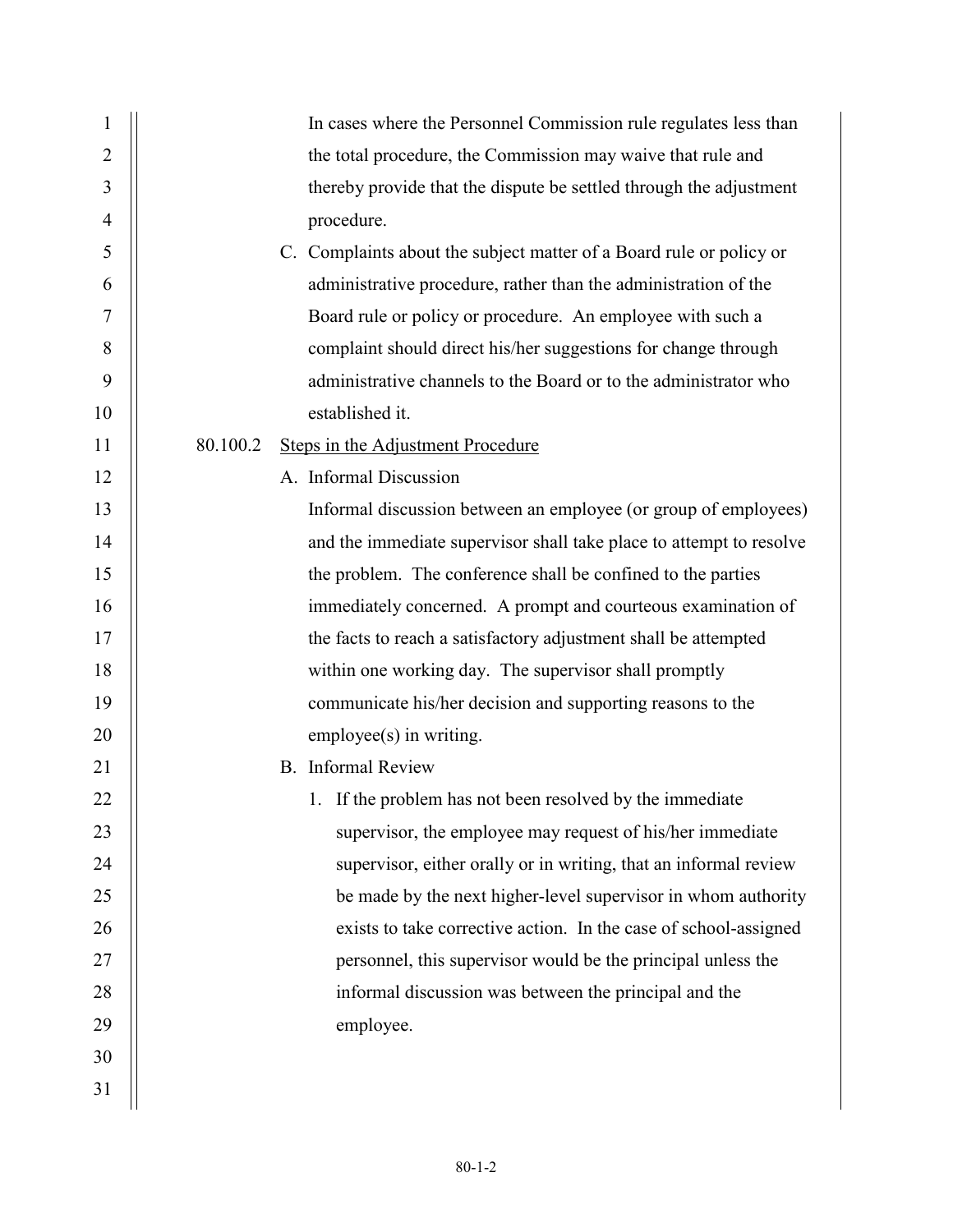| 1              | 2. | The supervisor shall attempt to hold a conference within one      |
|----------------|----|-------------------------------------------------------------------|
| $\overline{2}$ |    | working day after he/she has received the employee's request      |
| 3              |    | for an informal review.                                           |
| $\overline{4}$ |    | 3. The employee must be in attendance; he/she may present         |
| 5              |    | his/her own case or may present the problem through a             |
| 6              |    | representative of his/her own choosing at the informal review     |
| 7              |    | and at any subsequent stage of the adjustment procedure. The      |
| 8              |    | supervisor and the respondent may each have a representative      |
| 9              |    | at the informal review and at any subsequent stage of the         |
| 10             |    | adjustment procedure. Any employee of the District may serve      |
| 11             |    | as a representative without prejudice or loss of salary,          |
| 12             |    | provided that he notifies his/her supervisor in advance.          |
| 13             |    | 4. Following the oral presentation of the complaint to the        |
| 14             |    | supervisor, if the complaint has not been resolved to the         |
| 15             |    | satisfaction of all concerned, the employee or his/her            |
| 16             |    | representative shall prepare and present the complaint in         |
| 17             |    | writing to the supervisor and respondent, if other than the       |
| 18             |    | supervisor, within five working days. The respondent, if other    |
| 19             |    | than the supervisor, shall prepare a similar statement of his/her |
| 20             |    | position and submit it to the supervisor with a copy to the       |
| 21             |    | appellant.                                                        |
| 22             |    | The supervisor shall communicate in writing his/her decision      |
| 23             |    | and supporting reasons to the appellant, the respondent, if other |
| 24             |    | than the supervisor, the appellant's immediate supervisor, and    |
| 25             |    | the concerned division heads within five working days.            |
| 26             |    | C. Administrative Review                                          |
| 27             | 1. | If the appellant remains dissatisfied following the informal      |
| 28             |    | review, he/she may submit a written complaint within five         |
| 29             |    |                                                                   |
| 30             |    |                                                                   |
| 31             |    |                                                                   |
|                |    |                                                                   |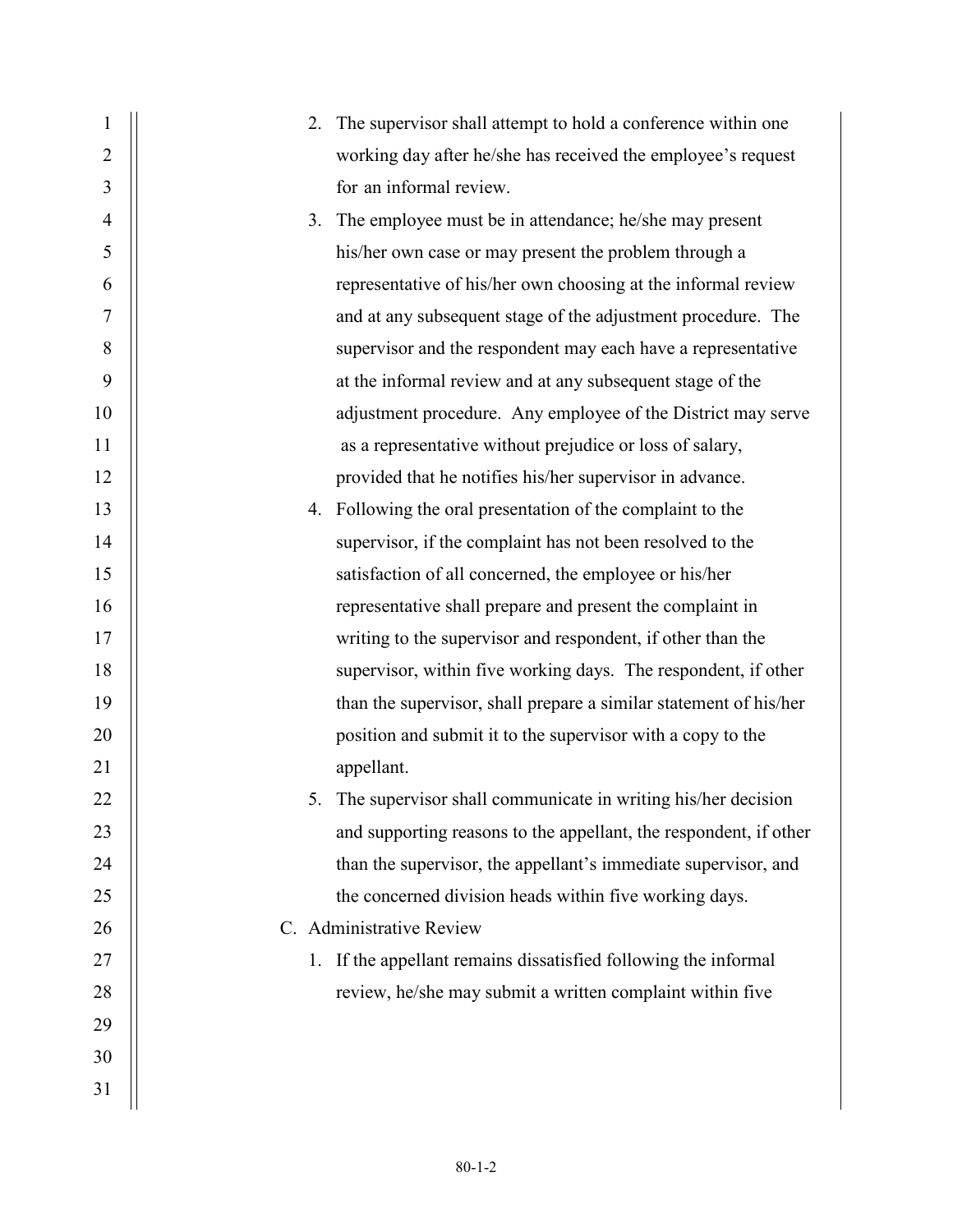| 1              |    | working days after receipt of the decision, requesting a formal    |
|----------------|----|--------------------------------------------------------------------|
| $\overline{2}$ |    | administrative review.                                             |
| 3              | 2. | The written request shall include: a clear, concise statement of   |
| 4              |    | the complaint; the act or condition on which it is based; the      |
| 5              |    | remedy desired; the persons involved; and the course of action     |
| 6              |    | that has been followed, including the decision rendered in the     |
| 7              |    | formal review, the reasons why the decision is being appealed,     |
| 8              |    | and the name of the appellant's representative, if any. The        |
| 9              |    | appellant may obtain assistance from the District's Human          |
| 10             |    | Resources Office or such other office as may be designated,        |
| 11             |    | throughout the course of the adjustment procedure.                 |
| 12             | 3. | The appellant shall submit the complaint directly to his/her       |
| 13             |    | supervisor and route one copy of the complaint through the         |
| 14             |    | appellant's administrative chain of command, one to his/her        |
| 15             |    | division head for information purposes only, and one to the        |
| 16             |    | respondent.                                                        |
| 17             | 4. | The administrator or the administrator's designated                |
| 18             |    | representative shall hold a conference with all interested parties |
| 19             |    | on the complaint within five working days of receipt, unless       |
| 20             |    | there is a mutual agreement that more time shall be allowed.       |
| 21             |    | Time limits in all subsequent stages of the adjustment             |
| 22             |    | procedure may be modified by agreement of the parties              |
| 23             |    | involved.                                                          |
| 24             | 5. | The administrator or his/her designated representative shall       |
| 25             |    | submit written notice to the appellant and the appellant's         |
| 26             |    | supervisors of the decision in the matter within five working      |
| 27             |    | days after the conclusion of the conference. One copy shall be     |
| 28             |    | forwarded through the administrative chain of command, one         |
| 29             |    |                                                                    |
| 30             |    |                                                                    |
| 31             |    |                                                                    |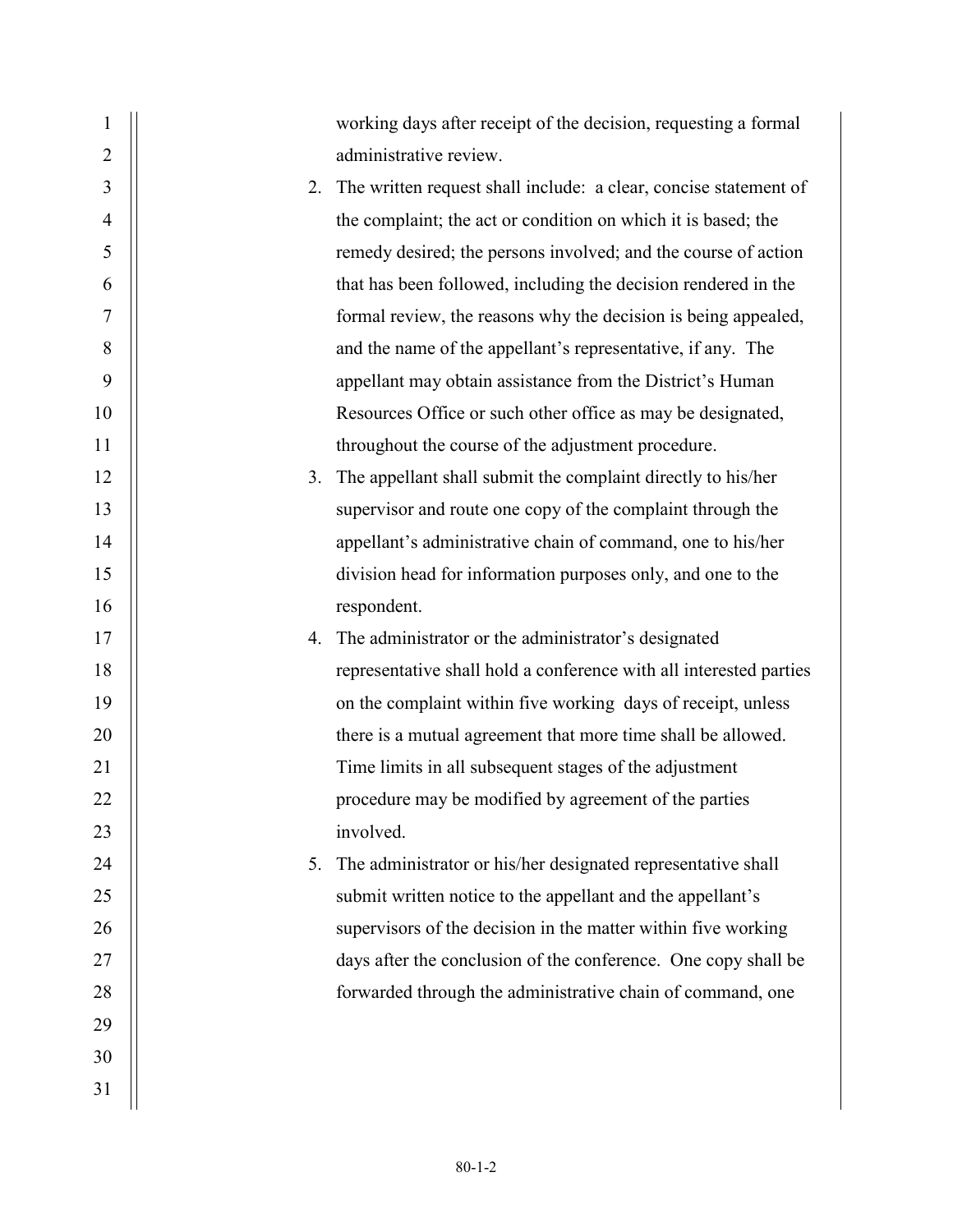| $\mathbf 1$    | to the division head for information, and one to the respondent,        |
|----------------|-------------------------------------------------------------------------|
| $\overline{2}$ | if other than the supervisor. The administrator shall implement         |
| 3              | the decision.                                                           |
| $\overline{4}$ | D. Formal Hearing                                                       |
| 5              | 1. If the appellant is dissatisfied with the decision of the            |
| 6              | administrative review, he/she may send to the Superintendent,           |
| 7              | within five working days after receipt of the decision, a written       |
| 8              | request for a hearing before a hearing officer. A copy shall be         |
| 9              | sent to the respondent.                                                 |
| 10             | 2. With the approval of the Board, a hearing procedure will be          |
| 11             | established. The Superintendent or his/her designated                   |
| 12             | representative shall make arrangements for the selection of a           |
| 13             | hearing officer. The hearing officer may be selected jointly by         |
| 14             | the appellant or his/her representative and the respondent.             |
| 15             | He/she may be a District's employee or a hearing officer not            |
| 16             | employed by the District. If a selection cannot be agreed upon,         |
| 17             | the Superintendent shall appoint a hearing officer from an              |
| 18             | agency approved by the Board. If the Board does not approve             |
| 19             | of a hearing procedure, the appellate shall be notified of his/her      |
| 20             | rights under Section 80.100.2E. (1016.9)                                |
| 21             | All fees for the services of an outside hearing officer shall be<br>3.  |
| 22             | paid from the appropriate funds of the District. (1016.9)               |
| 23             | The District shall provide the hearing officer with all necessary<br>4. |
| 24             | technical and clerical staff assistance in preparing for and            |
| 25             | conducting the hearing and in preparing the findings.                   |
| 26             | The hearing officer shall convene a hearing at the earliest<br>5.       |
| 27             | practicable date after his/her selection. He/she shall establish        |
| 28             | his/her own procedures. He/she shall review the written                 |
| 29             |                                                                         |
| 30             |                                                                         |
| 31             |                                                                         |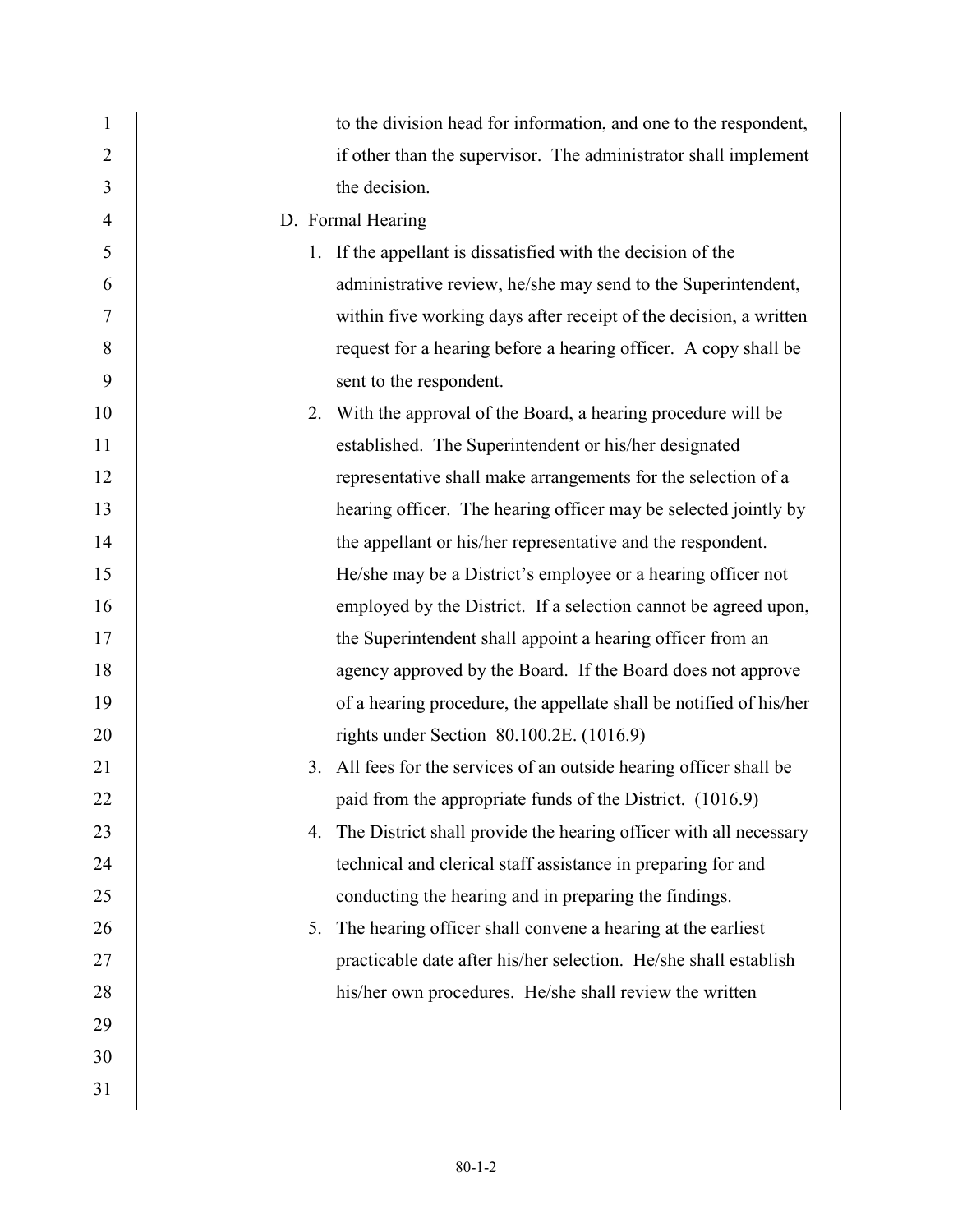| 1              | statements submitted by the parties to the grievance. The             |
|----------------|-----------------------------------------------------------------------|
| $\overline{2}$ | appellant and the respondent may request the presence of              |
| 3              | witnesses. The hearing officer shall be empowered to direct           |
| 4              | the attendance of any District's employee at the hearing              |
| 5              | without loss of salary to the employee.                               |
| 6              | The hearing shall be conducted in an informal manner with<br>6.       |
| 7              | only those having legitimate interest in the problems at issue,       |
| 8              | as determined by the hearing officer, admitted. The appellant         |
| 9              | and the respondent shall each be limited to two days to present       |
| 10             | their respective positions. The hearing officer may admit             |
| 11             | evidence and testimony regarding incidents and occurrences            |
| 12             | that antedate the event giving rise to the complaint if he/she        |
| 13             | concludes that they have sufficient relevance as background           |
| 14             | information. He/she may also take such additional time as             |
| 15             | necessary to take such further testimony as he/she deems              |
| 16             | necessary. The hearing shall be conducted in accordance with          |
| 17             | fundamental rules of fairness and due process.                        |
| 18             | The hearing officer shall render written findings, conclusions,<br>7. |
| 19             | and the recommendations within 30 working days of the                 |
| 20             | termination of the hearing. The findings, conclusions, and            |
| 21             | recommendations shall be sent the parties concerned and to the        |
| 22             | Superintendent for implementation.                                    |
| 23             | E. Board of Education Review                                          |
| 24             | If the appellant, the respondent, or the concerned division<br>1.     |
| 25             | heads are not satisfied with the recommendation submitted by          |
| 26             | the hearing officer or if the hearing officer or if the hearing       |
| 27             | procedure was denied by the Board of Education within 14              |
| 28             | working days after receipt of the findings, conclusions and           |
| 29             |                                                                       |
| 30             |                                                                       |
| 31             |                                                                       |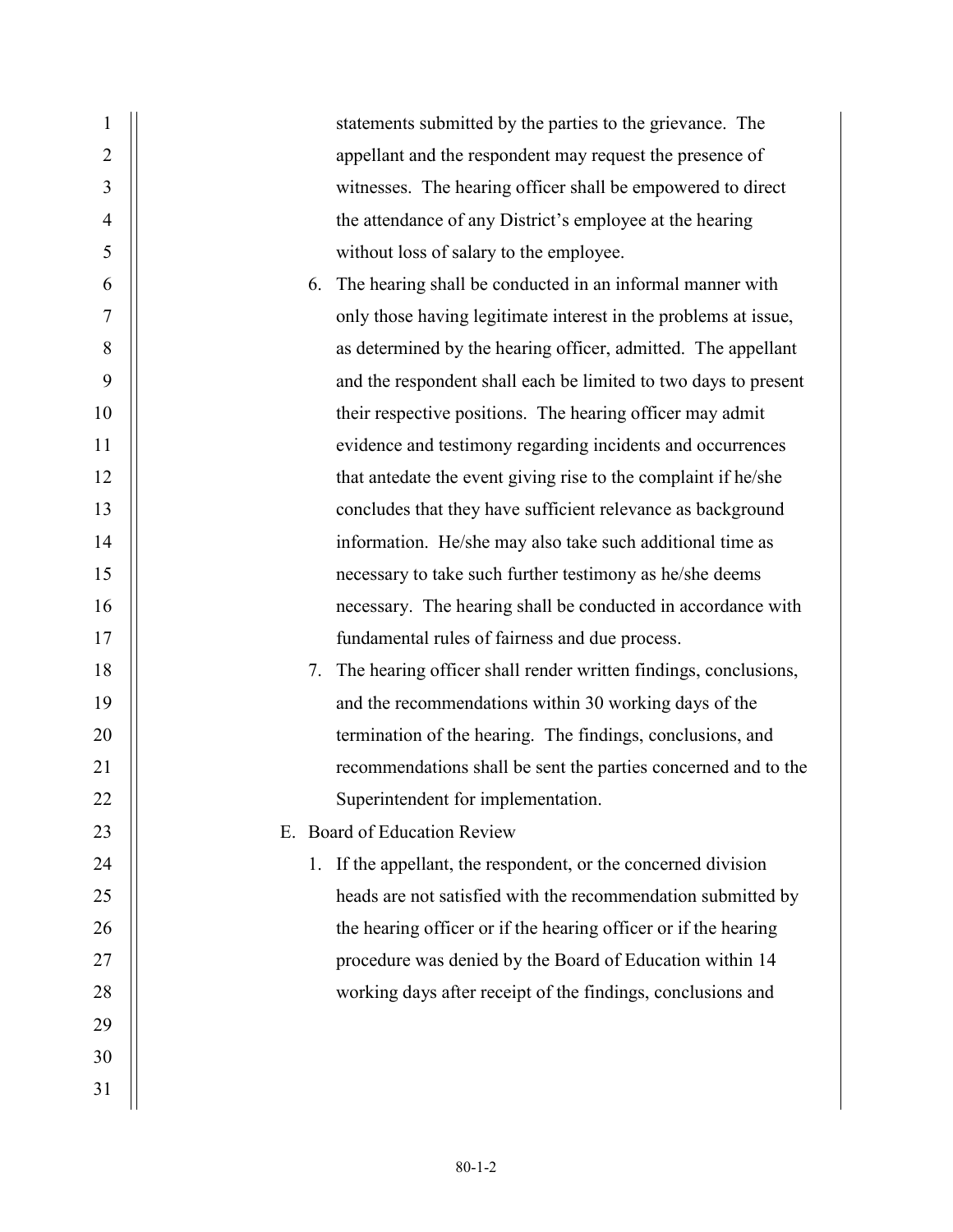| $\mathbf{1}$   |    | recommendations. A copy of the appeal shall be submitted to      |
|----------------|----|------------------------------------------------------------------|
| $\overline{2}$ |    | the Superintendent.                                              |
| 3              | 2. | A copy of the appeal shall be provided to the responding party,  |
| $\overline{4}$ |    | and he/she shall be required to submit his/her written reply to  |
| 5              |    | the points made in the appeal within five working days of        |
| 6              |    | receipt thereof.                                                 |
| $\tau$         | 3. | The Board of Education may review the records of the hearing,    |
| 8              |    | including the findings, conclusions and recommendations, or      |
| 9              |    | conduct its own hearing or investigation of the appeal.          |
| 10             |    | 4. When the Board of Education has reached a decision, the Clerk |
| 11             |    | of the Board of Education shall notify the Superintendent and    |
| 12             |    | the individuals involved as soon as possible after the           |
| 13             |    | completion of the review of the appeal. The Superintendent       |
| 14             |    | shall implement the decision.                                    |
| 15             | 5. | The decision of the Board of Education on an appeal shall be     |
| 16             |    | final and conclusive.                                            |
| 17             |    |                                                                  |
| 18             |    |                                                                  |
| 19             |    |                                                                  |
| 20             |    |                                                                  |
| 21             |    |                                                                  |
| 22             |    |                                                                  |
| 23             |    |                                                                  |
| 24             |    |                                                                  |
| 25             |    |                                                                  |
| 26             |    |                                                                  |
| $27\,$         |    |                                                                  |
| 28             |    |                                                                  |
| 29             |    |                                                                  |
| 30             |    |                                                                  |
| 31             |    |                                                                  |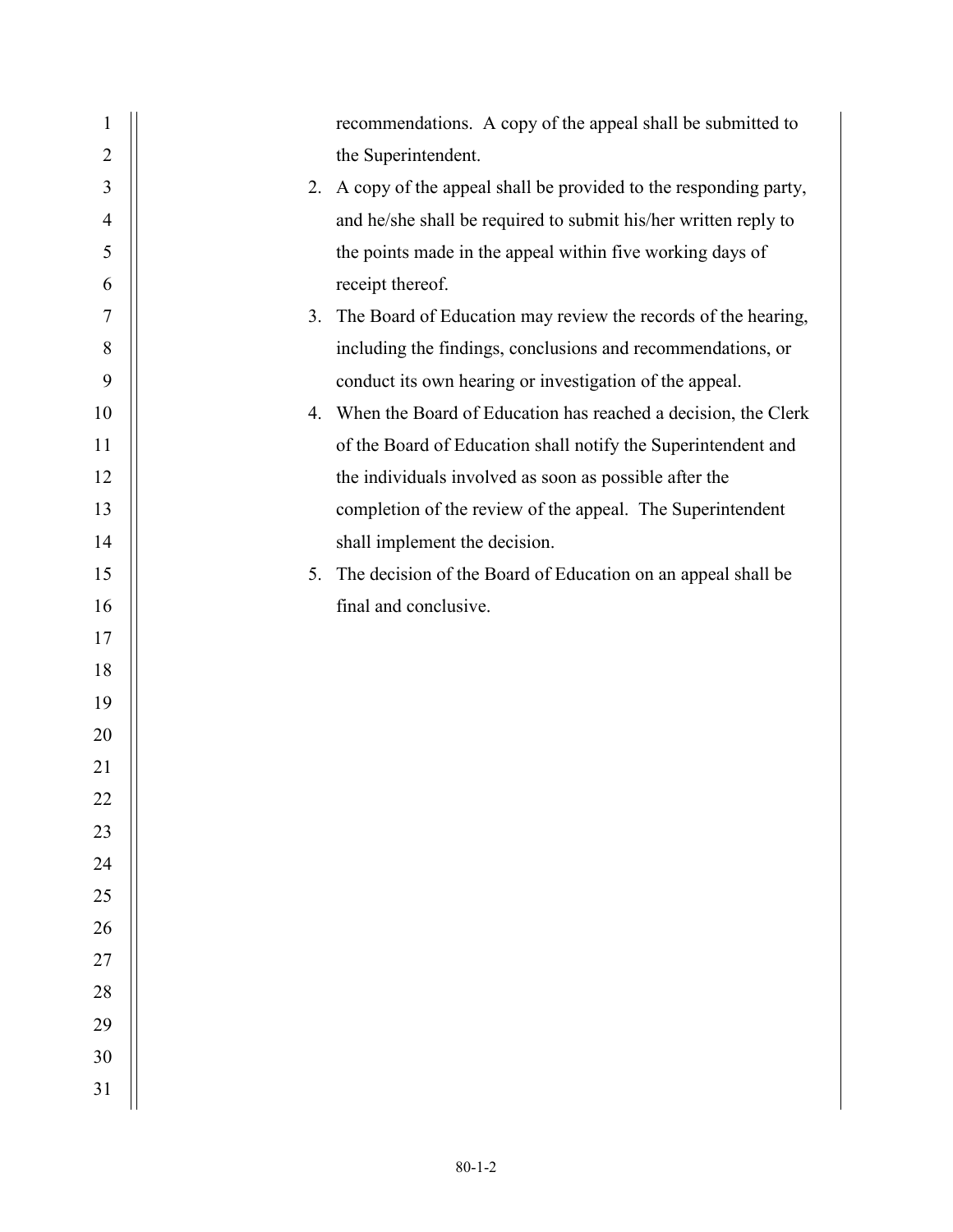| $\mathbf{1}$   | 80.200 Employer-Employee Relations |                                                                       |  |
|----------------|------------------------------------|-----------------------------------------------------------------------|--|
| 2              | 80.200.1                           | <b>General Provisions</b>                                             |  |
| 3              |                                    | The Board of Education, agents, and the Personnel Commission, its     |  |
| $\overline{4}$ |                                    | officers and agents, are governed, as are employees and employee      |  |
| 5              |                                    | organizations, by the provisions of Gov. Code $3527 - 3549.3$ .       |  |
| 6              | 80.200.2                           | <b>Board Rules</b>                                                    |  |
| $\overline{7}$ |                                    | Any Employer/Employee Relations Rules for classified personnel        |  |
| 8              |                                    | adopted by the Board, in accordance with law, shall apply in the same |  |
| 9              |                                    | manner as if adopted by the Personnel Commission.                     |  |
| 10             | 80.200.3                           | Unlawful to Strike or Engage in Other Concerted Labor Activities      |  |
| 11             |                                    | A. Gov. Code 3549 specifically provides that the enactment of this    |  |
| 12             |                                    | Article shall not be construed as making the provisions of Section    |  |
| 13             |                                    | 923 of the Labor Code applicable to public school employees.          |  |
| 14             |                                    | This section means that public school employees may not strike        |  |
| 15             |                                    | against the District, nor may they engage in other related types of   |  |
| 16             |                                    | activities in order to attempt to resolve grievances or differences,  |  |
| 17             |                                    | real or fancied.                                                      |  |
| 18             |                                    | B. Any employee or group of employees, either by their own            |  |
| 19             |                                    | initiative or through an employee organization, leaving their duty    |  |
| 20             |                                    | assignment or refusing to perform or failing to report to duty as a   |  |
| 21             |                                    | result of a strike or other concerted labor activities may be         |  |
| 22             |                                    | considered as having abandoned their positions and, if dismissed,     |  |
| 23             |                                    | shall not be eligible for reinstatement or subsequent employment      |  |
| 24             |                                    | with the District. The Board may bring charges against any            |  |
| 25             |                                    | employee or employees for abandonment of position under this          |  |
| 26             |                                    | rule.                                                                 |  |
| 27             |                                    | C. Any classified employee who absents himself/herself from duty,     |  |
| 28             |                                    | for any reason, during the period of an unlawful strike, sitdown,     |  |
| 29             |                                    |                                                                       |  |
| 30             |                                    |                                                                       |  |
| 31             |                                    |                                                                       |  |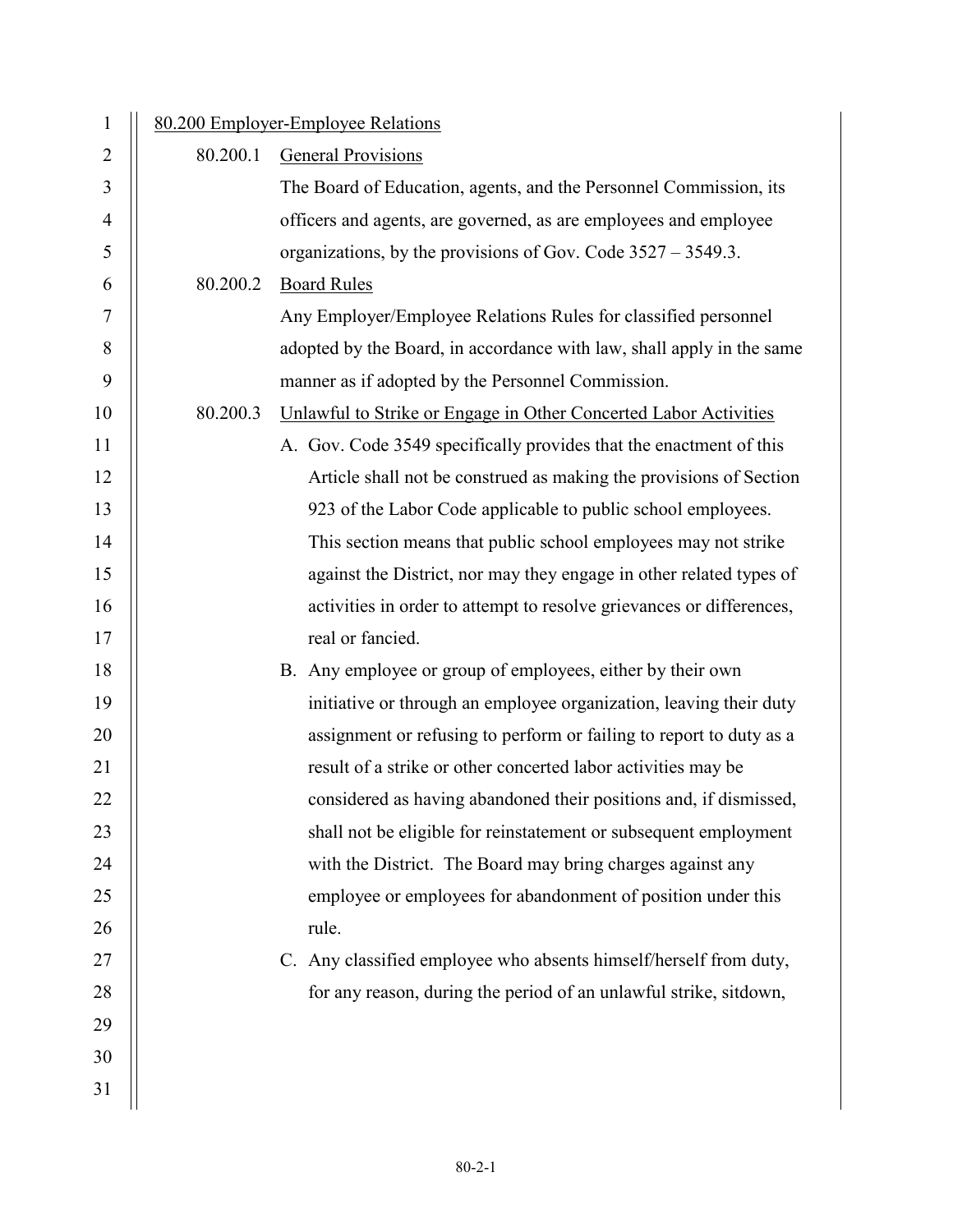| $\mathbf{1}$   | slow-down, or other concerted activities shall be required to        |
|----------------|----------------------------------------------------------------------|
| $\overline{2}$ | provide proper evidence that his/her absence was lawful and in no    |
| 3              | way an effort on the employee's part to further the strike or        |
| $\overline{4}$ | concerted activity.                                                  |
| 5              | D. Any rule prescribed in this Act which permits personal or illness |
| 6              | absences without evidence of necessity is suspended and void         |
| 7              | during any attempted strike or other concerted labor activity        |
| 8              | against the District.                                                |
| 9              |                                                                      |
| 10             |                                                                      |
| 11             |                                                                      |
| 12             |                                                                      |
| 13             |                                                                      |
| 14             |                                                                      |
| 15             |                                                                      |
| 16             |                                                                      |
| 17             |                                                                      |
| 18             |                                                                      |
| 19             |                                                                      |
| 20             |                                                                      |
| 21             |                                                                      |
| 22             |                                                                      |
| 23             |                                                                      |
| 24             |                                                                      |
| 25             |                                                                      |
| 26             |                                                                      |
| $27\,$         |                                                                      |
| $28\,$         |                                                                      |
| 29             |                                                                      |
| 30             |                                                                      |
| 31             |                                                                      |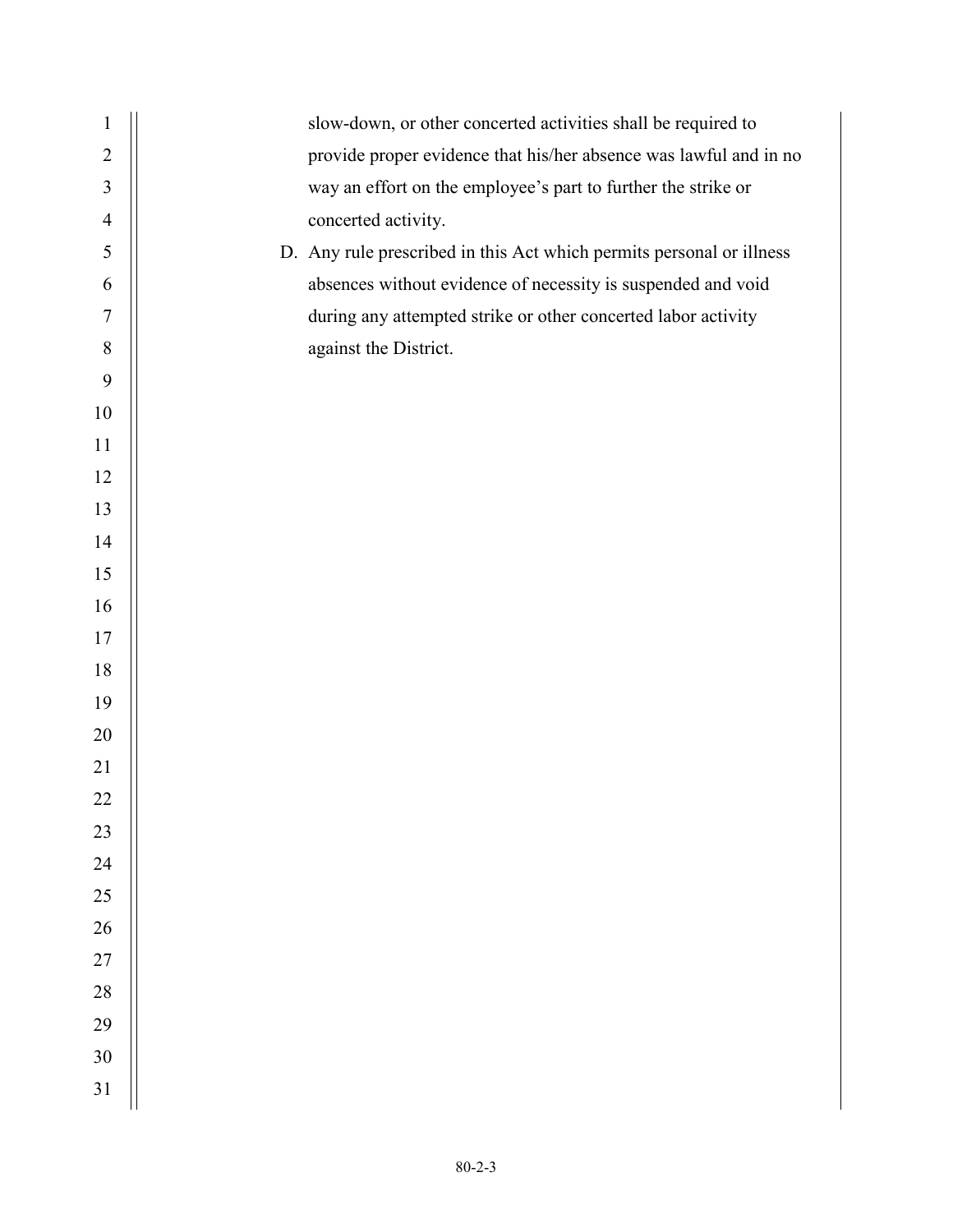| $\mathbf{1}$   |          | 80.300 Political Activity (44034)                                       |
|----------------|----------|-------------------------------------------------------------------------|
| $\overline{2}$ | 80.300.1 | <b>Political Activity Freedom</b>                                       |
| 3              |          | Every classified employee may, during off-duty hours, participate in    |
| $\overline{4}$ |          | political activities not specifically prohibited by the Education Code. |
| 5              | 80.300.2 | <b>Cause for Disciplinary Action</b>                                    |
| 6              |          | Any employee may be disciplined for improper political activity.        |
| $\tau$         |          | Improper political activity includes:                                   |
| 8              |          | A. The use of any District property, equipment, or facility for any     |
| 9              |          | political purpose unless the use thereof is authorized, by law, for     |
| 10             |          | such purposes and the employee has obtained prior required              |
| 11             |          | approval.                                                               |
| 12             |          | B. The use of any District property, equipment, or facility for any     |
| 13             |          | political purpose or the performance of any political act during        |
| 14             |          | regular hours of duty.                                                  |
| 15             |          | C. Engaging in active campaigning in behalf of any candidate,           |
| 16             |          | including himself/herself, for public office, whether by speaking,      |
| 17             |          | soliciting funds or support, distributing handbills, or otherwise,      |
| 18             |          | during his/her assigned hours of employment.                            |
| 19             |          | D. Attempting to gain any advancement or privilege under the Act or     |
| 20             |          | these rules through political activity.                                 |
| 21             | 80.300.3 | Personal Candidacy                                                      |
| 22             |          | Any employee may be a candidate for any political office for which      |
| 23             |          | he/she may file without suffering any loss of employment status in the  |
| 24             |          | District unless he/she violates the provisions of Rule 80.200.2.        |
| 25             | 80.300.4 | Leave of Absence for Political Activity                                 |
| 26             |          | An employee who files for a political office may request, and shall be  |
| 27             |          | granted, an unpaid leave of absence which shall commence not earlier    |
| 28             |          | than one month prior to the concerned election and continue until the   |
| 29             |          |                                                                         |
| 30             |          |                                                                         |
| 31             |          |                                                                         |